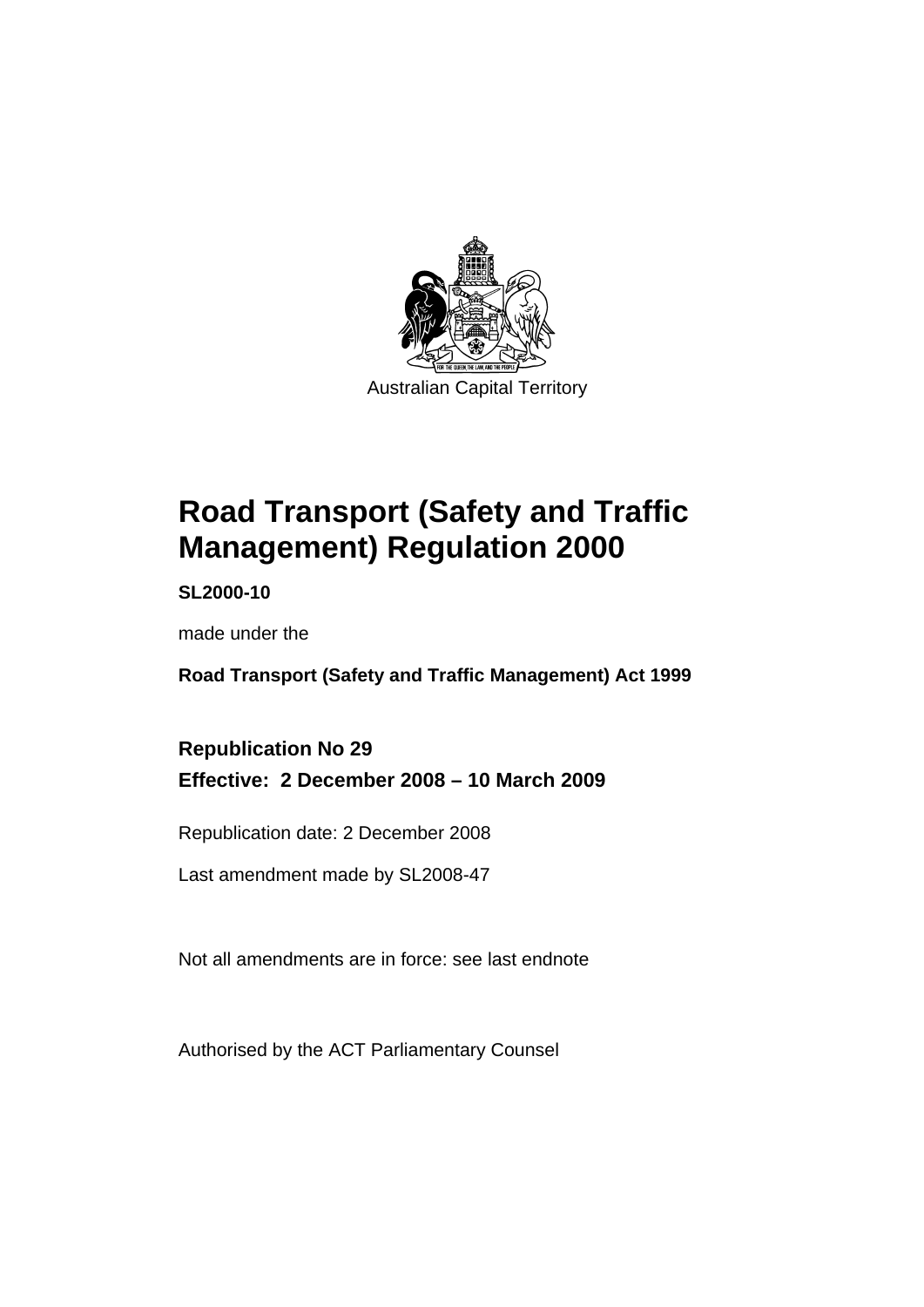#### **About this republication**

#### **The republished law**

This is a republication of the *Road Transport (Safety and Traffic Management) Regulation 2000*, made under the *[Road Transport \(Safety and Traffic Management\) Act 1999](#page-10-0)* (including any amendment made under the *Legislation Act 2001*, part 11.3 (Editorial changes)) as in force on 2 December 2008*.* It also includes any amendment, repeal or expiry affecting the republished law to 2 December 2008.

The legislation history and amendment history of the republished law are set out in endnotes 3 and 4.

#### **Kinds of republications**

The Parliamentary Counsel's Office prepares 2 kinds of republications of ACT laws (see the ACT legislation register at www.legislation.act.gov.au):

- authorised republications to which the *Legislation Act 2001* applies
- unauthorised republications.

The status of this republication appears on the bottom of each page.

#### **Editorial changes**

The *Legislation Act 2001*, part 11.3 authorises the Parliamentary Counsel to make editorial amendments and other changes of a formal nature when preparing a law for republication. Editorial changes do not change the effect of the law, but have effect as if they had been made by an Act commencing on the republication date (see *Legislation Act 2001*, s 115 and s 117). The changes are made if the Parliamentary Counsel considers they are desirable to bring the law into line, or more closely into line, with current legislative drafting practice.

This republication includes amendments made under part 11.3 (see endnote 1).

#### **Uncommenced provisions and amendments**

If a provision of the republished law has not commenced or is affected by an uncommenced amendment, the symbol  $\mathbf{U}$  appears immediately before the provision heading. The text of the uncommenced provision or amendment appears only in the last endnote.

#### **Modifications**

If a provision of the republished law is affected by a current modification, the symbol  $\vert \mathbf{M} \vert$ appears immediately before the provision heading. The text of the modifying provision appears in the endnotes. For the legal status of modifications, see *Legislation Act 2001*, section 95.

#### **Penalties**

The value of a penalty unit for an offence against this republished law at the republication date  $i<sub>s</sub>$ 

- (a) if the person charged is an individual—\$100; or
- (b) if the person charged is a corporation—\$500.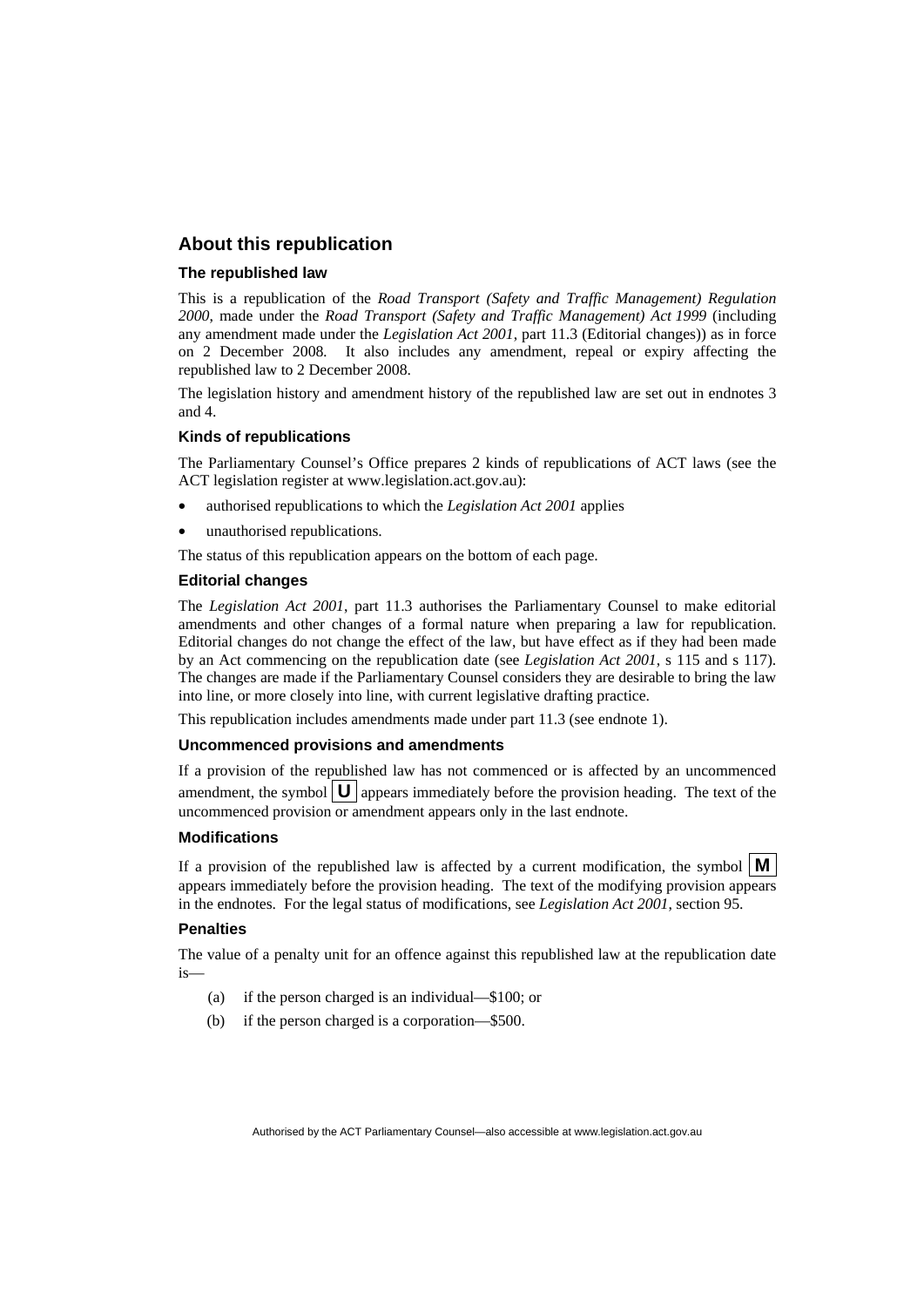

# **[Road Transport \(Safety and Traffic](#page-10-0)  [Management\) Regulation 2000](#page-10-0)**

made under the

**[Road Transport \(Safety and Traffic Management\) Act 1999](#page-10-0)** 

# **Contents**

Page

| <b>Chapter 1</b> | <b>Preliminary</b>                                           |            |
|------------------|--------------------------------------------------------------|------------|
| 1                | Name of regulation                                           | 2          |
| 2                | Dictionary                                                   | 2          |
| 3                | Dictionary—application to Australian Road Rules              | 2          |
| 3A               | Road includes road related area                              | 2          |
| 3B               | Meaning of <i>park</i> and <i>stop</i>                       | 3          |
| 4                | <b>Notes</b>                                                 | 3          |
| 4A               | Offences against regulation—application of Criminal Code etc | 3          |
| 4B               | Offences against regulation are strict liability offences    | 4          |
| R <sub>29</sub>  | Road Transport (Safety and Traffic Management)               | contents 1 |
| 02/12/08         | Regulation 2000                                              |            |
|                  | Effective: 02/12/08-10/03/09                                 |            |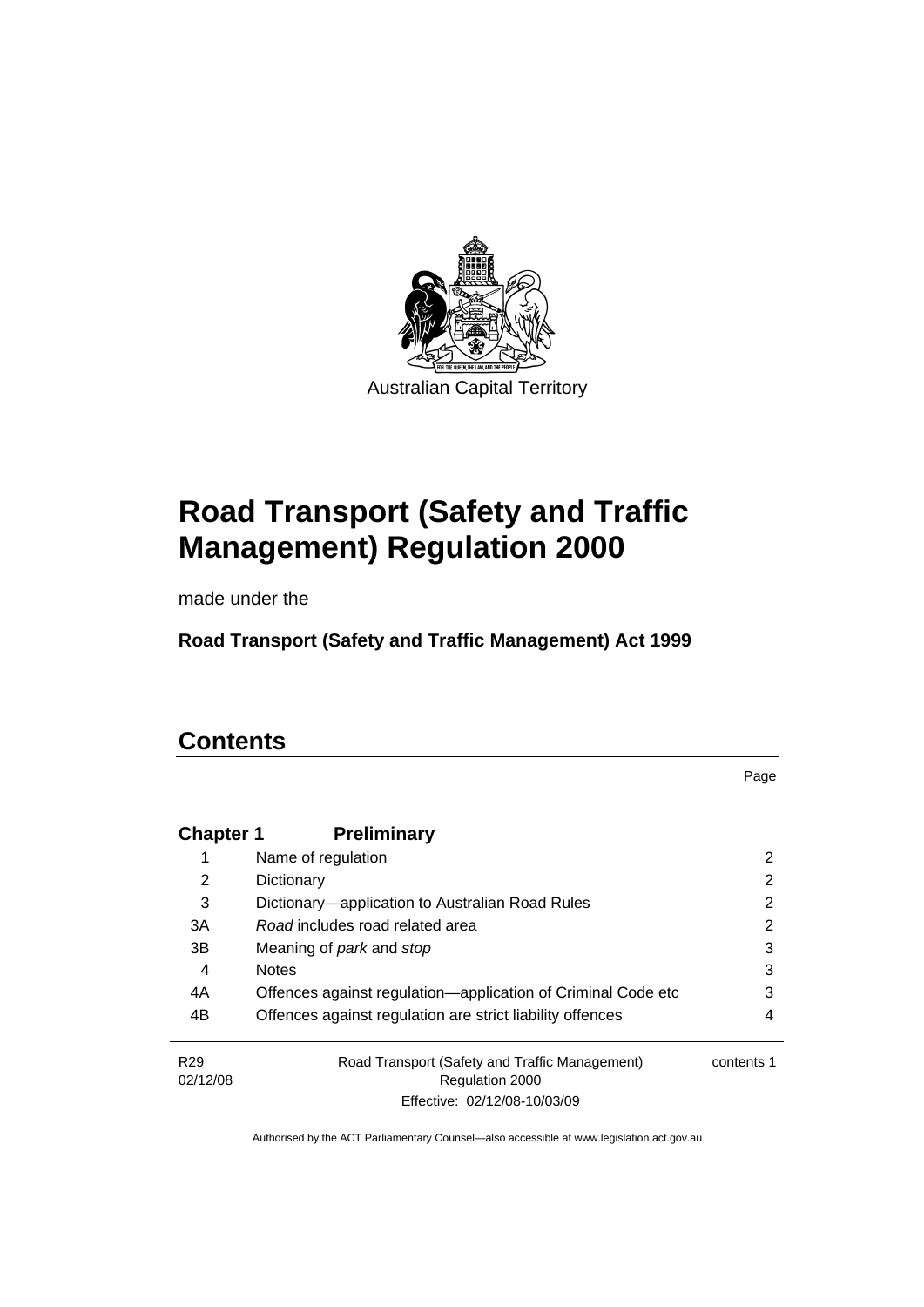| 4C                    | General defence of accident or reasonable effort                                     | Page<br>4 |
|-----------------------|--------------------------------------------------------------------------------------|-----------|
| <b>Chapter 2</b>      | <b>Australian Road Rules</b>                                                         |           |
| <b>Part 2.1</b><br>5  | <b>Incorporation into ACT law</b><br>What are the Australian Road Rules              | 5         |
| 6                     | Incorporation of Australian Road Rules into ACT law                                  | 5         |
| <b>Part 2.2</b>       | How the Australian Road Rules are<br>incorporated                                    |           |
| <b>Division 2.2.1</b> | <b>General</b>                                                                       |           |
| 7                     | References to another law of this jurisdiction etc                                   | 9         |
| <b>Division 2.2.2</b> | Other provisions for the Australian Road Rules                                       |           |
| 8                     | ARR r 10 (2)-penalties for offences                                                  | 9         |
| 9                     | ARR r 95—emergency stopping lane only signs                                          | 10        |
| 10                    | ARR r 104-no truck signs                                                             | 10        |
| 11                    | ARR r 151 (3) (b)-riding a motorbike or bicycle alongside more than 1<br>other rider | 10        |
| 12                    | ARR r 158 (2) (c)-other vehicles permitted to travel in bus lanes                    | 10        |
| 12A                   | ARR r 170 (1)-driver not to stop in intersection unless permitted                    | 11        |
| 13                    | ARR r 179 (1) (c)—stopping in a loading zone—goods and permit<br>vehicles            | 11        |
| 13A                   | ARR r 179 (1) (c) and (2) (c)-stopping in loading zone-taxis                         | 11        |
| 13B                   | ARR r 183-stopping in a bus zone                                                     | 12        |
| 13C                   | ARR r 195—stopping at or near a bus stop                                             | 13        |
| 14                    | ARR r 199 (2)-stopping near postbox                                                  | 13        |
| 15                    | ARR r 206 (2) (b), (c)—time extension for people with disabilities<br>permit         | 14        |
| 16                    | ARR r 207 (2) (a)—fees for parking in pay parking spaces                             | 14        |
| 16A                   | ARR r 213 (5)—making a motor vehicle secure—exception                                | 14        |
| 17                    | ARR r 215 (4)-lights required to be fitted to a vehicle                              | 15        |
| 18                    | ARR r 216 (3)-towing a vehicle at night or in hazardous weather<br>conditions        | 15        |

| contents 2 | Road Transport (Safety and Traffic Management) | R <sub>29</sub> |
|------------|------------------------------------------------|-----------------|
|            | Regulation 2000                                | 02/12/08        |
|            | Effective: 02/12/08-10/03/09                   |                 |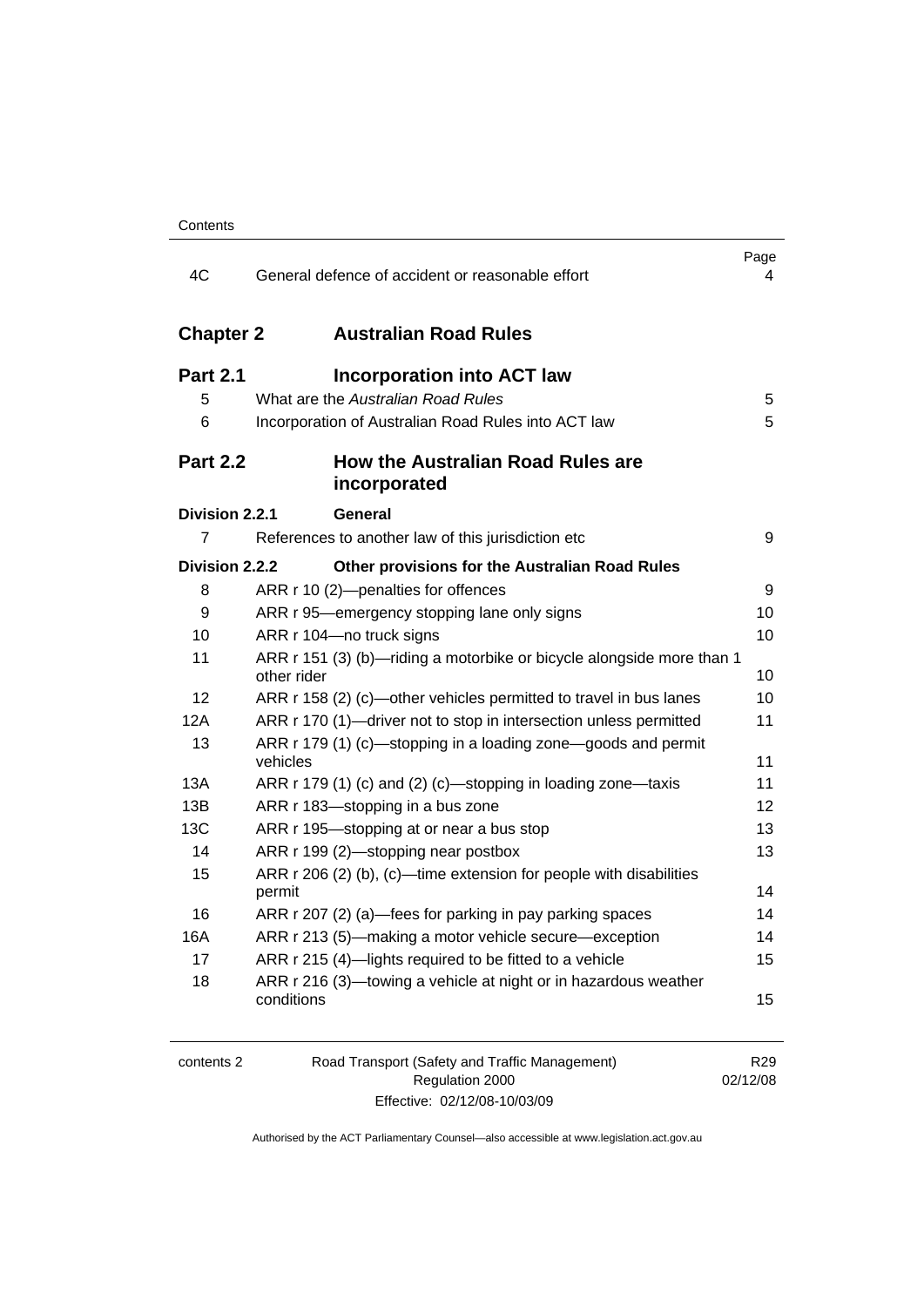| Contents |
|----------|
|----------|

|                 |                                                                                        | Page |
|-----------------|----------------------------------------------------------------------------------------|------|
| 19              | ARR r 220 (3)—using lights on vehicles that are stopped                                | 15   |
| 20              | ARR r 221 (f)—using hazard warning lights on buses carrying children                   | 15   |
| 21              | ARR r 222—using warning lights on buses carrying children                              | 16   |
| 22              | ARR r 225-use of radar detectors                                                       | 16   |
| 22A             | ARR r 236 (6)-hitchhiking, roadside commerce etc permitted                             | 16   |
| 23              | ARR r 240 (2)-wheeled recreational devices and toys not to be used<br>on certain roads | 17   |
| 23B             | ARR r 266 (3) (b)—wearing of seatbelts by passengers under 16 years<br>old             | 17   |
| 24              | ARR r 266 (7)—wearing of seatbelts by passengers under 16 years<br>old                 | 18   |
| 25              | ARR r 267 (3)—certificates of exemption from wearing seatbelts                         | 18   |
| 26              | ARR r 270 (3)—wearing motorbike helmets                                                | 19   |
| 27              | ARR r 271 (6)-riding on motorbikes                                                     | 19   |
| 27A             | ARR r 280 (2) (a)—other vehicles to which B light rules apply                          | 19   |
| 28              | ARR r 287 (3) (e), (4)—duties of participants in crashes                               | 20   |
| 29              | ARR r 289 (1) (g)-driving on nature strip                                              | 20   |
| 30              | ARR r 298-driving with a person in or on trailer                                       | 21   |
| 31              | ARR r 310 (3), (4)—exemption for road workers etc                                      | 22   |
| 32              | ARR r 313-postal workers                                                               | 22   |
| 33              | ARR dict-definitions for dictionary                                                    | 23   |
| <b>Part 2.3</b> | <b>Additional ACT road rules</b>                                                       |      |
| Division 2.3.1  | Noise and other nuisances                                                              |      |
| 37              | Making unnecessary engine noise                                                        | 26   |
| 38              | Emission of waste oil or grease                                                        | 26   |
| Division 2.3.2  | Driver and passenger safety                                                            |      |
| 39              | Safety of persons on trailers                                                          | 27   |
| 40              | Passengers in sidecars to be seated                                                    | 28   |
| Division 2.3.3  | <b>Trailers and towing</b>                                                             |      |
| 41              | Number of vehicles that may be drawn                                                   | 28   |
| 42              | Towing by vehicles under 4.5t                                                          | 30   |

Road Transport (Safety and Traffic Management) Regulation 2000 Effective: 02/12/08-10/03/09

contents 3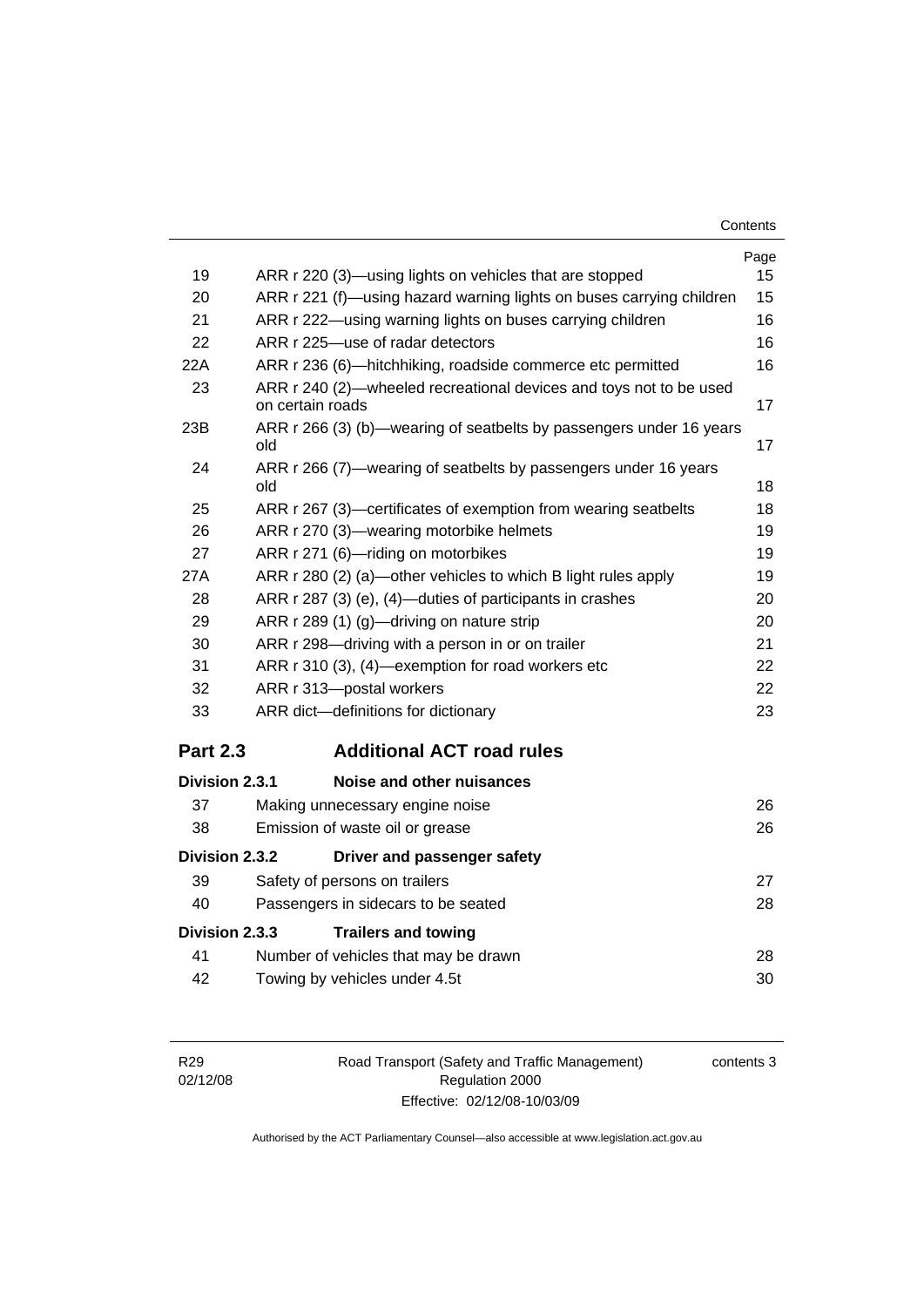#### **Contents**

|                |             |                                                                 | Page |
|----------------|-------------|-----------------------------------------------------------------|------|
| Division 2.3.4 |             | <b>Lights on vehicles</b>                                       |      |
| 43             |             | Lights on motor vehicles generally                              | 31   |
| Division 2.3.5 |             | <b>Metered parking</b>                                          |      |
| 44             |             | Metered parking-parking in spaces                               | 33   |
| 44A            |             | Metered parking-parking fees                                    | 33   |
| 44B            |             | Metered parking—maximum length of stay                          | 34   |
| 45             |             | Metered parking-exceptions to s 44A and s 44B                   | 34   |
| 46             |             | Temporary closure of metered parking spaces                     | 35   |
| 47             |             | Misuse of parking meters                                        | 36   |
| 48             |             | Interfering with parking meters etc                             | 36   |
| Division 2.3.6 |             | <b>Ticket parking</b>                                           |      |
| 49             |             | Ticket parking-parking in spaces                                | 36   |
| 49A            |             | Ticket parking-display of tickets                               | 37   |
| 49B            |             | Ticket parking-maximum length of stay                           | 39   |
| 50             |             | Ticket parking-exceptions to s 49A and s 49B                    | 40   |
| 51             |             | Temporary closure of ticket parking spaces and areas            | 41   |
| 52             |             | Use of false or damaged parking tickets etc                     | 42   |
| 53             |             | Misuse of parking ticket machines                               | 42   |
| 54             |             | Interfering with parking ticket machines etc                    | 43   |
| 55             |             | Interfering with parking tickets                                | 43   |
| Division 2.3.7 |             | Other ACT road rules about stopping and parking                 |      |
| 56             | authorities | Unauthorised use of parking permits and mobility parking scheme | 44   |
| 56A            | authorities | Interfering with parking permits and mobility parking scheme    | 44   |
| 57A            |             | Stopping public buses in bus zones and at bus stops             | 45   |
| 58             |             | Stopping in an emergency etc or to comply with another law      | 46   |
| Division 2.3.8 |             | <b>Other ACT road rules</b>                                     |      |
| 59             |             |                                                                 | 47   |
|                |             | Carrying dangerous substances                                   |      |
| 60             |             | Interrupting funeral processions etc                            | 47   |
| 61             |             | Driving on roads closed to traffic                              | 48   |
| 62             |             | Use of wheeled recreational devices and wheeled toys on roads   | 48   |
|                |             |                                                                 |      |

| contents 4 | Road Transport (Safety and Traffic Management) | R <sub>29</sub> |
|------------|------------------------------------------------|-----------------|
|            | Regulation 2000                                | 02/12/08        |
|            | Effective: 02/12/08-10/03/09                   |                 |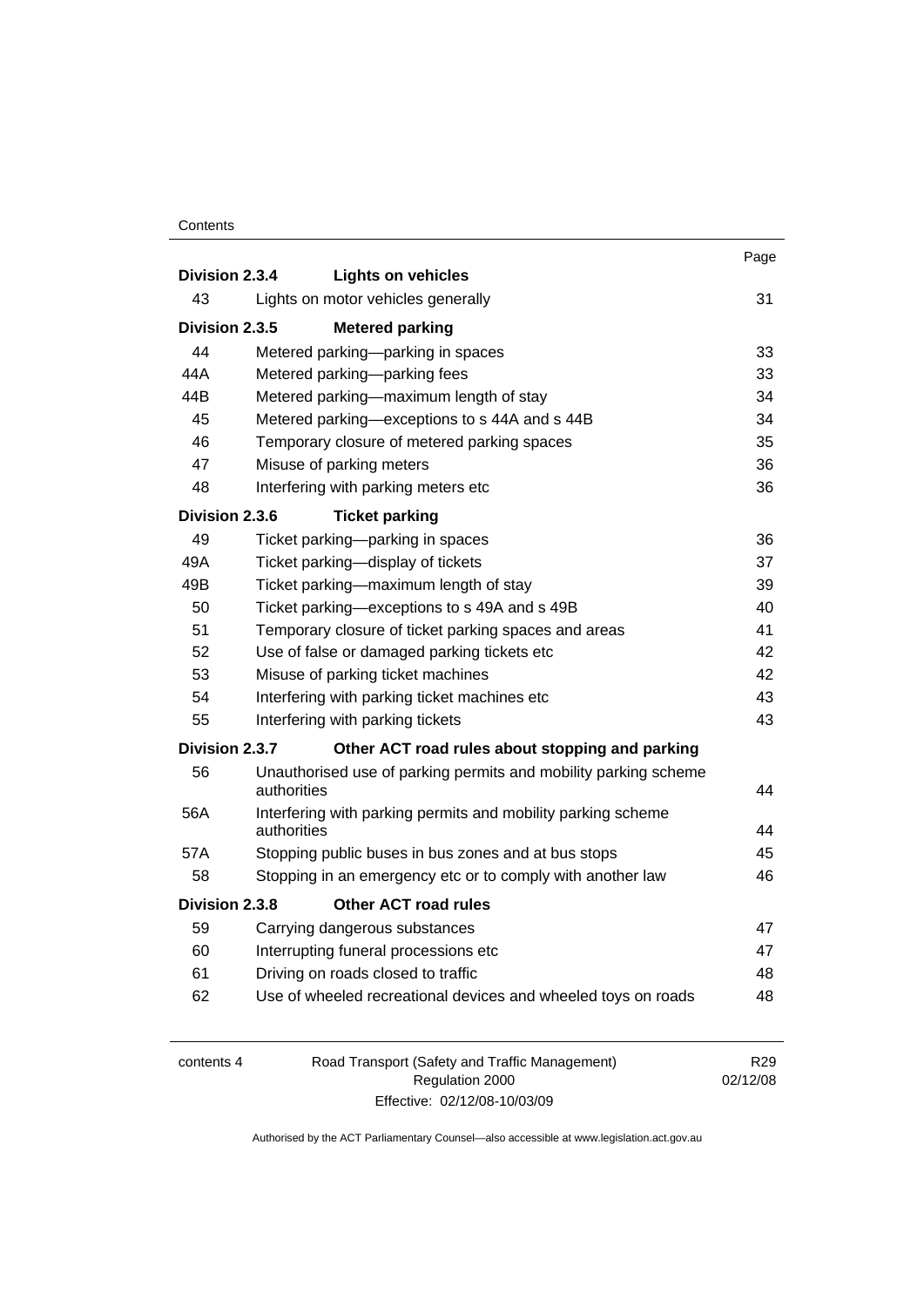| Contents |
|----------|
|----------|

|                 |                                                                                                         | Page |
|-----------------|---------------------------------------------------------------------------------------------------------|------|
| <b>Part 2.4</b> | <b>Other provisions</b>                                                                                 |      |
| 63              | Devices that are prescribed traffic control devices—Act, dict, def<br>prescribed traffic control device | 49   |
| 64              | Preventing prescribed traffic control devices being clearly visible                                     | 49   |
| 65              | Use of do not overtake turning vehicle sign                                                             | 50   |
| 66              | Approvals etc by road transport authority                                                               | 50   |
| 67              | Exemption from requirement about riding on motorbikes                                                   | 51   |
| 68              | Defence of complying with direction of police officer or authorised                                     |      |
|                 | person                                                                                                  | 51   |
| 69              | Exemption for driver of police vehicles                                                                 | 51   |
| 70              | Exemption for driver of emergency vehicles                                                              | 52   |
| 71              | Stopping and parking exemption for police and emergency vehicles<br>and authorised people               | 52   |

# **Chapter 3 Parking**

| <b>Part 3.1</b> | <b>Parking schemes</b>                          |    |
|-----------------|-------------------------------------------------|----|
| Division 3.1.1  | <b>Metered parking schemes</b>                  |    |
| 72              | Metered parking schemes                         | 54 |
| 73              | Metered parking areas                           | 54 |
| 74              | Parking meters                                  | 54 |
| 75              | Metered parking spaces                          | 55 |
| Division 3.1.2  | <b>Ticket parking schemes</b>                   |    |
| 75A             | Parking authorities                             | 55 |
| 75B             | Parking authority guidelines                    | 55 |
| 76              | Ticket parking schemes-road transport authority | 56 |
| 76A             | Ticket parking schemes—parking authorities      | 56 |
| 77              | <b>Ticket parking areas</b>                     | 57 |
| 78              | Ticket parking spaces                           | 57 |
| 79              | Ticket machines                                 | 57 |
| 80              | Parking tickets                                 | 57 |
| 81              | Duration of parking tickets                     | 58 |

Road Transport (Safety and Traffic Management) Regulation 2000 Effective: 02/12/08-10/03/09

contents 5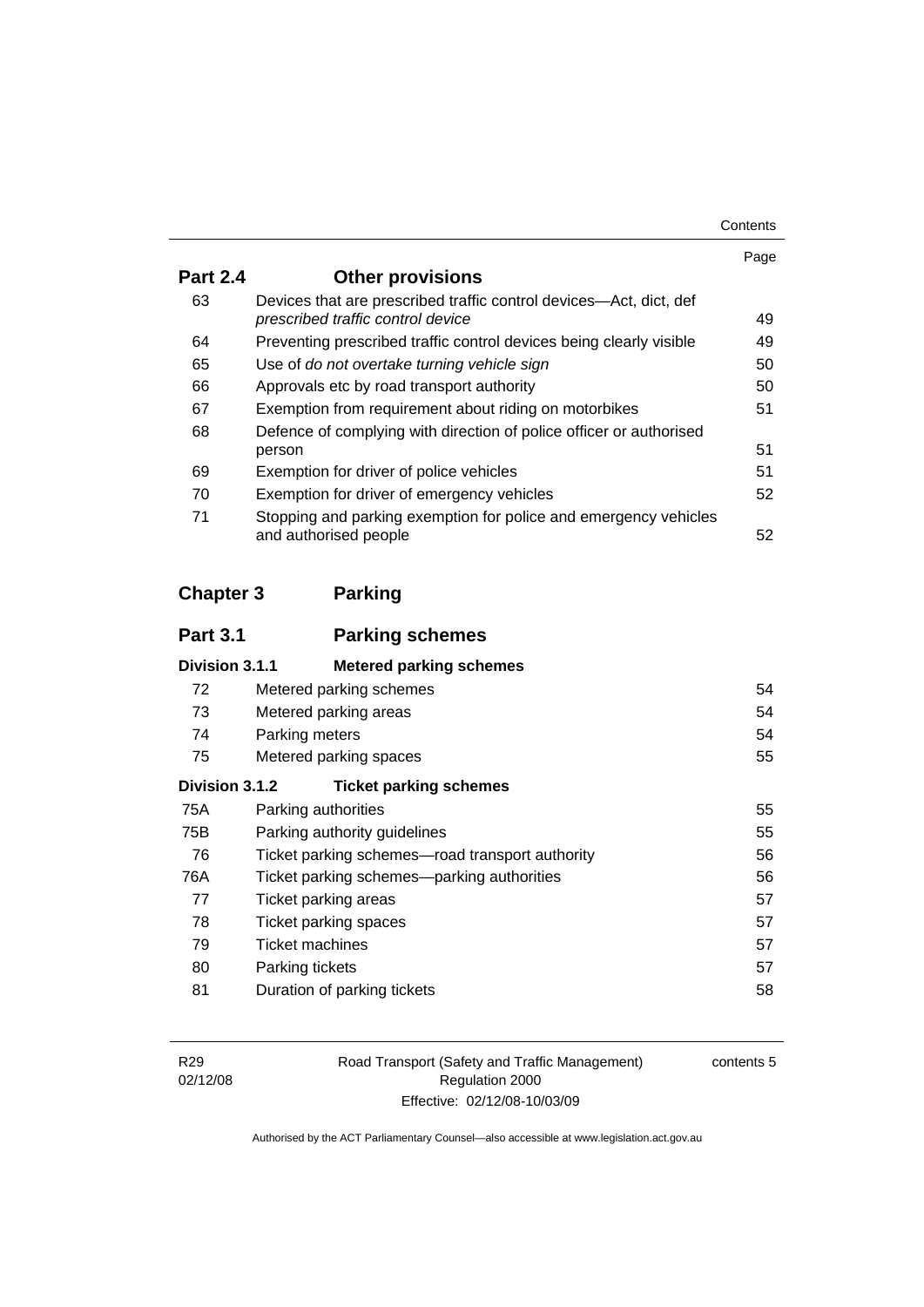#### **Contents**

|                 |                                                                           | Page            |
|-----------------|---------------------------------------------------------------------------|-----------------|
| Division 3.1.3  | <b>Heavy vehicle parking</b>                                              |                 |
| 82              | Definitions-div 3.1.3                                                     | 58              |
| 83              | References in div 3.1.3 to land adjoining residential land                | 59              |
| 84              | Vehicle parked partly on residential land                                 | 59              |
| 85              | Parking of certain vehicles on residential land prohibited                | 59              |
| 85A             | No more than 1 heavy vehicle on residential land                          | 59              |
| 85B             | Heavy vehicles to be parked away from residential land boundaries         | 60              |
| 86              | Parking of certain vehicles on land adjoining residential land prohibited | 61              |
| 87              | Parking of certain commercial vehicles on land with multi-unit housing    | 61              |
| 87A             | No offence if reasonable necessity etc                                    | 62              |
| 87B             | Heavy vehicle refrigeration units not to be operated on residential land  | 62              |
| 87C             | Prohibition on night operation of heavy vehicle                           | 63              |
| 88              | Daily infringement                                                        | 63              |
| Division 3.1.3A | Heavy vehicle parking-enforcement                                         |                 |
| 89              | Meaning of occupier-div 3.1.3A                                            | 64              |
| 90              | Power to enter premises                                                   | 64              |
| 91              | Production of identity card                                               | 65              |
| 92              | Consent to entry                                                          | 65              |
| 93              | General powers on entry to premises                                       | 66              |
| 94              | Damage etc to be minimised                                                | 67              |
| 95              | Compensation for exercise of enforcement powers                           | 67              |
| Division 3.1.4  | <b>Miscellaneous</b>                                                      |                 |
| 97A             | Other powers to provide pay parking                                       | 68              |
| 98              | Overlapping schemes                                                       | 68              |
| 98A             | Income from ticket parking scheme                                         | 68              |
| 98B             | Costs of ticket parking scheme                                            | 69              |
| 99              | Trailers not separately chargeable                                        | 69              |
| <b>Part 3.2</b> | Parking permits and mobility parking scheme<br>authorities                |                 |
| 100             | Parking permits                                                           | 70              |
| 101             | Mobility parking scheme authorities                                       | 71              |
| 101A            | Parking permits and mobility parking scheme authorities-cancellation      | 72              |
| contents 6      | Road Transport (Safety and Traffic Management)<br>Regulation 2000         | R29<br>02/12/08 |
|                 | Effective: 02/12/08-10/03/09                                              |                 |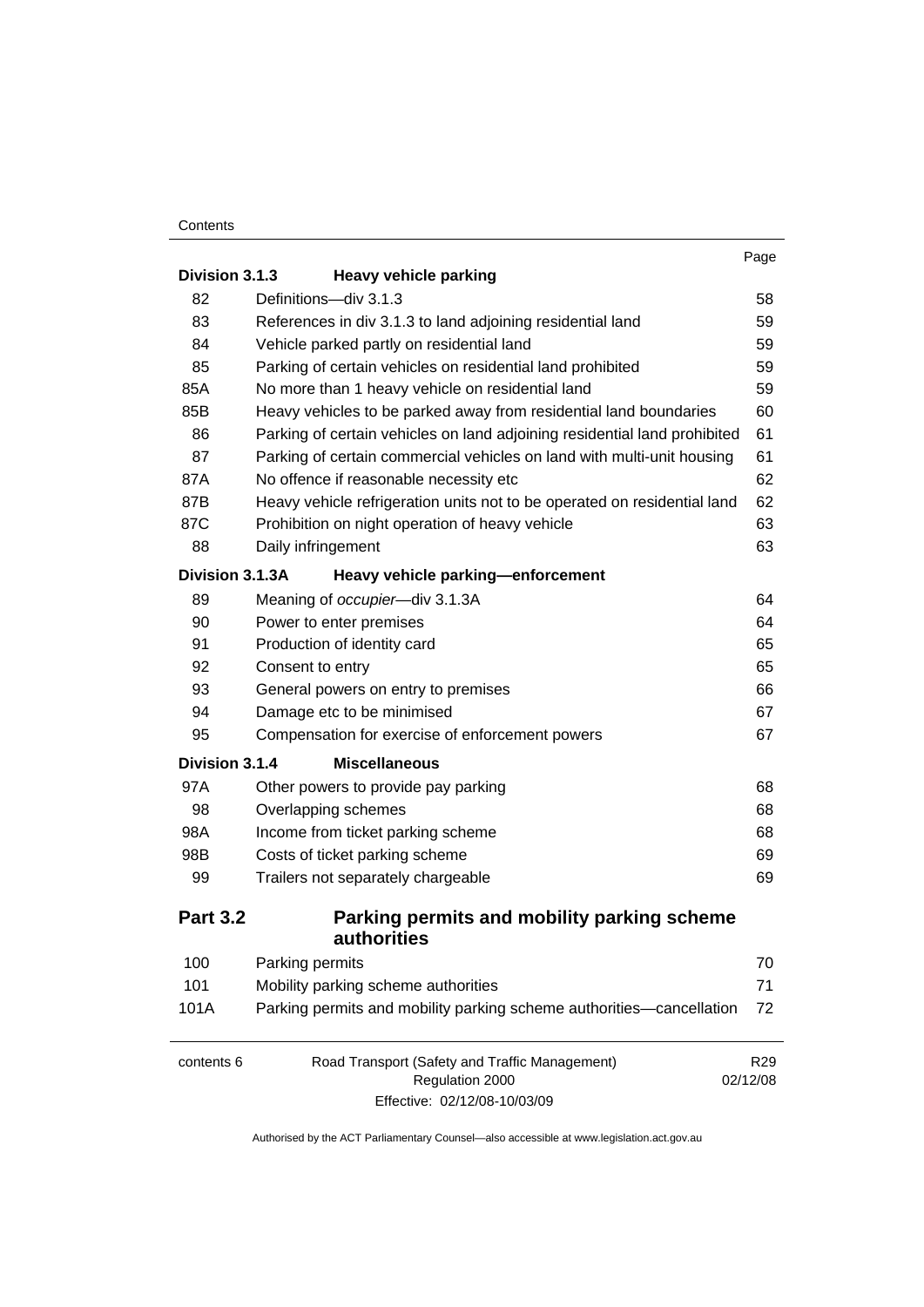|                  |                                                                         | Contents |
|------------------|-------------------------------------------------------------------------|----------|
|                  |                                                                         | Page     |
| 101B             | Parking permits and mobility parking scheme authorities-return when     |          |
|                  | cancelled                                                               | 73       |
| <b>Part 3.3</b>  | <b>Parking-other provisions</b>                                         |          |
| 101C             | Marking tyres by parking inspectors                                     | 74       |
|                  |                                                                         |          |
| <b>Chapter 4</b> | <b>Traffic offence detection devices</b>                                |          |
| 102              | Definitions-ch 4                                                        | 75       |
| 103              | Approved traffic offence detection devices                              | 77       |
| 103A             | Approval of police vehicle speedometers                                 | 77       |
| 104              | Major testing of laser speed measuring devices                          | 78       |
| 104A             | Major testing of other traffic offence detection devices                | 79       |
| 104B             | Certification and sealing of traffic offence detection devices          | 80       |
| 105              | Use of certain digital camera detection devices                         | 81       |
| 105A             | Use of certain laser speed measuring devices<br>82                      |          |
| 105B             | Use of certain radar speed measuring devices<br>83                      |          |
| 106              | Approved people-testing and sealing                                     | 84       |
| 107              | Approved people-use                                                     | 84       |
| 107A             | Recording of camera detection device image files—Act, s 23 (2) (c) (ii) | 85       |
| 107B             | Verification of camera detection device image files-Act,                |          |
|                  | s 23 (2) (c) (iii)                                                      | 86       |
| 108              | Meaning of vehicle image codes                                          | 86       |
|                  |                                                                         |          |
| <b>Chapter 5</b> | <b>Miscellaneous</b>                                                    |          |
| 109              | Additional powers of police                                             | 91       |
| 110              | Prohibition on car minding                                              | 91       |
| 111              | Removal of unattended vehicles—Act, s 32 (1) (c)                        | 92<br>92 |
| 112              | Disposal of impounded vehicles-Act, s 10K                               |          |
| 112A             | Disposal of forfeited vehicles-Act, s 10K                               | 94       |
| 113              | Responsible person to inspect driver licence                            | 94       |
| 114              | Responsible person's consent                                            | 94       |
| 115              | Standards for safe carriage of loads-Act, s 14 (2)                      | 94       |
|                  |                                                                         |          |
|                  |                                                                         |          |

R29 02/12/08 Road Transport (Safety and Traffic Management) Regulation 2000 Effective: 02/12/08-10/03/09

contents 7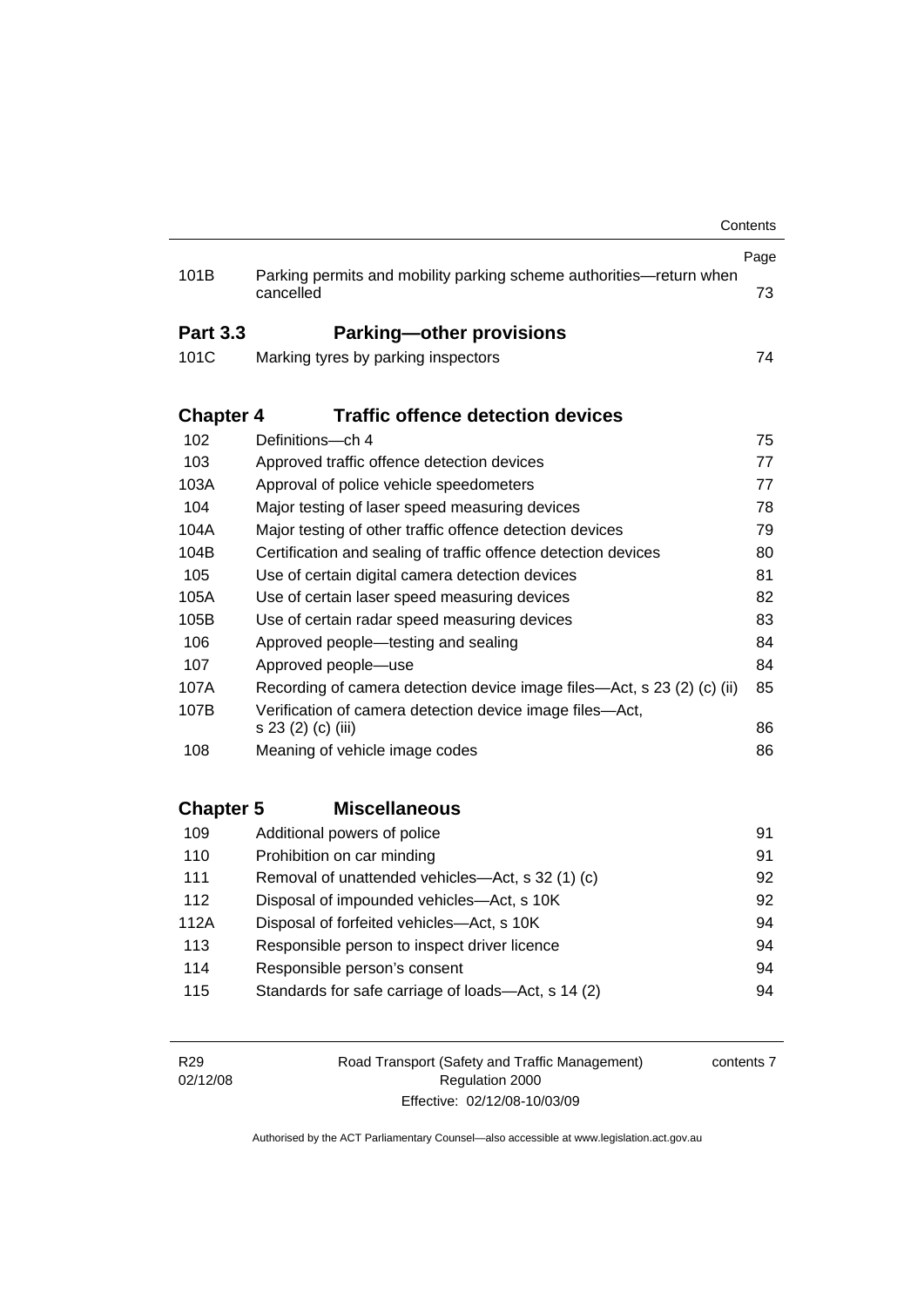#### **Contents**

|                   |                                            | Page |
|-------------------|--------------------------------------------|------|
| <b>Schedule 1</b> | <b>Meaning of location codes on images</b> | 95   |
| <b>Part 1.1</b>   | <b>Digital camera detection devices</b>    | 95   |
| <b>Part 1.2</b>   | <b>Fixed camera detection devices</b>      | 101  |
|                   |                                            |      |
| <b>Dictionary</b> |                                            | 103  |
|                   |                                            |      |
| <b>Endnotes</b>   |                                            |      |
| 1                 | About the endnotes                         |      |
| 2                 | 113<br>Abbreviation key                    |      |
| 3                 | 114<br>Legislation history                 |      |
| 4                 | 119<br>Amendment history                   |      |
| 5                 | 135<br>Earlier republications              |      |
| 6                 | Uncommenced amendments                     |      |

contents 8 Road Transport (Safety and Traffic Management) Regulation 2000 Effective: 02/12/08-10/03/09

R29 02/12/08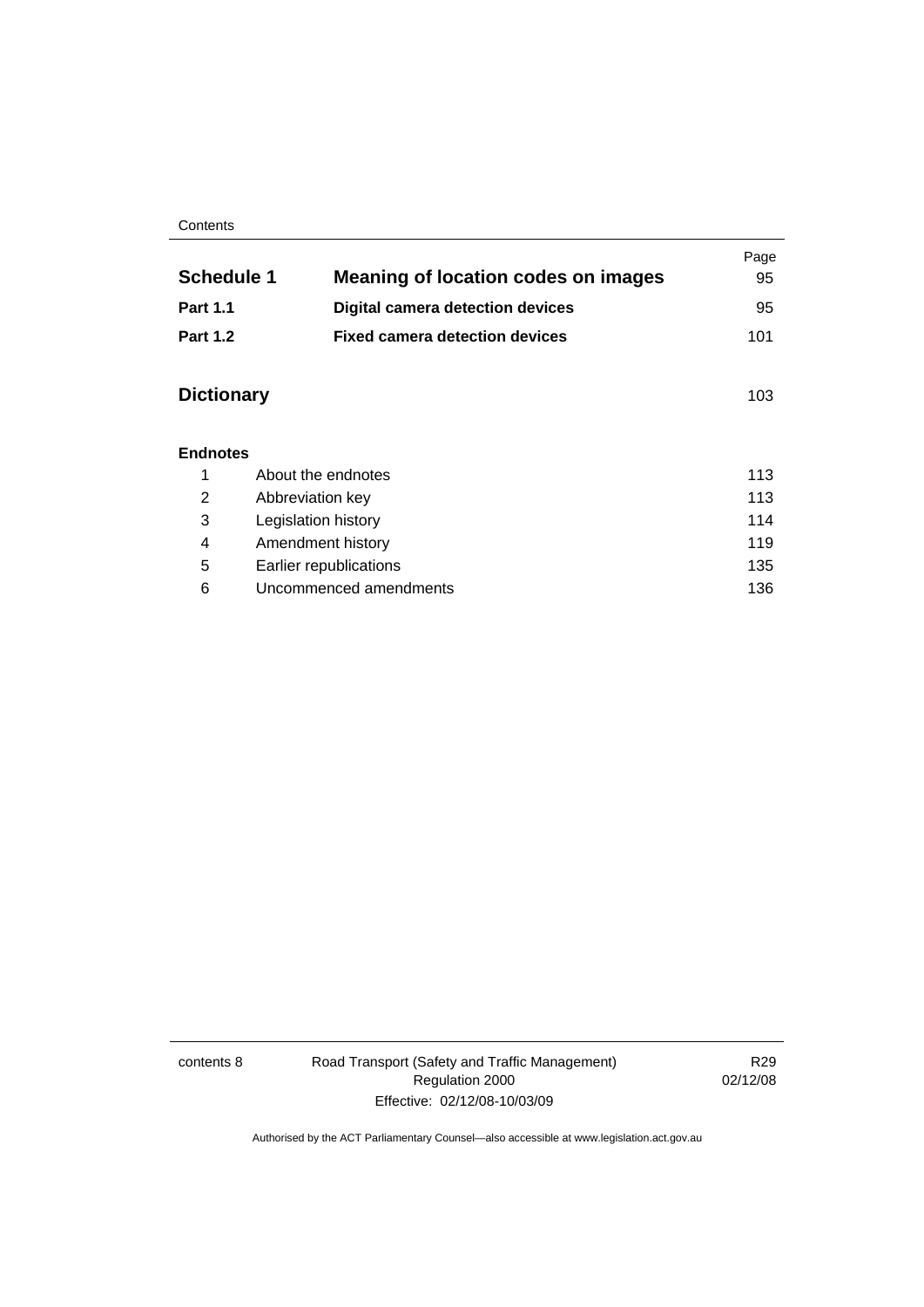<span id="page-10-0"></span>

# **Road Transport (Safety and Traffic Management) Regulation 2000**

made under the

**Road Transport (Safety and Traffic Management) Act 1999** 

R29 02/12/08

Ī

Road Transport (Safety and Traffic Management) Regulation 2000 Effective: 02/12/08-10/03/09

page 1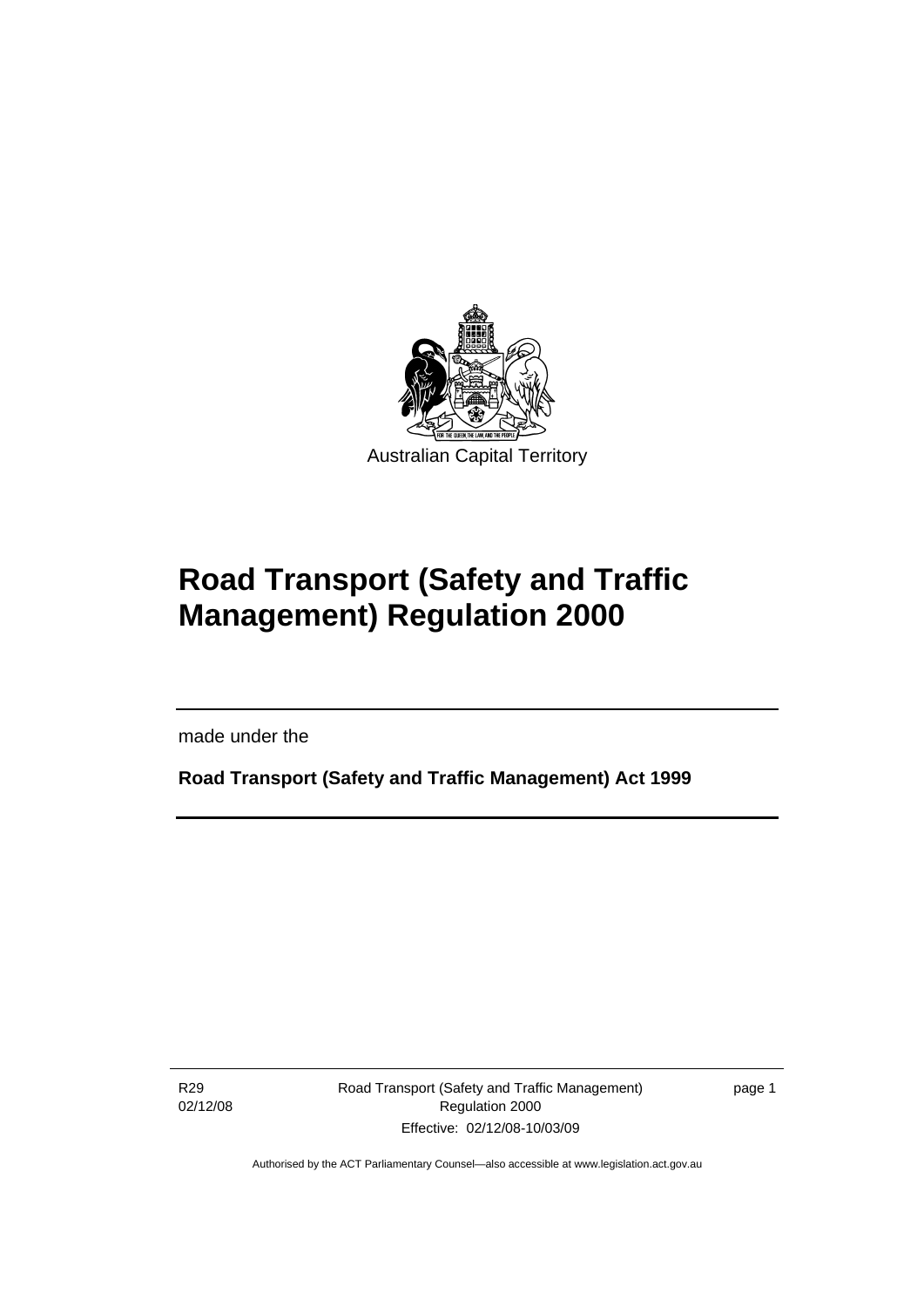<span id="page-11-0"></span>Section 1

# **Chapter 1** Preliminary

#### **1 Name of regulation**

This regulation is the *Road Transport (Safety and Traffic Management) Regulation 2000*.

#### **2 Dictionary**

The dictionary at the end of this regulation is part of the regulation.

*Note 1* The dictionary at the end of this regulation defines certain terms used in this regulation, and includes references (*signpost definitions*) to other terms defined elsewhere.

> For example, the signpost definition '*semitrailer*—see the *Road Transport (Vehicle Registration) Regulation 2000*, dictionary.' means that the term 'semitrailer' is defined in that dictionary and the definition applies to this regulation.

*Note 2* A definition in the dictionary (including a signpost definition) applies to the entire regulation unless the definition, or another provision of the regulation, provides otherwise or the contrary intention otherwise appears (see Legislation Act, s 155 and s 156 (1)).

#### **3 Dictionary—application to Australian Road Rules**

The definitions in the dictionary do not apply to the Australian Road Rules unless this regulation provides otherwise.

*Note* See div 2.2.1, note 2 for the relevant provisions of this regulation.

#### **3A** *Road* **includes road related area**

In this regulation:

*road* includes a road related area.

R29 02/12/08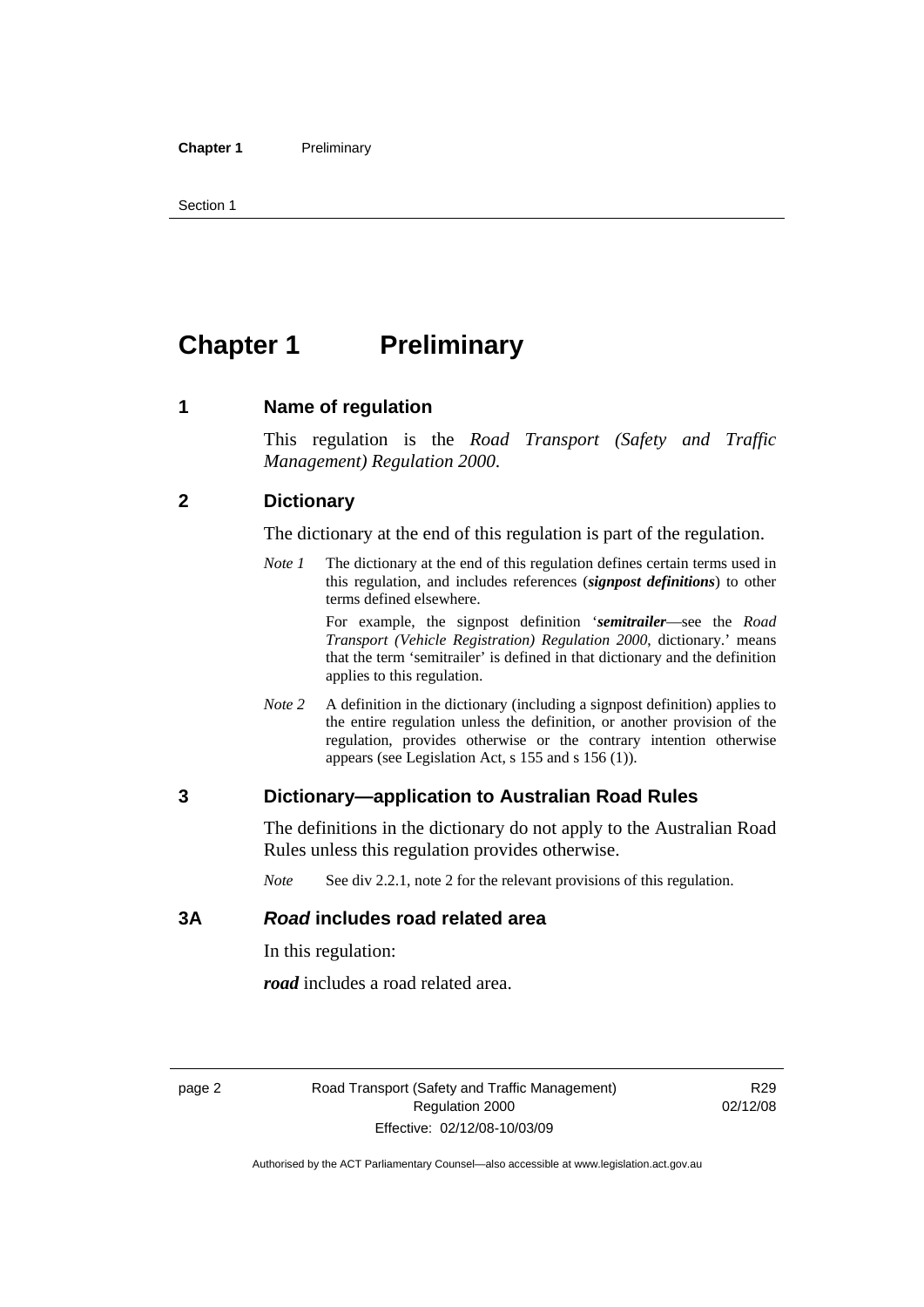### <span id="page-12-0"></span>**3B Meaning of** *park* **and** *stop*

In this regulation:

*park*, in relation to a driver, includes stop and allow the driver's vehicle to stay (whether or not the driver leaves the vehicle).

*stop*, for a driver, includes park, but does not include stop to reverse the driver's vehicle into a parking bay or other parking space.

#### **4 Notes**

A note in this regulation is explanatory and is not part of this regulation.

*Note* See the Legislation Act, s 127 (1), (4) and (5) for the legal status of notes.

### **4A Offences against regulation—application of Criminal Code etc**

Other legislation applies in relation to offences against this regulation (including the Australian Road Rules).

*Note 1 Criminal Code*

The Criminal Code, ch 2 applies to an offence against this regulation (see Code, pt 2.1).

The chapter sets out the general principles of criminal responsibility (including burdens of proof and general defences), and defines terms used for offences to which the Code applies (eg *conduct*, *intention*, *recklessness* and *strict liability*).

*Note 2 Penalty units* 

The Legislation Act, s 133 deals with the meaning of offence penalties that are expressed in penalty units.

*Note 3* The Australian Road Rules are to be read with, and as if they formed part of, this regulation (see s 6).

R29 02/12/08 page 3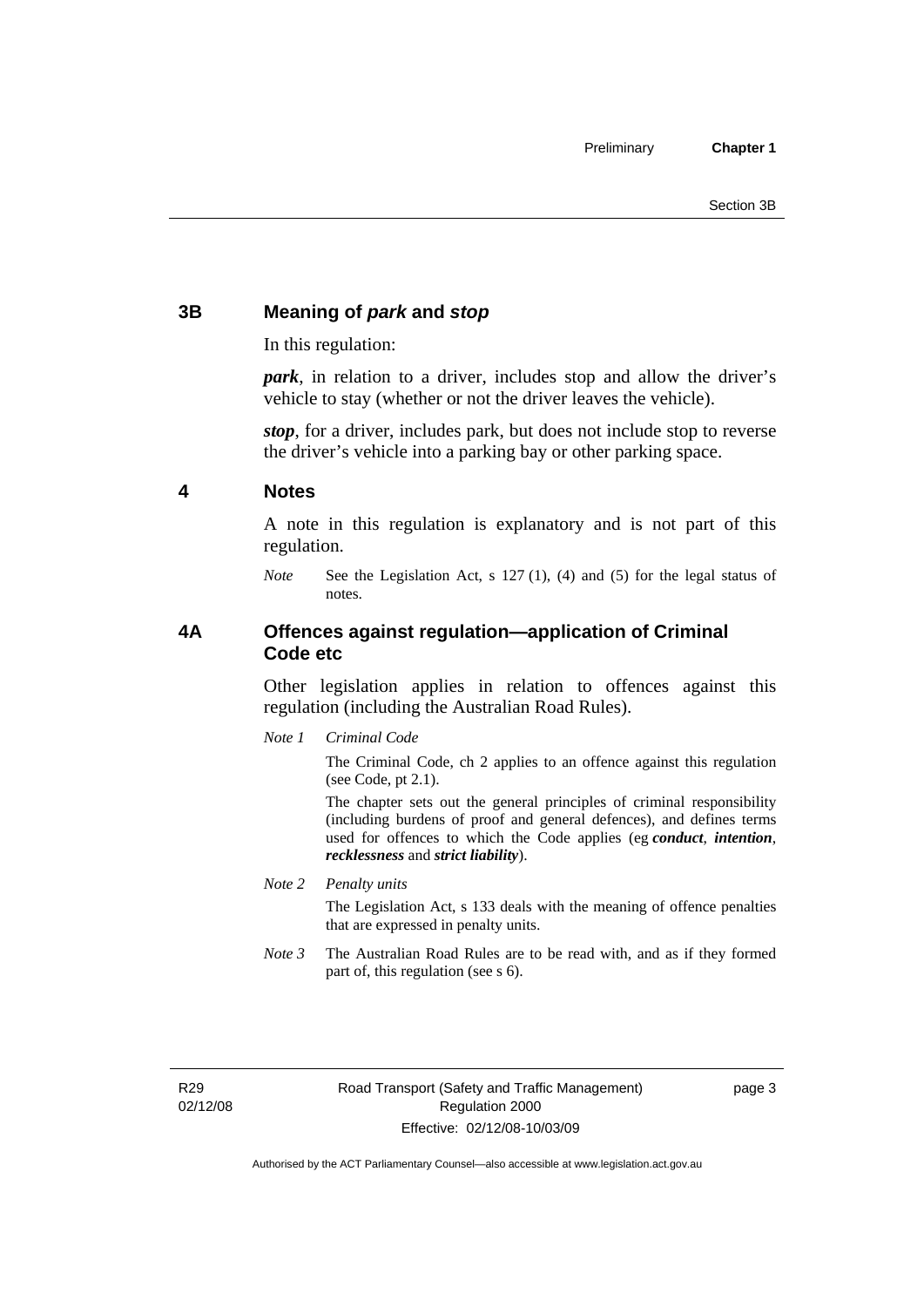#### <span id="page-13-0"></span>**Chapter 1** Preliminary

Section 4B

#### **4B Offences against regulation are strict liability offences**

An offence against this regulation (including the Australian Road Rules) is a strict liability offence.

#### **4C General defence of accident or reasonable effort**

Without limiting any other defence, it is a defence to an offence against this regulation (including the Australian Road Rules) if the defendant proves that the offence—

- (a) was the result of an accident; or
- (b) could not have been avoided by any reasonable efforts by the defendant.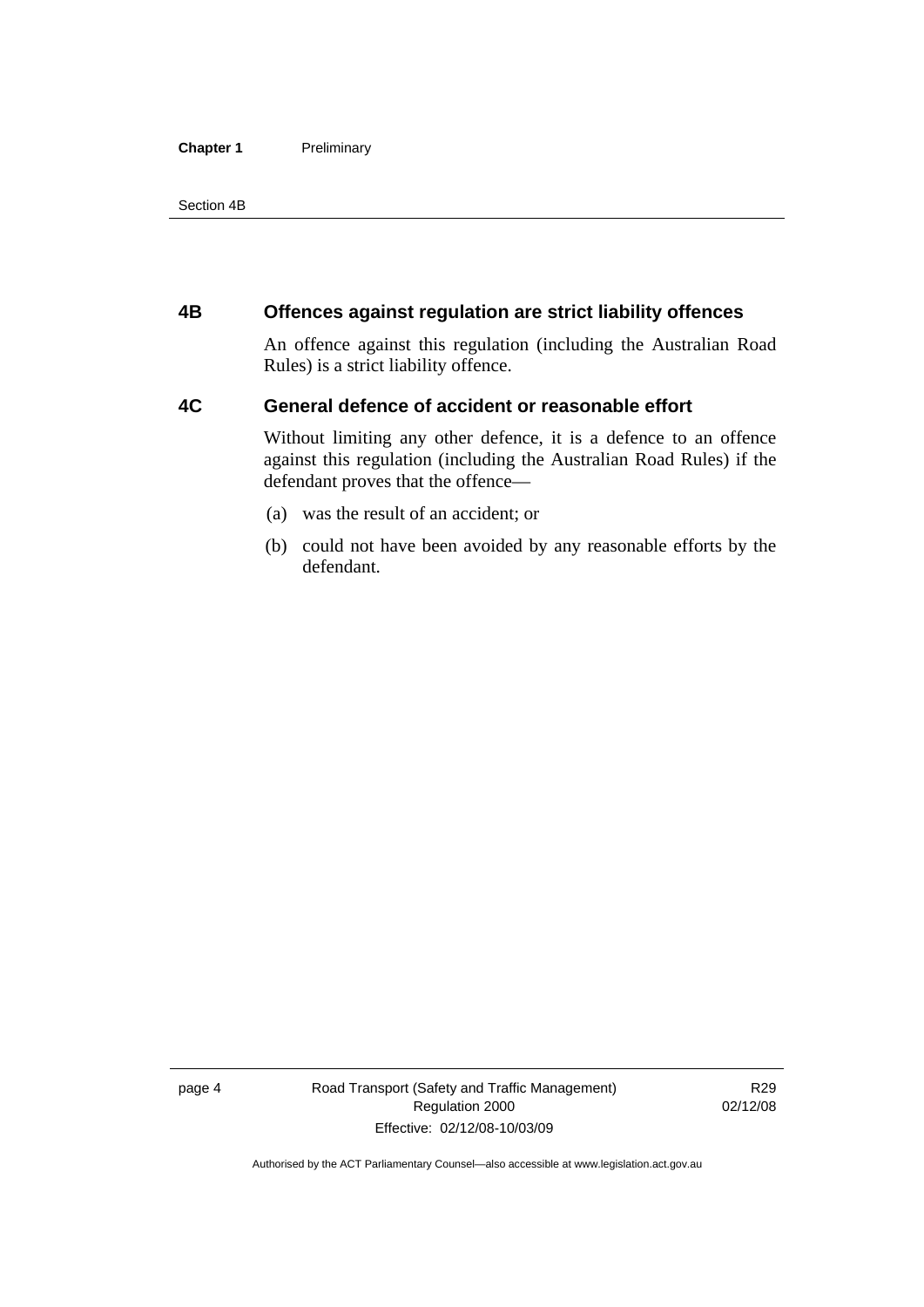# <span id="page-14-0"></span>**Chapter 2 Australian Road Rules**

# **Part 2.1 Incorporation into ACT law**

#### **5 What are the** *Australian Road Rules*

In this regulation, the *Australian Road Rules* are that part of the publication known as the Australian Road Rules, ISBN 0 7240 8874 1 published by the National Road Transport Commission on 22 October 2003 that consists of the rules approved by the Australian Transport Council under the *National Road Transport Commission Act 1991* (Cwlth).

- *Note 1* The Australian Road Rules are available on the ACT legislation register (www.legislation.act.gov.au).
- *Note 2* The National Road Transport Commission is now the National Transport Commission (see the *National Transport Commission Act 2003* (Cwlth)).

#### **6 Incorporation of Australian Road Rules into ACT law**

- (1) The Australian Road Rules (other than rule 2) are to be read with, and as if they formed part of, this regulation.
- (2) Subsection (1) has effect subject to this regulation.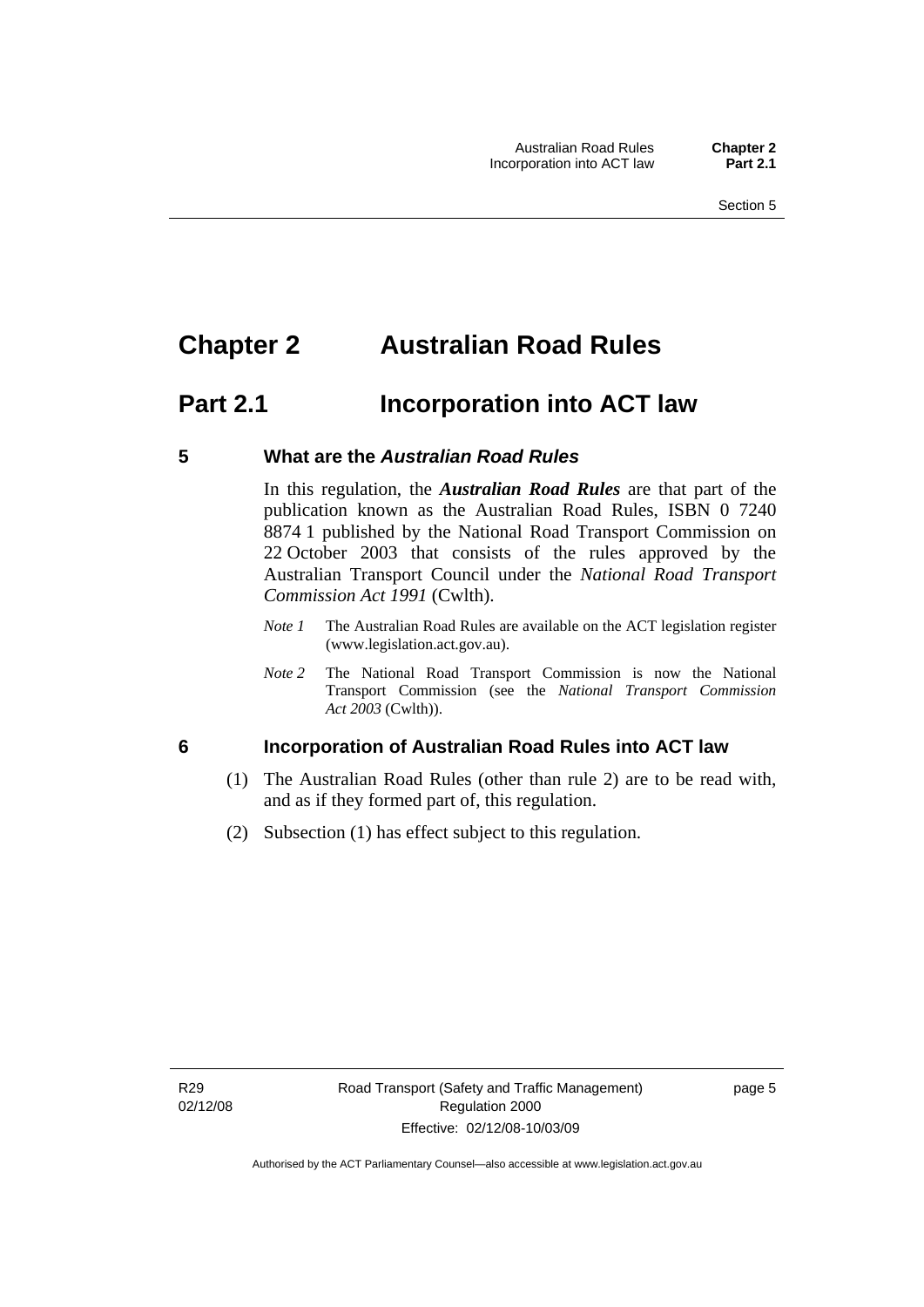# **Part 2.2 How the Australian Road Rules are incorporated**

### **Division 2.2.1 General**

*Note 1* The Australian Road Rules are not completely self-contained and need to be read with associated laws of each jurisdiction. Many of the rules provide for 'another law of this jurisdiction' to define terms used in the Australian Road Rules for application of the Australian Road Rules in the ACT, to permit things to be done in the ACT otherwise prohibited by the Australian Road Rules or to exempt persons in the ACT from complying with the Australian Road Rules.

| column 2                        | column 3<br>provision of this regulation |
|---------------------------------|------------------------------------------|
| 10(2)                           | 8                                        |
| 95                              | 9                                        |
| 104                             | 10                                       |
| 151(3)(b)                       | 11                                       |
| 158(2)(c)                       | 12                                       |
| 170(1)                          | 12A                                      |
| 179(1)(c)                       | 13                                       |
| 179 $(1)$ $(c)$ and $(2)$ $(c)$ | 13A                                      |
| 183(1)                          | 13B                                      |
| 195(1)                          | 13C                                      |
| 199(2)                          | 14                                       |
| $206(2)$ (b) and (c)            | 15                                       |
| 207(2)(a)                       | 16                                       |
|                                 | <b>ARR</b> provision                     |

*Note 2* The following table sets out the provisions of the Australian Road Rules for which provision is made by this part:

#### page 6 Road Transport (Safety and Traffic Management) Regulation 2000 Effective: 02/12/08-10/03/09

R29 02/12/08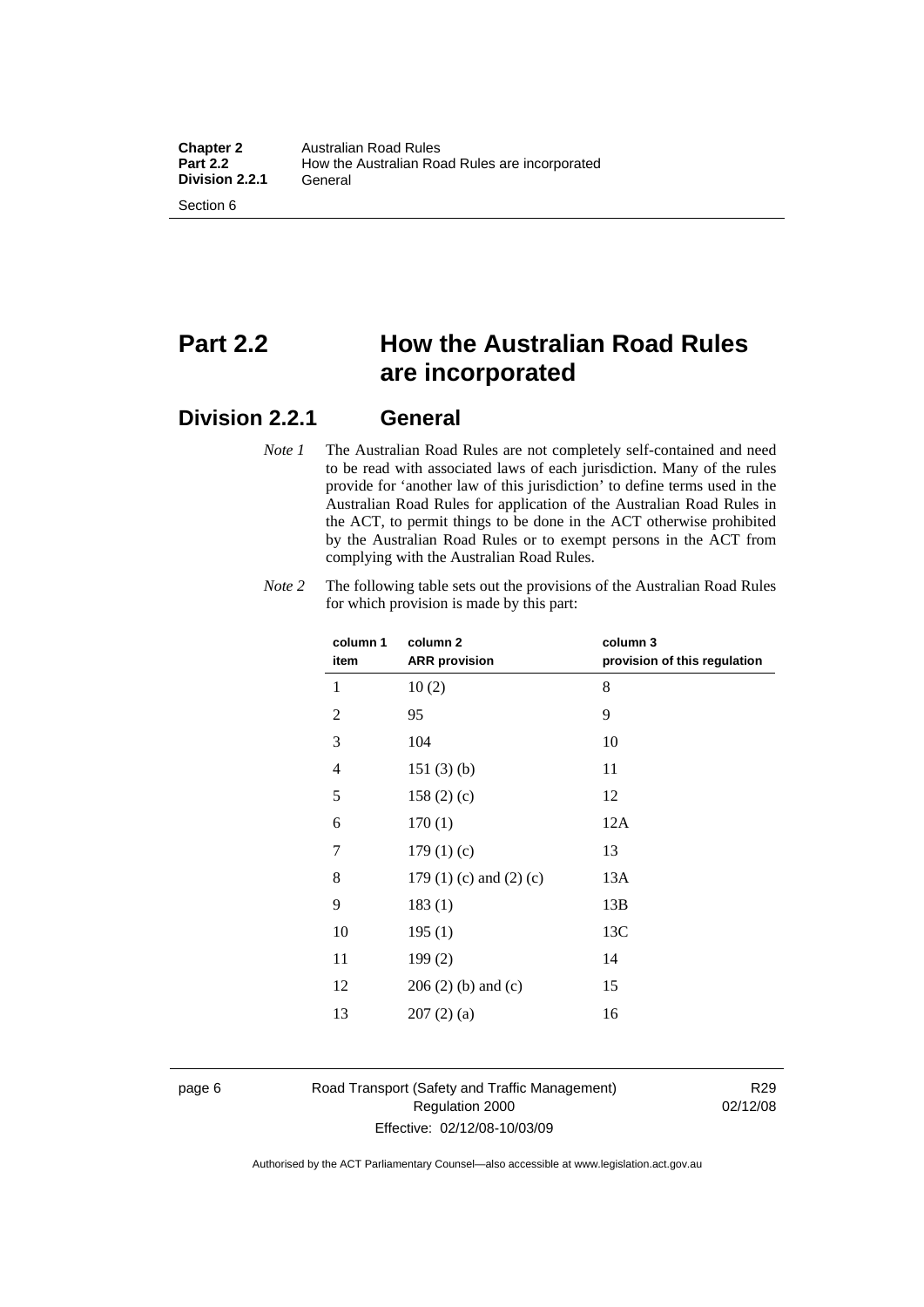#### Australian Road Rules **Chapter 2**  How the Australian Road Rules are incorporated<br>General **Division 2.2.1**

| column 1<br>item | column <sub>2</sub><br><b>ARR provision</b> | column 3<br>provision of this regulation |
|------------------|---------------------------------------------|------------------------------------------|
| 14               | 213(5)                                      | 16A                                      |
| 15               | 215(4)                                      | 17                                       |
| 16               | 216(3)                                      | 18                                       |
| 17               | 220(3)                                      | 19                                       |
| 18               | 221(f)                                      | 20                                       |
| 19               | 222                                         | 21                                       |
| 20               | 225                                         | 22                                       |
| 21               | 236(6)                                      | 22A                                      |
| 22               | 240(2)                                      | 23                                       |
| 23               | 266(3)(b)                                   | 23B                                      |
| 24               | 266(7)                                      | 24                                       |
| 25               | 267(3)                                      | 25                                       |
| 26               | 270(3)                                      | 26                                       |
| 27               | 271(6)                                      | 27                                       |
| 28               | 280(2)(a)                                   | 27A                                      |
| 29               | 287 (3) (e) and (4)                         | 28                                       |
| 30               | 289(1)(g)                                   | 29                                       |
| 31               | 298                                         | 30                                       |
| 32               | $310(3)$ and $(4)$                          | 31                                       |
| 33               | 313                                         | 32                                       |
| 34               | dict, def approved bicycle<br>helmet        | 33(1)                                    |
| 35               | dict, def <i>authorised</i> person          | 33(1)                                    |
| 36               | dict, def emergency worker                  | 33(1)                                    |
| 37               | dict, def GVM                               | 33(2)                                    |

R29 02/12/08 Road Transport (Safety and Traffic Management) Regulation 2000 Effective: 02/12/08-10/03/09

page 7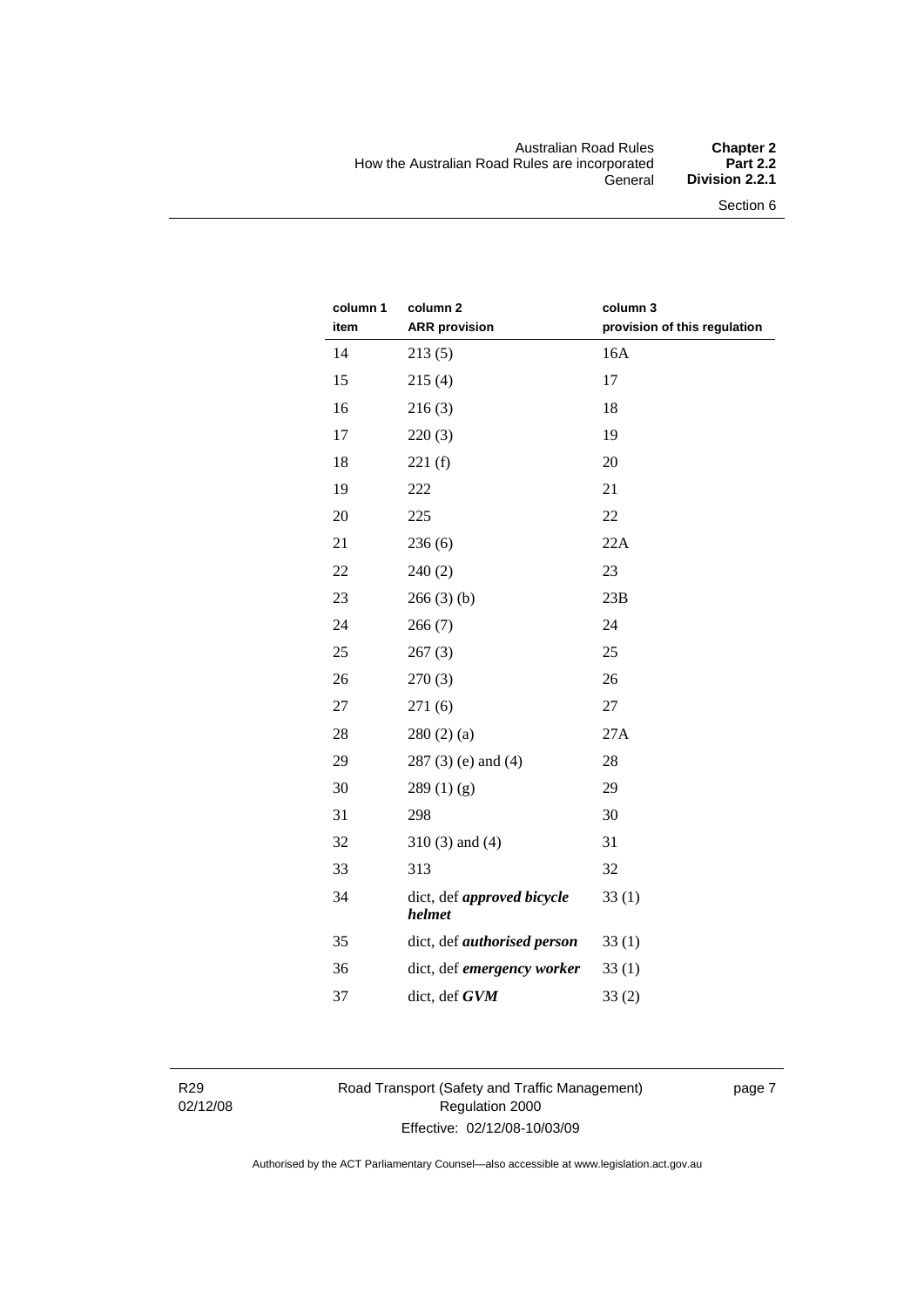Section 6

| column 1<br>item | column 2<br><b>ARR</b> provision                 | column 3<br>provision of this regulation |
|------------------|--------------------------------------------------|------------------------------------------|
| 38               | dict, def <i>hazard</i> warning<br>lights        | 33(3)                                    |
| 39               | dict, def <i>mechanical</i><br>signalling device | 33(1)                                    |
| 40               | dict, def <i>oversize</i> vehicle                | 33 (1)                                   |
| 41               | dict, def <i>police</i> officer                  | 33(1)                                    |
| 42               | dict, def <i>portable</i> warning<br>triangle    | 33(4)                                    |
| 43               | dict, def <i>postal</i> worker                   | 33(1)                                    |
| 44               | dict, def <i>public</i> bus                      | 33(1)                                    |
| 45               | dict, def taxi                                   | 33(1)                                    |

*Note 3* The following table sets out other provisions of the Australian Road Rules for which provision is made by other territory laws (including provisions in other parts of this regulation):

| column 1<br>item | column <sub>2</sub><br><b>ARR</b> provision | column 3<br>other law                                            |
|------------------|---------------------------------------------|------------------------------------------------------------------|
|                  | 12(2)                                       | Road Transport (General) Act 1999,<br>s 12                       |
| 2                | 13(2)                                       | Road Transport (General) Act 1999,<br>s 12                       |
| 3                | $28(2)$ , n 3                               | this regulation, s 65                                            |
| 4                | $32(2)$ , n 3                               | this regulation, s 65                                            |
| 5                | 185(1)                                      | this regulation, s 100                                           |
| 6                | $287(1)$ , n 2                              | Road Transport (Safety and Traffic<br>Management) Act 1999, s 16 |

page 8 Road Transport (Safety and Traffic Management) Regulation 2000 Effective: 02/12/08-10/03/09

R29 02/12/08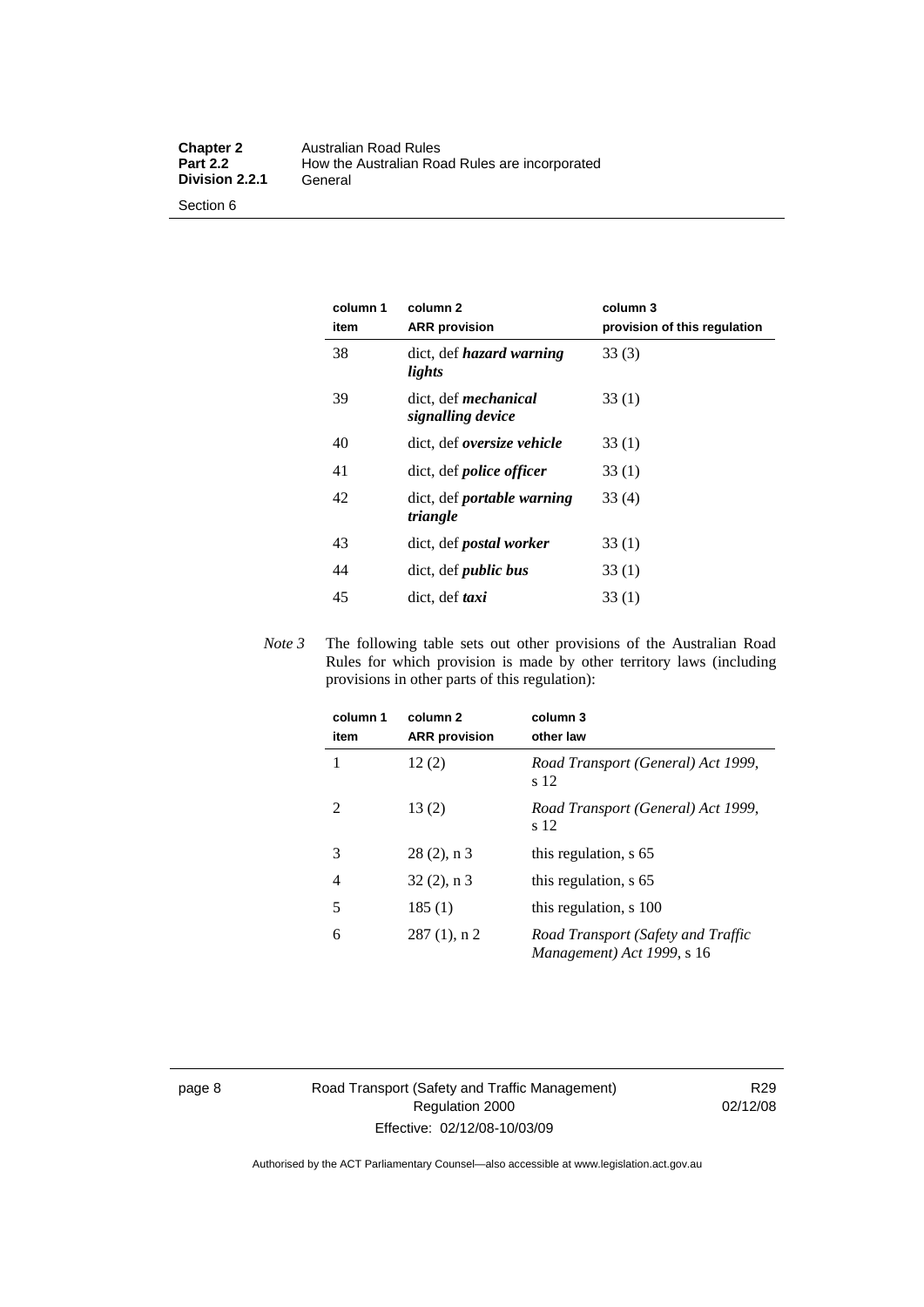<span id="page-18-0"></span>

| column 1<br>item | column 2<br><b>ARR</b> provision                                             | column 3<br>other law                                                     |
|------------------|------------------------------------------------------------------------------|---------------------------------------------------------------------------|
|                  | 311 $(1)(c)$                                                                 | Road Transport (Dimensions and<br>Mass) Act 1990                          |
| 8                | 312(3)(c)                                                                    | Road Transport (Safety and Traffic<br>Management) Act 1999, s 31 and s 32 |
| 9                | dict, def <i>parking</i><br><i>permit for</i><br>people with<br>disabilities | this regulation, s 101                                                    |

#### **7 References to another law of this jurisdiction etc**

- (1) In the Australian Road Rules, a reference to *another law of this jurisdiction* includes a reference to the Act.
	- *Note* A reference to an Act includes a reference to the statutory instruments made or in force under the Act, including any regulation (see Legislation Act, s 104).
- (2) In the Australian Road Rules:

*law of this jurisdiction* means a territory law or a law applying as a territory law.

*this jurisdiction* means the Australian Capital Territory.

## **Division 2.2.2 Other provisions for the Australian Road Rules**

#### **8 ARR r 10 (2)—penalties for offences**

For the Australian Road Rules, rule 10 (2), the penalty for an offence against the Australian Road Rules is a maximum penalty of 20 penalty units.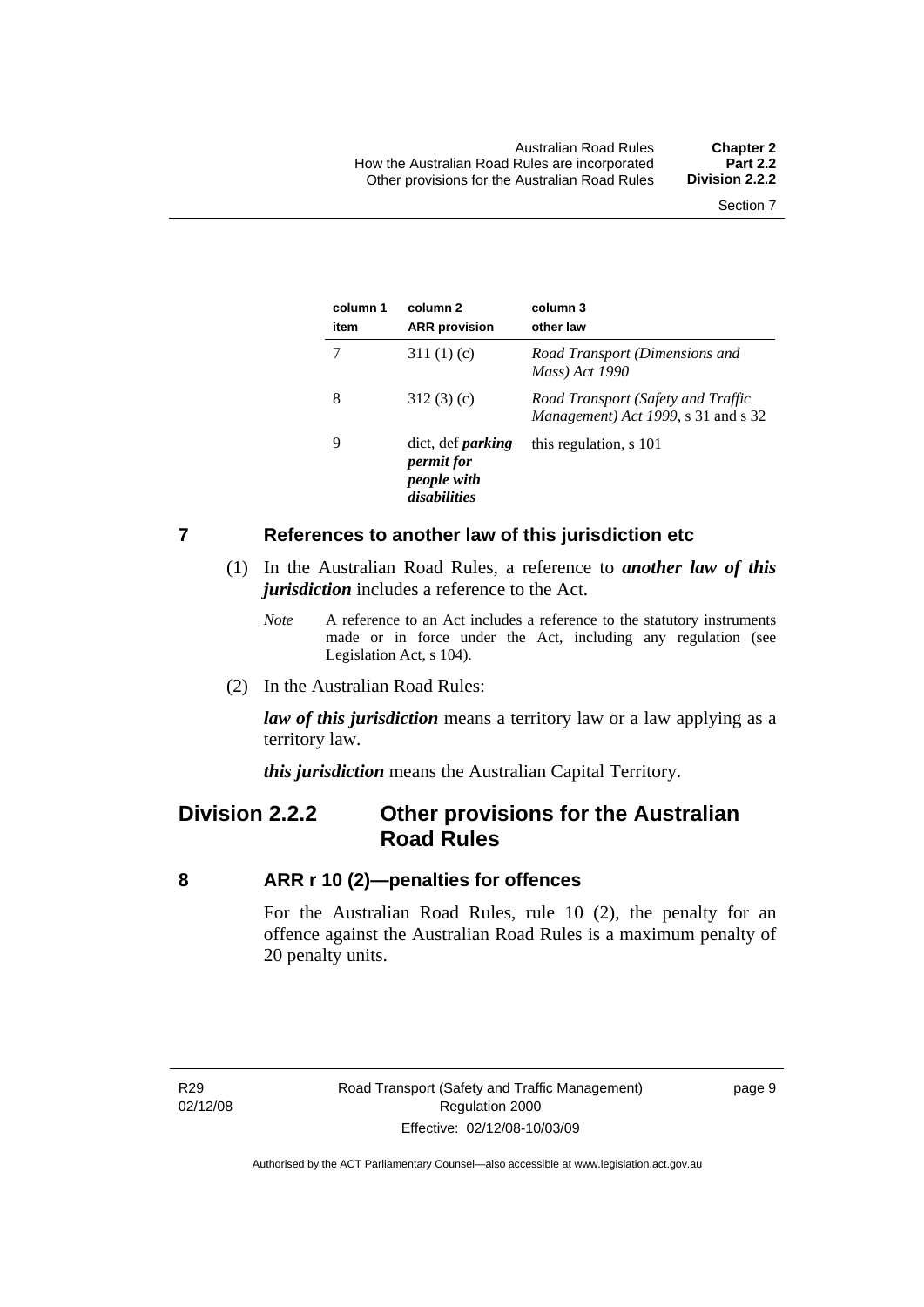#### <span id="page-19-0"></span>**9 ARR r 95—emergency stopping lane only signs**

For the Australian Road Rules, rule 95, the driver of a police vehicle or emergency vehicle is permitted to drive in an emergency stopping lane.

#### **10 ARR r 104—no truck signs**

For the Australian Road Rules, rule 104, a driver is permitted to drive the vehicle on a road (or a bridge, causeway, ramp or similar structure forming part of a road) past a *no trucks sign* mentioned in rule 104 (1), (2) or (3) if the destination of the driver's vehicle is a place on or reached from the road (or structure) and there is no alternative route by which to reach the destination.

#### **11 ARR r 151 (3) (b)—riding a motorbike or bicycle alongside more than 1 other rider**

For the Australian Road Rules, rule 151 (3) (b), the rider of a motorbike or bicycle is permitted to ride alongside more than 1 rider if each of the riders is taking part in an event approved by the road transport authority for this section.

#### **12 ARR r 158 (2) (c)—other vehicles permitted to travel in bus lanes**

The drivers of the following vehicles are permitted to drive in a bus lane:

- (a) taxis;
- (b) hire cars;
- (c) demand responsive service vehicles;
- (d) motorbikes.
- *Note* Section 27A applies the B light rules to drivers of taxis, hire cars, demand responsive service vehicles and motorbikes.

page 10 Road Transport (Safety and Traffic Management) Regulation 2000 Effective: 02/12/08-10/03/09

R29 02/12/08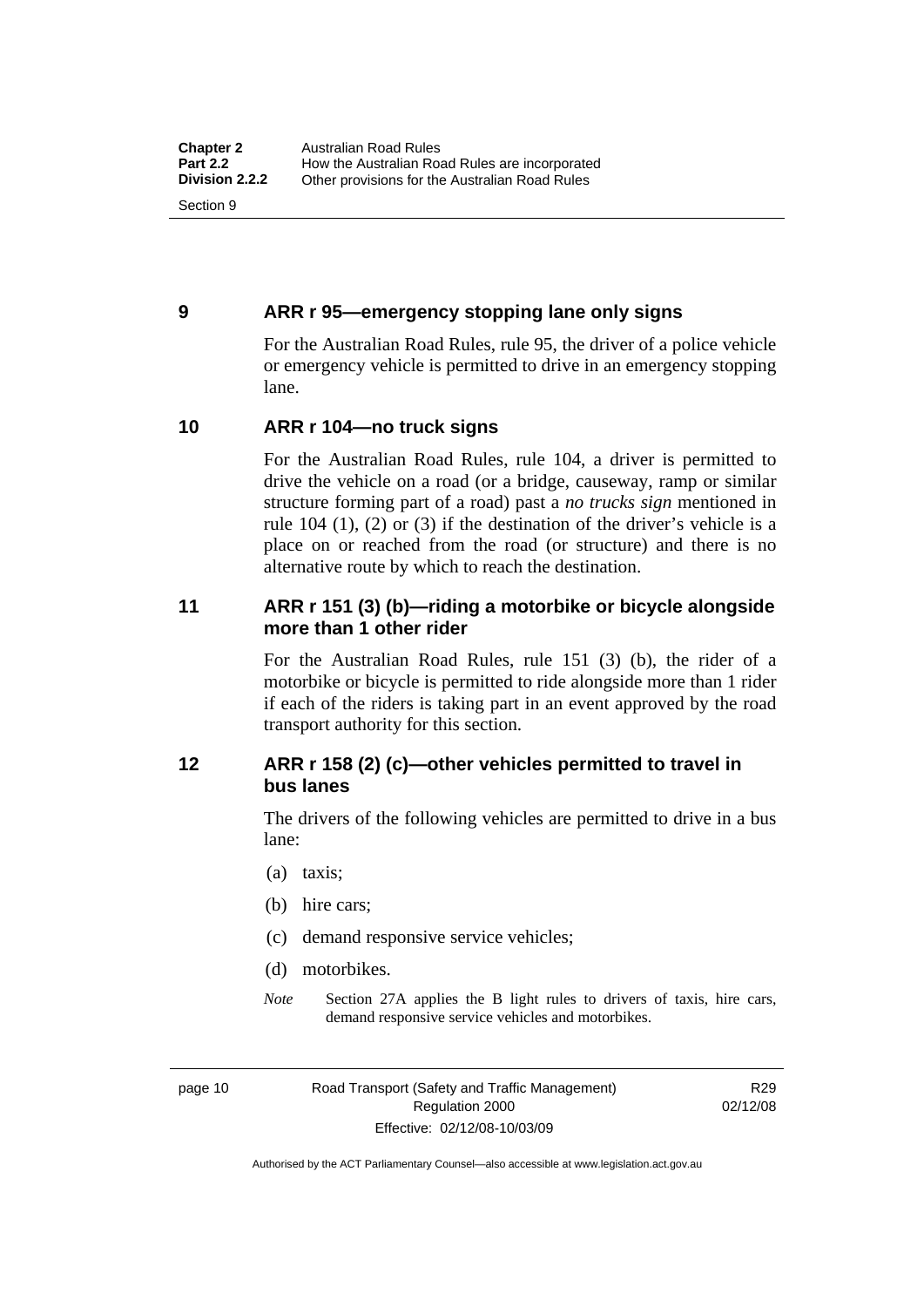### <span id="page-20-0"></span>**12A ARR r 170 (1)—driver not to stop in intersection unless permitted**

A driver who contravenes the Australian Road Rules, rule 170 (1) commits an offence.

Maximum penalty: 20 penalty units.

#### **13 ARR r 179 (1) (c)—stopping in a loading zone—goods and permit vehicles**

- (1) For the Australian Road Rules, rule 179 (1) (c), the following vehicles are permitted to stop in a loading zone:
	- (a) a motor vehicle that is built mainly for the transport of goods if the vehicle is dropping off, or picking up, goods;
	- (b) a vehicle displaying a current loading zone permit if the vehicle is complying with the conditions of the permit.
- (2) In this section:

*loading zone permit* means a loading zone permit issued under section 100.

#### **13A ARR r 179 (1) (c) and (2) (c)—stopping in loading zone taxis**

- (1) For the Australian Road Rules, rule 179 (1) (c), a taxi that is dropping off, or picking up, a passenger is permitted to stop in a loading zone if—
	- (a) the driver of the taxi does not leave the taxi unattended, otherwise than to comply with a passenger assistance requirement; and
	- (b) the driver complies with subsection (2).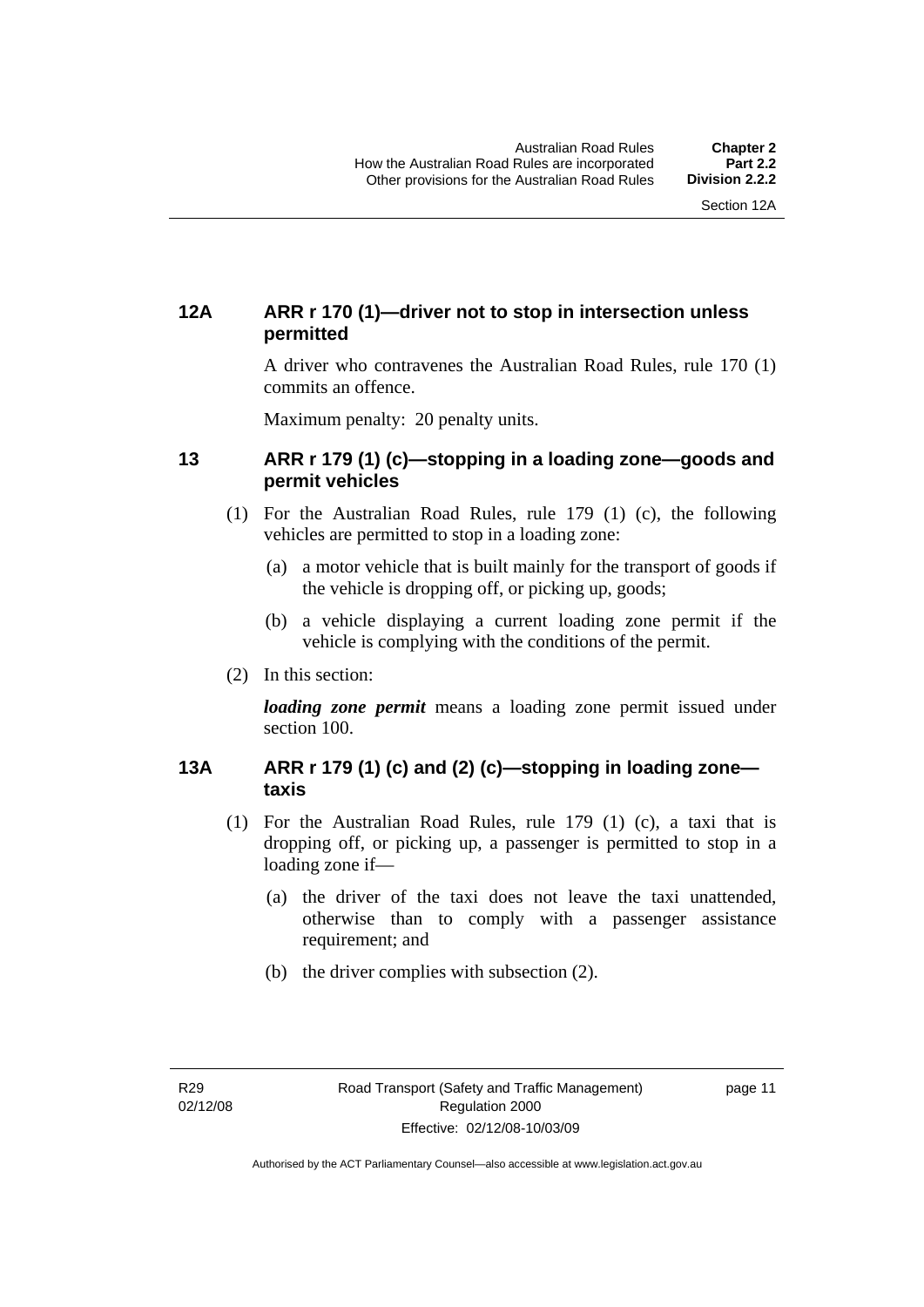- <span id="page-21-0"></span> (2) For the Australian Road Rules, rule 179 (2) (c), the driver must complete the dropping off, or picking up, of the passenger, and drive on—
	- (a) within 2 minutes; or
	- (b) if the driver is required to comply with a passenger assistance requirement—as soon as possible after the driver complies with the requirement.
- (3) In this section:

*passenger assistance requirement* means a requirement under the *Road Transport (Public Passenger Services) Regulation 2002*—

- (a) section 132 (5) (which requires the driver of a wheelchair-accessible taxi to provide reasonable assistance in loading and unloading a wheelchair, or a person in a wheelchair, into or from the taxi); or
- (b) section 135 (5) (which requires a taxi driver to provide reasonable assistance with a passenger's goods).
	- *Note Goods* includes luggage (see *Road Transport (Public Passenger Services) Regulation 2002*, dict).

*unattended*—a driver leaves a taxi *unattended* if the driver leaves the taxi so the driver is over 3m from the closest point of the taxi.

#### **13B ARR r 183—stopping in a bus zone**

- (1) Despite the Australian Road Rules, rule 183 (1), the driver of a demand responsive service vehicle may stop in a bus zone if—
	- (a) the driver is dropping off, or picking up, a passenger; and
	- (b) the vehicle is authorised to stop in the bus zone.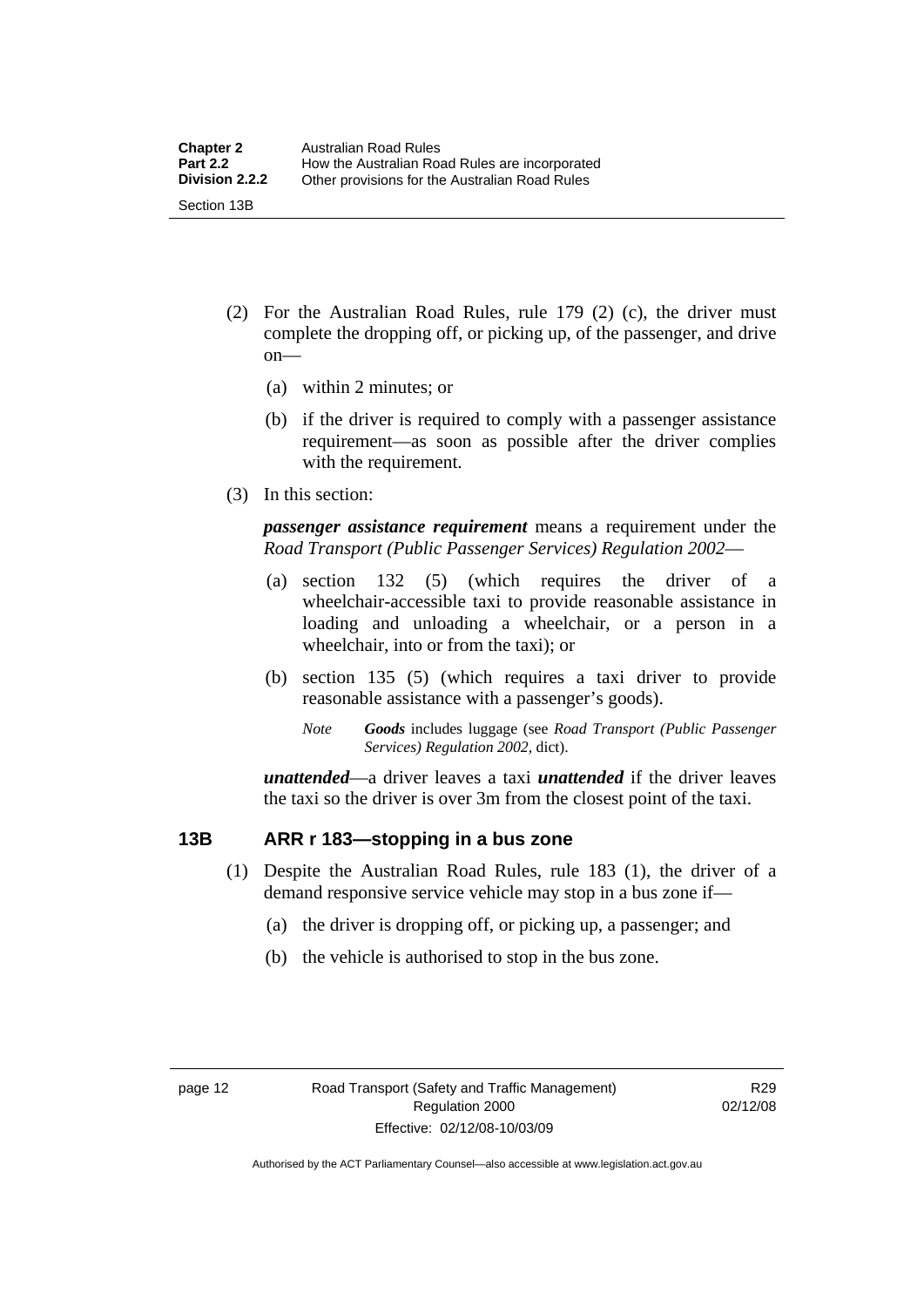<span id="page-22-0"></span>(2) In this section:

*authorised to stop*, in a bus zone, for a DRS vehicle, means a bus zone that the demand responsive service vehicle is authorised to stop in under an authority under the *Road Transport (Public Passenger Services) Regulation 2002*, section 305 (1) (DRS vehicles—bus stop and bus zone authorities).

### **13C ARR r 195—stopping at or near a bus stop**

- (1) Despite the Australian Road Rules, rule 195 (1), the driver of a demand responsive service vehicle may stop at a bus stop, or on the road, within 20m before a sign on the road that indicates the bus stop, and 10m after the sign, if—
	- (a) the driver stops at a place on a length of road, or in an area, to which a parking control sign applies and the driver is permitted to stop at that place under the Australian Road Rules; or
	- (b) the driver is dropping off, or picking up, passengers and the vehicle is authorised to stop at the bus stop.
- (2) In this section:

*authorised to stop*, at a bus stop, for a DRS vehicle, means a bus stop that the demand responsive service vehicle is authorised to stop at under an authority under the *Road Transport (Public Passenger Services) Regulation 2002*, section 305 (1) (DRS vehicles—bus stop and bus zone authorities).

#### **14 ARR r 199 (2)—stopping near postbox**

For the Australian Road Rules, rule 199 (2):

*public postbox* means a postbox erected, maintained or used by Australia Post.

R29 02/12/08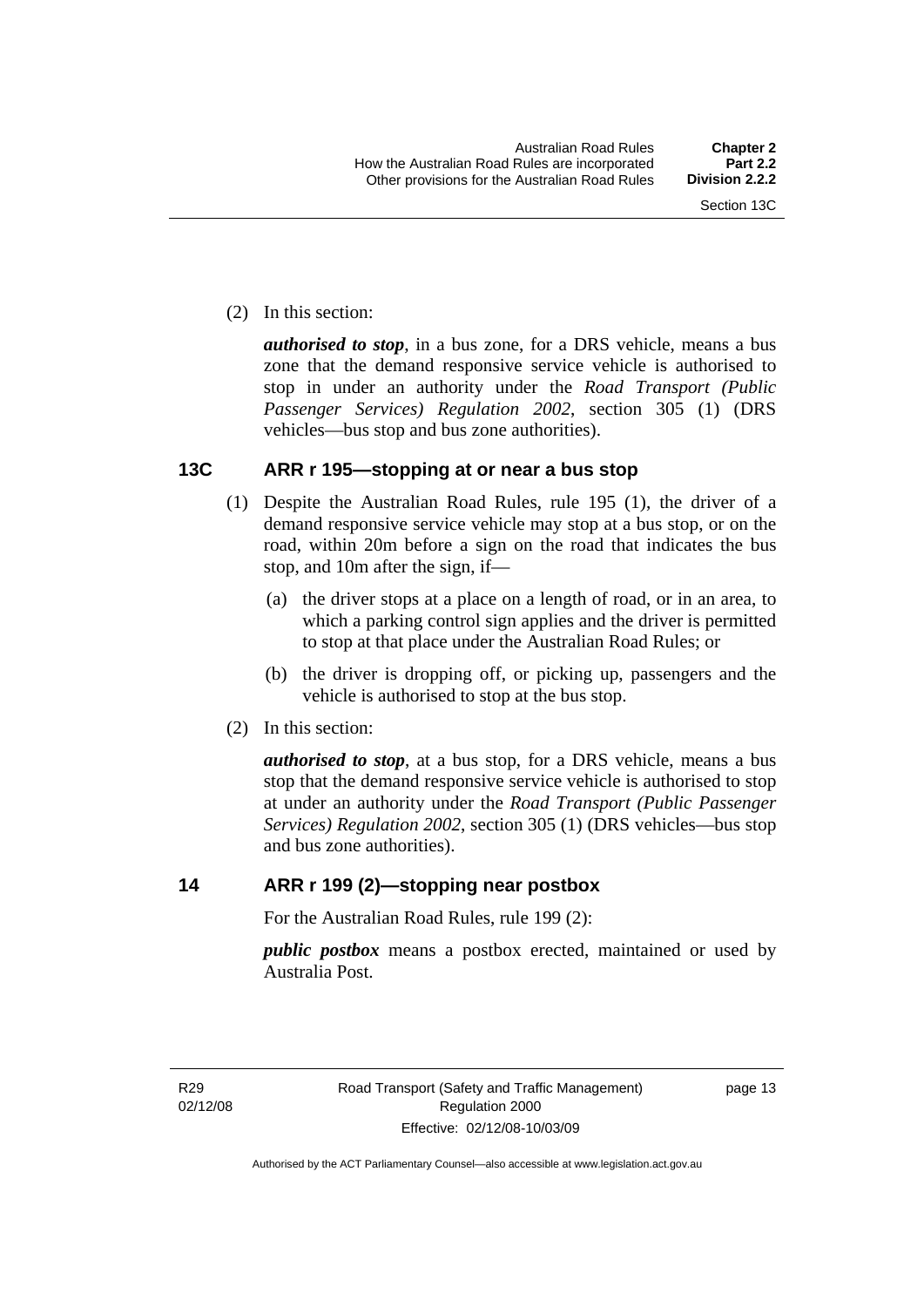### <span id="page-23-0"></span>**15 ARR r 206 (2) (b), (c)—time extension for people with disabilities permit**

- (1) For the Australian Road Rules, rule 206 (2) (b), a driver to whom the Australian Road Rules, rule 206 applies may park for not longer than 2 hours on a length of road, or in an area, to which a *permissive parking sign* applies if the maximum period of parking allowed by the sign is not longer than 30 minutes.
- (2) For the Australian Road Rules, rule 206 (2) (c), a driver to whom the Australian Road Rules, rule 206 applies may park for an unlimited period on a length of road, or in an area, to which a *permissive parking sign* applies if the maximum period of parking allowed by the sign is longer than 30 minutes.

### **16 ARR r 207 (2) (a)—fees for parking in pay parking spaces**

- (1) For the Australian Road Rules, rule 207 (2) (a), if a *permissive parking sign* applies to a length of road or area that is (or is part of) a pay parking area, the relevant parking fee is payable for parking in a pay parking space on the road or in the area.
- (2) For this section, the relevant parking fee does not become payable under subsection (1) until immediately after a vehicle is parked in the pay parking space concerned.
	- *Note* Pt 3.1 of this regulation makes provision for the administration of pay parking schemes (including the designation of pay parking areas by the erection of permissive parking signs and the fixing of fees).

#### **16A ARR r 213 (5)—making a motor vehicle secure exception**

Every driver is exempt from the Australian Road Rules, rule 213 (5).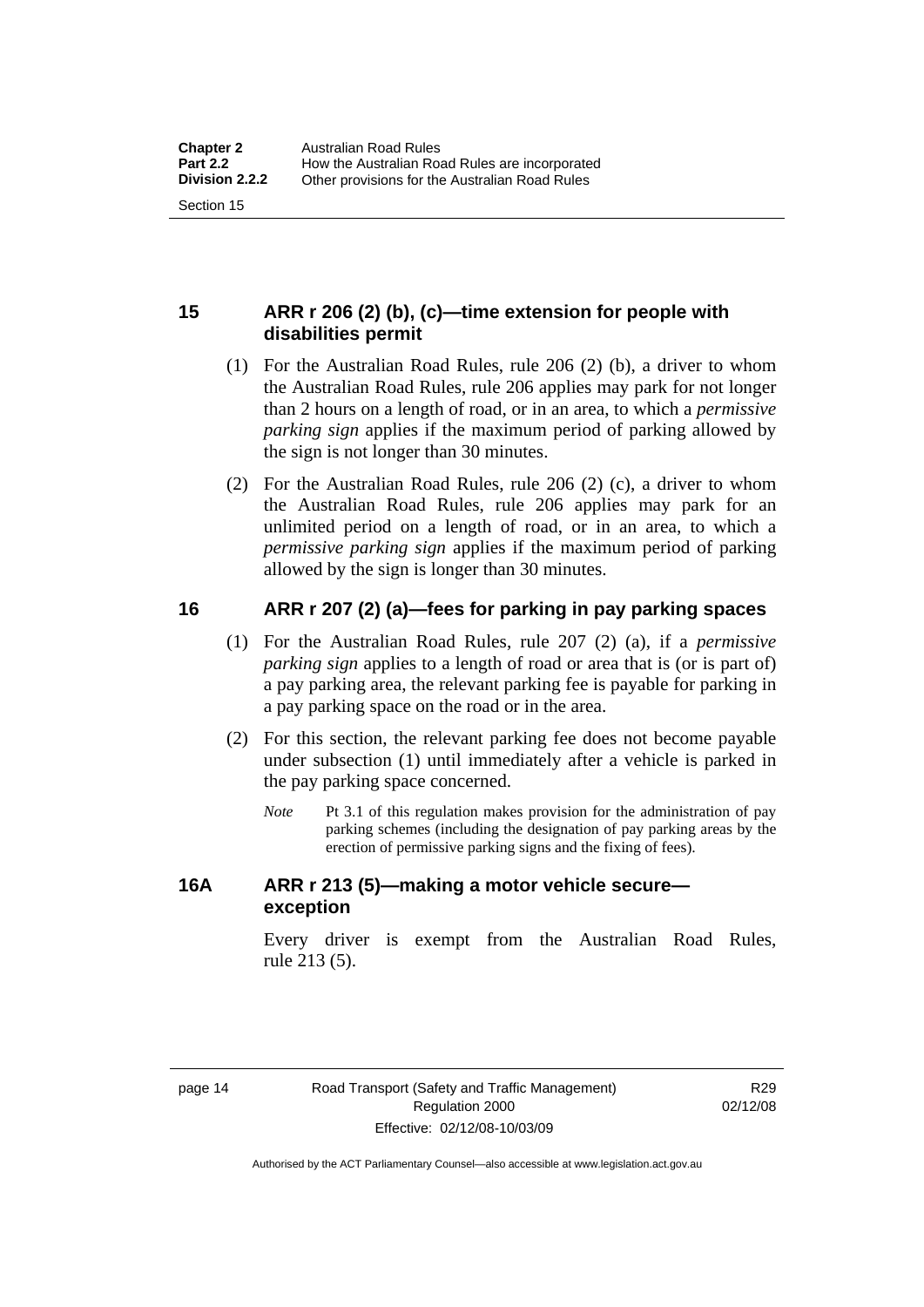### <span id="page-24-0"></span>**17 ARR r 215 (4)—lights required to be fitted to a vehicle**

For the Australian Road Rules, rule 215 (4), the lights required to be fitted to a vehicle are the lights required to be fitted to the vehicle under the *Road Transport (Vehicle Registration) Regulation 2000,*  schedule 1.

### **18 ARR r 216 (3)—towing a vehicle at night or in hazardous weather conditions**

For the Australian Road Rules, rule 216 (3):

*dangerous goods*—see the *Road Transport Reform (Dangerous Goods) Regulations 1997* (Cwlth), regulation 2.2.

*placard load*—see the *Road Transport Reform (Dangerous Goods) Regulations 1997* (Cwlth), regulation 2.13.

### **19 ARR r 220 (3)—using lights on vehicles that are stopped**

For of the Australian Road Rules, rule 220 (3), a light of a kind required to be fitted to a vehicle is a light of that kind required to be fitted to the vehicle under the *Road Transport (Vehicle Registration) Regulation 2000*, schedule 1.

### **20 ARR r 221 (f)—using hazard warning lights on buses carrying children**

- (1) This section applies to a bus that is carrying children and is fitted with hazard warning lights in accordance with the *Road Transport (Vehicle Registration) Regulation 2000*, schedule 1, but is not fitted with any other warning lights in accordance with that schedule.
- (2) For the Australian Road Rules, rule 221 (f), if the driver of the bus stops the bus to drop off or pick up a child, the driver is permitted to operate the hazard warning lights.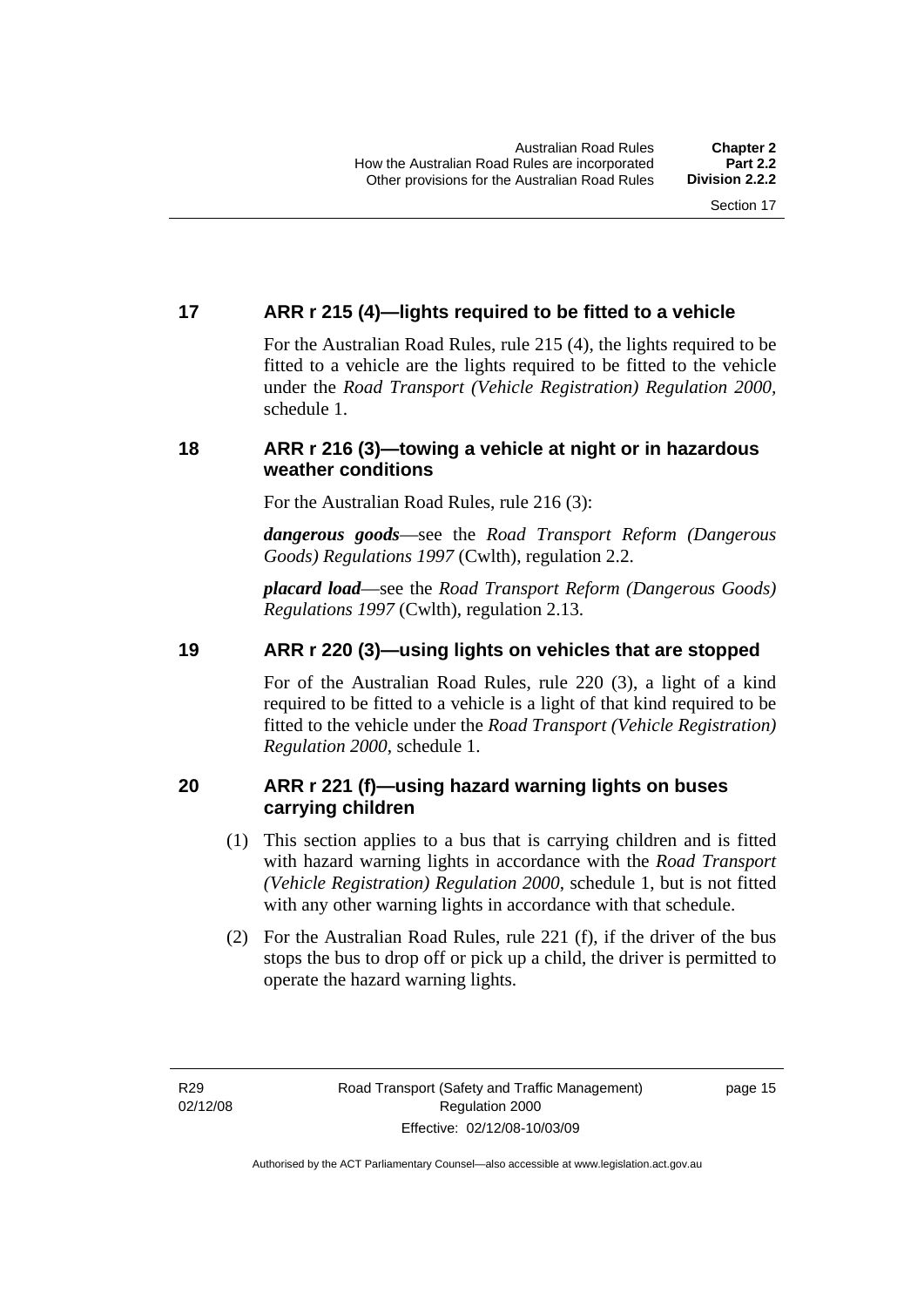### <span id="page-25-0"></span>**21 ARR r 222—using warning lights on buses carrying children**

- (1) This section applies to a bus that is carrying children and is fitted with warning lights (other than hazard warning lights) in accordance with the *Road Transport (Vehicle Registration) Regulation 2000*, schedule 1.
- (2) For the Australian Road Rules, rule 222, the driver of the bus must operate the warning lights by activating them.

#### **22 ARR r 225—use of radar detectors**

Every driver is exempt from rule 225 of the Australian Road Rules.

*Note* The Australian Road Rules, r 225 is superfluous in the ACT because the Act, s 9 (2) makes it an offence for a person to drive or park a motor vehicle on a road or road related area if a traffic offence evasion device is fitted to, applied to, or carried in the vehicle.

#### **22A ARR r 236 (6)—hitchhiking, roadside commerce etc permitted**

- (1) For the Australian Road Rules, rule 236 (6)—
	- (a) a pedestrian may stand on, or move onto, a road to—
		- (i) solicit contributions, employment or business from an occupant of a vehicle; or
		- (ii) hitchhike; or
		- (iii) display an advertisement; or
		- (iv) sell or offer articles for sale; or
		- (v) wash or clean, or offer to clean, the windscreen of a vehicle; and
	- (b) a person in a vehicle may buy, or offer to buy, an article or service from a person standing on a road.

page 16 Road Transport (Safety and Traffic Management) Regulation 2000 Effective: 02/12/08-10/03/09

R29 02/12/08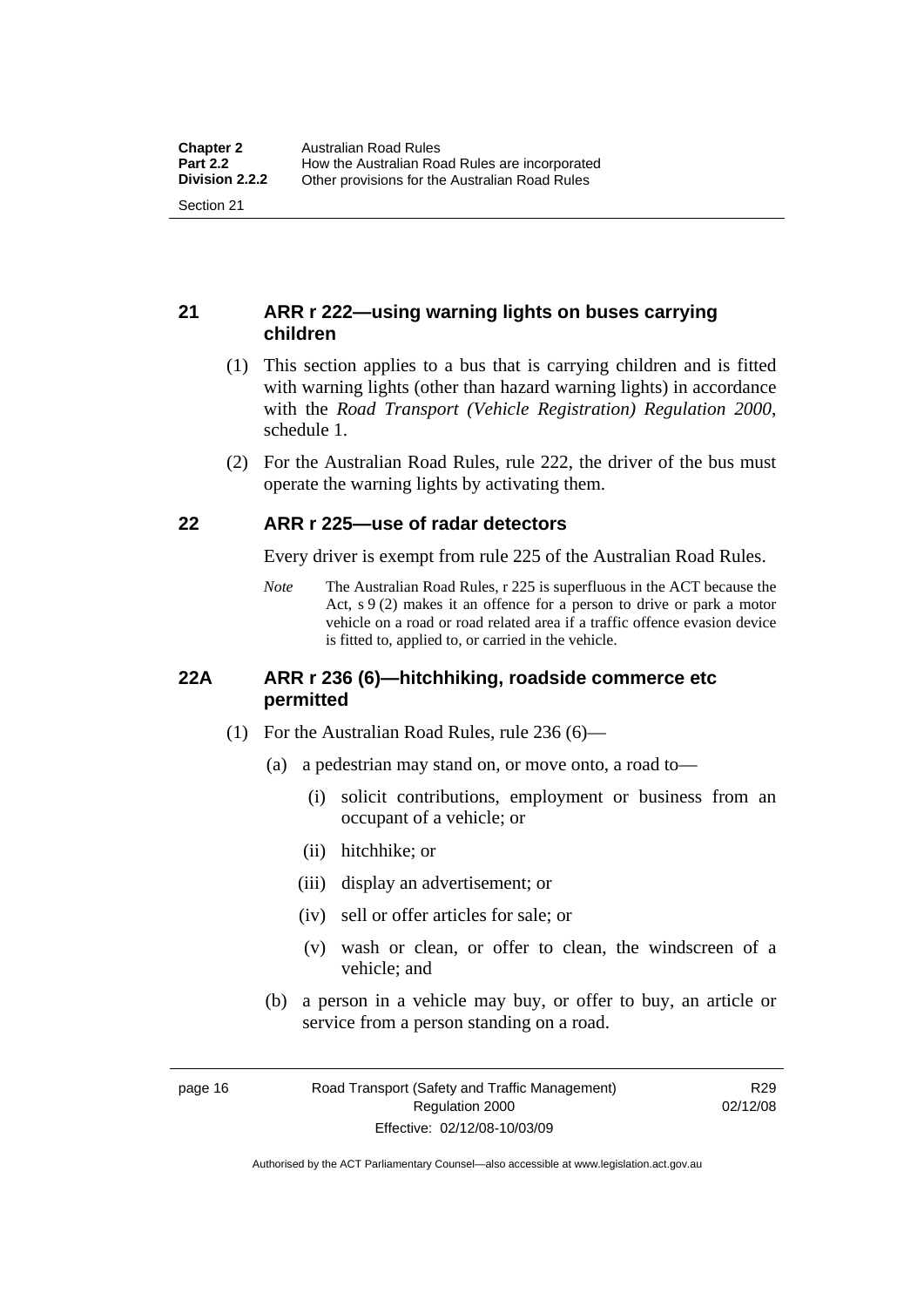<span id="page-26-0"></span>(2) In this section:

*road* includes any shoulder of the road, and any median strip, painted island or traffic island, but does not include any other roadrelated area.

*Note Median strip*, *painted island* and *traffic island* are defined in the Australian Road Rules, dictionary, *shoulder* is defined in ARR, r 12, and *road-related area* is defined in the ARR, r 13.

#### **23 ARR r 240 (2)—wheeled recreational devices and toys not to be used on certain roads**

For the Australian Road Rules, rule 240 (2), a person must not travel in or on a wheeled recreational device on any road at night.

#### **23B ARR r 266 (3) (b)—wearing of seatbelts by passengers under 16 years old**

- (1) For the Australian Road Rules, rule 266 (3) (b), all passengers in or on a motor vehicle (other than a bus or motor bike) who are at least 1 year old, but under 16 years old, must be restrained in an approved child restraint or wear a seatbelt unless they are exempt from wearing a seatbelt under a territory law.
	- *Note* For the circumstances in which a person is exempt from wearing a seatbelt, see the Australian Road Roads, r 267 and this section, s (2).
- (2) A passenger mentioned in subsection (1) is exempt from wearing a seatbelt if—
	- (a) the motor vehicle is not required to be fitted with child restraint anchorages or seatbelts under the 2nd or 3rd edition ADR and the vehicle has not been fitted with a child restraint anchorage point or a seatbelt for a seating position that is available for the passenger; or
	- (b) the motor vehicle is registered in a State that does not have a law that substantially corresponds to subsection (1); or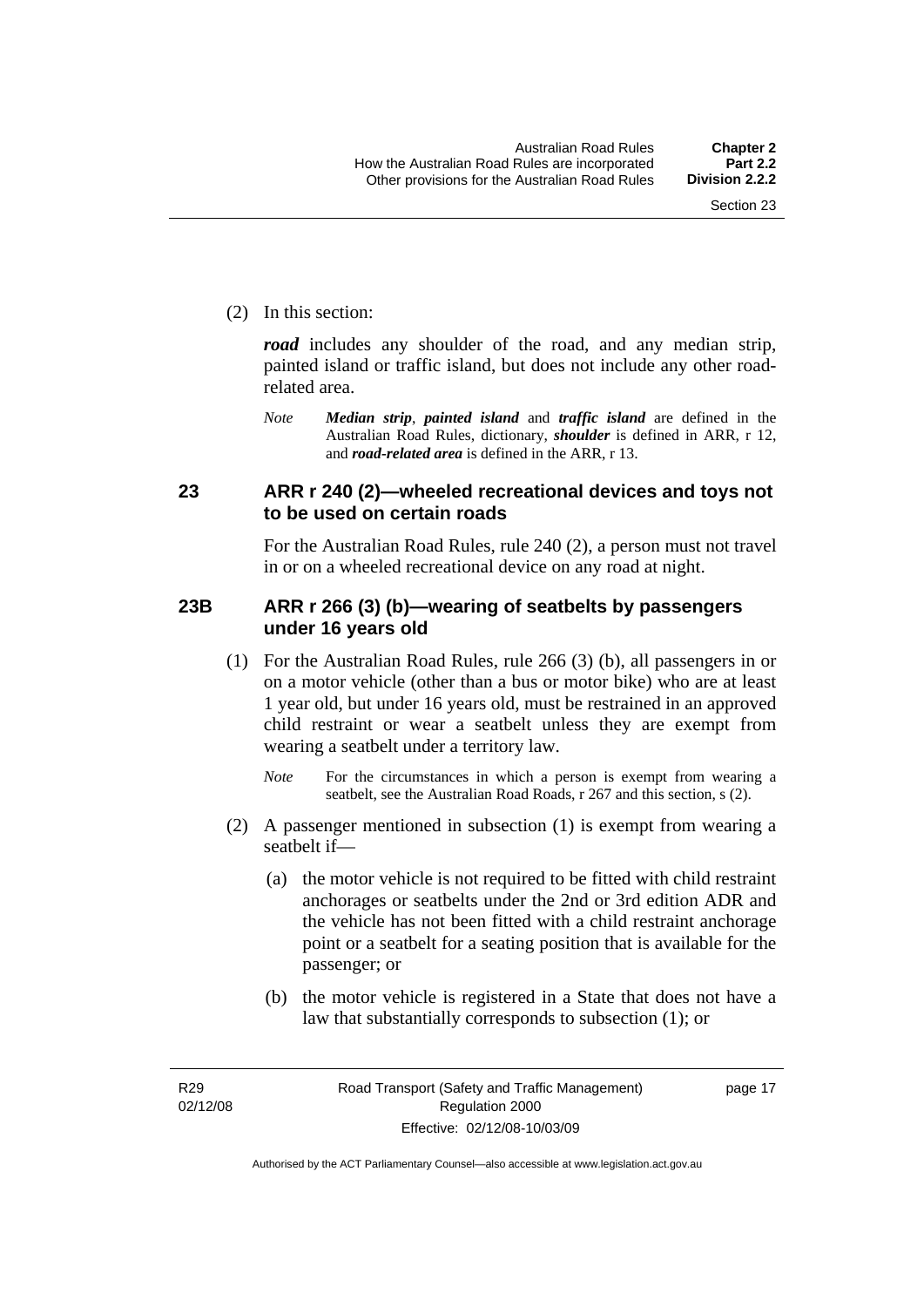- <span id="page-27-0"></span> (c) the motor vehicle is a taxi or hire car, or a demand responsive service vehicle that is not a bus, and a seating position (other than a front passenger seat) fitted with a suitable approved child restraint or seatbelt is not available for the passenger.
- *Note 1* The exemption applies to a passenger in a vehicle that has 2 or more rows of seats only if the passenger sits in the rear seats, see the ARR, r 267 (1).
- *Note 2* The defence of sudden or extraordinary emergency is also available, see the Criminal Code, s 41.
- (3) In this section:

*2nd edition ADR*—see the *Road Transport (Vehicle Registration) Regulation 2000*, schedule 1, section 1.14.

*3rd edition ADR*—see the *Road Transport (Vehicle Registration) Regulation 2000*, schedule 1, section 1.15.

#### **24 ARR r 266 (7)—wearing of seatbelts by passengers under 16 years old**

For the Australian Road Rules, rule 266 (7):

*approved child restraint* means a child restraint that is approved by the road transport authority under section 66 (1) (b) (Approvals etc by road transport authority).

#### **25 ARR r 267 (3)—certificates of exemption from wearing seatbelts**

For the Australian Road Rules, rule 267 (3) a certificate is issued under a law of this jurisdiction for a person if—

- (a) the certificate is signed by a doctor; and
- (b) it certifies that—
	- (i) the person cannot wear a seatbelt for medical reasons; or

R29 02/12/08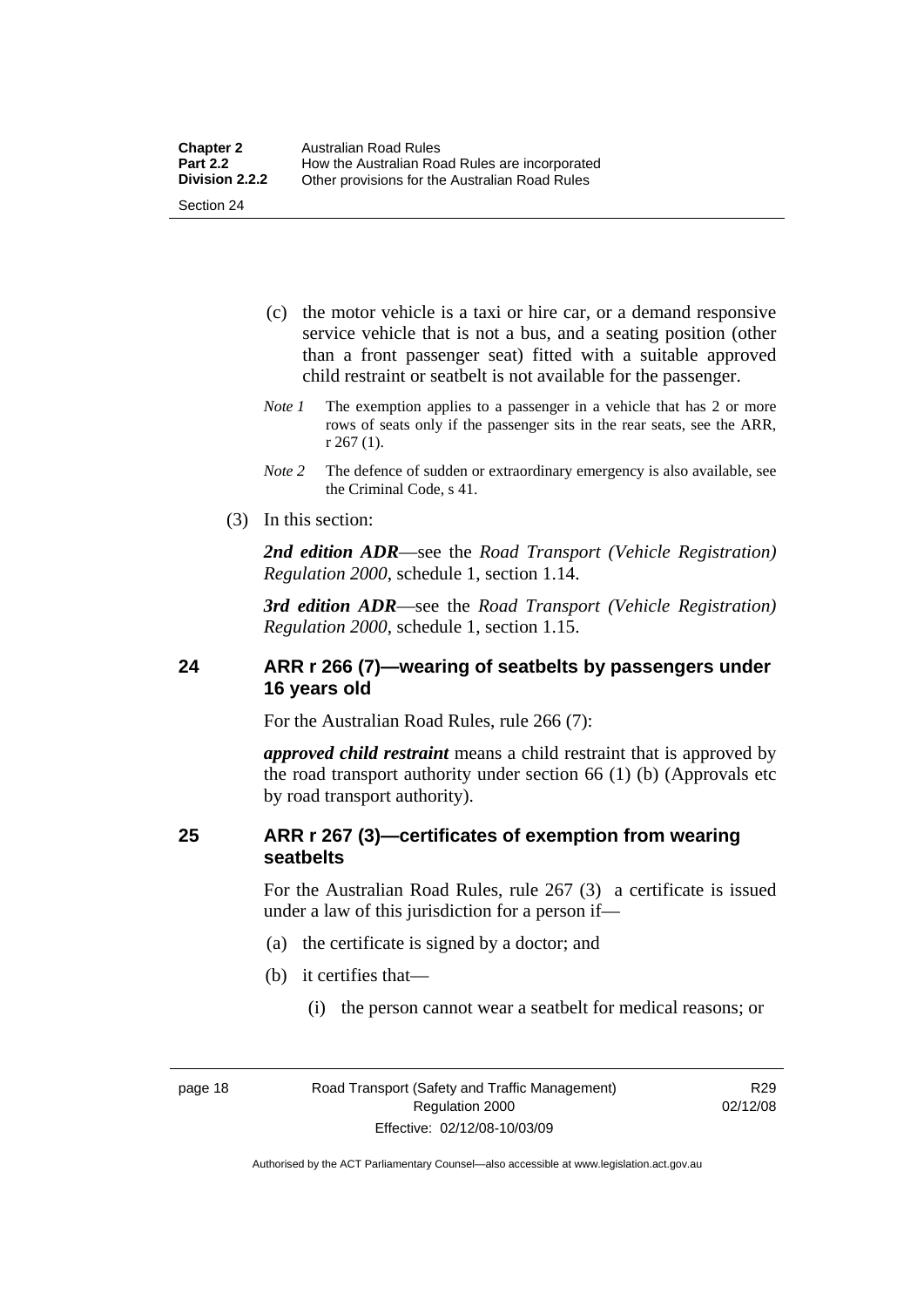(ii) the person cannot, because of that person's size, build or any other physical characteristic, safely drive a vehicle while wearing a seatbelt.

#### <span id="page-28-0"></span>**26 ARR r 270 (3)—wearing motorbike helmets**

For the Australian Road Rules, rule 270 (3):

*approved motor bike helmet* means a protective helmet for motor bike riders that is approved by the road transport authority under section 66 (1) (c) (Approvals etc by road transport authority).

### **27 ARR r 271 (6)—riding on motorbikes**

For the Australian Road Rules, rule 271 (6):

- (a) the Australian Road Rules, rule 271 (2) does not apply to a passenger on a motorbike to the extent that the passenger is exempt from the subrule under section 67 (Exemption from requirement about riding on motorbikes); and
- (b) the Australian Road Rules, rule 271 (3) does not apply to the rider of a motorbike in relation to a passenger to the extent that, under paragraph (a), rule 271 (2) does not apply to the passenger.

### **27A ARR r 280 (2) (a)—other vehicles to which B light rules apply**

The following classes of vehicles are specified:

- (a) taxis;
- (b) hire cars;
- (c) demand responsive service vehicles;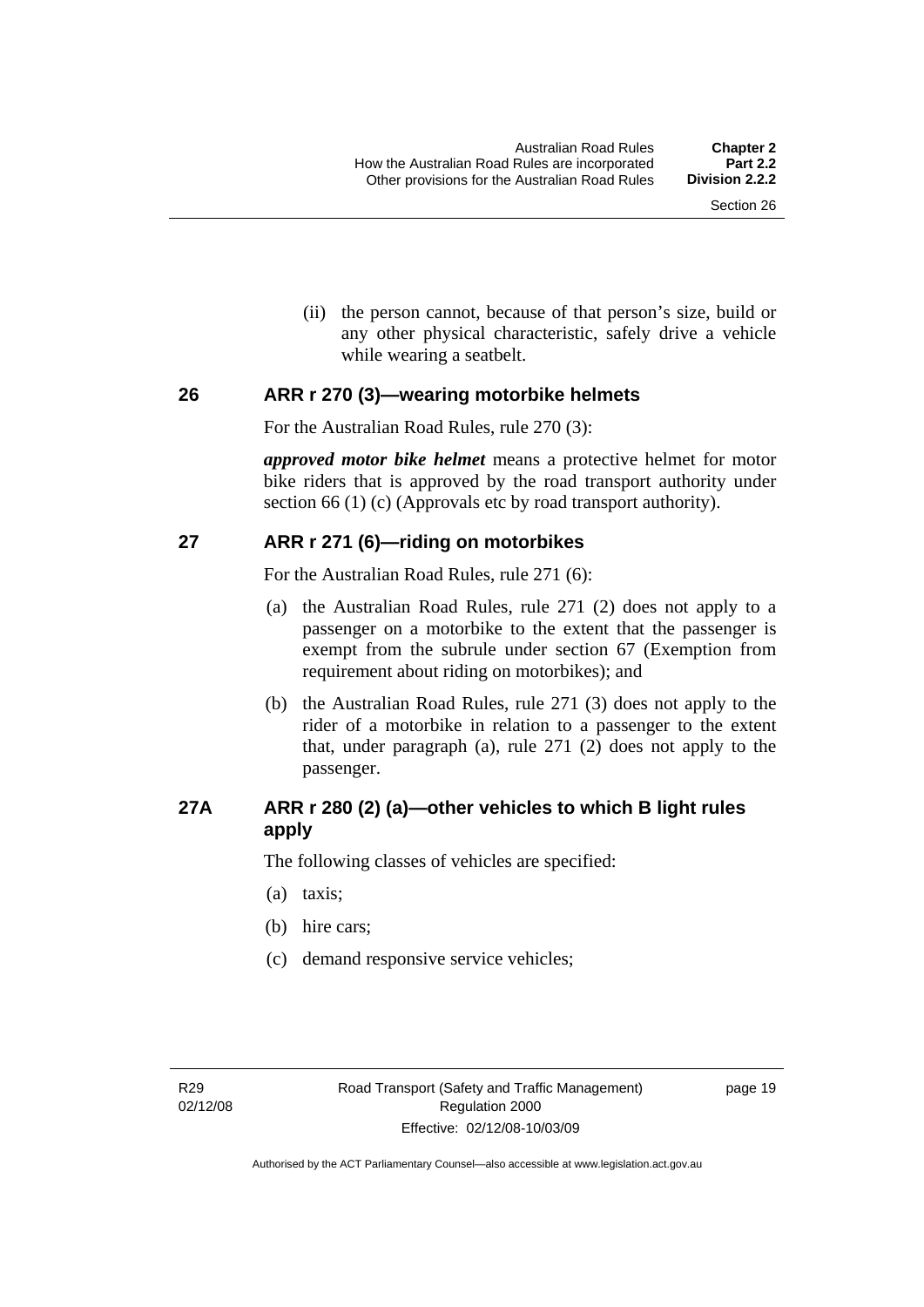- <span id="page-29-0"></span>(d) motorbikes.
- *Note* This section applies the B light rules to drivers of taxis, hire cars, demand responsive service vehicles and riders of motorbikes who, under s 12, are allowed to drive in bus lanes.

#### **U 28 ARR r 287 (3) (e), (4)—duties of participants in crashes**

- (1) For the Australian Road Rules, rule 287 (3) (e), every crash not mentioned in the Australian Road Rules, rule 287 (3) (a) to (d) must be reported to a police officer.
	- *Note* The Australian Road Rules, r 287 (3) (e) requires the driver (or the driver's representative) to give the driver's required particulars, within the required time, about a crash to a police officer if the crash is required to be reported to a police officer under another law of this jurisdiction.
- (2) For the Australian Road Rules, rule 287 (4), definition of *required particulars*, information required to be given to a police officer about a crash includes an explanation of the circumstances of the crash.

#### **29 ARR r 289 (1) (g)—driving on nature strip**

For the Australian Road Rules, rule 289 (1) (g), a driver may drive the driver's vehicle on a nature strip adjacent to a length of road in a built-up area if the vehicle—

- (a) is a motor vehicle (other than a ride-on lawnmower) that is built and used solely for cutting grass, or for purposes incidental to cutting grass; or
- (b) is a motor vehicle that is designed for cleaning footpaths and is being driven on the nature strip for the purpose of cleaning a footpath and is displaying an amber flashing light; or
- (c) is being used to transport goods or materials for use in (or for the purposes of) the construction or maintenance of roads by or on behalf of the Territory; or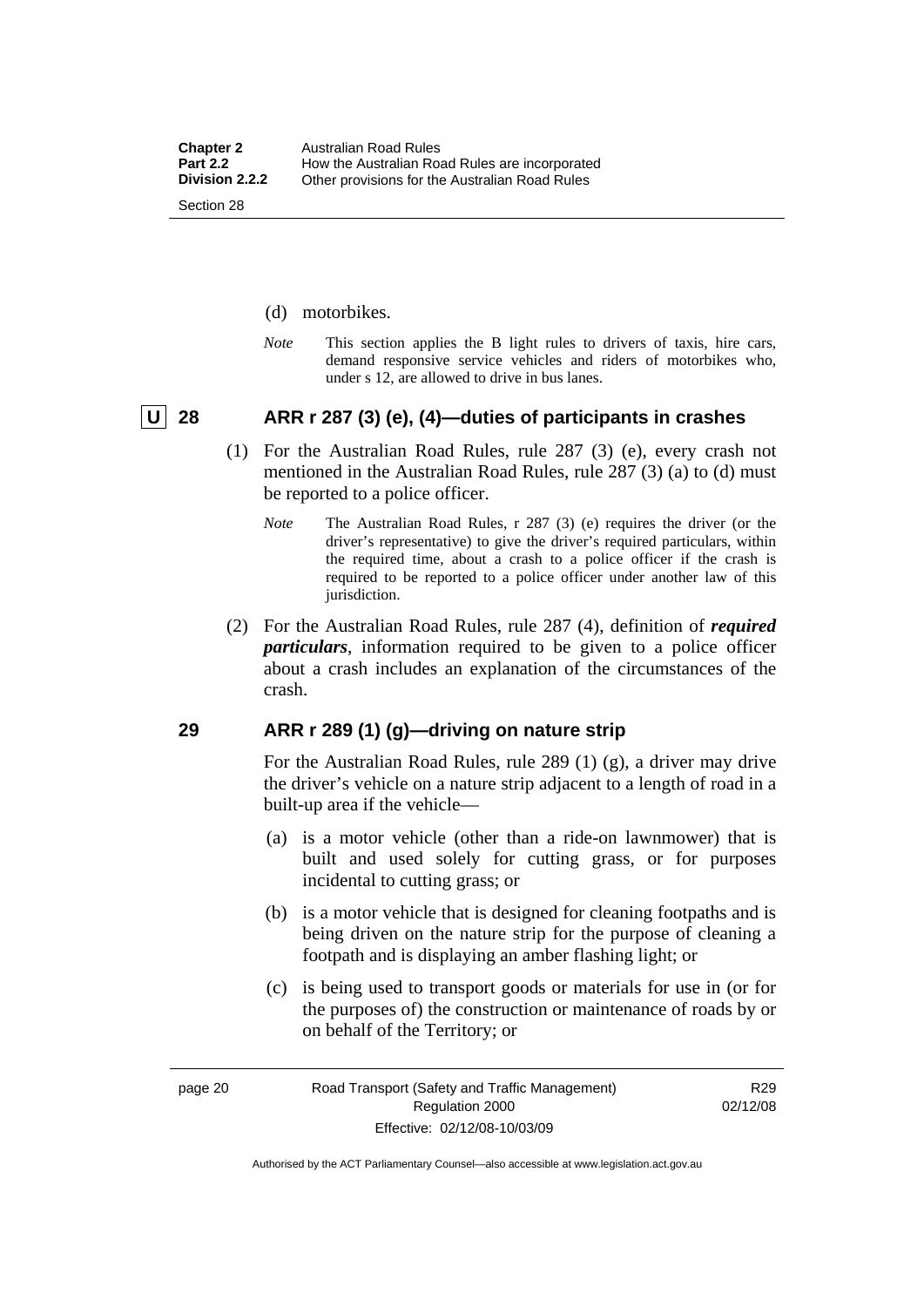- <span id="page-30-0"></span>(d) is a postal vehicle that is  $-$ 
	- (i) a motorbike with an engine capacity of not more than 110mL; and
	- (ii) being driven at a speed of not more than 10km/h.
- (e) is being used by a person in the course of his or her duties as a person authorised under this regulation to use a traffic offence detection device.

#### **30 ARR r 298—driving with a person in or on trailer**

- (1) For the Australian Road Rules, rule 298, a trailer is exempt if—
	- (a) the trailer is being towed by a police vehicle or emergency vehicle; or
	- (b) the carriage of passengers is permitted in a part of the trailer and anyone in the trailer is in that part; or
	- (c) anyone who is in the trailer is engaged in the door-to-door delivery or collection of goods, or in the collection of waste or garbage, and the trailer is not travelling faster than 25 km/h; or
	- (d) in all the circumstances, there is no reasonable danger of anyone in the trailer falling from the trailer or being injured.
- (2) For this section, the carriage of passengers is permitted in a part of a trailer if the part is designed primarily for—
	- (a) the carriage of passengers; or
	- (b) the carriage of goods, but is enclosed.
- (3) In this section:

*enclosed*, for a part of a trailer, means enclosed by—

(a) the structure of the trailer; or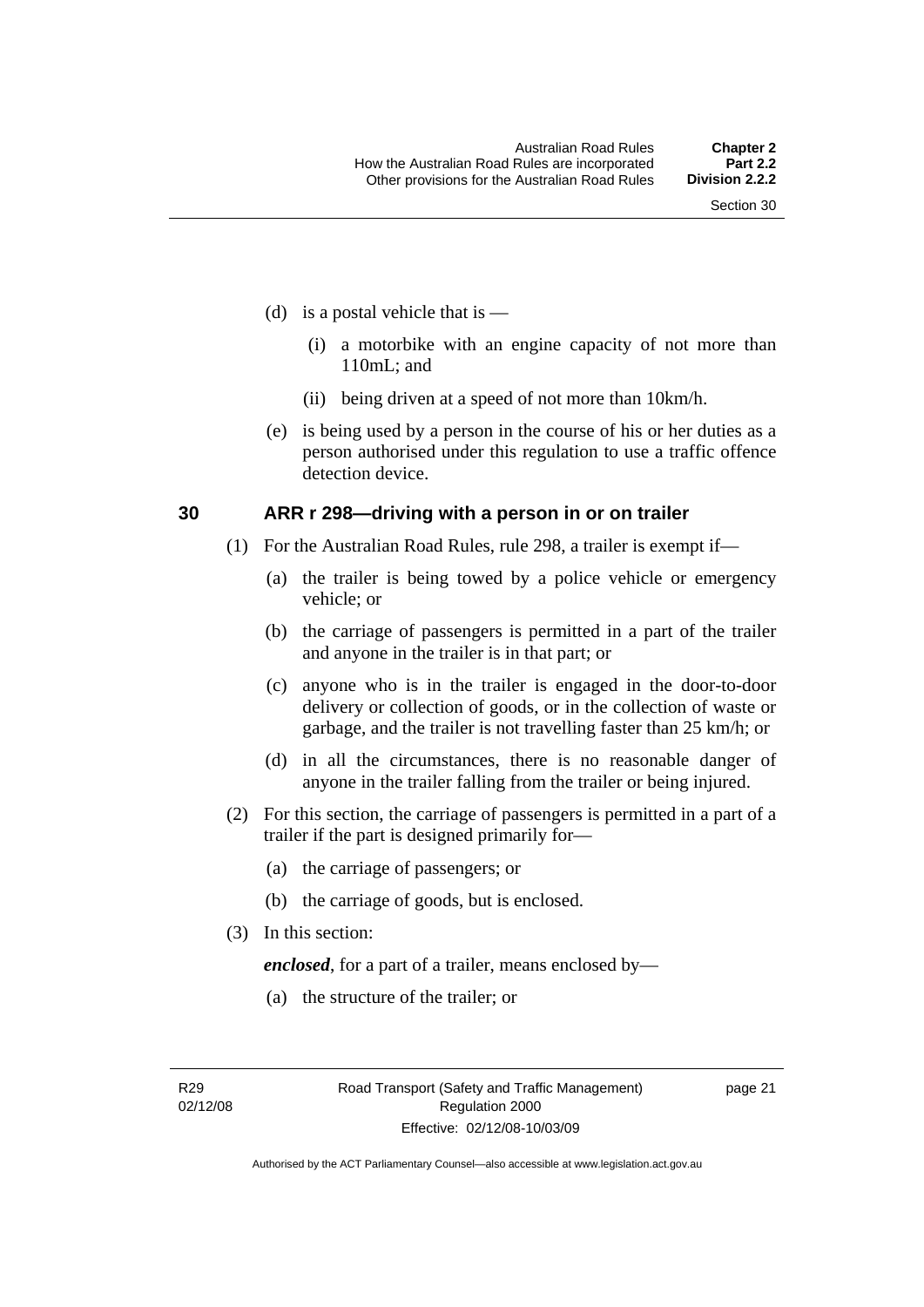<span id="page-31-0"></span> (b) a canopy, cage or other device fitted to the trailer that is of a kind approved by the road transport authority under section 66 (1) (d) (Approvals etc by road transport authority).

*in* includes on.

#### **31 ARR r 310 (3), (4)—exemption for road workers etc**

- (1) For the Australian Road Rules, rule 310 (3) (b), the road transport authority may authorise a person to engage in speed zoning tests.
- (2) For the Australian Road Rules, rule 310 (4), definition of *roadworks*, the road transport authority may authorise—
	- (a) installation or maintenance work on, above or below a road; or
	- (b) installation or maintenance of a traffic control device; or
	- (c) a traffic survey.
- (3) This section is additional to, and does not limit, any other power of the road transport authority or anyone else under a territory law to authorise something mentioned in this section.
	- *Note* Under the Act, the road transport authority can authorise a person to install or display (or to interfere with, change or remove) a prescribed traffic control device.

#### **32 ARR r 313—postal workers**

For the Australian Road Rules, rule 313—

- (a) the Australian Road Rules, rule 186 (Stopping in a mail zone) does not apply to the driver of a postal vehicle; and
- (b) the Australian Road Rules, rule 288 (Driving on a path) does not apply to the driver of a postal vehicle if—
	- (i) the vehicle is a motorbike with an engine capacity of not more that 110mL; and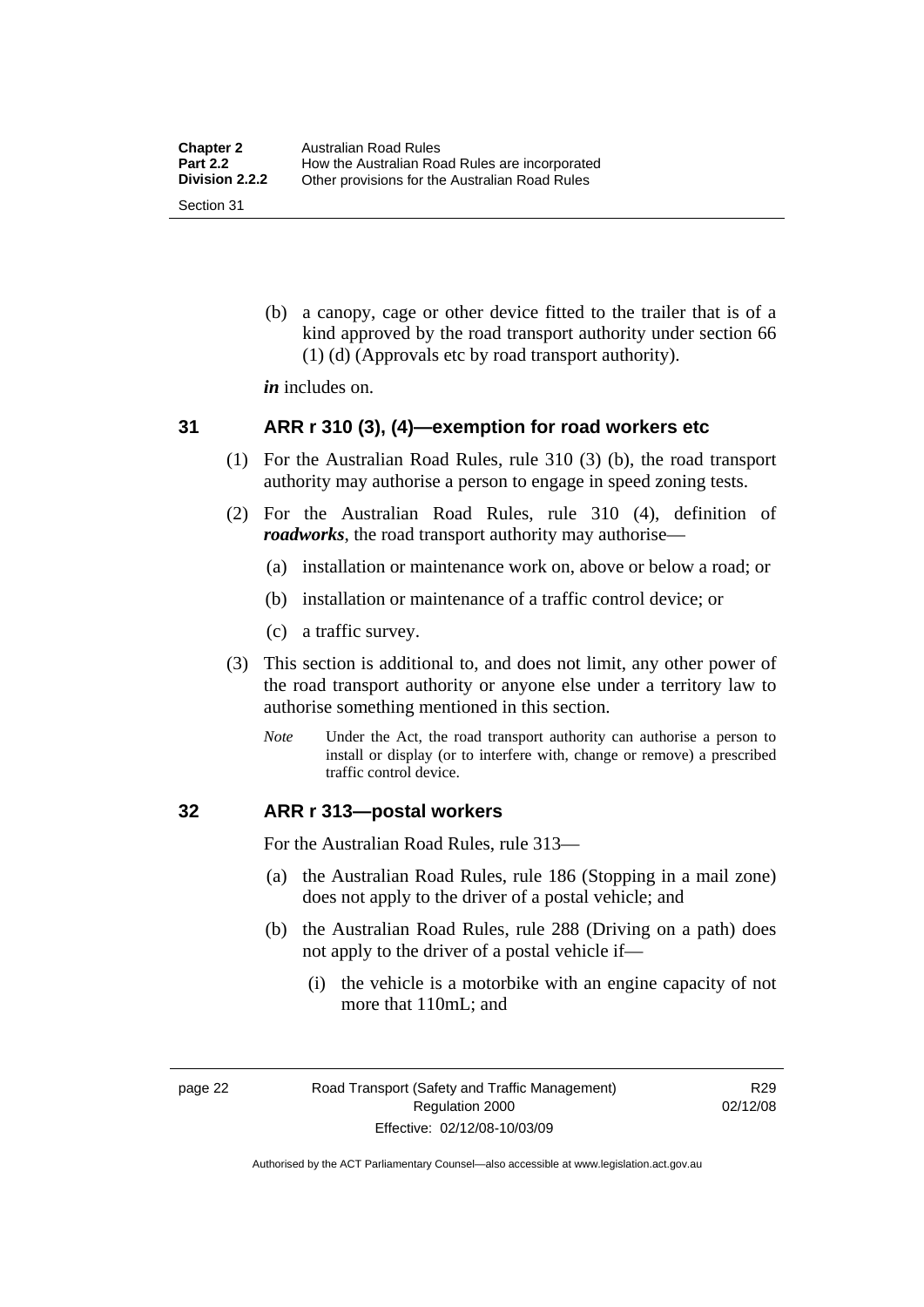(ii) the vehicle is being driven at a speed of not more than 10km/h.

#### <span id="page-32-0"></span>**33 ARR dict—definitions for dictionary**

(1) For the Australian Road Rules, dictionary:

*approved bicycle helmet* means a protective helmet for bicycle riders that is approved by the road transport authority under section 66 (1) (a) (Approvals etc by road transport authority).

*authorised person,* for a provision of the Australian Road Rules, means a person who is appointed as an authorised officer under the *Road Transport (General) Act 1999* for the Australian Road Rules or the provision.

#### *emergency worker* means—

- (a) a member of the ambulance service rendering or providing transport for sick or injured people; or
- (b) a member of the ambulance service, the fire brigade, the rural fire service or the SES providing transport in an emergency; or
- (c) a person who is declared by the road transport authority under section 66 (1) (e) (Approvals etc by road transport authority) to be an emergency worker.

*mechanical signalling device*, in relation to a vehicle, means a device that—

- (a) is fitted to the vehicle; and
- (b) is a mechanical signalling device or turn signal that complies with the *Road Transport (Vehicle Registration) Regulation 2000*, schedule 1.

*oversize vehicle* means a vehicle that has a dimension that, including the dimension of any load, exceeds a relevant dimension limit under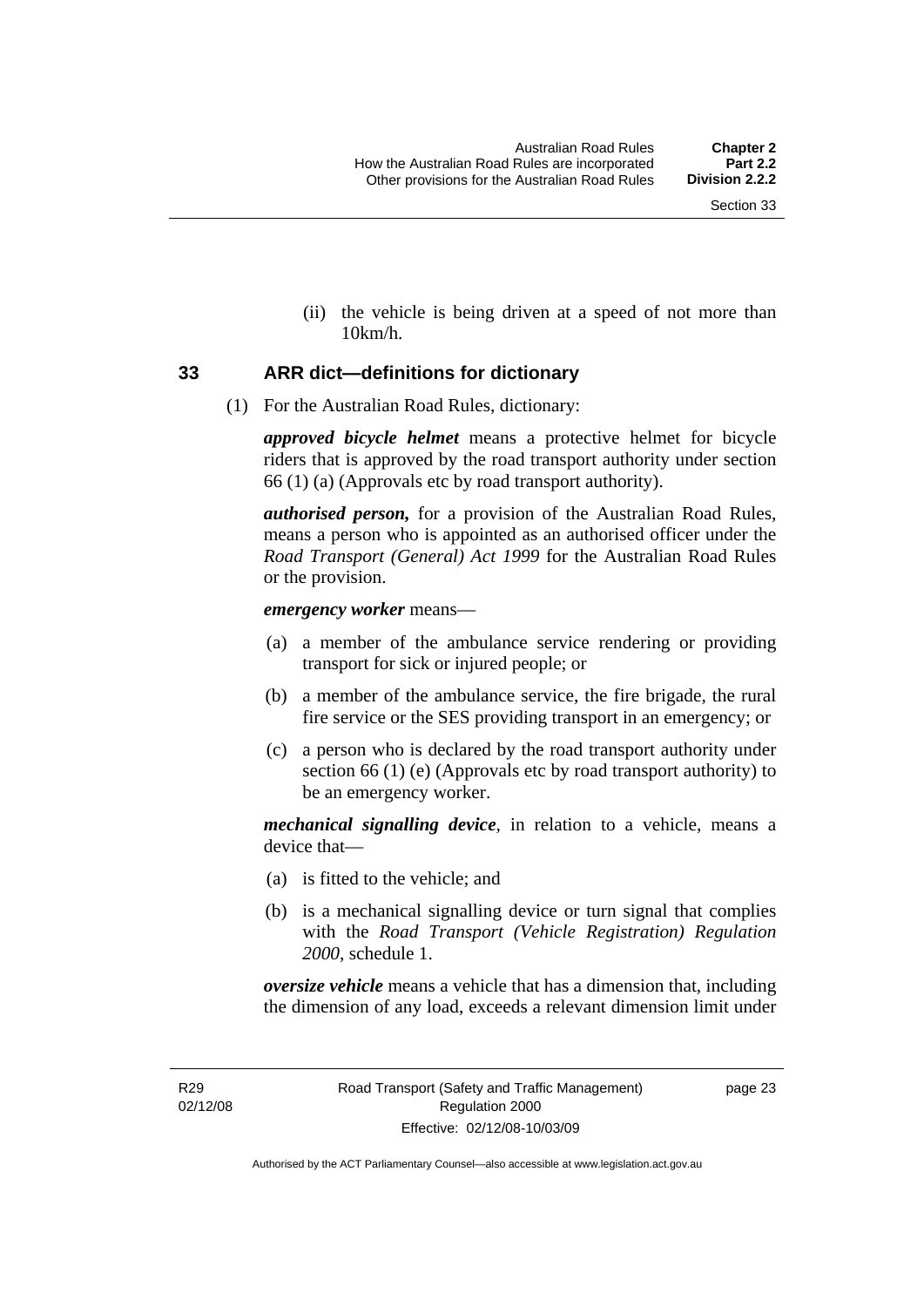the *Road Transport (Dimensions and Mass) Act 1990*, the *Road Transport (Vehicle Registration) Regulation 2000*, or this section.

*police officer*—see the Legislation Act, dictionary, part 1.

*postal worker* means an employee of Australia Post or anyone else engaged by Australia Post to deliver post.

*public bus*—see the *Road Transport (Public Passenger Services) Act 2001*, dictionary.

*taxi*—

- (a) see the *Road Transport (Public Passenger Services) Act 2001*, section 45 (Meaning of *taxi*); and
- (b) except in the Australian Road Rules, rule 182 (which is about stopping in taxi zones), includes a hire car.
- (2) For the Australian Road Rules, dictionary, definition of *GVM*, paragraph (b):

*vehicle registration authority* means:

- (a) the road transport authority; or
- (b) the corresponding authority of another jurisdiction.
- (3) For the Australian Road Rules, dictionary, definition of *hazard warning lights*:

*another law of this jurisdiction* means the *Road Transport (Vehicle Registration) Regulation 2000*, schedule 1.

- (4) For the Australian Road Rules, dictionary, definition of *portable warning triangle*, a portable warning triangle is approved if it—
	- (a) is in the form of an equilateral triangle; and
	- (b) has a minimum height of 300mm; and
	- (c) has, on the front and back, red reflecting sheeting or material, or 9 red reflectors arranged in a triangular shape, causing a red

R29 02/12/08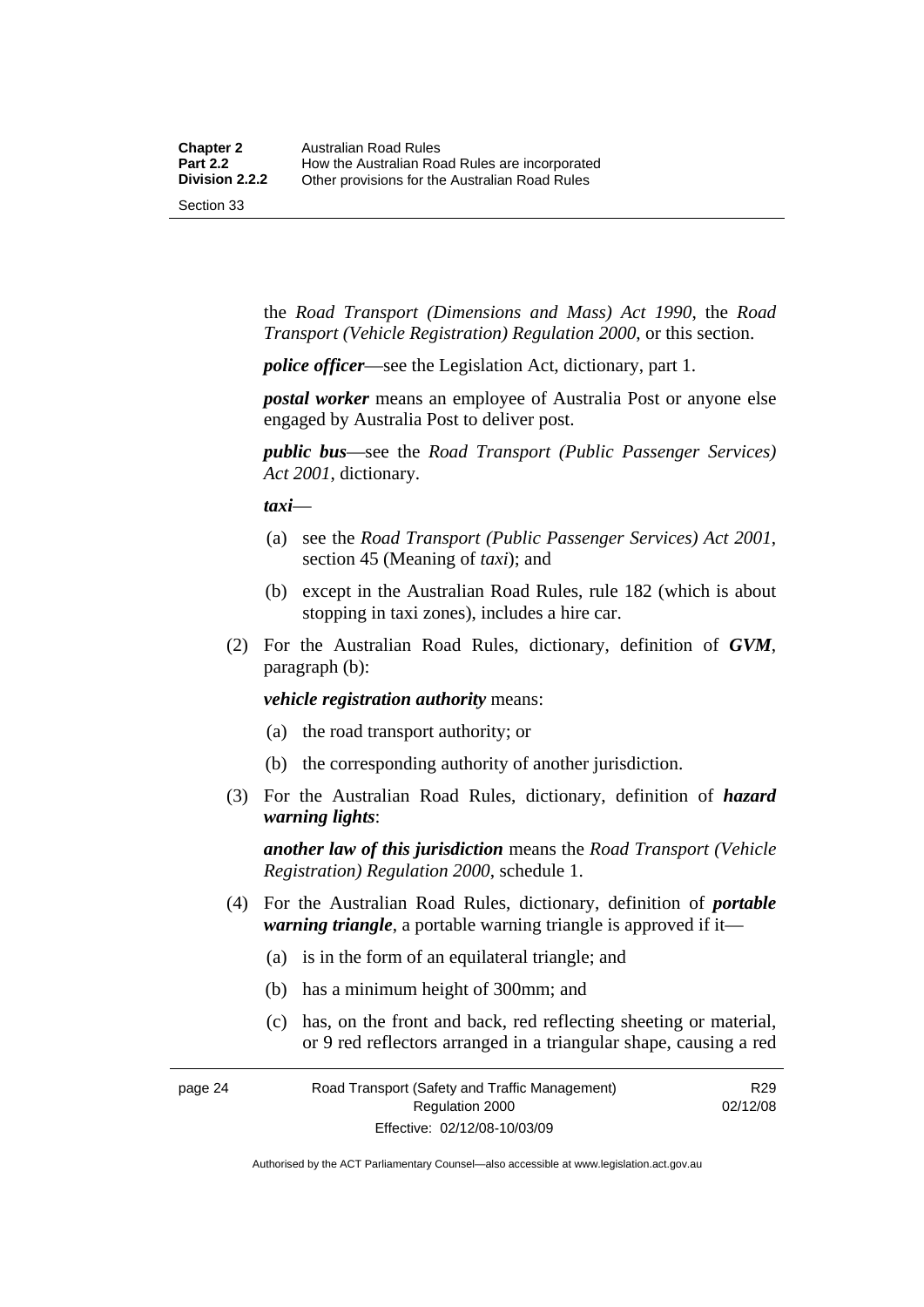reflection that would be clearly visible to a driver at night when the upper beam of light from any headlight on the vehicle (complying with the relevant provisions to the *Road Transport (Vehicle Registration) Regulation 2000*), schedule 1 is projected directly onto the sign from a distance of 200m; and

 (d) is of a robust and durable construction, capable of being readily erected to stand in an upright position and capable of remaining unaffected (to any material degree) by any reasonable force of wind or variation in weather conditions.

R29 02/12/08 Road Transport (Safety and Traffic Management) Regulation 2000 Effective: 02/12/08-10/03/09

page 25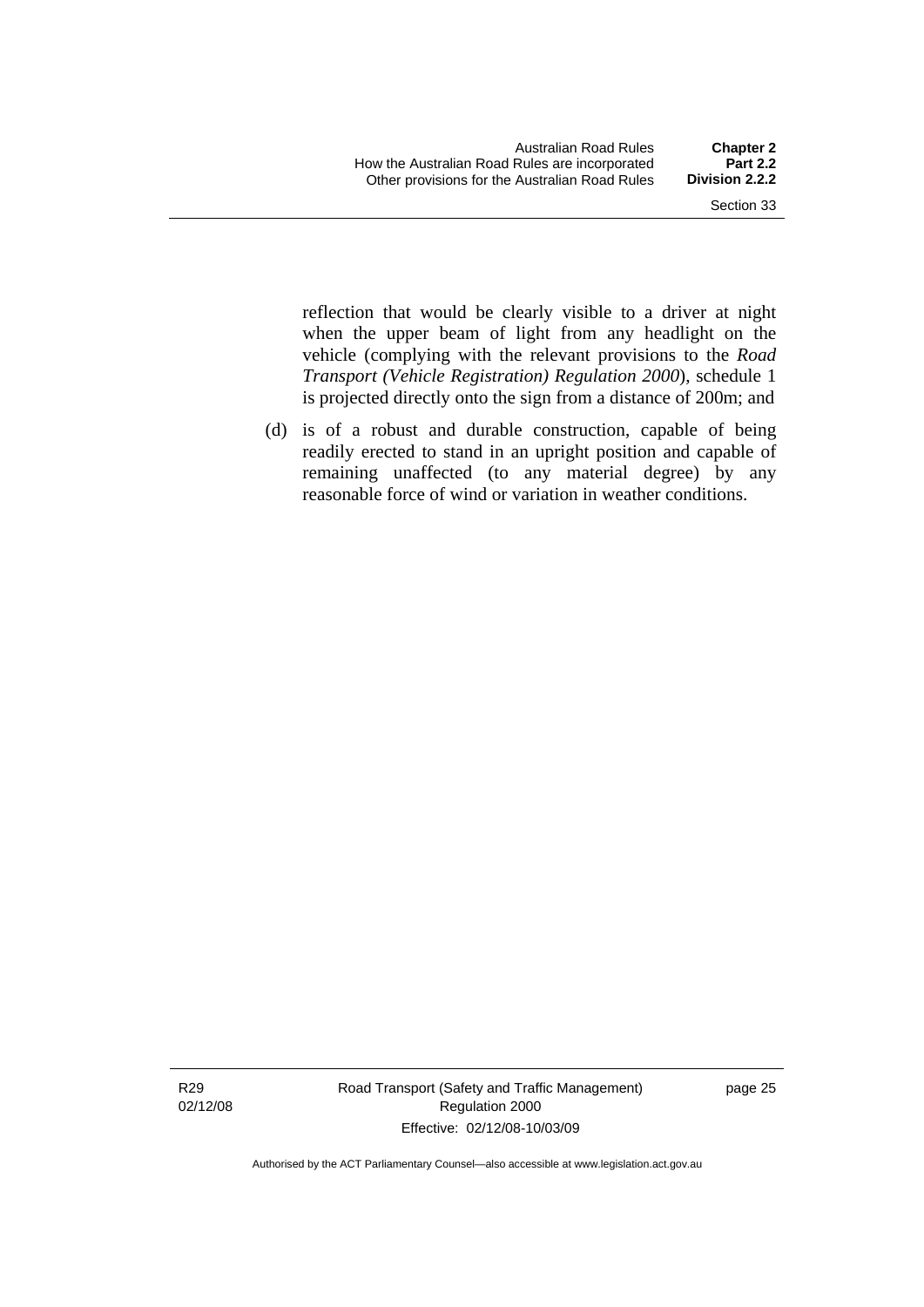<span id="page-35-0"></span>**Chapter 2** Australian Road Rules<br>**Part 2.3** Additional ACT road ru **Part 2.3** Additional ACT road rules<br>**Division 2.3.1** Noise and other nuisances **Division 2.3.1** Noise and other nuisances Section 37

# **Part 2.3 Additional ACT road rules**

*Note* The Australian Road Rules are not completely self-contained and need to be read with associated laws of each jurisdiction. This part sets out some of the associated laws that are particular to the ACT. Provisions of Acts and other regulations included in the road transport legislation contain other provisions that are particular to the ACT.

### **Division 2.3.1 Noise and other nuisances**

#### **37 Making unnecessary engine noise**

The driver of a motor vehicle on a road must not make unnecessary noise by turning on, running or failing to turn off the vehicle's engine.

Maximum penalty: 20 penalty units.

*Note* Under the Australian Road Rules, r 291 it is an offence to start or drive a vehicle in a way that makes unnecessary noise or smoke.

#### **38 Emission of waste oil or grease**

 (1) A person must not use a motor vehicle or trailer on a road unless adequate precautions have been taken to prevent waste oil or grease from the machinery or from any other part of the vehicle from dropping onto the roadway.

Maximum penalty: 20 penalty units.

- *Note* The Australian Road Rules, r 293 requires the driver of a vehicle to remove oil or grease that falls from the vehicle in certain circumstances.
- (2) Without limiting the liability of anyone else, the responsible person for a motor vehicle or trailer must take reasonable steps to prevent a contravention of subsection (1) in relation to the vehicle.

Maximum penalty: 20 penalty units.

R29 02/12/08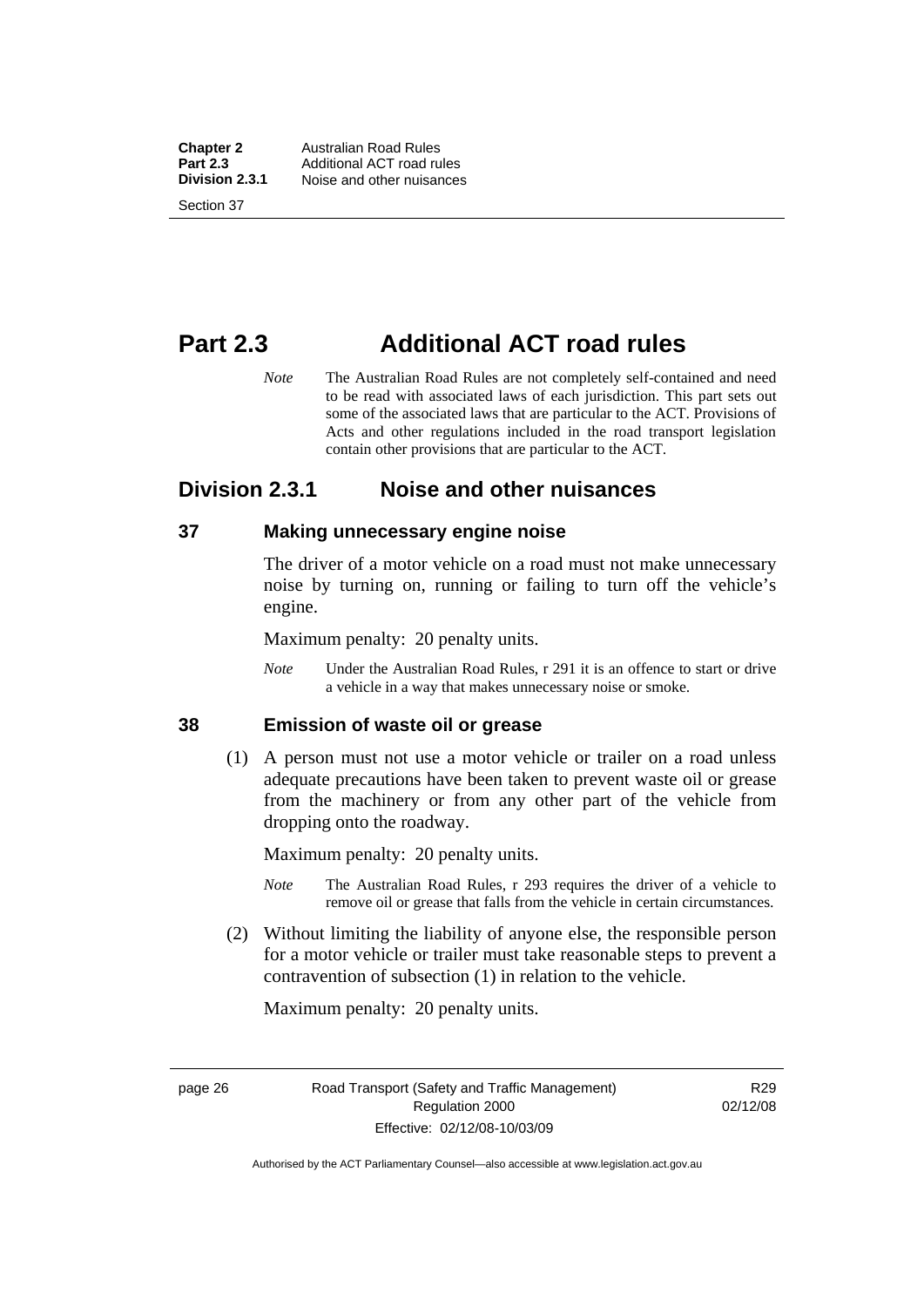# **Division 2.3.2 Driver and passenger safety**

# **39 Safety of persons on trailers**

 (1) A person must not travel on a road in or on any part of a trailer that is not a part designed primarily for the carriage of passengers or goods.

Maximum penalty: 20 penalty units.

 (2) A person must not travel on a road in or on any part of a trailer that is a part designed primarily for the carriage of goods if the part is not enclosed.

Maximum penalty: 20 penalty units.

- (3) This section does not apply to a person—
	- (a) who is in or on a police vehicle or emergency vehicle; or
	- (b) engaged in the door-to-door delivery or collection of goods, or in the collection of waste or garbage, in or on a trailer that is not travelling faster than 25km/h; or
	- (c) if, in all the circumstances, there is a no reasonable danger of the person falling or being thrown from the trailer, or being injured, because the person is travelling in a way prohibited by this section.
- (4) In this section:

*enclosed*, for a part of a trailer, means enclosed by—

- (a) the structure of the trailer; or
- (b) a canopy, cage or other device fitted to the trailer that is of a kind approved by the road transport authority under section 66 (1) (d) (Approvals etc by road transport authority).
- *Note* The Australian Road Rules, r 298 prohibits a driver from driving a motor vehicle towing a trailer with a person in or on the trailer, unless

R29 02/12/08 page 27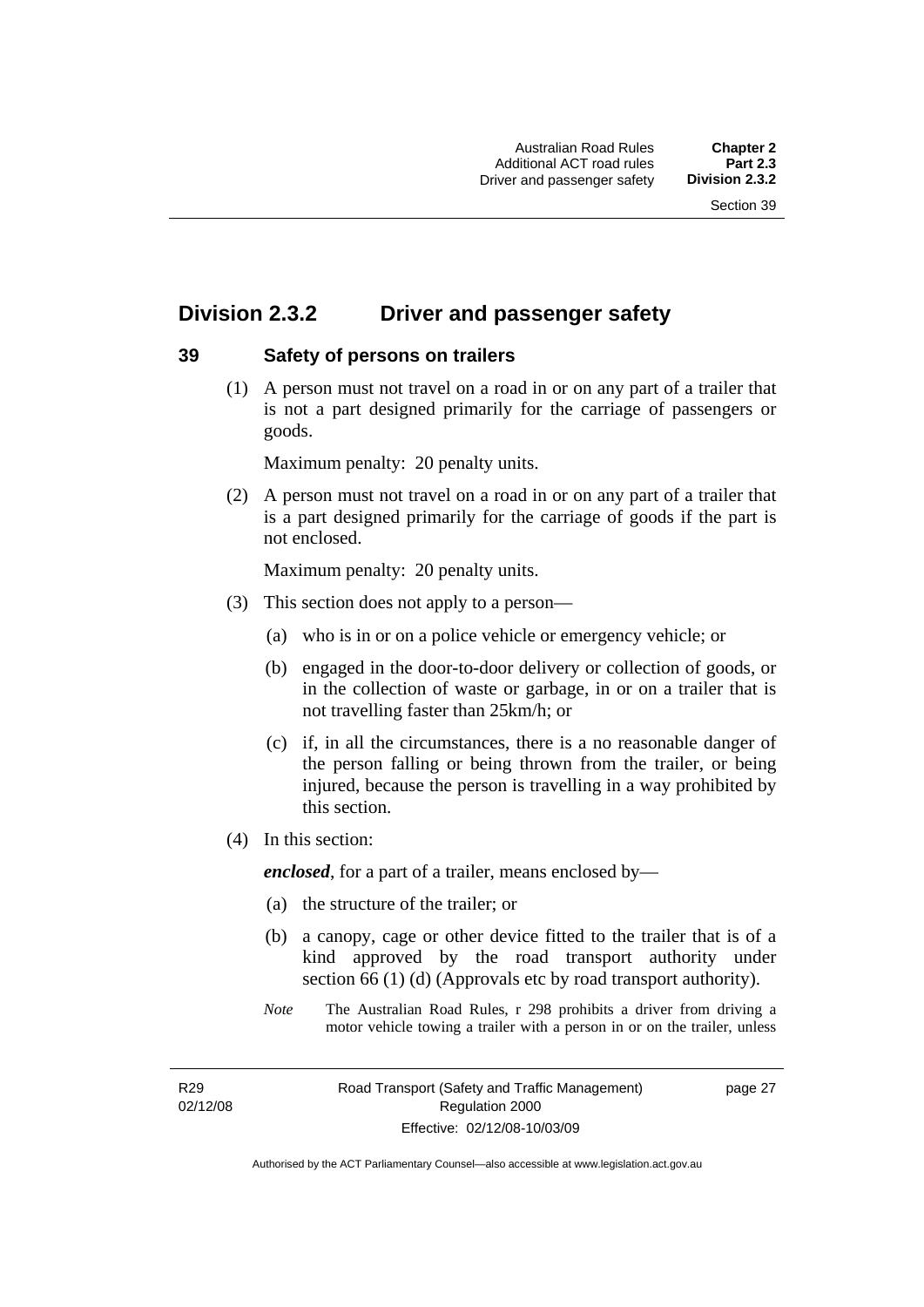the trailer is exempt from the rule under another law of this jurisdiction. Section 30 provides the exemption from the rule.

### **40 Passengers in sidecars to be seated**

 (1) A passenger in a sidecar attached to a motorbike that is moving, or is stationary but not parked, on a road must sit in a place in the sidecar designed for use by a passenger.

Maximum penalty: 20 penalty units.

 (2) The rider of a motorbike must not ride with a passenger in a sidecar unless the passenger complies with subsection (1).

Maximum penalty: 20 penalty units.

# **Division 2.3.3 Trailers and towing**

*Note* The following rules of the Australian Road Rules apply to the towing of vehicles:

- r 216 (which is about the lights that must be used when towing a vehicle at night or in hazardous weather conditions)
- r 254 (which is about the towing of bicycles)
- r 257 (which is about riding with a person on a bicycle trailer)
- r 292 (which is about towing a vehicle with an insecure or overhanging load)
- r 294 (which is about keeping control of a motor vehicle or trailer being towed)
- r 295 (which is about towing another vehicle with a towline)
- r 298 (which is about driving with a person in a trailer)
- r 312 (which provides certain exemptions for tow truck drivers).

# **41 Number of vehicles that may be drawn**

 (1) The driver of an articulated vehicle must not tow any other vehicle on a road.

Maximum penalty: 20 penalty units.

page 28 Road Transport (Safety and Traffic Management) Regulation 2000 Effective: 02/12/08-10/03/09

R29 02/12/08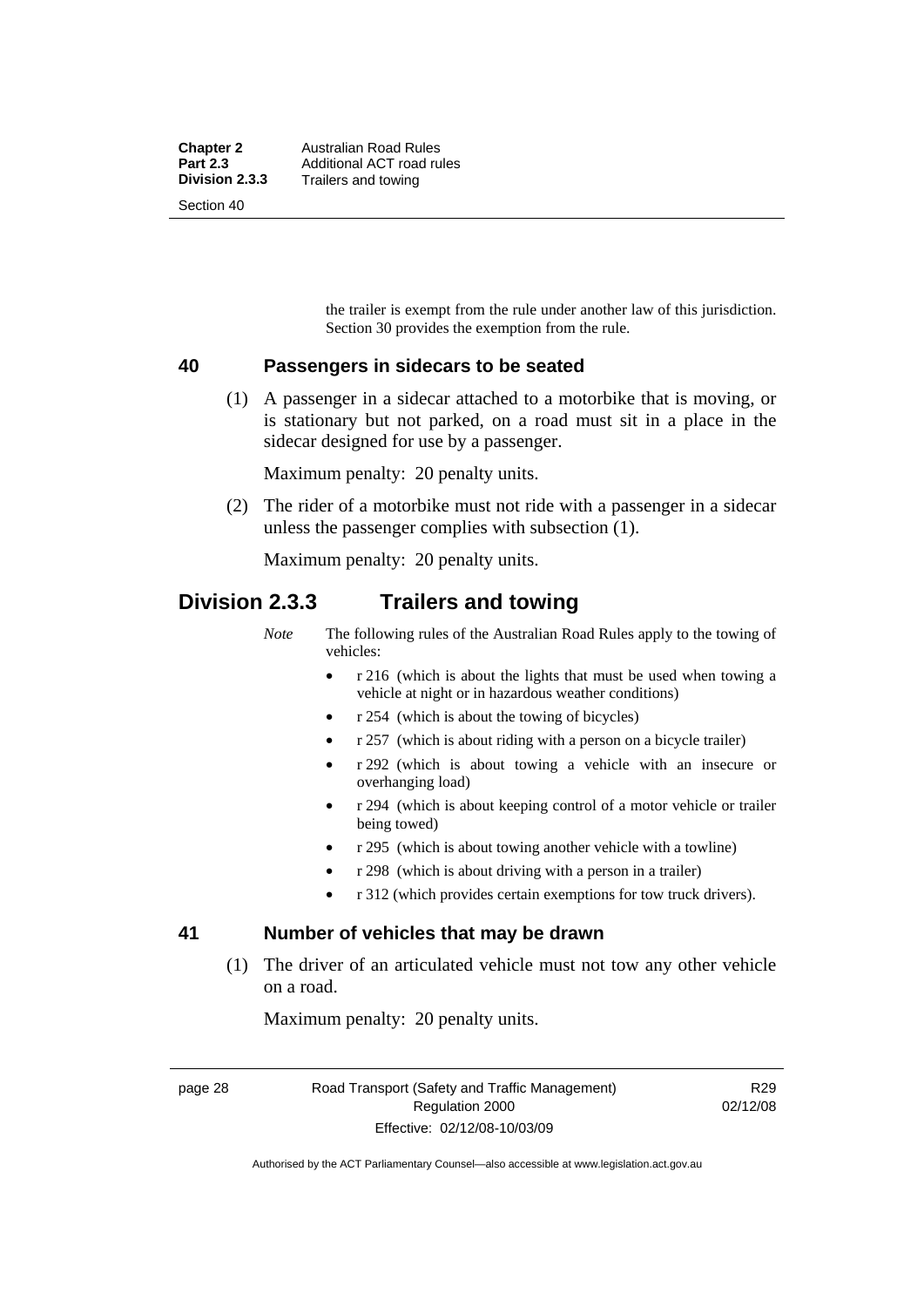(2) The driver of a motor vehicle must not tow more than 1 other vehicle on a road.

Maximum penalty: 20 penalty units.

- (3) The road transport authority may exempt a vehicle or person from subsection  $(1)$  or  $(2)$ .
- (4) Subsection (2) does not apply in relation to a tow truck that is towing an articulated vehicle (other than a B-double or road train) if—
	- (a) the articulated vehicle has broken down on a road and it is necessary for it to be towed away; or
	- (b) the articulated vehicle has been involved in a crash on a road and it is necessary for it to be towed away.
- (5) Subsection (2) does not apply to a motor vehicle that is towing another vehicle using a lift and tow trailer if—
	- (a) the other vehicle is partly supported by the lift and tow trailer; and
	- (b) the vehicle is not towed at faster than 60 km/h; and
	- (c) the combined weight of the towed vehicle and the lift and tow trailer is not more than the unladen weight of the towing vehicle.
- (6) Subsection (2) does not apply to—
	- (a) a tractor-harvester-cutting head trailer combination; or
	- (b) a tractor with multiple implements attached, if the implements are normally used as a single unit when performing agricultural operations; or
	- (c) a tractor and implement combination towing a fuel trailer or laser tower; or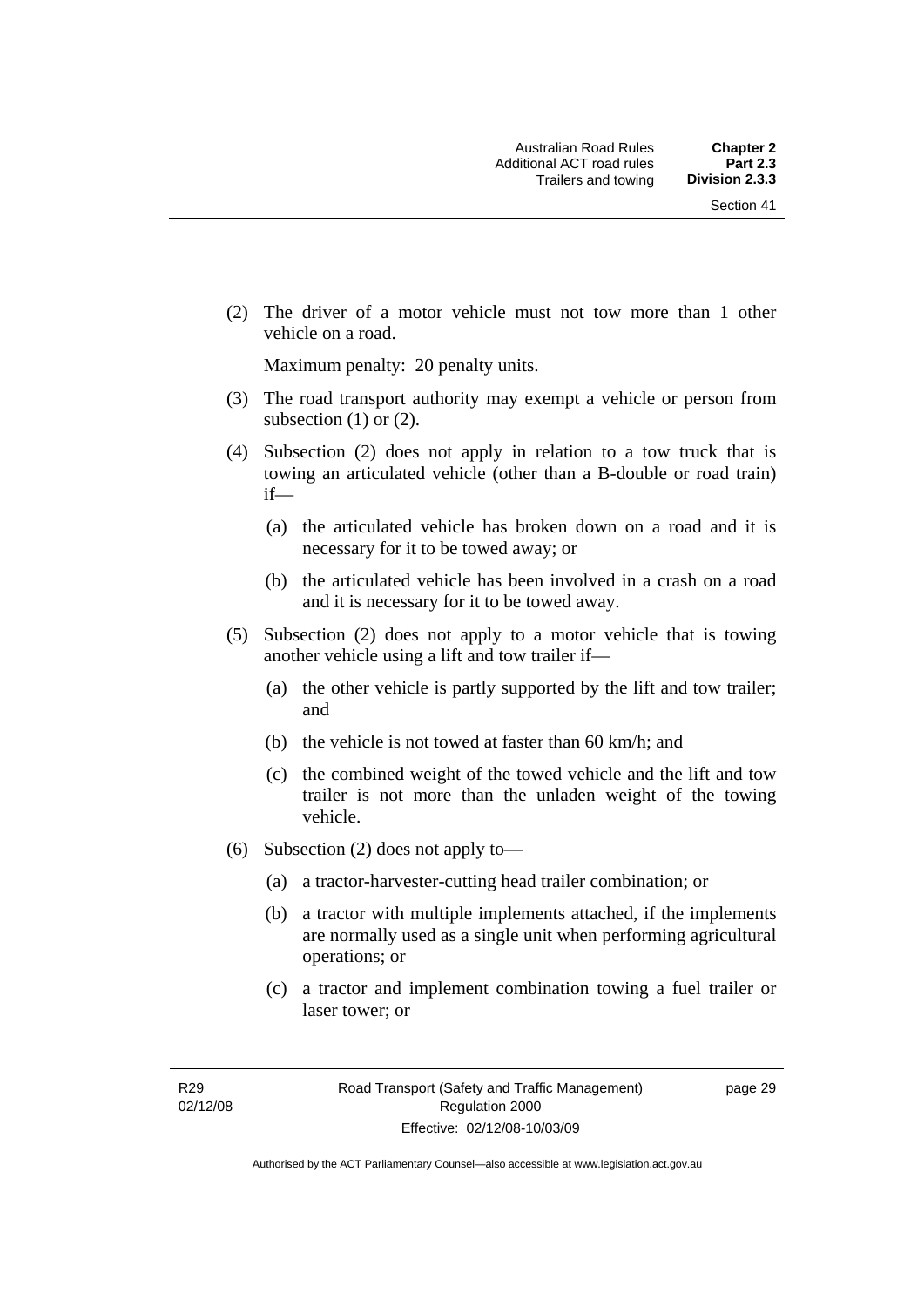- (d) an articulated low-loader consisting of a prime mover towing a converter dolly and a semitrailer; or
- (e) a B-double, dog trailer or road train.

### **42 Towing by vehicles under 4.5t**

- (1) The driver of a motor vehicle (the *towing vehicle*) must not tow another vehicle (the *towed vehicle*) on a road if the laden weight of the towed vehicle is more than—
	- (a) the capacity of the towing attachment fitted to the towing vehicle; or
	- (b) the maximum laden weight for the towed vehicle.

Maximum penalty: 20 penalty units.

- (2) Subsection (1) does not apply to the driver if the towing vehicle has a GVM over 4.5t.
- (3) The road transport authority may exempt a vehicle or person from subsection  $(1)$ .
- (4) In this section:

*maximum laden weight*, for the towed vehicle, means—

- (a) the maximum laden weight for a towed vehicle specified by the manufacturer of the towing vehicle in relation to the towing vehicle; or
- (b) if there is no such specification by the manufacturer, the manufacturer of the vehicle cannot be identified or the specification is not appropriate because the towing vehicle has been modified—
	- (i) 1.5 times the unladen weight of the towing vehicle if the towed vehicle is fitted with a braking system that is working properly; or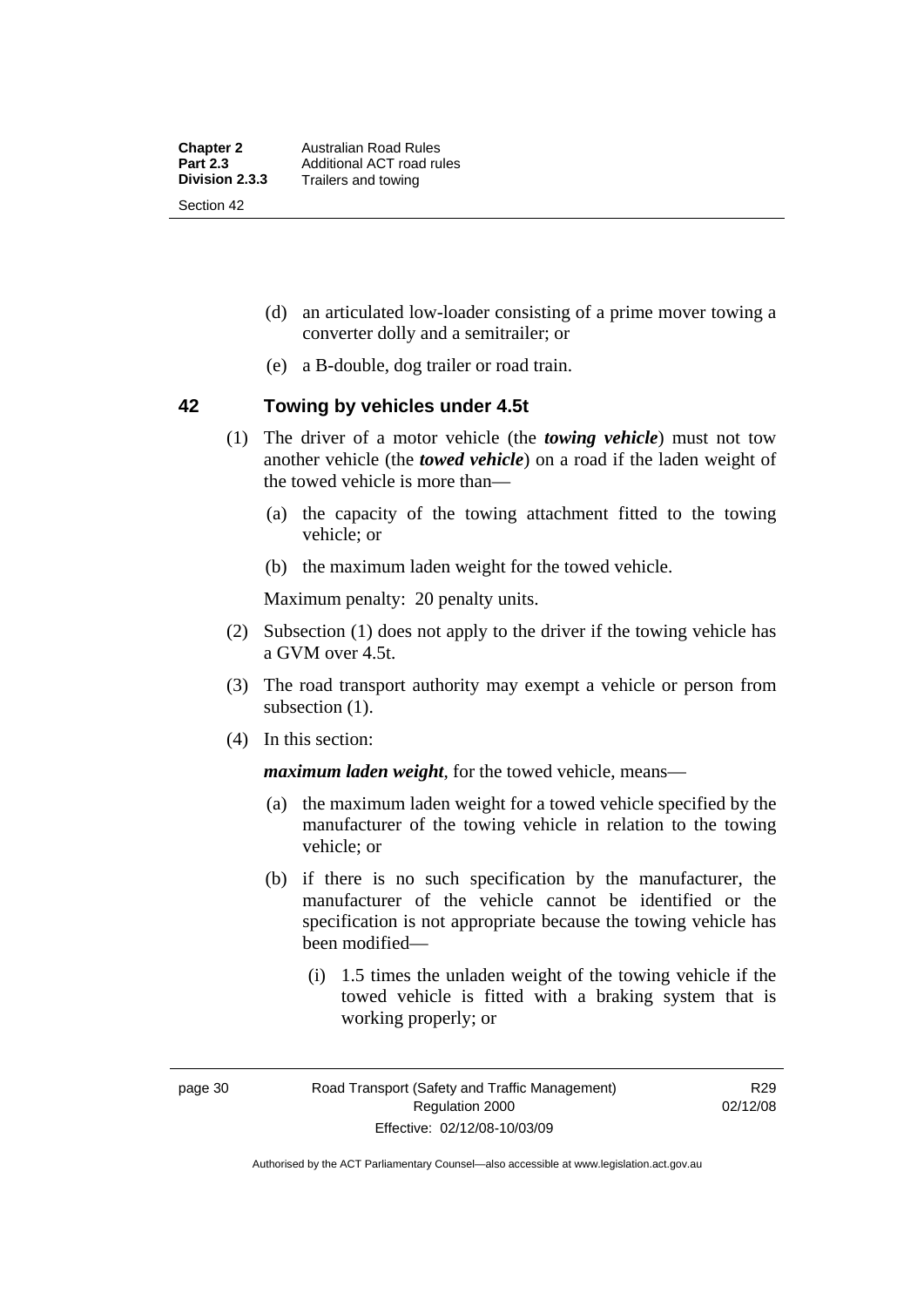(ii) the unladen weight of the towing vehicle in any other case.

# **Division 2.3.4 Lights on vehicles**

- *Note* The following rules of the Australian Road Rules apply to lights on vehicles:
	- r 215 (which is about using lights when driving at night or in hazardous weather conditions)
	- r 216 (which is about the lights that must be used when towing a vehicle at night or in hazardous weather conditions)
	- r 217 (which is about using rear fog lights)
	- r 218 (which is about using headlights on high-beam)
	- r 219 (which is about not using lights to dazzle other road users)
	- r 220 (which is about the use of lights on a vehicle that is stopped)
	- r 221 (which is about using hazard warning lights)
	- r 222 (which is about the use of warning lights on buses carrying children)
	- r 223 (which is about using lights when riding an animal-drawn vehicle at night or in hazardous weather conditions)
	- r 259 (which is about using lights when riding a bicycle at night).

# **43 Lights on motor vehicles generally**

- (1) The driver of a motor vehicle fitted with a spotlight or searchlight must not operate the light, or allow it to be operated, on a road unless—
	- (a) the vehicle is stationary, the light is operated only for examining or making adjustments or repairs to a vehicle, and light from it is not projected further than 6m; or
	- (b) the light is operated for the temporary purpose of reading or looking for a notice, sign, house number or something similar; or
	- (c) the vehicle is a police vehicle; or

R29 02/12/08 page 31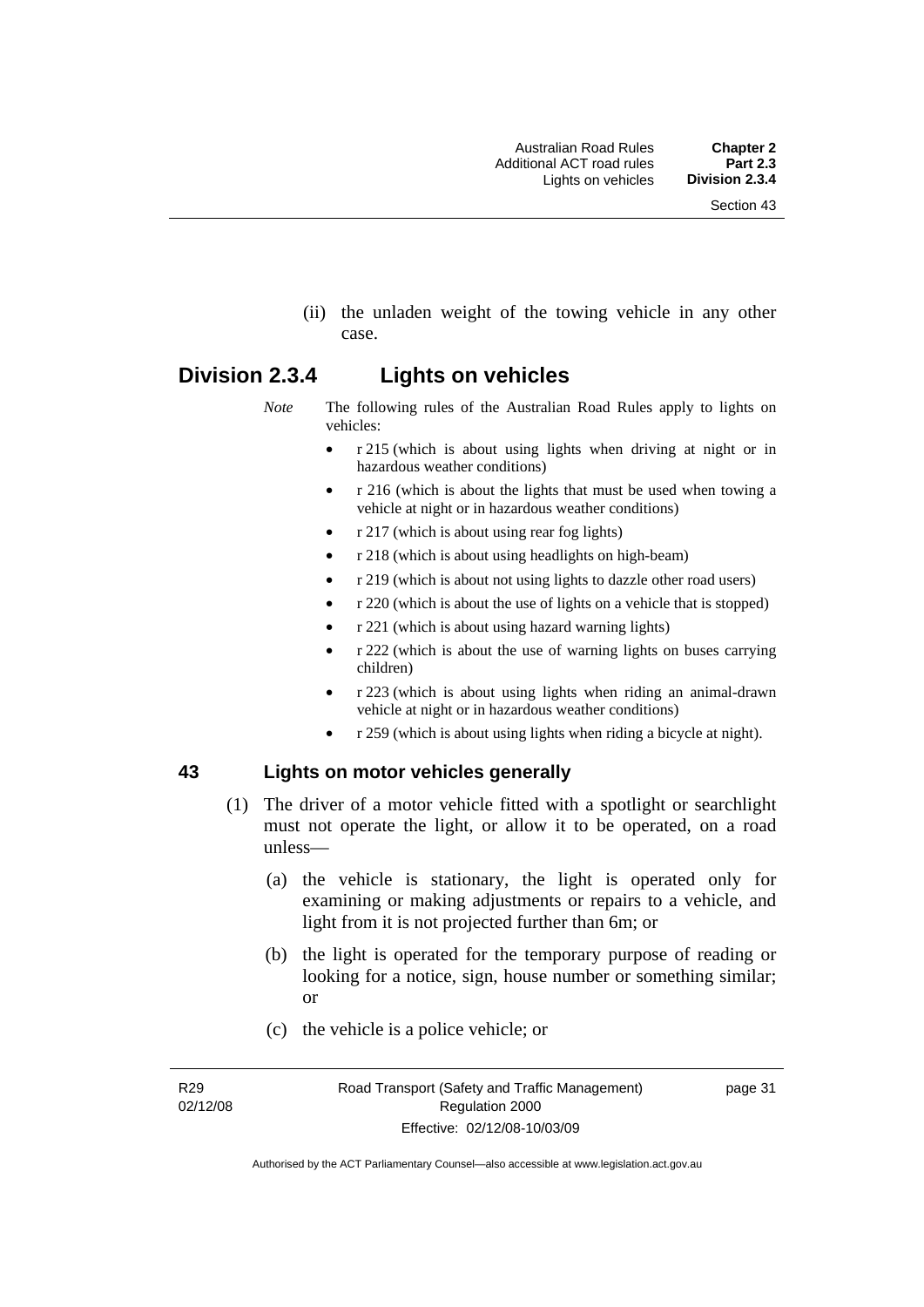(d) the vehicle is being used by the Territory, the Commonwealth or any public authority.

Maximum penalty: 20 penalty units.

- (2) The driver of a motor vehicle fitted with an additional headlight permitted to be fitted under the *Road Transport (Vehicle Registration) Regulation 2000*, schedule 1 must not operate the headlight, or allow it to be operated, if—
	- (a) the vehicle is being driven on a length of road in a built-up area; or
	- (b) the driver is driving less than—
		- (i) 200m behind a vehicle travelling in the same direction as the driver; or
		- (ii) 200m from an oncoming vehicle.

Maximum penalty: 20 penalty units.

# **Division 2.3.5 Metered parking**

- *Note* The rules of the Australian Road Rules that apply to the parking of vehicles include the following:
	- r 189 (which is about double parking)
	- r 203 (which is about stopping in a parking area for people with disabilities)
	- r 205 (which is about parking for longer than indicated)
	- r 207 (which is about parking where fees are payable)
	- r 208 (which is about parallel parking on a road, except in a median strip parking area)
	- r 209 (which is about parallel parking in a median strip parking area)
	- r 210 (which is about angle parking)
	- r 211 (which is about parking in parking bays).

page 32 Road Transport (Safety and Traffic Management) Regulation 2000 Effective: 02/12/08-10/03/09

R29 02/12/08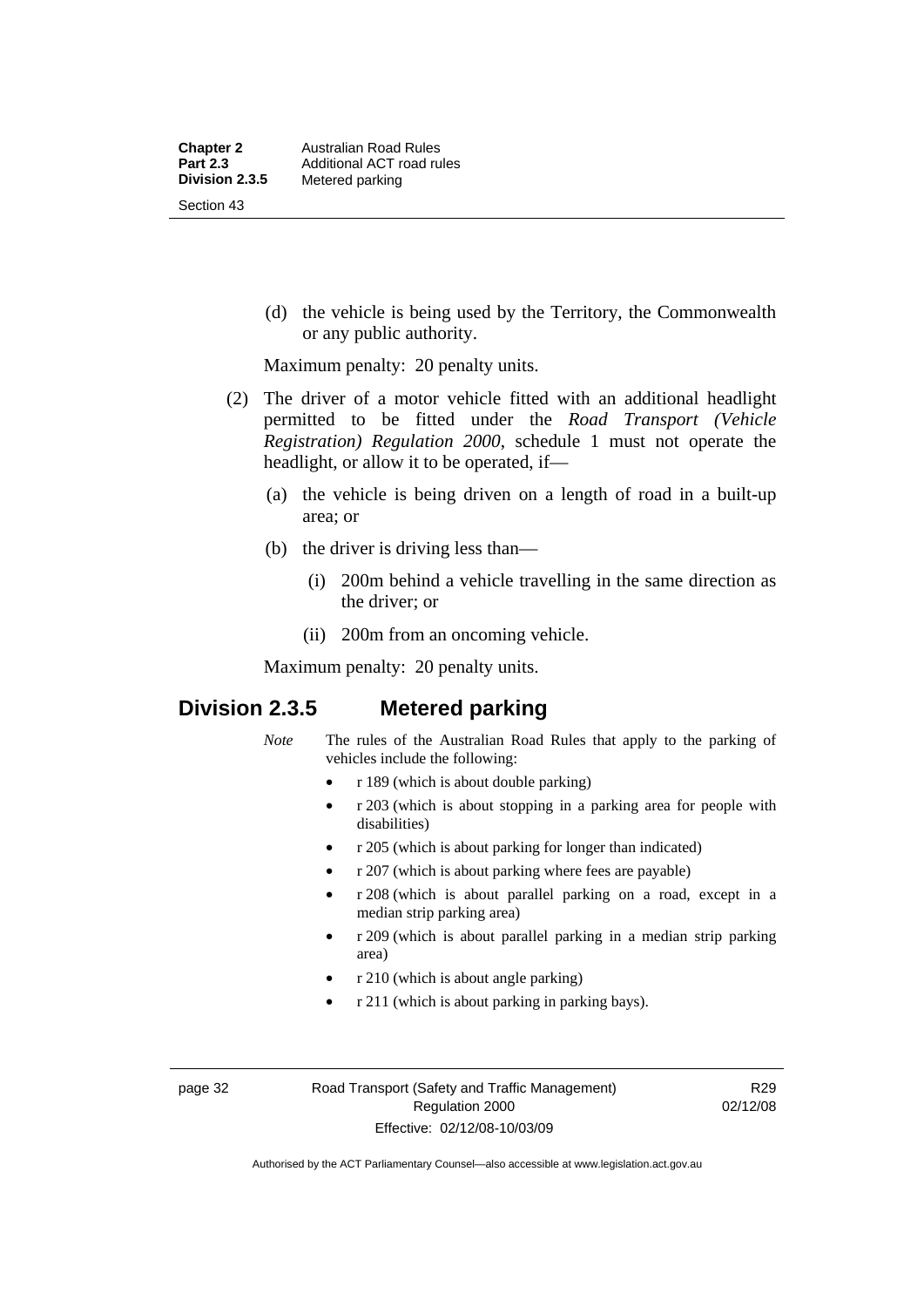# **44 Metered parking—parking in spaces**

- (1) A driver commits an offence if—
	- (a) the driver parks in a metered parking area; and
	- (b) the driver's vehicle is not parked in a metered parking space.

Maximum penalty: 20 penalty units.

 (2) A driver must not park the driver's vehicle in a metered parking space if another vehicle is parked in the space.

Maximum penalty: 20 penalty units.

 (3) A driver who parks in a metered parking space must position the driver's vehicle completely within the space.

Maximum penalty: 20 penalty units.

### **44A Metered parking—parking fees**

 (1) A driver must not park in a metered parking space without paying the relevant parking fee for the space.

Maximum penalty: 20 penalty units.

- (2) A driver does not commit an offence against subsection (1) if—
	- (a) the relevant parking fee for the metered parking space is paid immediately after the driver parks the driver's vehicle in the metered parking space; or
	- (b) the parking meter for the metered parking space indicates that the period for which parking in the space has been paid for has not expired; or
	- (c) the parking meter for the metered parking space—
		- (i) is not working; or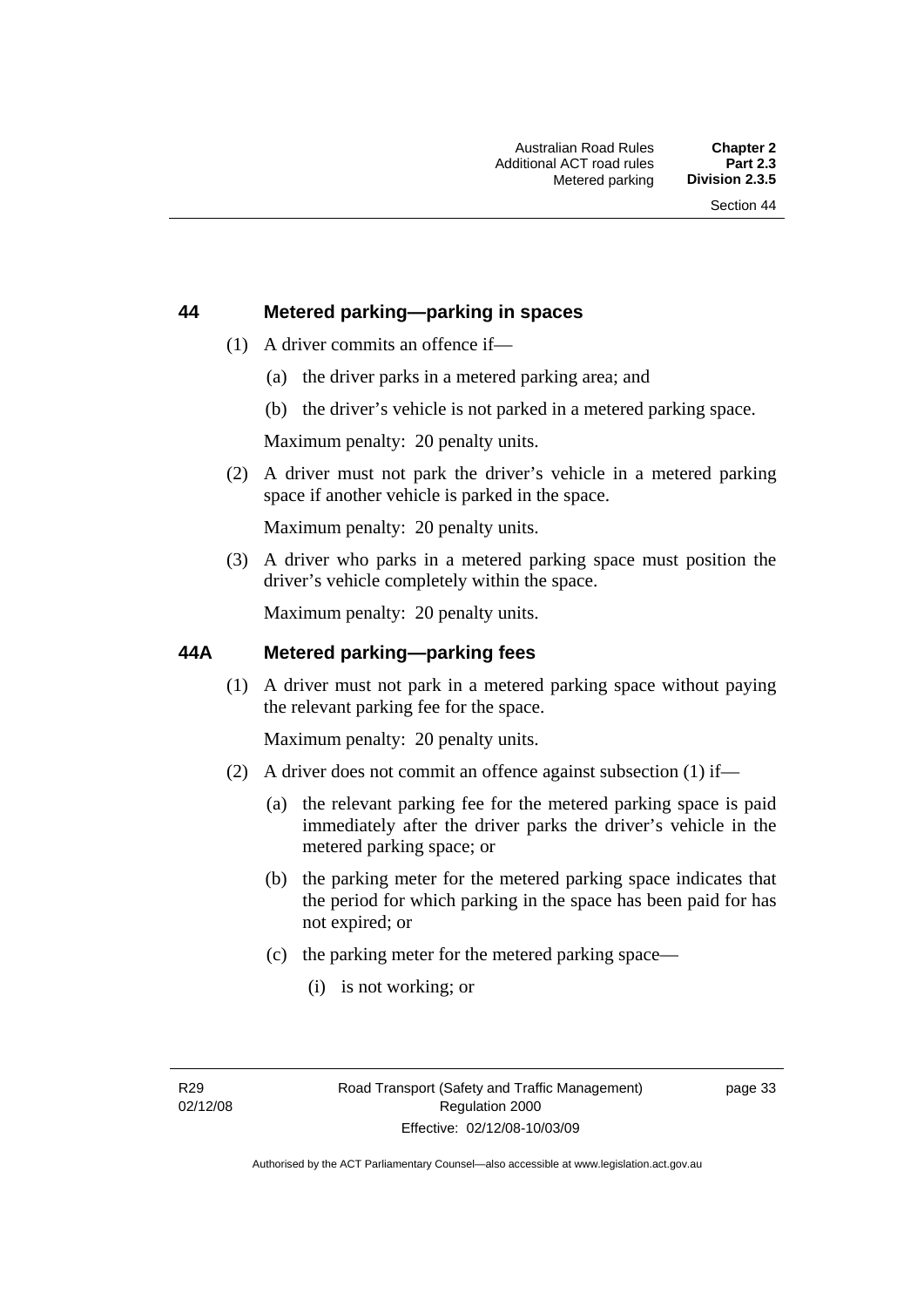**Chapter 2** Australian Road Rules<br>**Part 2.3** Additional ACT road ru **Part 2.3 Additional ACT road rules**<br>**Division 2.3.5** Metered parking **Metered parking** Section 44B

- (ii) is covered with a parking meter hood bearing the words 'out of order time limit applies'.
- *Note* For other exceptions to s (1), see s 45.

### **44B Metered parking—maximum length of stay**

 (1) A driver must not allow the driver's vehicle to remain parked in a metered parking space if the parking meter for the space indicates that the period for which parking in the space has been paid for has expired.

Maximum penalty: 20 penalty units.

*Note* For exceptions to s (1), see s 45.

 (2) A driver must not allow the driver's vehicle to remain parked in a metered parking space for longer than the period (if any) indicated on the metered parking signs applying to the space as the maximum period for which a vehicle may be parked in the space.

Maximum penalty: 20 penalty units.

*Note* For exceptions to s (2), see s 45.

# **45 Metered parking—exceptions to s 44A and s 44B**

Section 44A (Metered parking—parking fees) and section 44B (Metered parking—maximum length of stay) do not apply to—

- (a) a driver for any period the driver's vehicle is parked in a metered parking space outside the controlled parking hours for the space; or
- (b) a driver if—
	- (i) the driver's vehicle is parked in a metered parking space; and
	- (ii) the driver displays in or on the vehicle a current mobility parking scheme authority; and

page 34 Road Transport (Safety and Traffic Management) Regulation 2000 Effective: 02/12/08-10/03/09

R29 02/12/08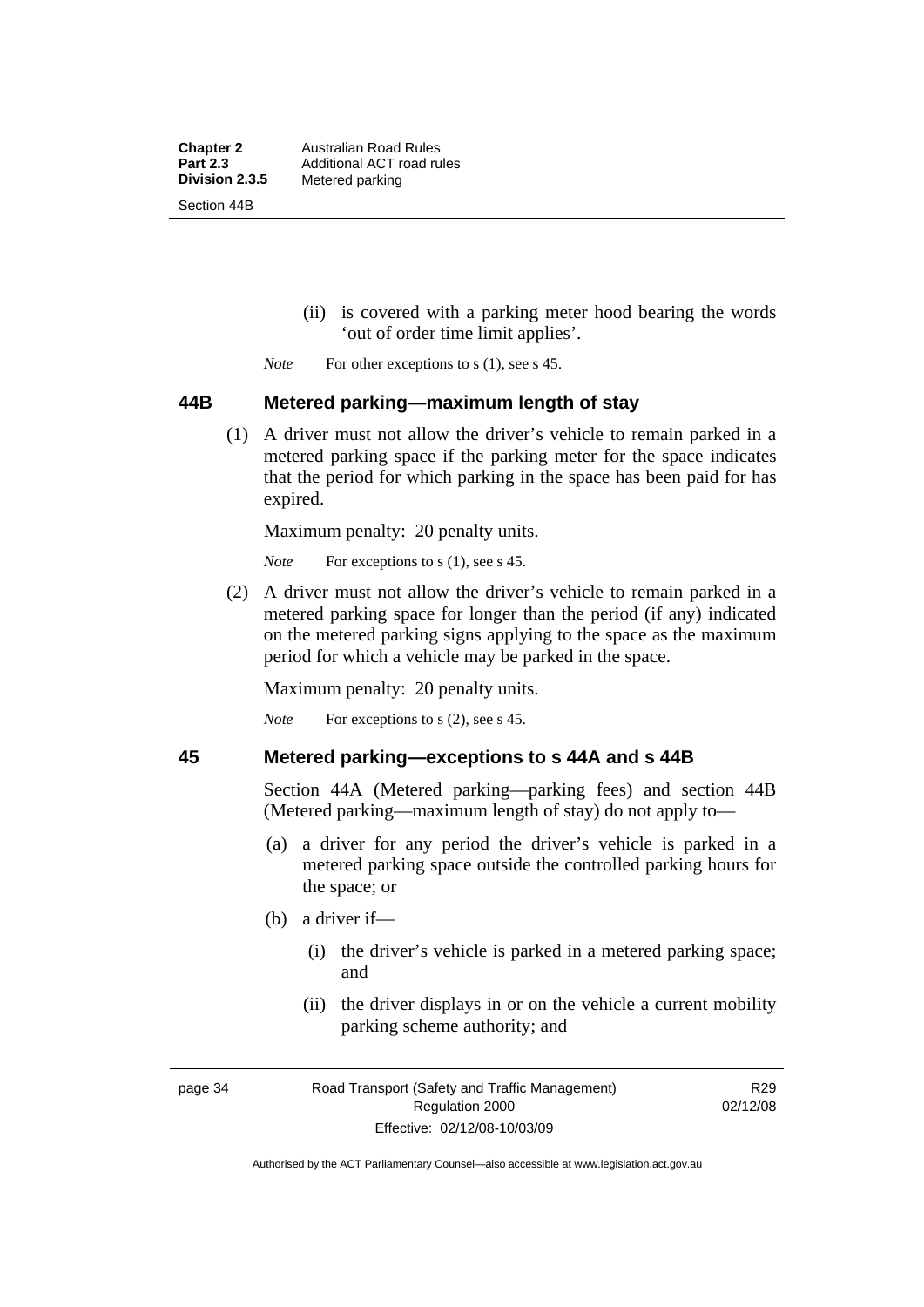- (iii) the driver complies with the conditions (if any) of the authority; or
- (c) a driver if—
	- (i) the driver's vehicle is parked in a metered parking space designated by a *permit zone sign* for use by the holder of a stated kind of parking permit; and
	- (ii) the driver displays in or on the vehicle a current parking permit of that kind; and
	- (iii) the driver complies with the conditions (if any) of the permit.

### **46 Temporary closure of metered parking spaces**

- (1) If the road transport authority decides that the use of a metered parking space should be temporarily discontinued, the authority may close the space by—
	- (a) installing a sign, at or near the space, that displays words to the effect that the space is closed; or
	- (b) covering the parking meter applying to the space with a parking meter hood bearing the words 'no parking'.
- (2) A driver must not park in a metered parking space that has been closed under subsection (1).

Maximum penalty: 20 penalty units.

(3) In this section:

*sign* includes a board, device, plate, screen, words or anything else, whether or not installed with or on a traffic sign.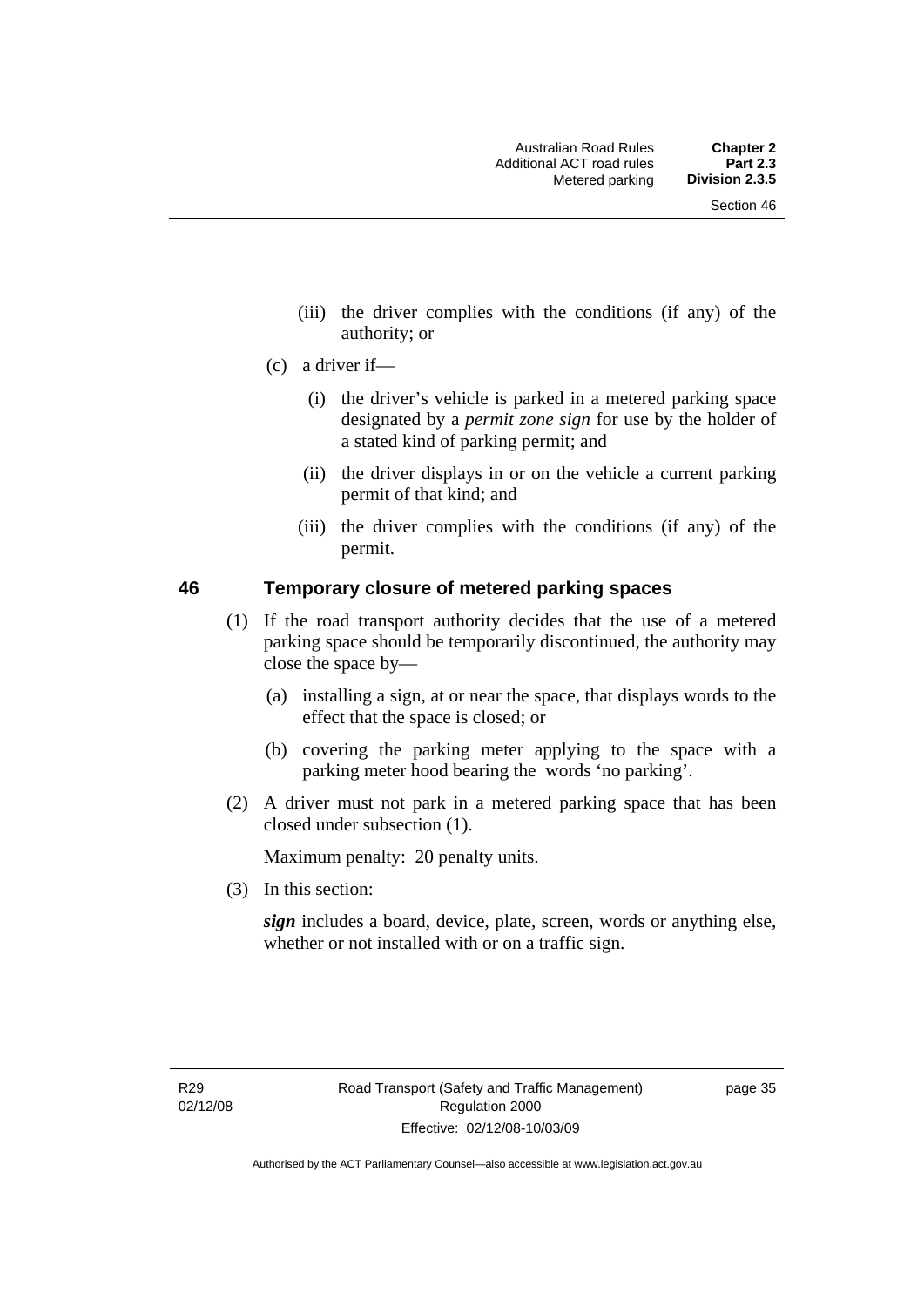# **47 Misuse of parking meters**

A person must not—

- (a) insert in a parking meter anything other than coins appropriate for the meter; or
- (b) attach anything (for example, advertising material) to a parking meter.

Maximum penalty: 20 penalty units.

*Note* An example is part of the regulation, is not exhaustive and may extend, but does not limit, the meaning of the provision in which it appears (see Legislation Act, s 126 and s 132).

# **48 Interfering with parking meters etc**

A person must not—

- (a) do anything that interferes with (or is likely to interfere with) the proper working of a parking meter; or
- (b) fraudulently operate a parking meter.

Maximum penalty: 20 penalty units.

# **Division 2.3.6 Ticket parking**

# **49 Ticket parking—parking in spaces**

- (1) A driver commits an offence if—
	- (a) the driver parks in a ticket parking area; and
	- (b) the driver's vehicle is not parked in a ticket parking space.

Maximum penalty: 20 penalty units.

 (2) However, the driver does not commit an offence against subsection (1) if the driver parks in a metered parking space within a

Authorised by the ACT Parliamentary Counsel—also accessible at www.legislation.act.gov.au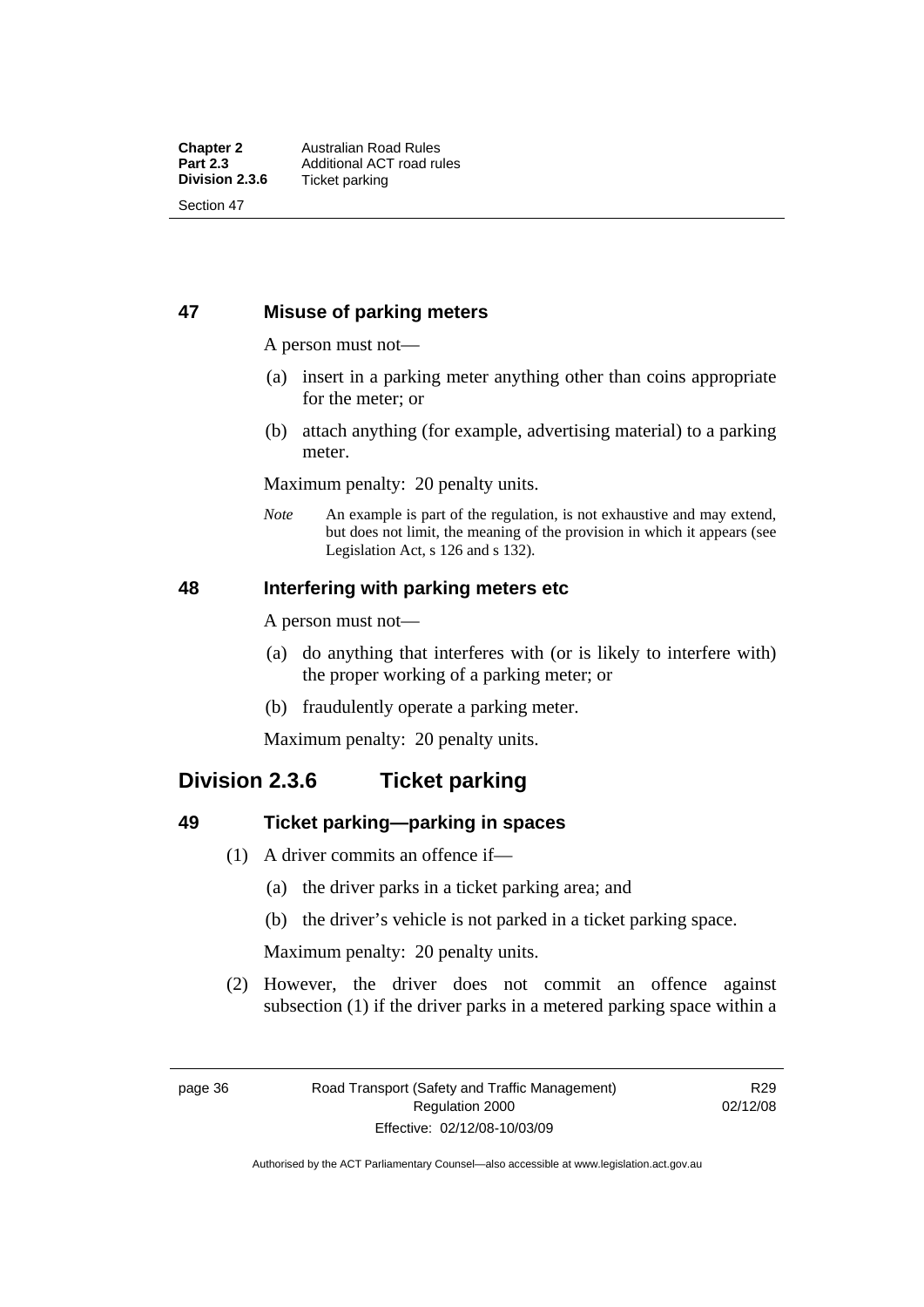ticket parking area and the driver complies with the provisions of division 2.3.5 (Metered parking) in relation to parking in the space.

 (3) A driver must not park the driver's vehicle in a ticket parking space if another vehicle is parked in the space.

Maximum penalty: 20 penalty units.

 (4) A driver who parks in a ticket parking space must position the driver's vehicle completely within the space.

Maximum penalty: 20 penalty units.

### **49A Ticket parking—display of tickets**

- (1) A driver may park the driver's vehicle in a ticket parking area only if—
	- (a) for an RTA multi-stay ticket parking area—
		- (i) a current parking ticket for the area is correctly displayed in or on the vehicle; or
		- (ii) a current part-day parking ticket for another RTA multi-stay ticket parking area is correctly displayed in or on the vehicle; or
		- (iii) a current equivalent all-day parking ticket for another RTA multi-stay ticket parking area is correctly displayed in or on the vehicle; or
	- (b) for any other ticket parking area—a current parking ticket for the area is correctly displayed in or on the vehicle.

Maximum penalty: 20 penalty units.

### **Examples of ticket parking areas for par (b)**

1 a ticket parking area set up by the road transport authority in which parking up to a maximum of 4 hours is permitted by the ticket parking signs applying to the area

R29 02/12/08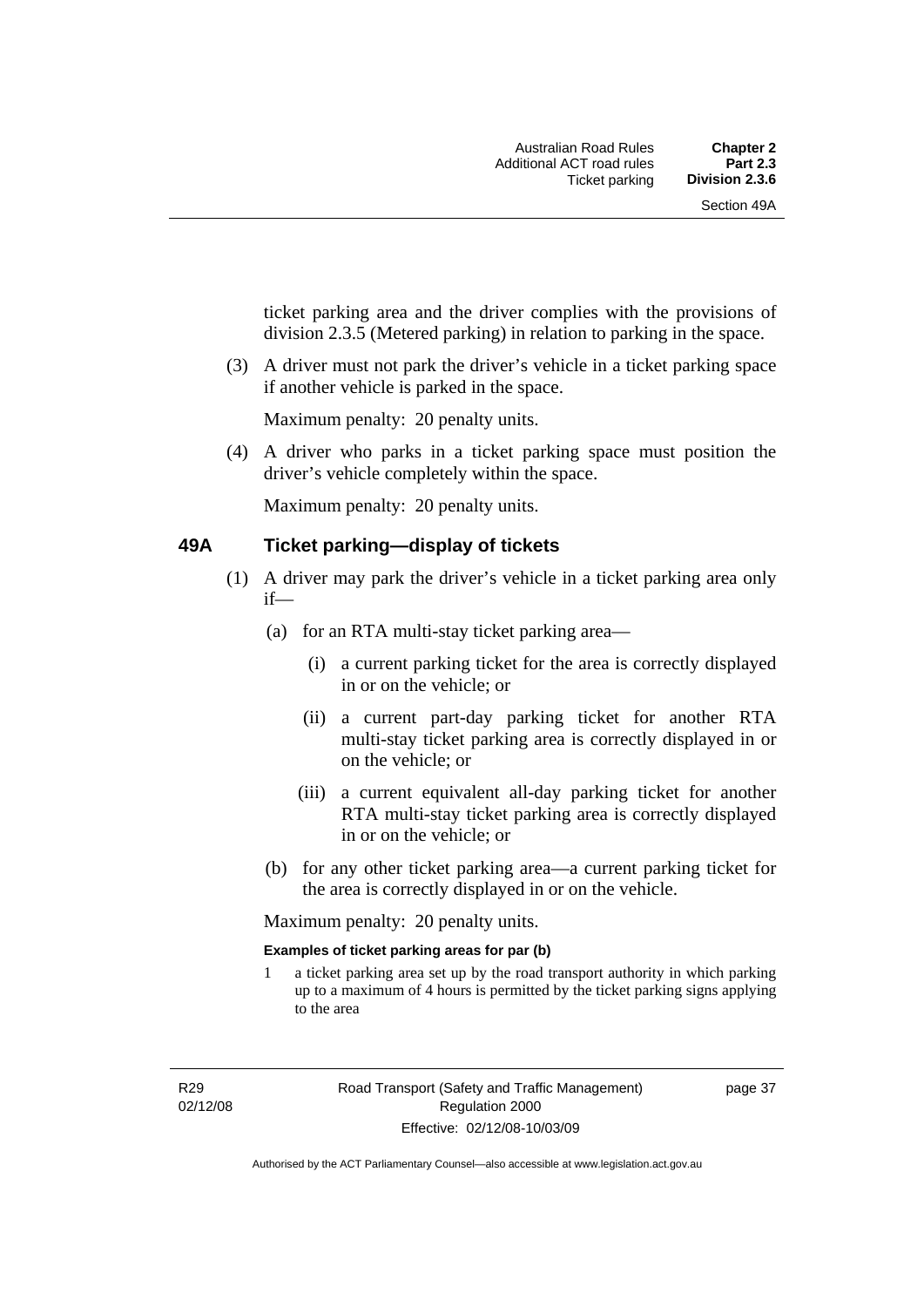- 2 a ticket parking area set up by a parking authority
- *Note 1* Ticket parking areas may be set up by the road transport authority or a parking authority (see s 75A-s 76A).
- *Note 2* An example is part of the regulation, is not exhaustive and may extend, but does not limit, the meaning of the provision in which it appears (see Legislation Act, s 126 and s 132).
- (2) Subsection (1) (a) does not apply to a driver if, immediately after parking in the ticket parking area, the driver—
	- (a) obtains a parking ticket for the ticket parking area and the ticket is correctly displayed in or on the driver's vehicle; or
	- (b) correctly displays in or on the driver's vehicle a parking ticket mentioned in subsection  $(1)$   $(a)$   $(ii)$  or  $(iii)$ .
- (3) Subsection (1) (b) does not apply to a driver if, immediately after parking in the ticket parking area, the driver obtains a parking ticket for the ticket parking area and the ticket is correctly displayed in or on the driver's vehicle.
- (4) It is a defence to the prosecution of a driver for an offence against subsection (1) if the driver proves that—
	- (a) a parking ticket was displayed in accordance with the subsection; and
	- (b) the driver took reasonable steps to ensure that the ticket remained correctly displayed while the driver's vehicle was parked in the ticket parking area.

*Note* For other exceptions to s (1), see s 50.

(5) In this section:

*all-day parking ticket*, for a ticket parking area, means a parking ticket for which the relevant parking fee for parking all-day in the area has been paid.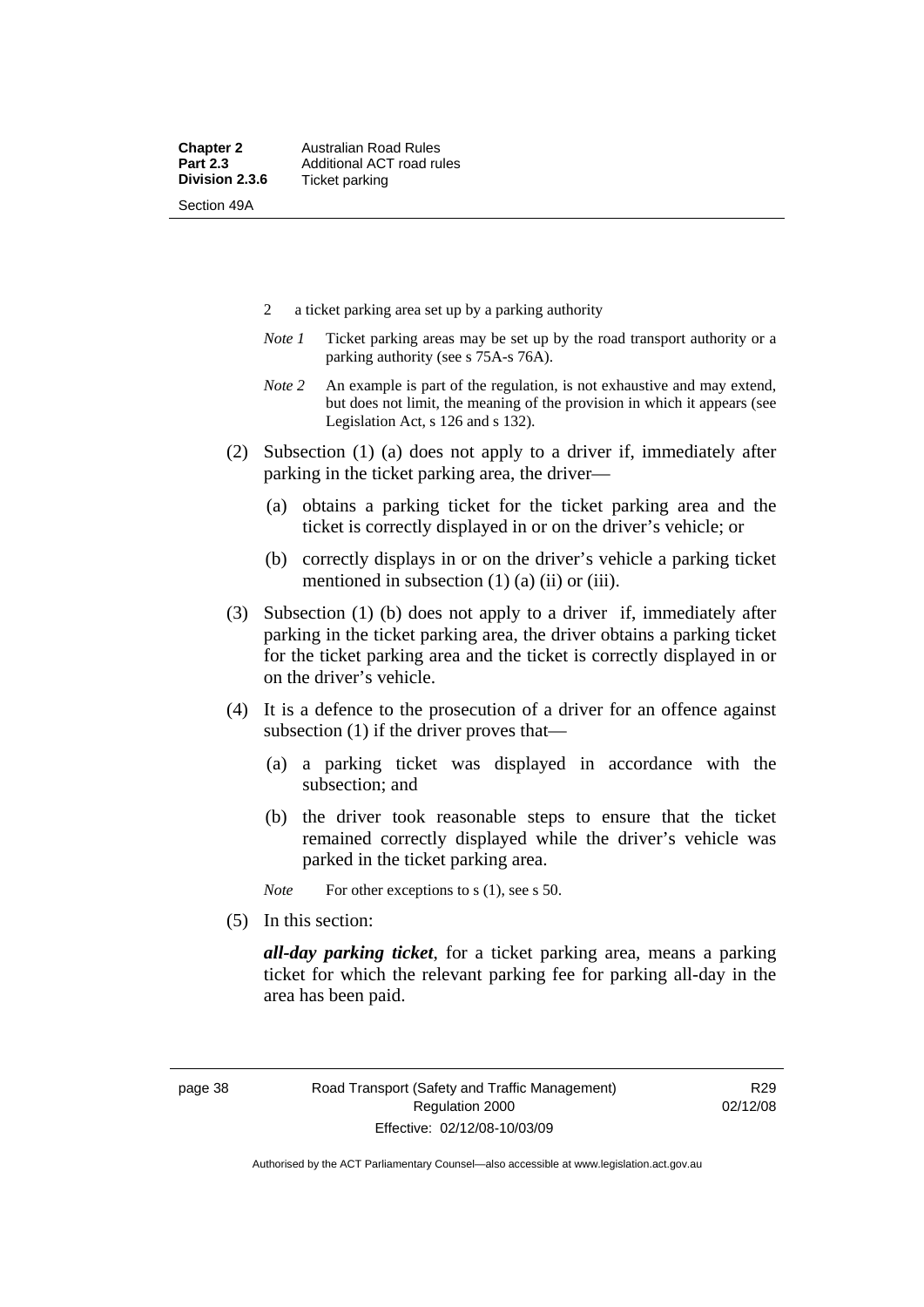*correctly displayed*—a parking ticket is *correctly displayed* in or on a vehicle if the ticket is displayed—

- (a) in or on the front left-hand side of the vehicle or, if the ticket requires the driver to display the ticket in or on a part of the vehicle, in or on that part of the vehicle; and
- (b) in a way that its expiry date and expiry time, and the ticket parking area for which it is issued, are clearly visible from outside the vehicle.

*equivalent*, for a multi-stay ticket parking area, means another ticket parking area for which the relevant parking fee for an all-day parking ticket for the area is the same or higher.

*part-day parking ticket* means a parking ticket that is not an all-day parking ticket.

*RTA multi-stay ticket parking area* means a ticket parking area set aside under section 76 (2) (a) (Ticket parking schemes—road transport authority) where all-day parking is permitted by the ticket parking signs applying to the area.

# **49B Ticket parking—maximum length of stay**

 (1) A driver must not allow the driver's vehicle to remain parked in a ticket parking area after the expiry of a parking ticket displayed in or on the vehicle.

Maximum penalty: 20 penalty units.

- *Note 1* For when a parking ticket expires, see s 81.
- *Note* 2 For exceptions to s (1), see s 50.

R29 02/12/08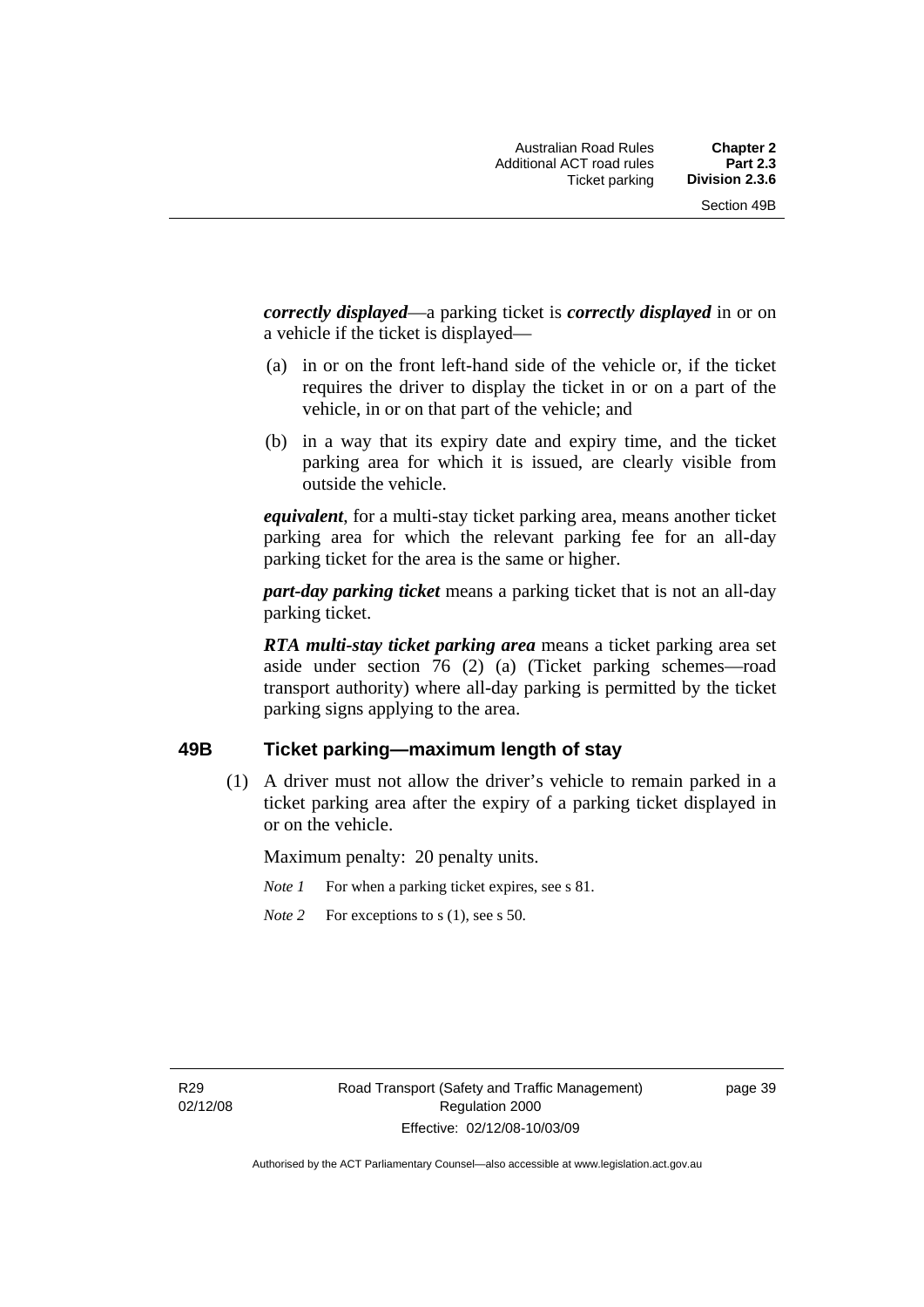(2) A driver must not allow the driver's vehicle to remain parked in a ticket parking area for longer than the period (if any) indicated on the ticket parking signs applying to the area as the maximum period for which a vehicle may be parked in the area.

Maximum penalty: 20 penalty units.

*Note* For exceptions to s (2), see s 50.

# **50 Ticket parking—exceptions to s 49A and s 49B**

Section 49A (Ticket parking—display of tickets) and section 49B (Ticket parking—maximum length of stay) do not apply to—

- (a) a driver if the driver parks the driver's vehicle in a metered parking space within a ticket parking area and the driver complies with the provisions of division 2.3.5 (Metered parking) in relation to parking in the space; or
- (b) a driver for any period the driver's vehicle is parked in a ticket parking space outside the controlled parking hours for the space; or
- (c) a driver if—
	- (i) the driver's vehicle is parked in a ticket parking space; and
	- (ii) the driver displays in or on the vehicle a current mobility parking scheme authority; and
	- (iii) the driver complies with the conditions (if any) of the authority; or
- (d) a driver if—
	- (i) the driver's vehicle is parked in a ticket parking space, or on a length of road in a ticket parking area, designated by a *permit zone sign* for use by the holder of a stated kind of parking permit; and

page 40 Road Transport (Safety and Traffic Management) Regulation 2000 Effective: 02/12/08-10/03/09

R29 02/12/08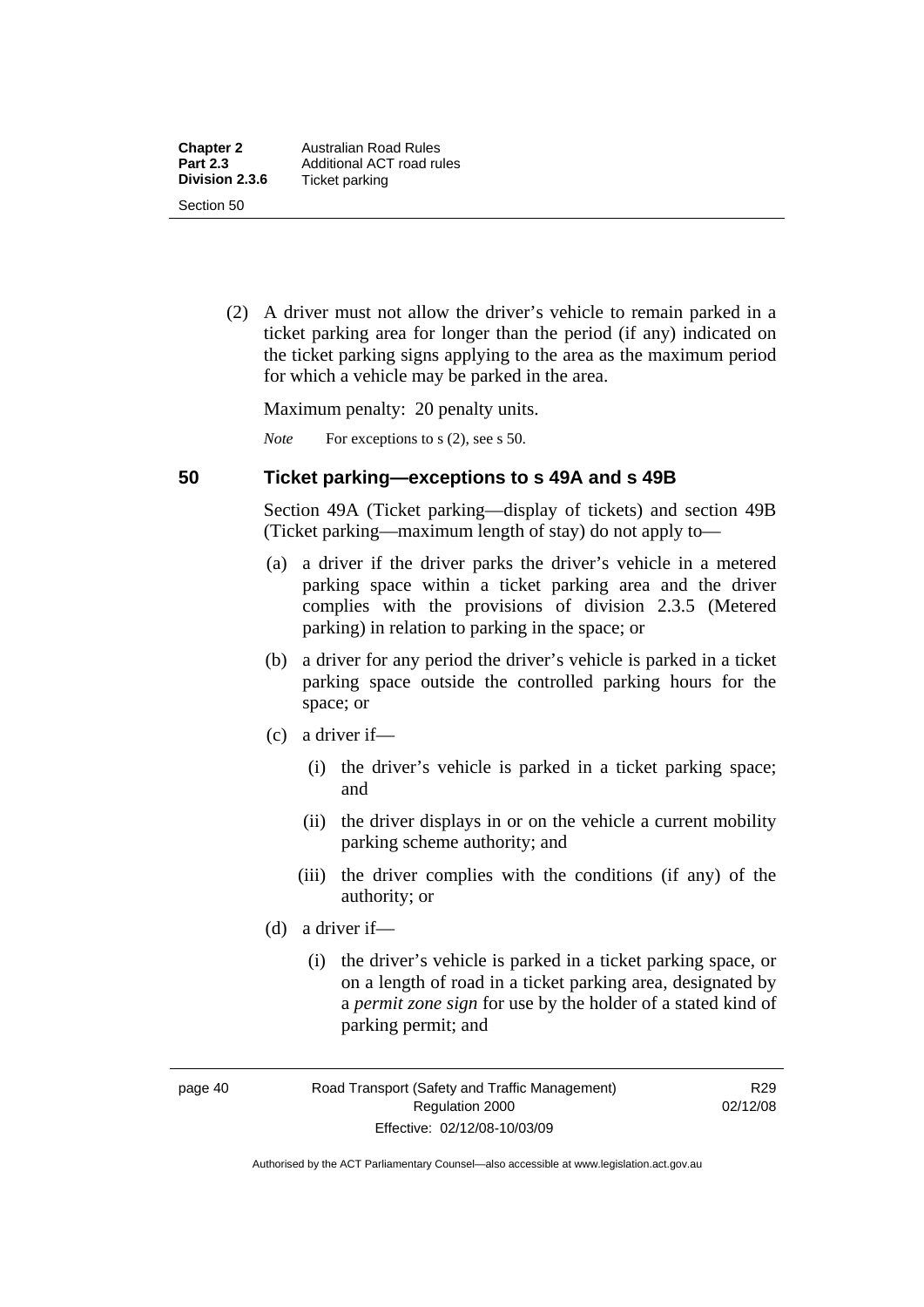- (ii) the driver displays in or on the vehicle a current parking permit of that kind; and
- (iii) the driver complies with the conditions (if any) of the permit.

### **51 Temporary closure of ticket parking spaces and areas**

- (1) If the road transport authority decides that the use of a ticket parking area, or ticket parking space, should be temporarily discontinued, the authority may close the area or space by—
	- (a) for the closure of a ticket parking area—installing a sign, at or near each traffic sign applying to the area, that displays words to the effect that the area is closed; or
	- (b) for the closure of a ticket parking space—installing a sign, at or near the space, that displays words to that effect.
- (2) If a parking authority decides that the use of a ticket parking area, or ticket parking space, within its area of operations should be temporarily discontinued, the authority may close the area or space by—
	- (a) for the closure of a ticket parking area—installing a sign, at or near each traffic sign applying to the area, that displays words to the effect that the area is closed; or
	- (b) for the closure of a ticket parking space—installing a sign, at or near the space, that displays words to that effect.
	- *Note* Section 75A provides for the road transport authority to declare parking authorities and s 76A provides for the operation of ticket parking schemes by parking authorities.
- (3) A driver must not park in a ticket parking area or ticket parking space that has been closed under subsection (1) or (2).

Maximum penalty: 20 penalty units.

(4) In this section:

R29 02/12/08 page 41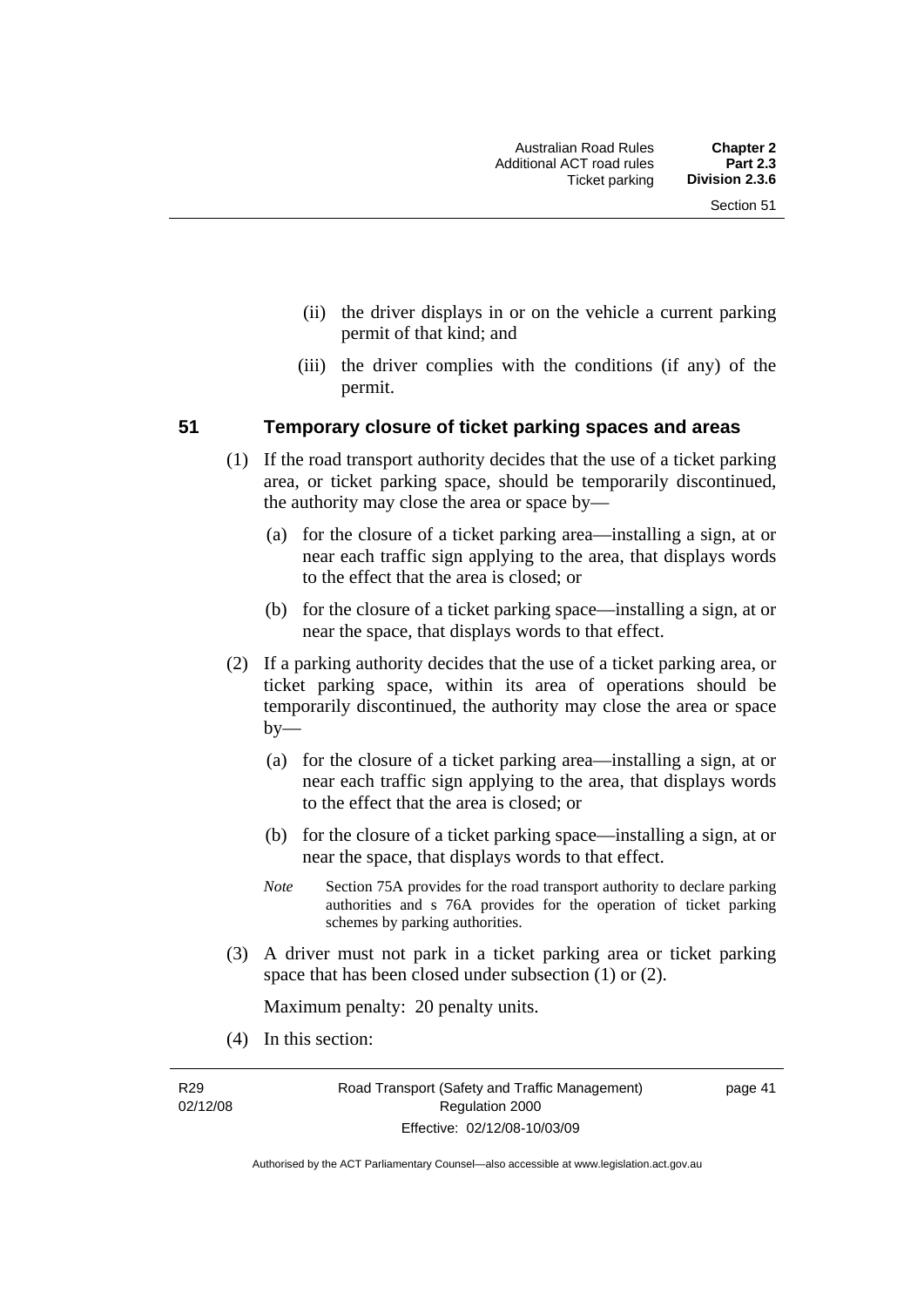*sign* includes a board, device, plate, screen, words or anything else, whether or not installed with or on a traffic sign.

# **52 Use of false or damaged parking tickets etc**

- (1) This section applies in relation to a vehicle that is parked in a ticket parking space within a ticket parking area.
- (2) A person must not display in or on the vehicle—
	- (a) anything resembling a parking ticket that falsely suggests that the relevant parking fee for parking in the space has been paid; or
	- (b) a parking ticket that has been changed, damaged or defaced.

Maximum penalty: 20 penalty units.

 (3) Subsection (2) does not apply if the parking ticket was not changed, damaged or defaced in a material particular.

# **53 Misuse of parking ticket machines**

A person must not—

- (a) insert in a parking ticket machine anything other than coins, or another means of payment, appropriate for the machine; or
- (b) attach anything (for example, advertising material) to a parking ticket machine.

Maximum penalty: 20 penalty units.

*Note* An example is part of the regulation, is not exhaustive and may extend, but does not limit, the meaning of the provision in which it appears (see Legislation Act, s 126 and s 132).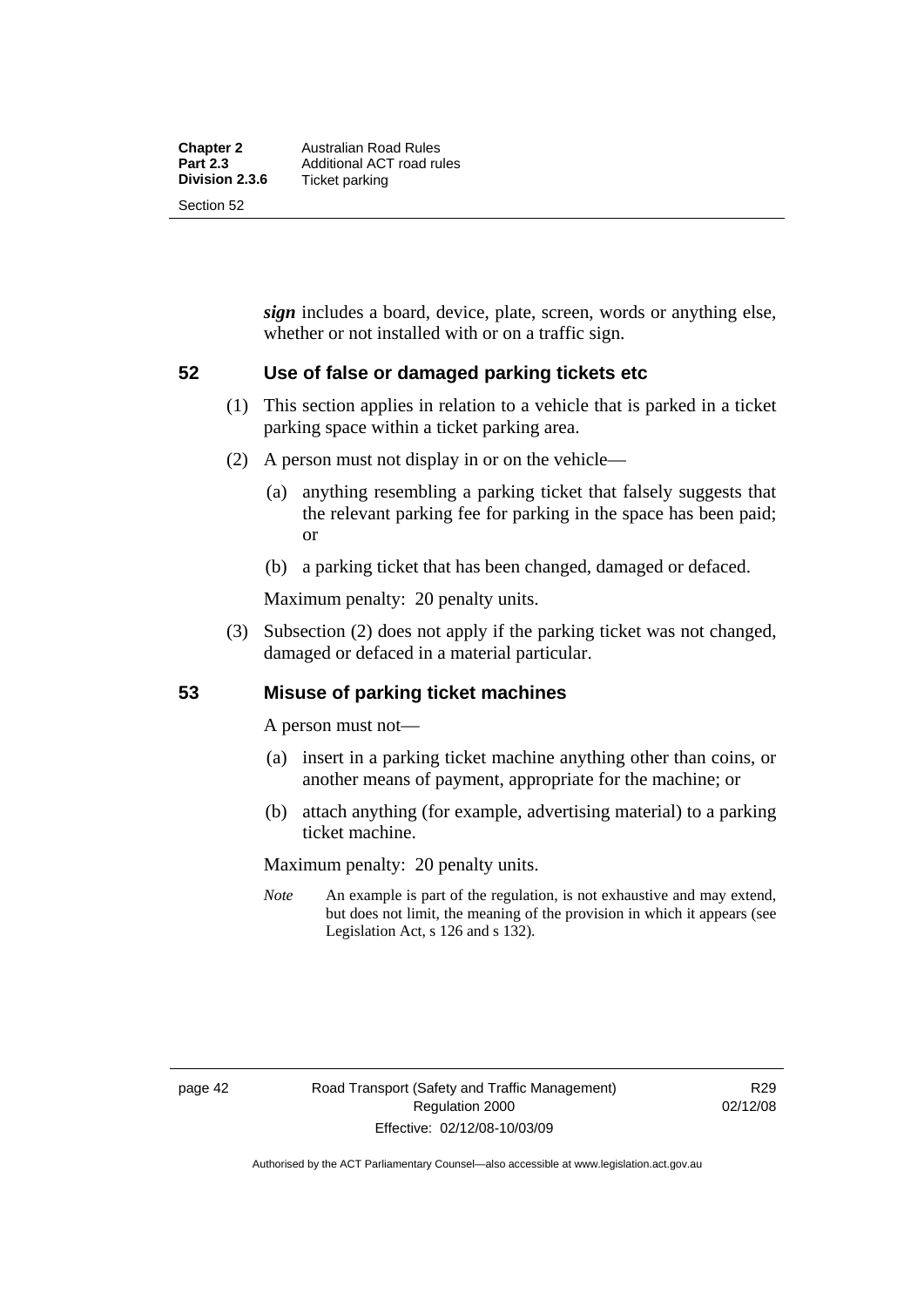# **54 Interfering with parking ticket machines etc**

A person must not—

- (a) do anything that interferes with (or is likely to interfere with) the proper working of a parking ticket machine; or
- (b) fraudulently operate a parking ticket machine.

Maximum penalty: 20 penalty units.

# **55 Interfering with parking tickets**

A person commits an offence if—

- (a) the person removes, changes, damages, defaces or otherwise interferes with a parking ticket that is in or on a vehicle; and
- (b) the vehicle is parked in a ticket parking area; and
- (c) the person is not—
	- (i) the driver of the vehicle; or
	- (ii) the responsible person for the vehicle.

Maximum penalty: 20 penalty units.

# **Division 2.3.7 Other ACT road rules about stopping and parking**

*Note* The Australian Road Rules contains rules about the stopping and parking of vehicles, including the following:

- r 189 (which is about double parking)
- r 203 (which is about stopping in a parking area for people with disabilities)
- r 205 (which is about parking for longer than indicated)
- r 207 (which is about parking where fees are payable)
- r 208 (which is about parallel parking on a road, except in a median strip parking area)

R29 02/12/08 page 43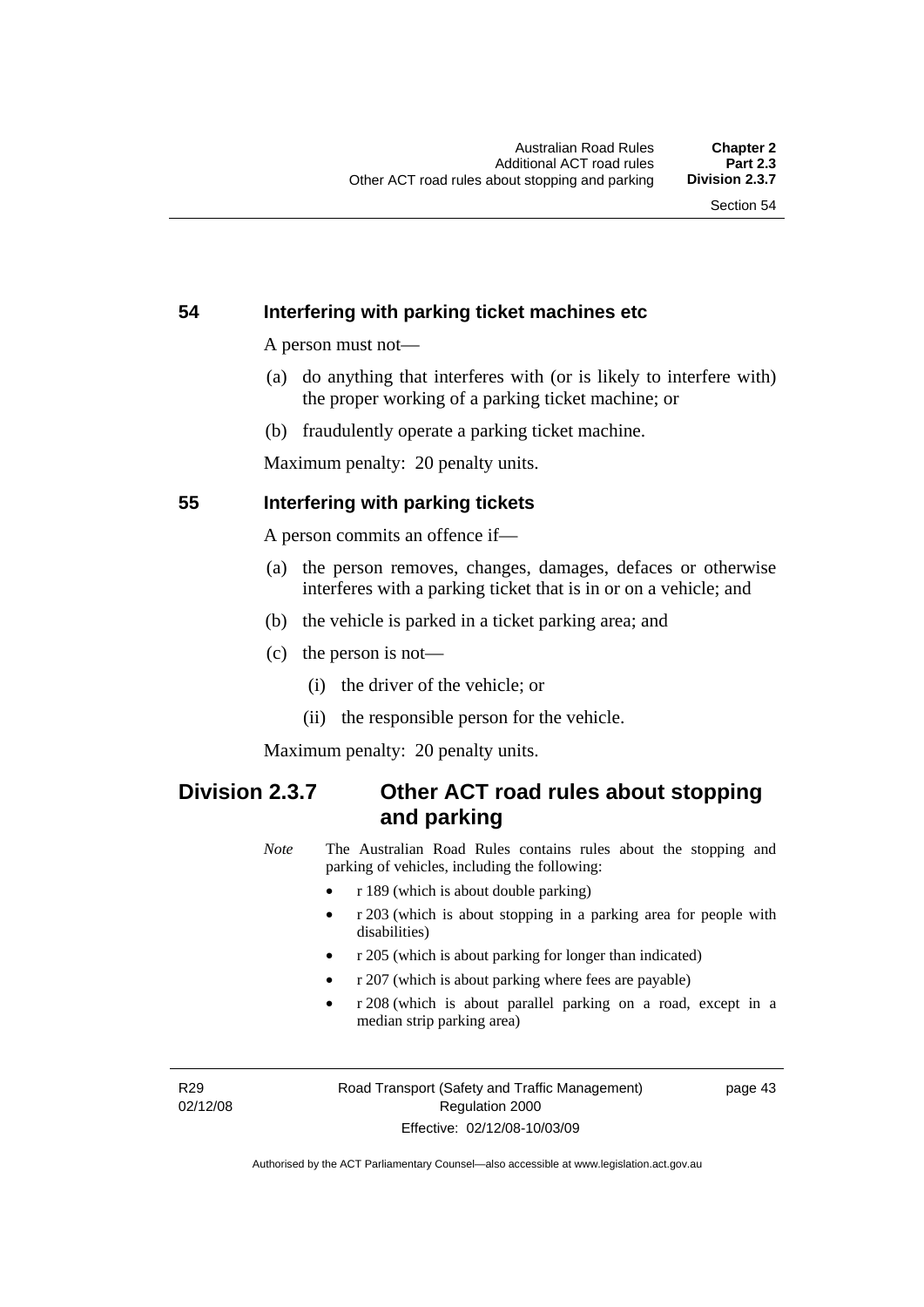- r 209 (which is about parallel parking in a median strip parking area)
- r 210 (which is about angle parking)
- r 211 (which is about parking in parking bays).

# **56 Unauthorised use of parking permits and mobility parking scheme authorities**

 (1) A driver must not display a parking permit in or on the driver's vehicle if the driver is not entitled to do so under the conditions of the permit.

Maximum penalty: 20 penalty units.

 (2) A driver must not display a mobility parking scheme authority in or on the driver's vehicle if the driver is not entitled to do so under the conditions of the authority.

Maximum penalty: 20 penalty units.

# **56A Interfering with parking permits and mobility parking scheme authorities**

A person commits an offence if—

- (a) the person removes, changes, damages, defaces or otherwise interferes with a parking permit or mobility parking scheme authority that is in or on a vehicle; and
- (b) the person is not—
	- (i) the driver of the vehicle; or
	- (ii) the responsible person for the vehicle; or
	- (iii) the person to whom the permit or authority was issued.

Maximum penalty: 20 penalty units.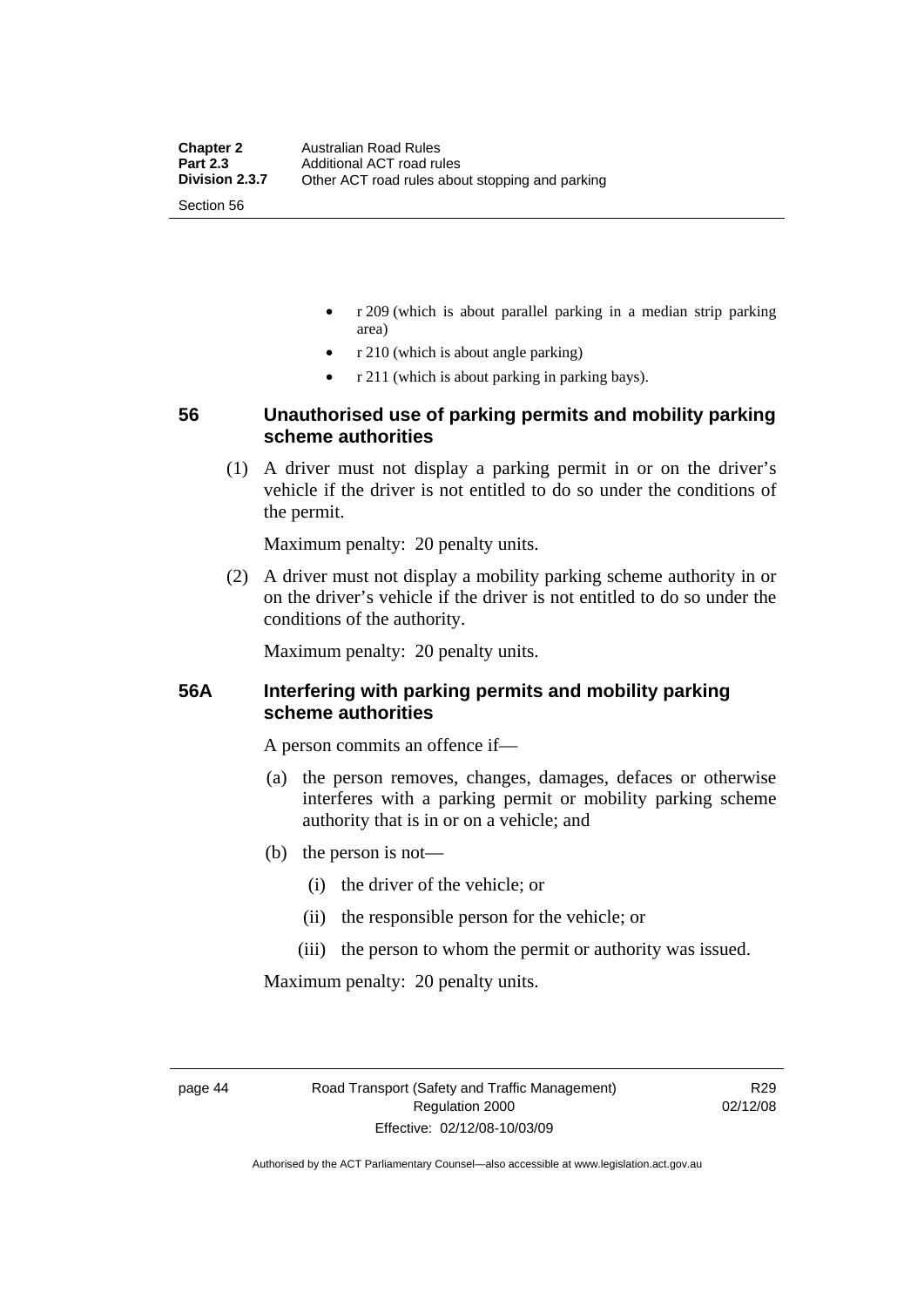# **57A Stopping public buses in bus zones and at bus stops**

- (1) The driver of a public bus must not stop in a bus zone unless the driver—
	- (a) is dropping off, or picking up, passengers; or
	- (b) is stopping for a regular route service.

Maximum penalty: 20 penalty units.

 (2) Subsection (1) does not apply to the driver of a public bus that is not permitted to stop in the bus zone by information on or with the *bus zone sign* applying to the bus zone.

*Note* The driver would contravene the Australian Road Rules, r 183.

- (3) The driver of a public bus must not stop at a bus stop, or on the road, within 20m before a sign on the road that indicates the bus stop, and 10m after the sign, unless the driver—
	- (a) stops at a place on a length of road, or in an area, to which a parking control sign applies and the driver is permitted to stop at that place under the Australian Road Rules; or
	- (b) is dropping off, or picking up, passengers; or
	- (c) is stopping for a regular route service.

Maximum penalty: 20 penalty units.

(4) In this section:

*bus stop*—see the Australian Road Rules, rule 195.

*bus zone*—see the Australian Road Rules, rule 183.

*bus zone sign*—see the Australian Road Rules, schedule 2, schedule 3, rule 314, rule 315 and rule 316.

*regular route service*—see the *Road Transport (Public Passenger Services) Act 2001*, section 12 (What is a regular route service?).

R29 02/12/08 page 45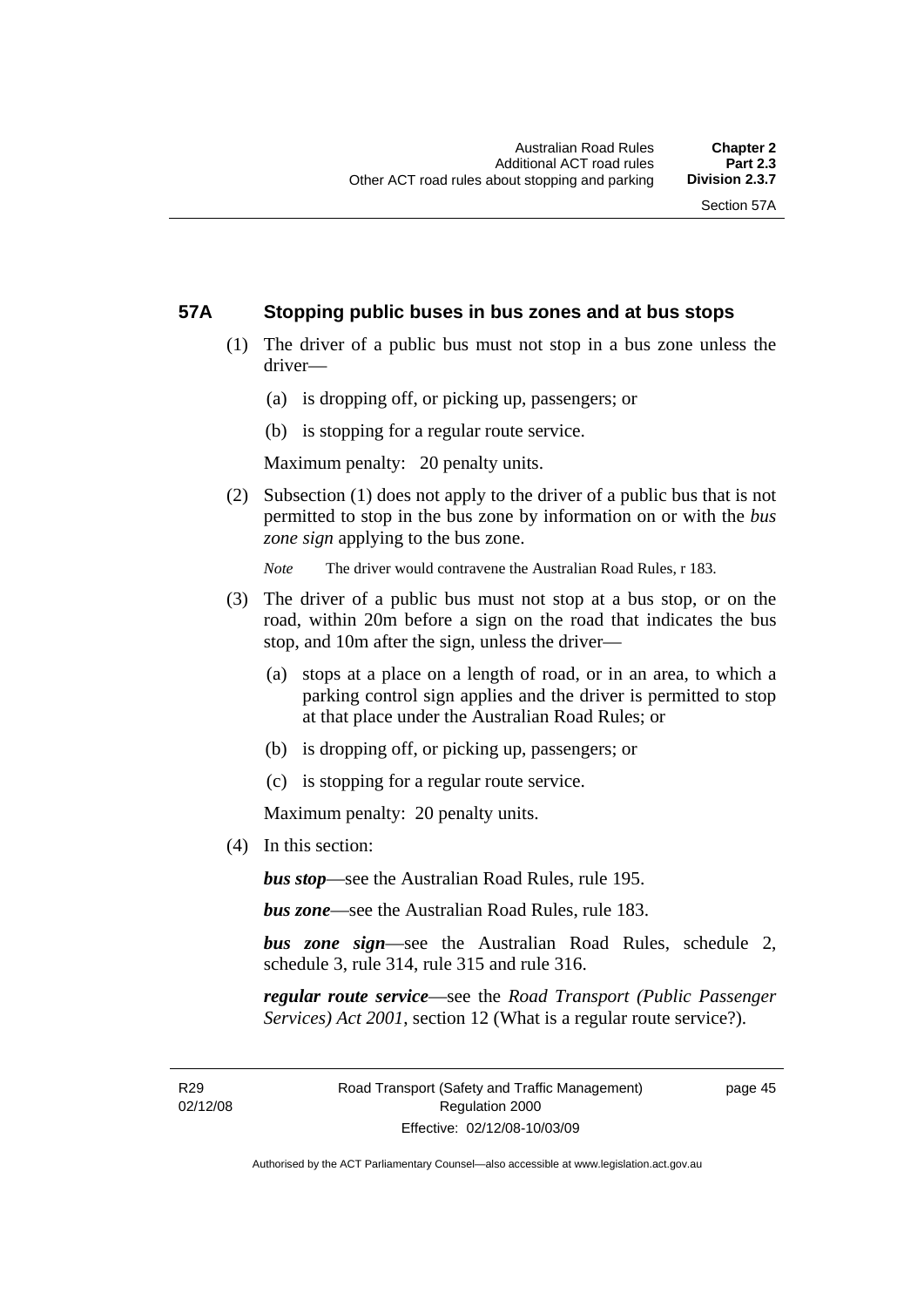# **58 Stopping in an emergency etc or to comply with another law**

(1) In this section:

*stopping or parking provision of this chapter* means a provision of the following divisions:

- (a) division 2.3.5 (Metered parking);
- (b) division 2.3.6 (Ticket parking);
- (c) division 2.3.7 (Other ACT road rules about stopping and parking).
- (2) A stopping or parking provision of this chapter does not apply to a driver if—
	- (a) the driver stops at a particular place, or in a particular way, to avoid a collision, and the driver stops for no longer than is necessary to avoid the collision; or
	- (b) the driver stops at a particular place, or in a particular way, because the driver's vehicle is disabled, and the driver stops for no longer than is necessary for the vehicle to be moved safely to a place where the driver is permitted to park the vehicle under the Australian Road Rules and a stopping or parking provision of this chapter; or
	- (c) the driver stops at a particular place, or in a particular way, to deal with a medical or other emergency, and the driver stops for no longer than is necessary in the circumstances; or
	- (d) the driver stops at a particular place, or in a particular way, because the condition of the driver, a passenger, or the driver's vehicle makes it necessary for the driver to stop in the interests of safety, and the driver stops for no longer than is necessary in the circumstances; or

Authorised by the ACT Parliamentary Counsel—also accessible at www.legislation.act.gov.au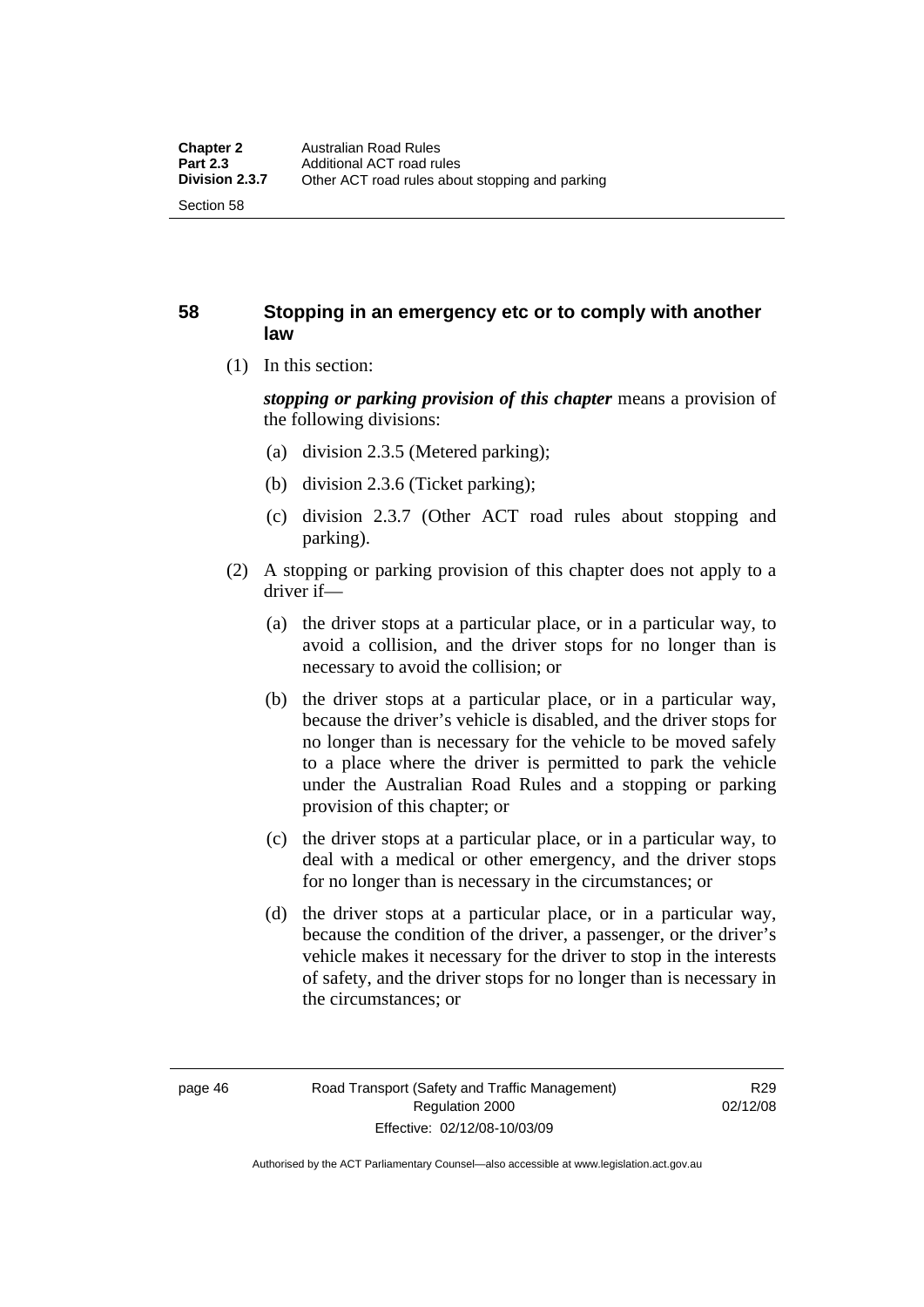(e) the driver stops at a particular place, or in a particular way, to comply with a provision of the Australian Road Rules or a provision of another law, and the driver stops for no longer than is necessary to comply with the provision.

# **Division 2.3.8 Other ACT road rules**

### **59 Carrying dangerous substances**

 (1) A person must not drive or park a vehicle that is carrying an explosive substance in, directly above, or within 50m of either end of, a major road tunnel.

Maximum penalty: 30 penalty units.

(2) In this section:

### *explosive substance*—

- (a) see the *Dangerous Substances Act 2004*, section 73, definition of *explosive*; and
- (b) includes any other dangerous substance under that Act that can explode.

### *major road tunnel* means—

- (a) the road tunnel on Parkes Way in the Division of Acton, Canberra Central District; or
- (b) the road tunnel on Capital Circle in the Division of Capital Hill, Canberra Central District.

# **60 Interrupting funeral processions etc**

A driver must not interfere with, or interrupt, the free passage of—

(a) a funeral procession or any other lawful procession; or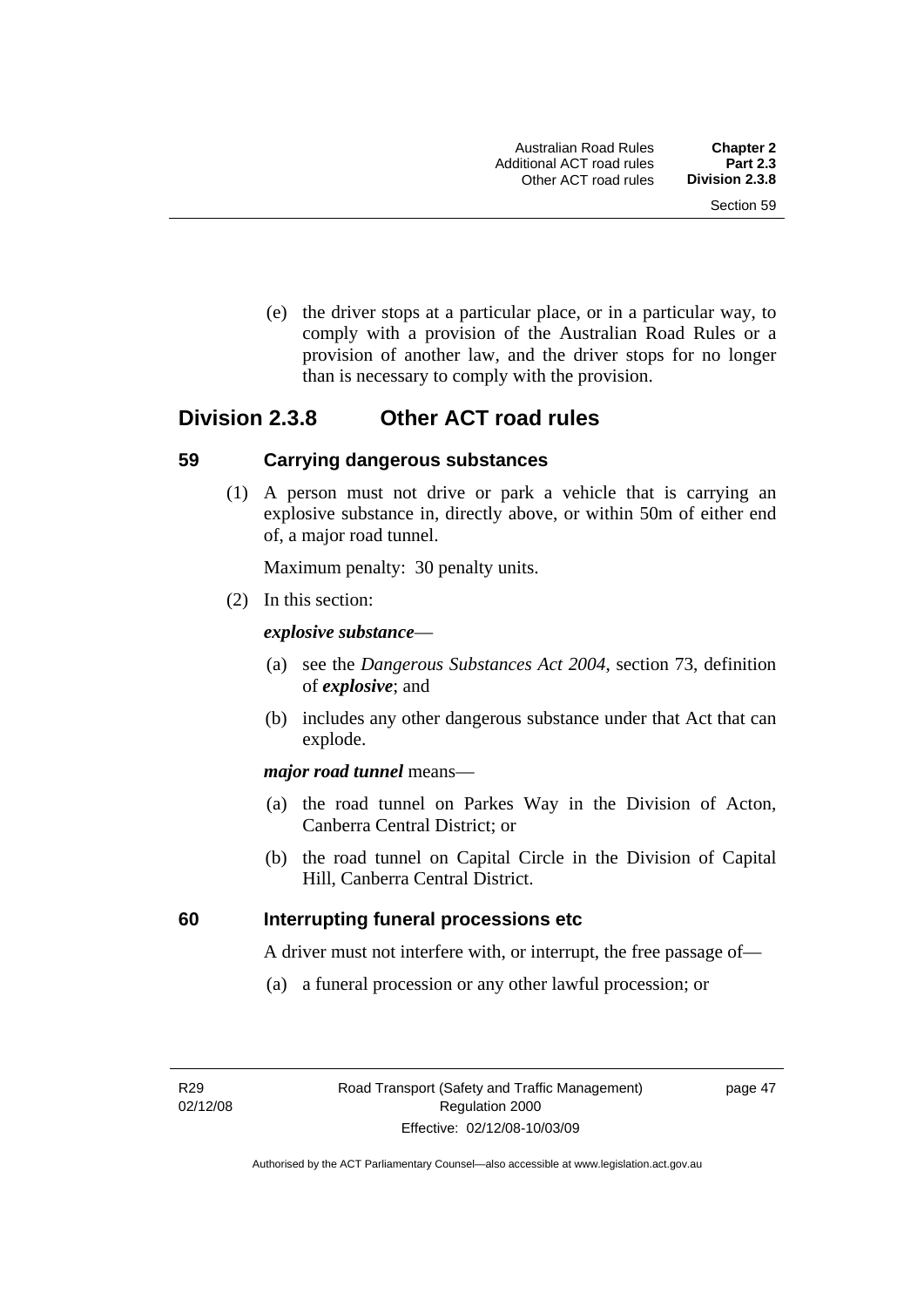(b) any vehicle or person forming part of a procession mentioned in paragraph (a).

Maximum penalty: 20 penalty units.

# **61 Driving on roads closed to traffic**

A person must not drive a vehicle on a road that is closed to traffic under the Act, section 30.

Maximum penalty: 20 penalty units.

# **62 Use of wheeled recreational devices and wheeled toys on roads**

 (1) A person must not travel in or on a wheeled recreational device or wheeled toy on a road while it is attached to another vehicle.

Maximum penalty: 20 penalty units.

 (2) A person travelling in or on a wheeled recreational device or wheeled toy on a road must not permit it to be drawn by another vehicle.

Maximum penalty: 20 penalty units.

 (3) A person must not travel in or on a wheeled recreational device or wheeled toy on a road if anyone travelling in or on it is completely or partly assisted in propelling it by means other than human power or gravity.

Maximum penalty: 20 penalty units.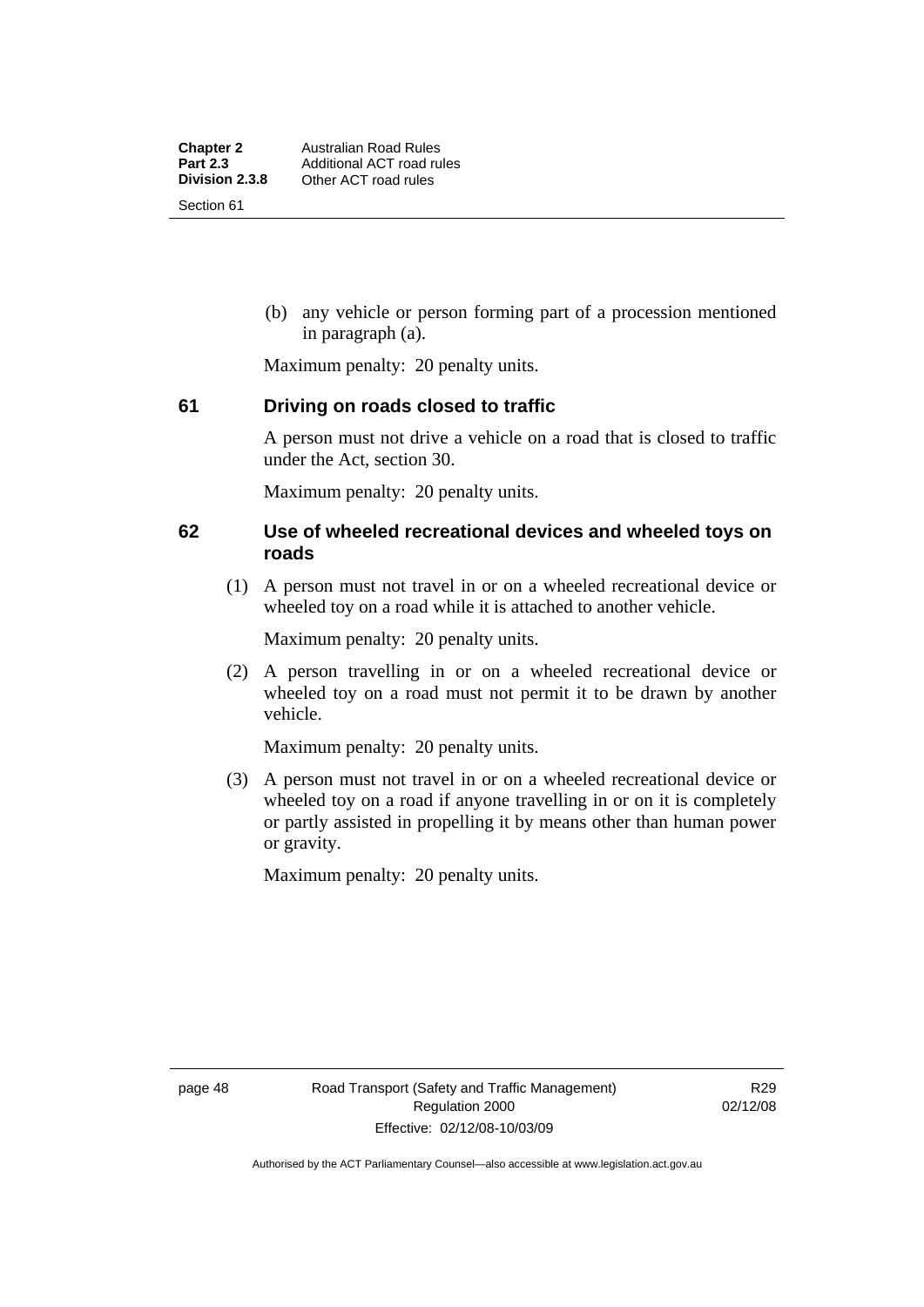# **Part 2.4 Other provisions**

# **63 Devices that are prescribed traffic control devices—Act, dict, def** *prescribed traffic control device*

The following things are prescribed traffic control devices:

- (a) any traffic control device that has effect for the Australian Road Rules under the Australian Road Rules, rule 315;
- (b) any traffic-related item that has effect for the Australian Road Rules under the Australian Road Rules, rule 319;
- (c) any pay parking device, pay parking sign and parking meter hood;
- (d) any device, plate, screen, words or anything else on or with anything mentioned in paragraph (a), (b) or (c).

# **64 Preventing prescribed traffic control devices being clearly visible**

 (1) A person must not (except with the approval of the road transport authority) place anything in a position that prevents, or is likely to prevent, a prescribed traffic control device from being clearly visible to the road users to whom it is intended to apply.

Maximum penalty: 20 penalty units.

*Note* The Act, s 19 (1) also makes it an offence for a person to install or display (or interfere, change or remove) a prescribed traffic control device without appropriate authority.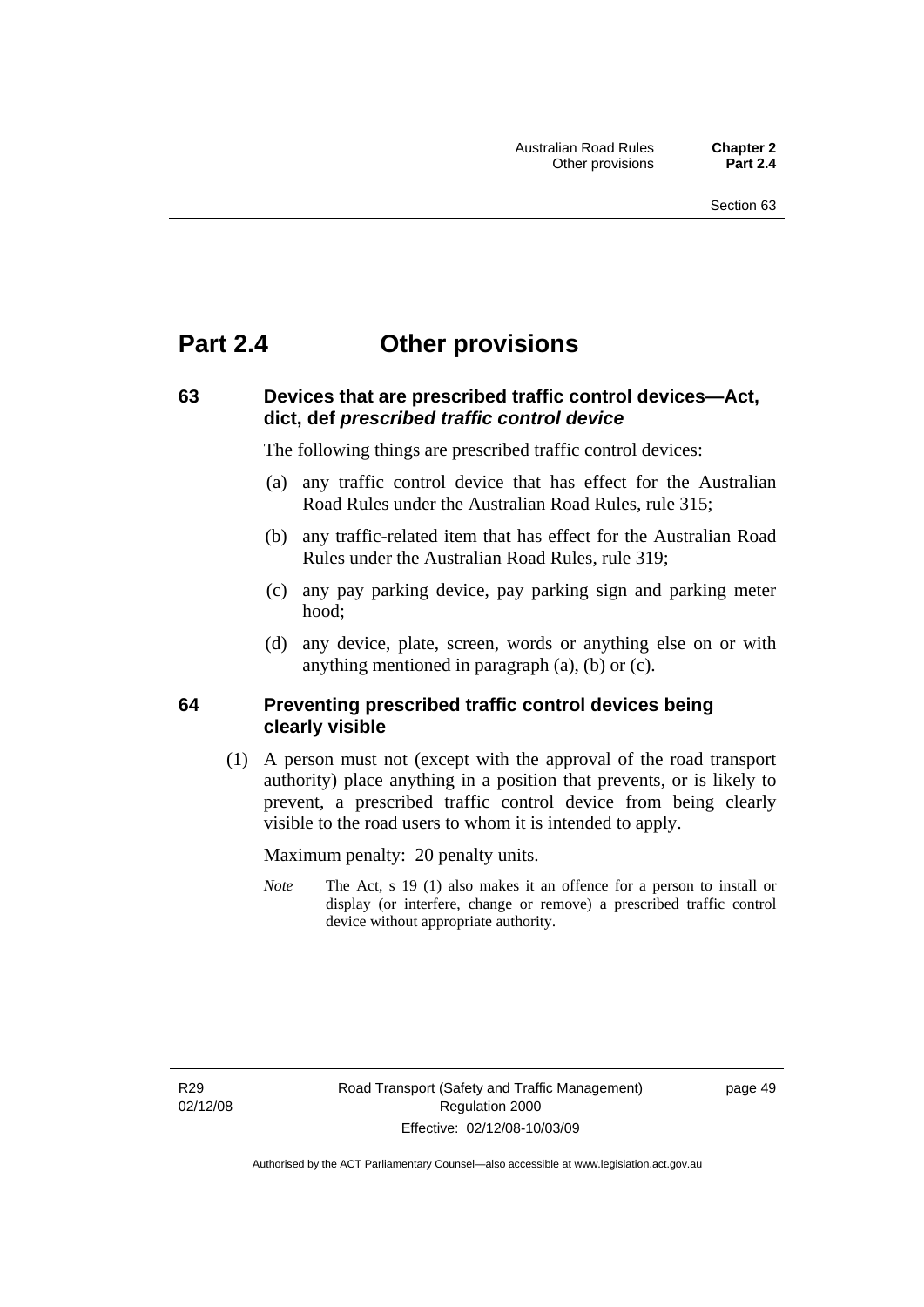| <b>Chapter 2</b> | <b>Australian Road Rules</b> |
|------------------|------------------------------|
| <b>Part 2.4</b>  | Other provisions             |

Section 65

- (2) The road transport authority, a police officer or an authorised person—
	- (a) may, orally or in writing, direct a person who has contravened subsection (1) by placing something to remove the thing within a stated reasonable time; or
	- (b) may remove the thing.
- (3) If a person is given a direction under subsection (2) (a), the person must comply with the direction.

Maximum penalty: 20 penalty units.

# **65 Use of** *do not overtake turning vehicle sign*

A person must not drive a motor vehicle or combination displaying a *do not overtake turning vehicle sign* unless the motor vehicle or combination, together with any load or projection, is at least 7.5m long.

Maximum penalty: 20 penalty units.

# **66 Approvals etc by road transport authority**

- (1) For the Australian Road Rules and this regulation, the road transport authority may, in writing—
	- (a) approve a protective helmet for bicycle riders as an approved bicycle helmet; or
	- (b) approve a child restraint as an approved child restraint; or
	- (c) approve a protective helmet for motorbike riders as an approved motorbike helmet; or
	- (d) approve a canopy, cage or other device fitted to a vehicle; or
	- (e) declare a person to be an emergency worker.

Authorised by the ACT Parliamentary Counsel—also accessible at www.legislation.act.gov.au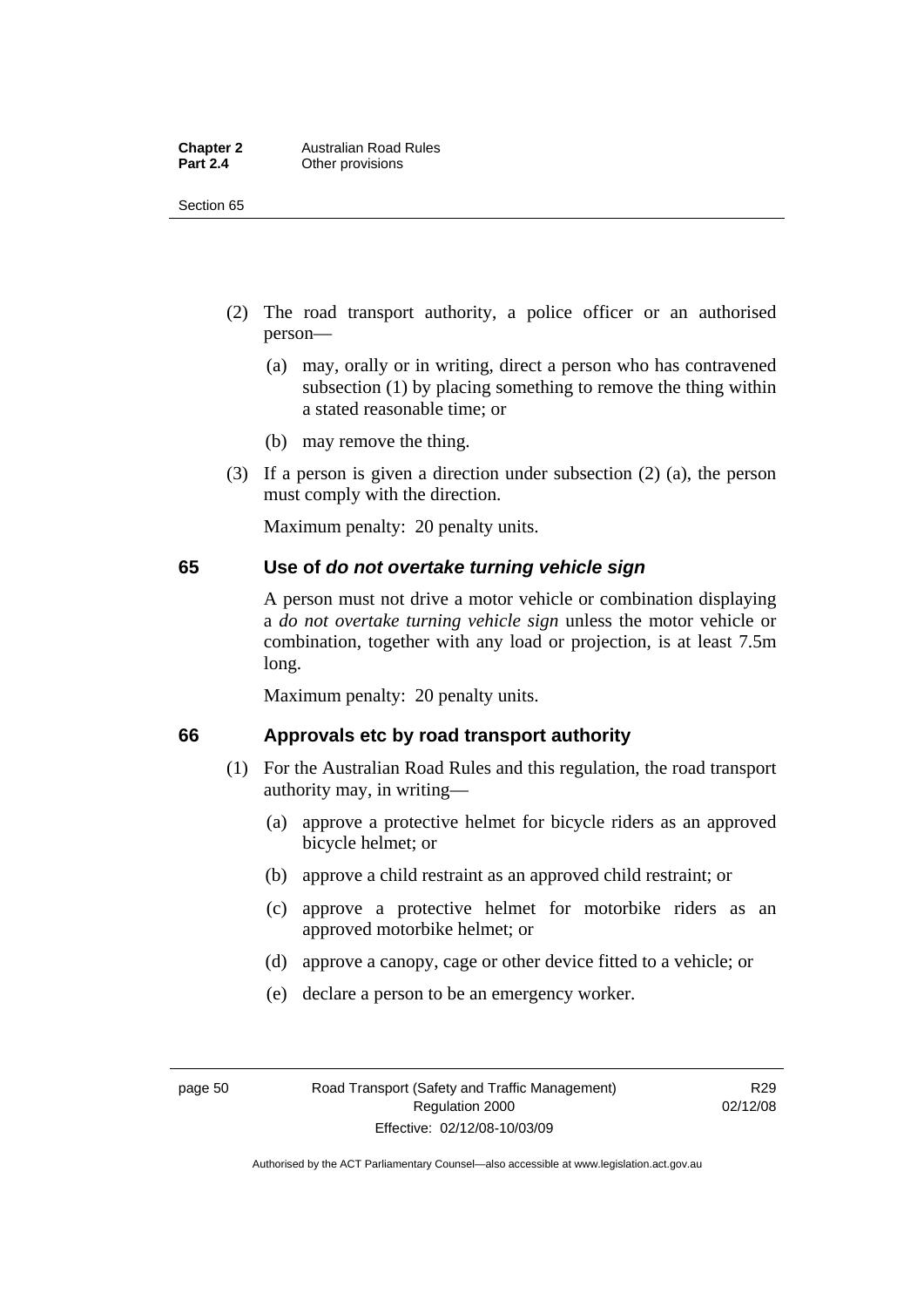- (2) An approval or declaration is a disallowable instrument.
	- *Note* A disallowable instrument must be notified, and presented to the Legislative Assembly, under the Legislation Act.

### **67 Exemption from requirement about riding on motorbikes**

The road transport authority may, for the purpose of allowing a sporting or similar event to be filmed, exempt a person from the Australian Road Rules, rule 271 (2) to the extent that it requires the person to face forward while being carried as a passenger on a motorbike.

# **68 Defence of complying with direction of police officer or authorised person**

- (1) It is a defence to a prosecution of a person for an offence against a provision of this chapter if, at the time of the offence, the person was obeying a direction given to the person under the Australian Road Rules, rule 304 (1).
- (2) To remove any doubt, it is declared that a person must obey a direction given to the person under the Australian Road Rules, rule 304 (1), whether or not the person may contravene a provision of this chapter by obeying the direction.

# **69 Exemption for driver of police vehicles**

- (1) A provision of this chapter does not apply to the driver of a police vehicle if—
	- (a) in the circumstances—
		- (i) the driver is taking reasonable care; and
		- (ii) it is reasonable that the provision should not apply; and
	- (b) if the vehicle is a motor vehicle that is moving—the vehicle is displaying a blue or red flashing light or sounding an alarm.

R29 02/12/08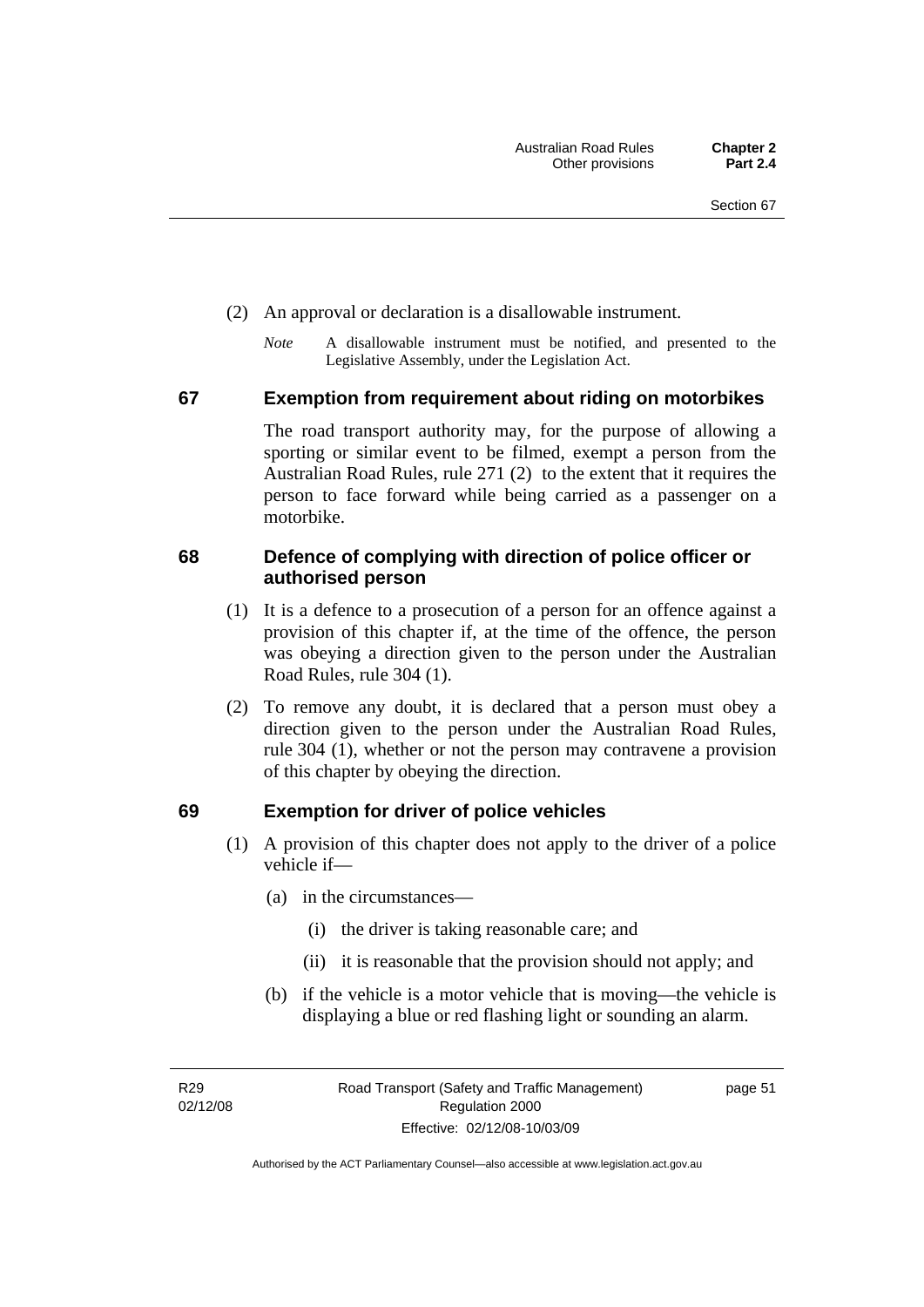Section 70

- (2) Subsection (1) (b) does not apply to the driver if, in the circumstances, it is reasonable—
	- (a) not to display the light or sound the alarm; or
	- (b) for the vehicle not to be fitted or equipped with a blue or red flashing light or an alarm.

# **70 Exemption for driver of emergency vehicles**

A provision of this chapter does not apply to the driver of an emergency vehicle if—

- (a) in the circumstances—
	- (i) the driver is taking reasonable care; and
	- (ii) it is reasonable that the provision should not apply; and
- (b) if the vehicle is a motor vehicle that is moving—the vehicle is displaying a blue or red flashing light or sounding an alarm.

# **71 Stopping and parking exemption for police and emergency vehicles and authorised people**

(1) In this section:

# *stopping or parking provision of this chapter*—see section 58 (1).

- (2) A stopping or parking provision of this chapter does not apply to the driver of a police vehicle or emergency vehicle if, in the circumstances—
	- (a) the driver is taking reasonable care; and
	- (b) it is reasonable that the provision should not apply.
- (3) A stopping or parking provision of this chapter does not apply to an authorised person who is driving a vehicle in the course of the person's duty as an authorised person if, in the circumstances—
	- (a) the person is taking reasonable care; and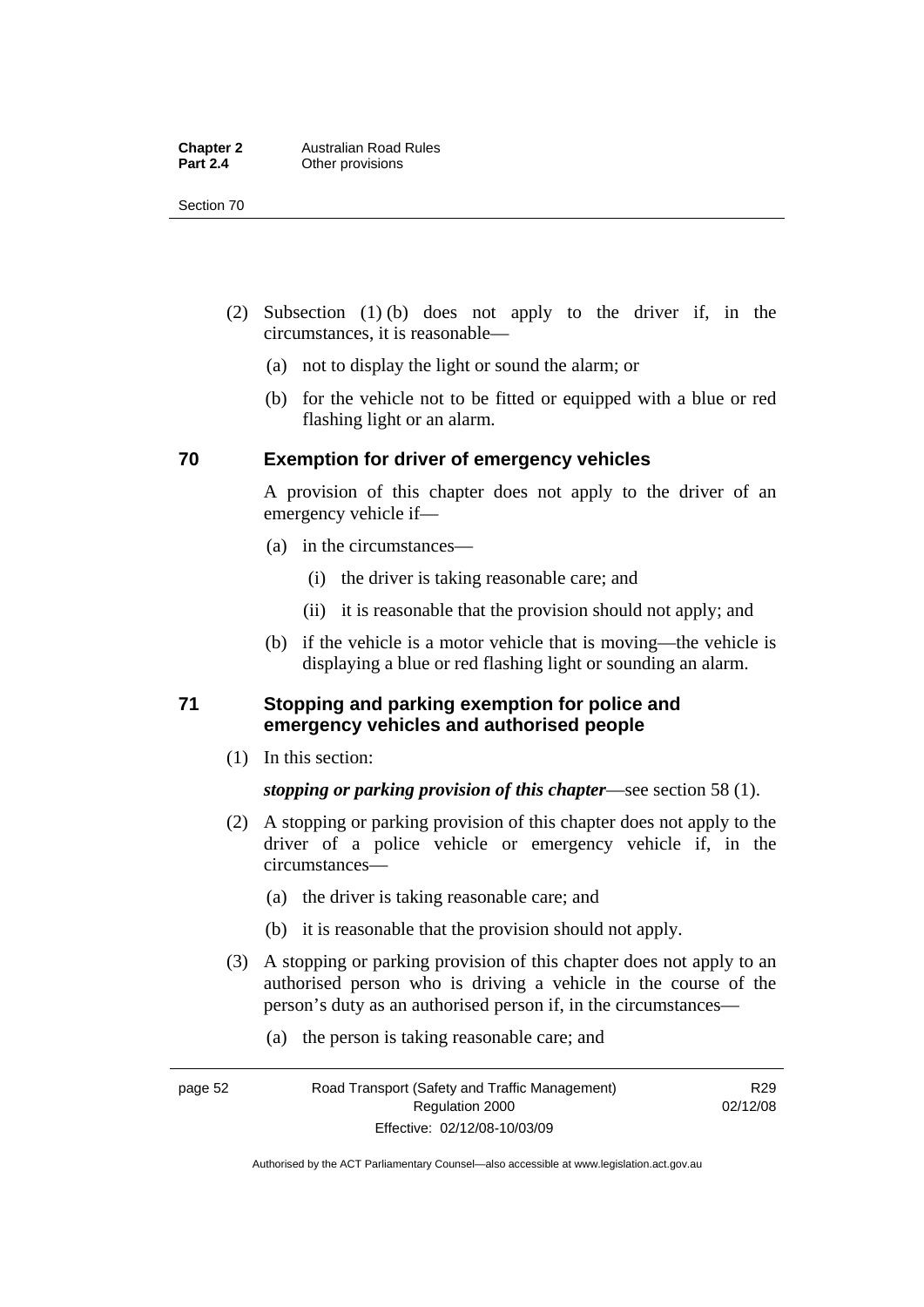(b) it is reasonable that the provision should not apply.

R29 02/12/08 Road Transport (Safety and Traffic Management) Regulation 2000 Effective: 02/12/08-10/03/09

page 53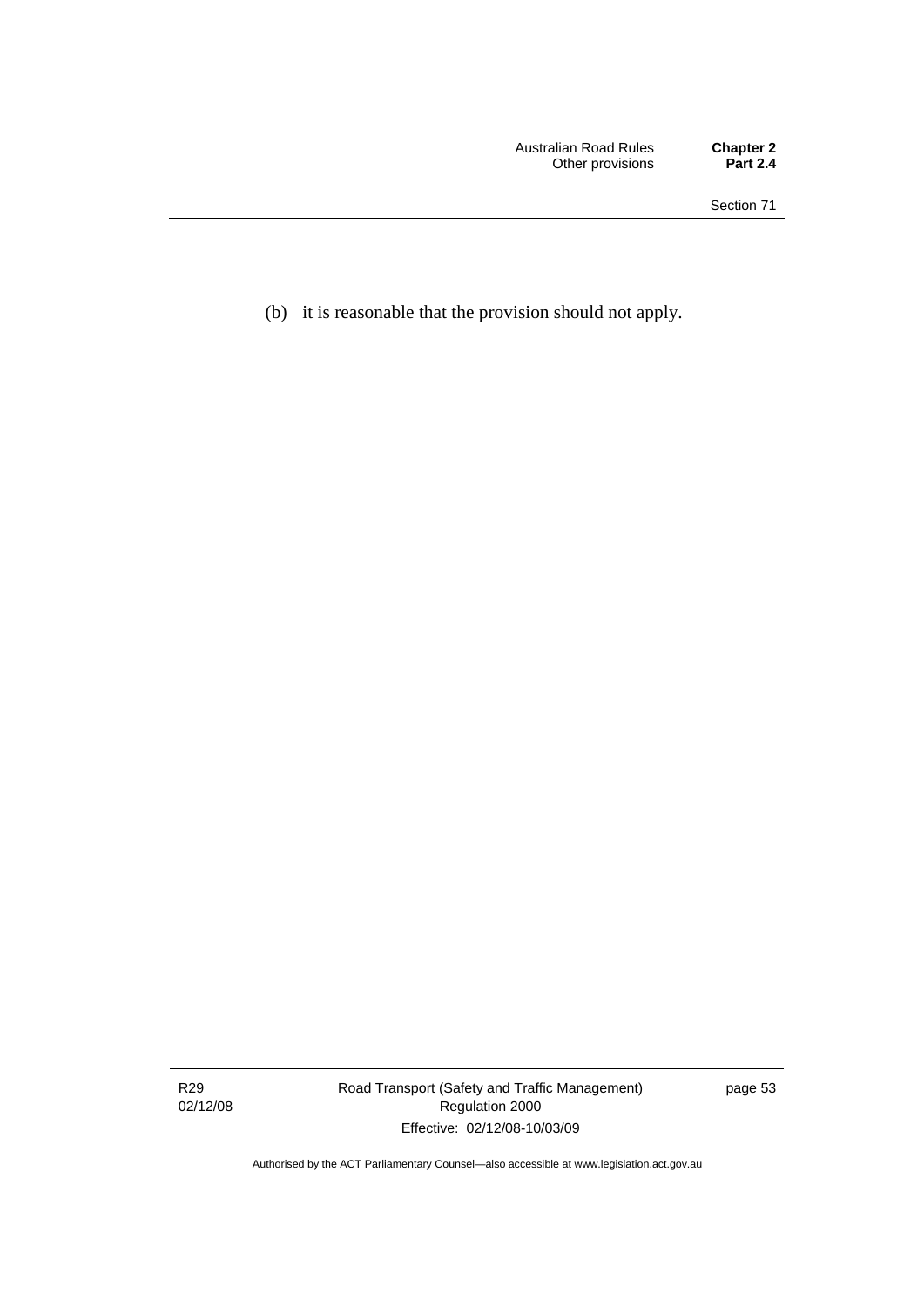**Chapter 3** Parking<br>**Part 3.1** Parking **Part 3.1 Parking schemes**<br>**Division 3.1.1** Metered parking s **Division 3.1.1** Metered parking schemes

Section 72

# **Chapter 3 Parking**

# **Part 3.1 Parking schemes**

# **Division 3.1.1 Metered parking schemes**

# **72 Metered parking schemes**

- (1) The road transport authority may establish and operate metered parking schemes for any length of road or area.
- (2) For a metered parking scheme, the road transport authority—
	- (a) may set aside metered parking spaces; and
	- (b) may install parking meters for the payment of fees for metered parking spaces.

# **73 Metered parking areas**

- (1) The road transport authority may set aside a length of road or area as a metered parking area.
- (2) A metered parking area must be designated by metered parking signs.

# **74 Parking meters**

- (1) A parking meter must be installed at the space to which it applies or, if a parking meter applies to 2 or more spaces, close to the spaces.
- (2) The parking meter applying to a metered parking space must show or be capable of showing the fees fixed for the space under this division.
- (3) A parking meter must clearly show, or be capable of clearly showing, whether the relevant parking fee for the parking of a

R29 02/12/08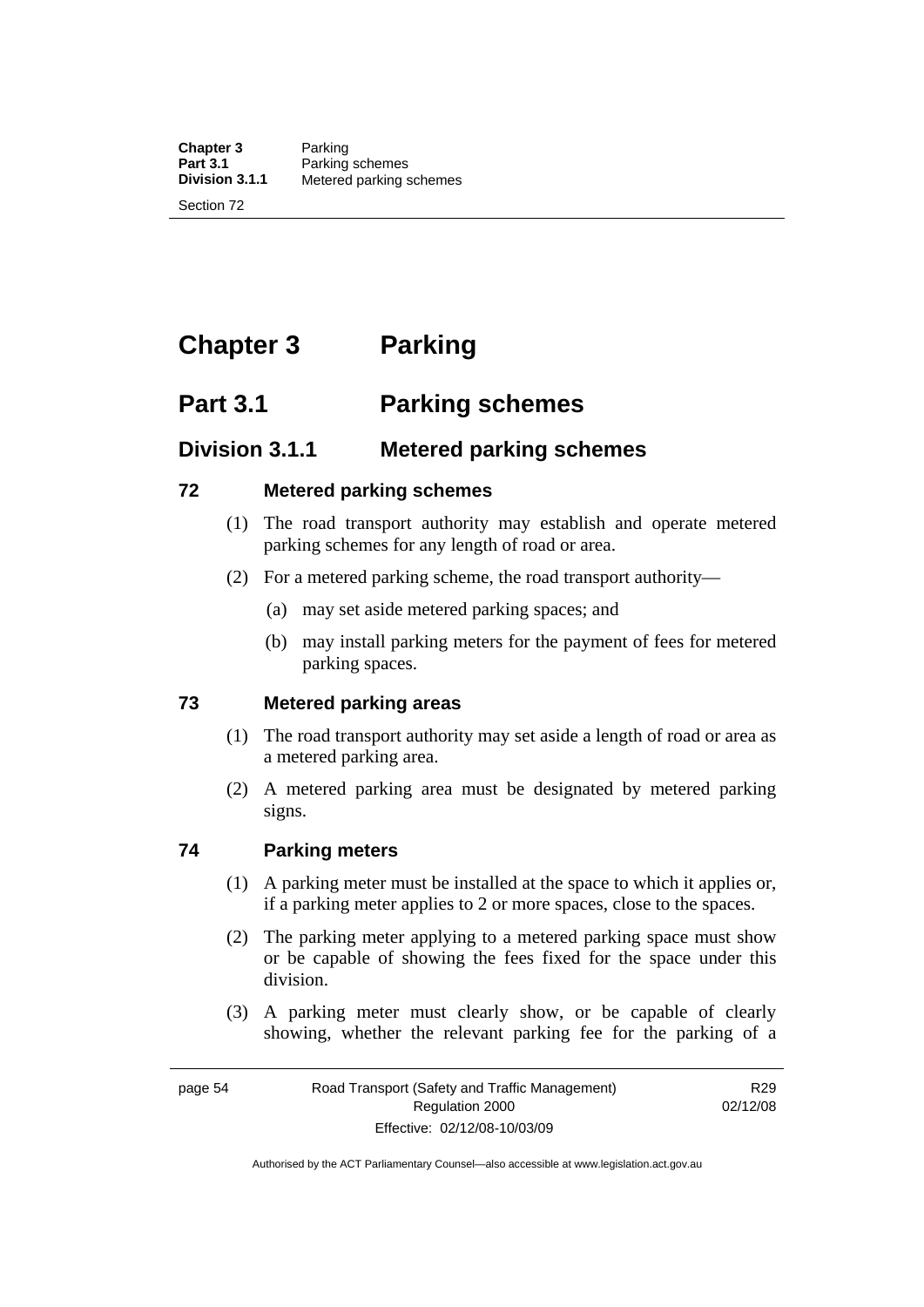vehicle in the metered parking space or spaces to which it applies has been paid.

 (4) A multi-space parking meter must also identify each metered parking space by its number.

# **75 Metered parking spaces**

- (1) A metered parking space must be designated by a road marking.
- (2) For a metered parking space to which a multi-space parking meter applies, the number for the space and an arrow indicating the direction of the meter must be marked in or adjacent to the space.

# **Division 3.1.2 Ticket parking schemes**

*Note* The Australian Road Rules, r 207 (2) provides that a driver who parks in a ticket parking area must pay the fee and obey the instructions on the ticket. See also s 16.

# **75A Parking authorities**

- (1) A person may apply to the road transport authority to be a parking authority for a stated area.
- (2) The road transport authority may, in writing, declare the person to be a parking authority for a stated area (the *area of operations*).
	- *Note* The power to make the declaration includes the power to amend or repeal it (see Legislation Act, s 46).
- (3) The declaration is a disallowable instrument.
	- *Note* A disallowable instrument must be notified, and presented to the Legislative Assembly, under the Legislation Act.

# **75B Parking authority guidelines**

 (1) The road transport authority must establish written guidelines for section 76A (the *parking authority guidelines*).

R29 02/12/08 page 55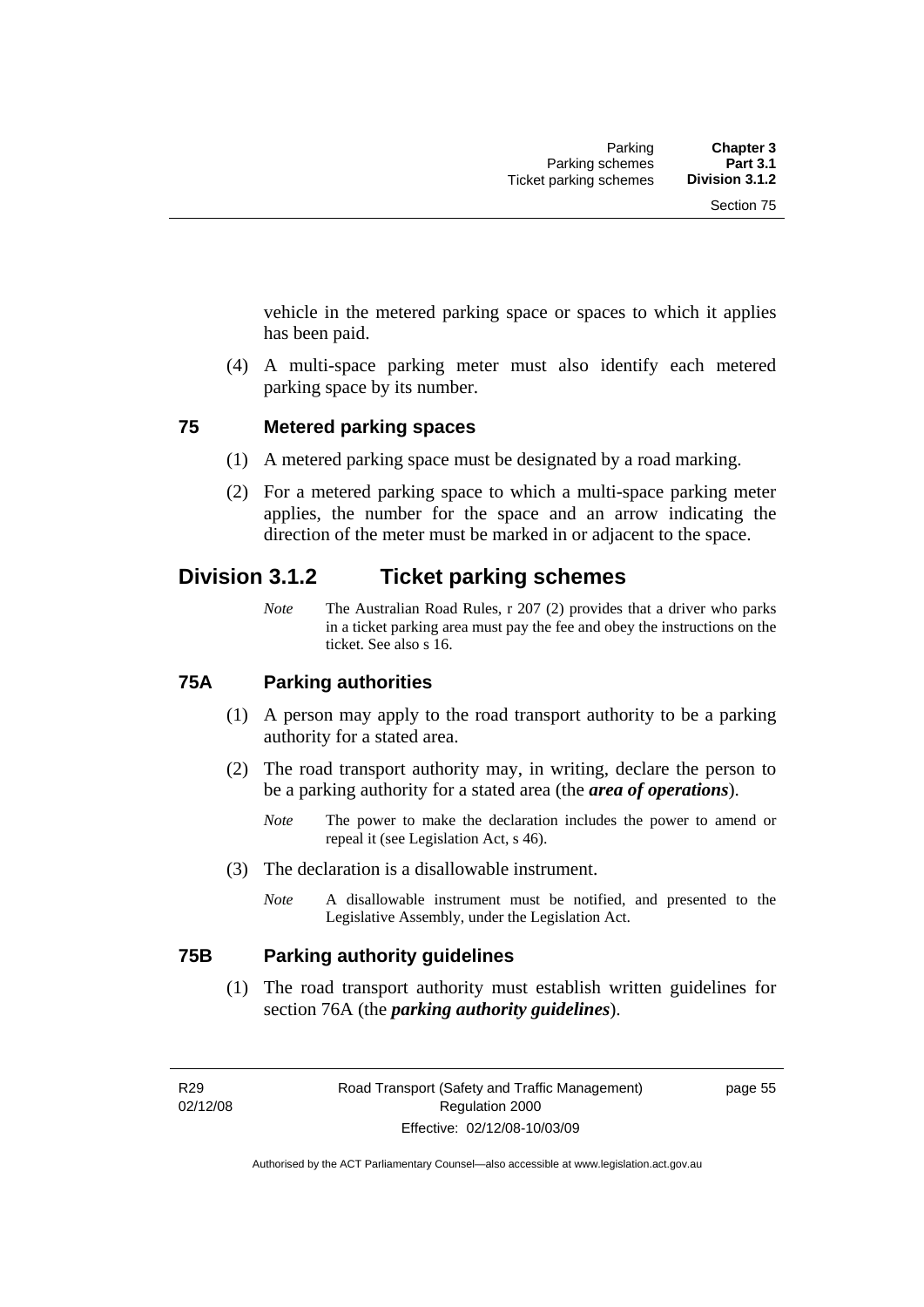- (2) The parking authority guidelines are a disallowable instrument.
	- *Note* A disallowable instrument must be notified, and presented to the Legislative Assembly, under the Legislation Act.
- (3) A parking authority is not entitled to provide, or charge for, parking in a ticket parking area if the parking authority does not comply with the parking authority guidelines.
- (4) A parking authority is taken to comply with the parking authority guidelines until the contrary is proved.

# **76 Ticket parking schemes—road transport authority**

- (1) The road transport authority may establish and operate a ticket parking scheme for any length of road or area.
- (2) For a ticket parking scheme, the road transport authority—
	- (a) may set aside a length of road or area as a ticket parking area; and
	- (b) may adopt the ways of, and schemes for, payment of the fees the authority considers appropriate; and
	- (c) may install pay parking devices.

# **76A Ticket parking schemes—parking authorities**

- (1) A parking authority may, in accordance with the parking authority guidelines, establish and operate a ticket parking scheme for any length of road or area within its area of operations.
- (2) For a ticket parking scheme, the parking authority may, in accordance with the parking authority guidelines—
	- (a) set aside a length of road or area within its area of operations as a ticket parking area; and
	- (b) fix fees for the parking of vehicles in the area; and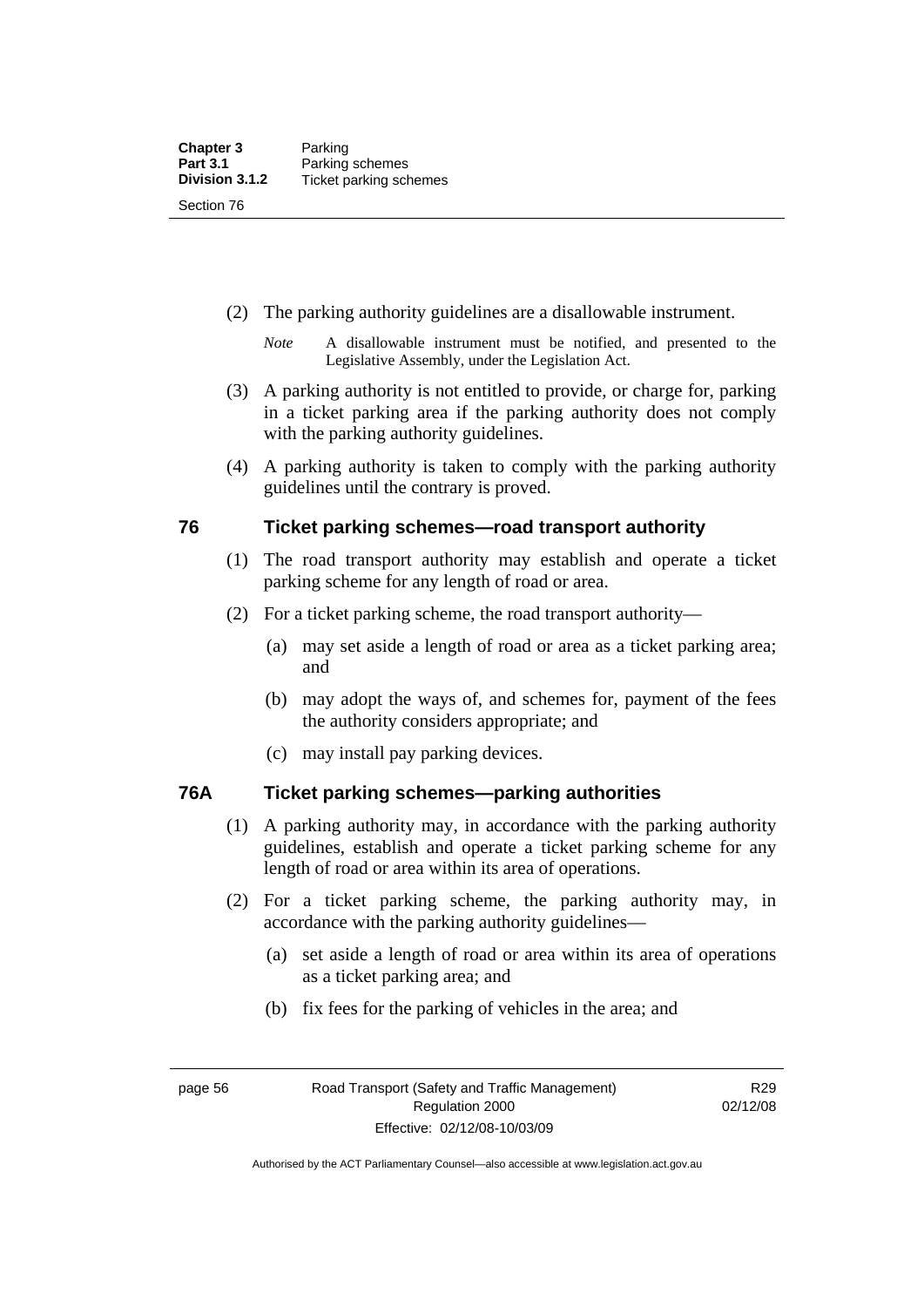- (c) adopt the ways of, and schemes for, payment of the fees the authority considers appropriate; and
- (d) install pay parking devices.
- *Note* Section 75A provides for the road transport authority to declare parking authorities and s 75B provides for parking authority guidelines.

# **77 Ticket parking areas**

- (1) A ticket parking area must be designated by ticket parking signs.
- (2) A ticket parking area is taken to include only such lengths of road and areas to which ticket parking signs apply as are lawfully available, apart from this division, for the parking of vehicles.

### **78 Ticket parking spaces**

A ticket parking area may be divided into ticket parking spaces, of a size suitable for parking a single vehicle, by a road marking.

# **79 Ticket machines**

The ticket machine for a ticket parking area must show or be capable of showing the fees fixed for the area under this division.

# **80 Parking tickets**

- (1) The following information must be printed on a parking ticket:
	- (a) the expiry date (expressed as the day of the month, the month and the year);
	- (b) the expiry time (expressed in hours and minutes);
	- (c) the name of the authority issuing the ticket;
	- (d) an indication of the ticket parking area where or for which the ticket is issued;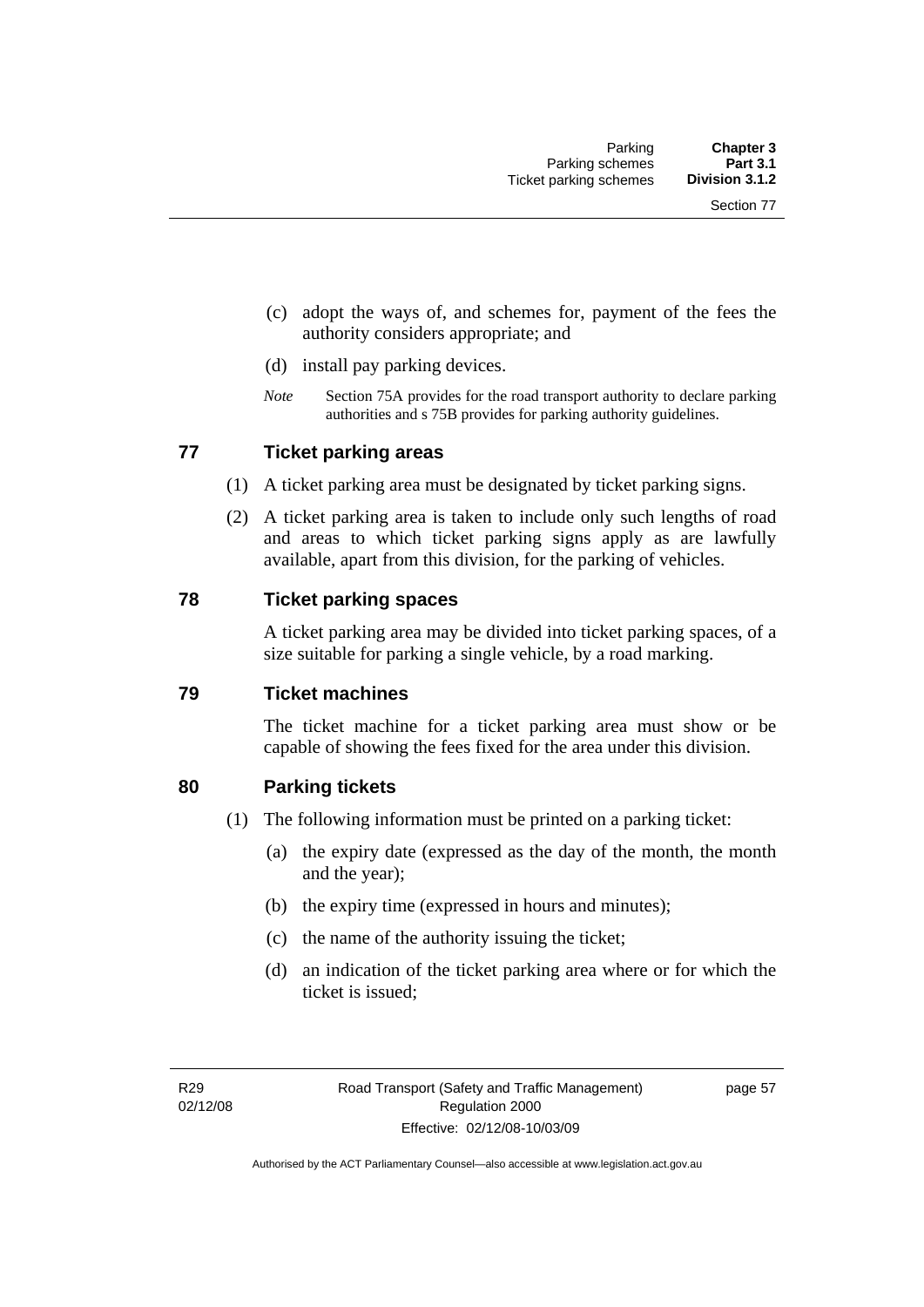- (e) the fee paid for the issue of the ticket or, for a prepaid ticket, the daily value of the ticket;
- (f) a serial number;
- (g) instructions for use of the ticket.

### **Examples for par (d)**

- 1 a code for the ticket parking area where the ticket is issued
- 2 the number of the parking ticket machine which issued the ticket
- 3 for a prepaid parking ticket—the daily value of the ticket or the area where the ticket may be used
- *Note* An example is part of the regulation, is not exhaustive and may extend, but does not limit, the meaning of the provision in which it appears (see Legislation Act, s 126 and s 132).
- (2) A parking ticket must be legible and of a size and design that enables it to be easily displayed in or on a vehicle.

### **81 Duration of parking tickets**

A parking ticket takes effect when it is issued and expires at the expiry time stated on the ticket.

# **Division 3.1.3 Heavy vehicle parking**

### **82 Definitions—div 3.1.3**

In this division:

*heavy vehicle* means a vehicle, whether loaded or unloaded, that is longer than 7.5m, has a GVM over 4.5t, and is used for commercial purposes.

*land adjoining residential land*—see section 83.

*residential land* means land leased for residential purposes.

*stock truck* means a vehicle that has a GVM over 4.5t and is built or used to transport livestock.

page 58 Road Transport (Safety and Traffic Management) Regulation 2000 Effective: 02/12/08-10/03/09

R29 02/12/08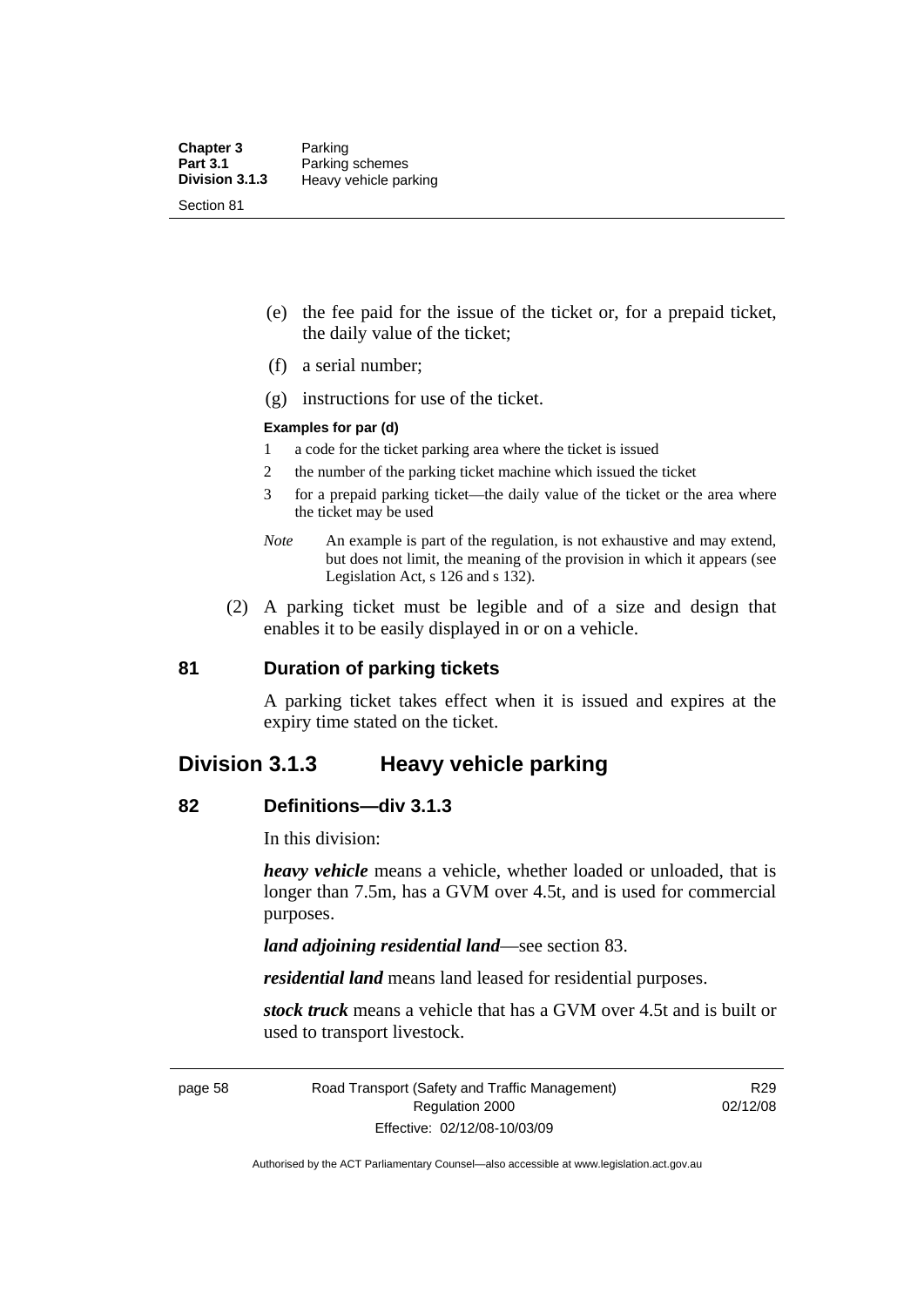# **83 References in div 3.1.3 to land adjoining residential land**

A reference in this division to *land adjoining residential land* includes a reference to land that would, apart from an intervening road, adjoin that land.

# **84 Vehicle parked partly on residential land**

For this division, a vehicle that is parked partly on residential land, and partly on adjoining land that is not residential land, is taken not to be parked on residential land.

# **85 Parking of certain vehicles on residential land prohibited**

- (1) This section applies to a vehicle, whether loaded or unloaded, that is—
	- (a) a stock truck; or
	- (b) a semitrailer with the load space permanently enclosed by rigid construction or with sides enclosed by nonrigid material and a rigid roof; or
	- (c) higher than 3.6m and used for commercial purposes.
- (2) A person must not park a vehicle to which this section applies on residential land.

Maximum penalty: 20 penalty units.

# **85A No more than 1 heavy vehicle on residential land**

- (1) A person commits an offence if—
	- (a) the person parks 2 or more heavy vehicles on residential land; or
	- (b) the person parks a heavy vehicle on residential land and there is already another heavy vehicle parked on the land.

Maximum penalty: 20 penalty units.

R29 02/12/08 page 59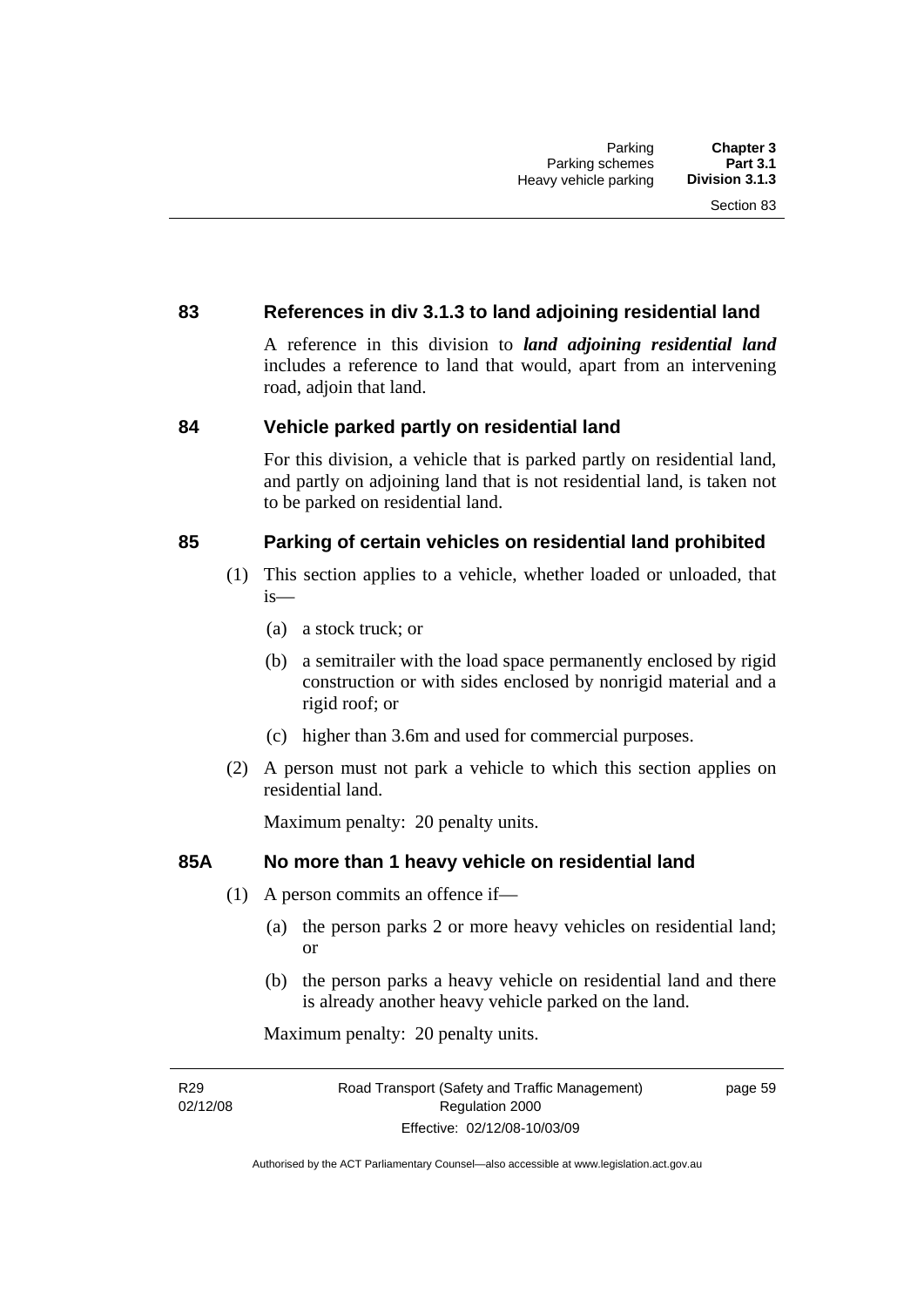- (2) Subsection (1) does not apply if—
	- (a) only 2 heavy vehicles are parked on the residential land; and
	- (b) 1 vehicle is plant that is parked on the other vehicle; and
	- (c) no part of either vehicle is higher than 3.6m from the ground.
- (3) In this section:

*plant* means a motor vehicle that consists solely of-

- (a) a machine or implement that cannot carry a load, other than tools and accessories usually carried in or on the vehicle; or
- (b) a crane, forklift truck or bobcat; or
- (c) a bobcat and excavation equipment.

# **85B Heavy vehicles to be parked away from residential land boundaries**

- (1) A person commits an offence if—
	- (a) the person parks a heavy vehicle on residential land; and
	- (b) any part of the vehicle when parked is—
		- (i) in front of the setback line of the front boundary of the land; or
		- (ii) less than 1.5m from any other boundary.

Maximum penalty: 20 penalty units.

(2) In this section:

*setback*, in relation to land—see the territory plan, part 13 (Definitions).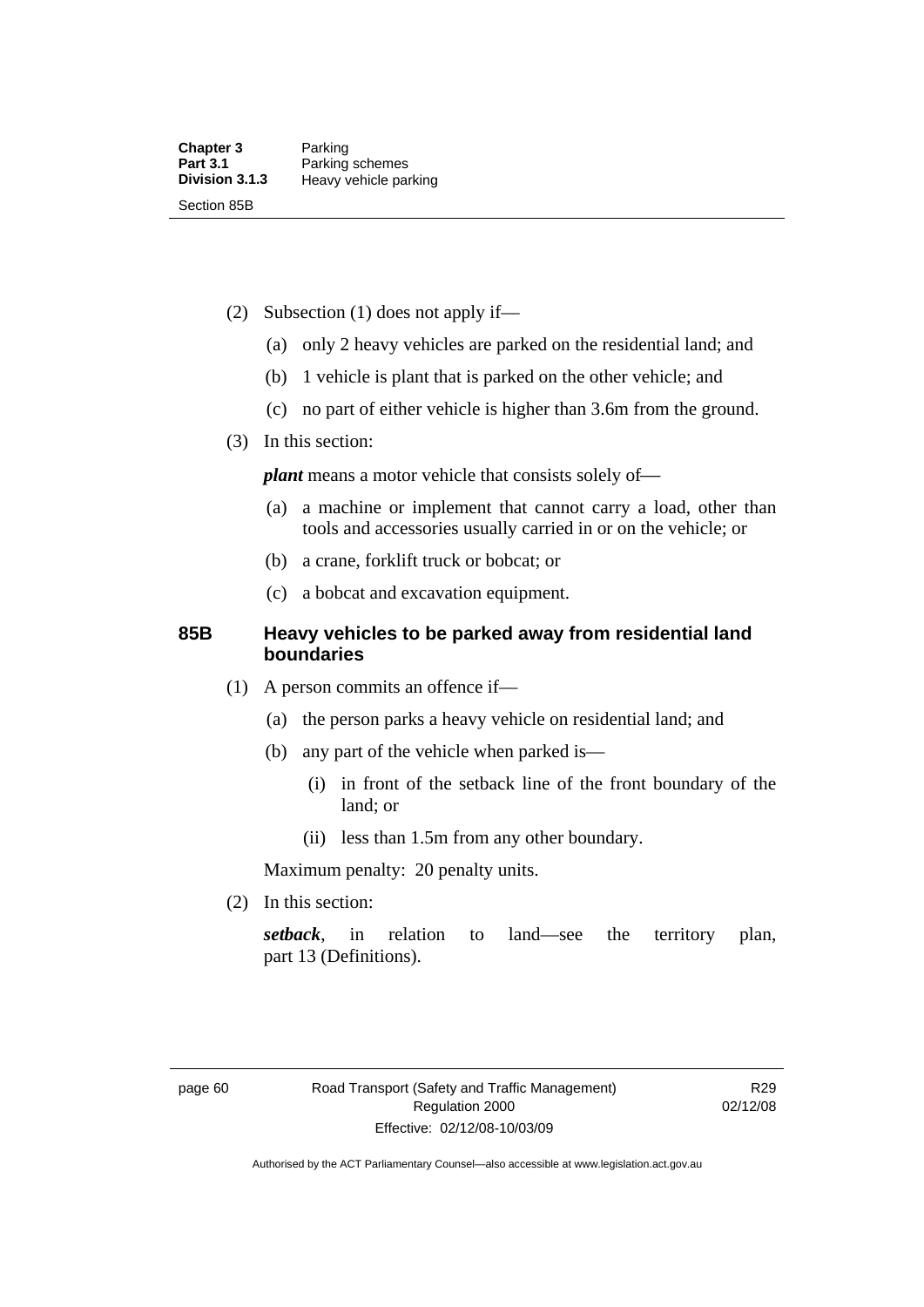# **86 Parking of certain vehicles on land adjoining residential land prohibited**

- (1) This section applies to—
	- (a) a vehicle or combination, whether loaded or unloaded, that is longer than 7.5m; and
	- (b) a vehicle, whether loaded or unloaded, with a GVM over 4.5t.
- (2) A person must not park a vehicle or combination to which this section applies on land adjoining residential land for more than 1 hour.

Maximum penalty: 20 penalty units.

 (3) Subsection (2) does not apply to the vehicle or combination if the land where it is parked is residential land or land leased for commercial purposes.

# **87 Parking of certain commercial vehicles on land with multi-unit housing**

- (1) This section applies to a vehicle, whether loaded or unloaded, that is used for commercial purposes and is longer than 6m, higher than 2.6m or has a GVM over 3.75t.
- (2) A person must not park a vehicle to which this section applies on residential land with multi-unit housing.

Maximum penalty: 20 penalty units.

 (3) For this section, residential land has multi-unit housing if the land has more than 1 dwelling on it.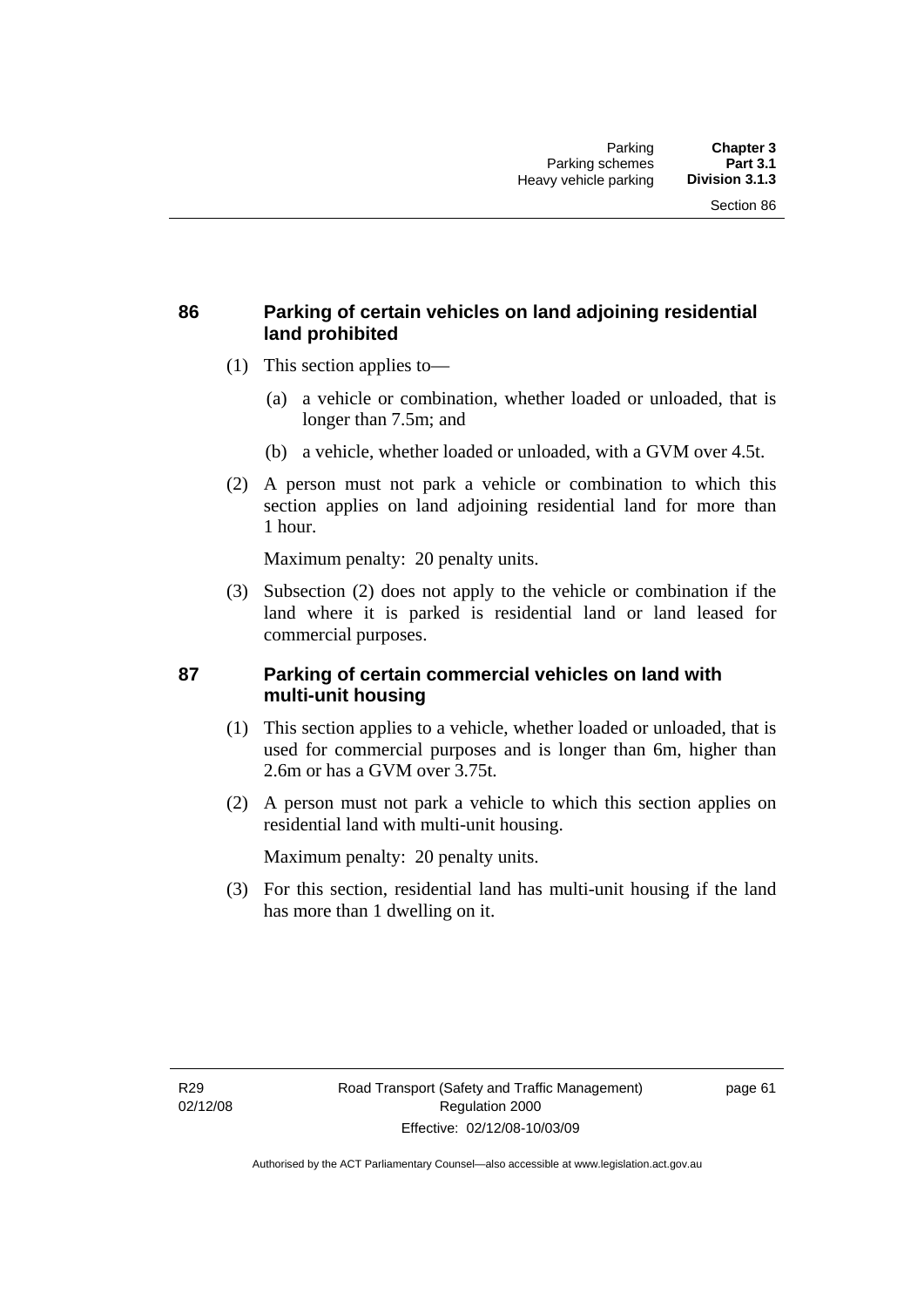(4) In this section:

*dwelling—*see the territory plan.

*Note* The territory plan defines *dwelling* as meaning 'a building or part of a building used as a self contained residence which must include food preparation facilities, a bath or shower, and a closet pan and wash basin'.

### **87A No offence if reasonable necessity etc**

A person does not commit an offence against section 85, section 85A, section 85B, section 86 or section 87 if—

- (a) either of the following applies:
	- (i) it was reasonably necessary to park the vehicle on the land to avoid contravening the Act or another territory law;
	- (ii) the vehicle was parked on the land to deliver or collect goods or passengers, or to provide services; and
- (b) the vehicle was on the land no longer than was reasonable.

### **87B Heavy vehicle refrigeration units not to be operated on residential land**

A person commits an offence if—

- (a) the person parks a heavy vehicle that has a refrigeration unit on residential land; and
- (b) the refrigeration unit is running at any time while the vehicle is parked on the land.

Maximum penalty: 20 penalty units.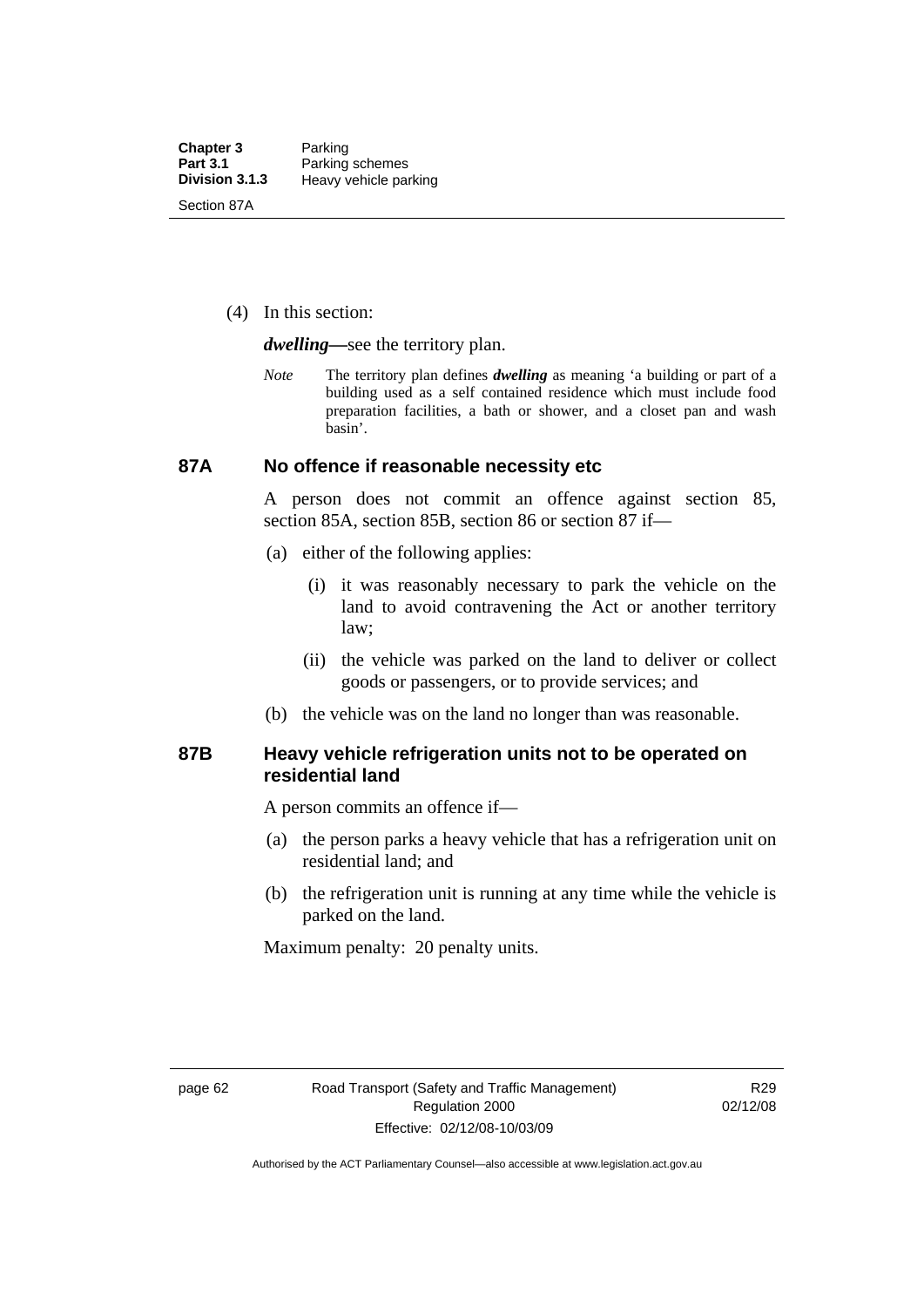### **87C Prohibition on night operation of heavy vehicle**

 (1) A person, other than an existing operator, commits an offence if the person operates a heavy vehicle parked on residential land at any time between 10 pm and 6 am.

Maximum penalty: 20 penalty units.

 (2) An existing operator commits an offence if the operator operates a heavy vehicle parked on residential land at any time between midnight and 5.30 am.

Maximum penalty: 20 penalty units.

(3) In this section:

*existing operator* means the holder of an existing operator's certificate issued under the *Motor Traffic Act 1936*, section 150R that is still in force.

### **88 Daily infringement**

A person who contravenes any of the following sections commits a separate offence for each day during any part of which the contravention continues:

- (a) section 85 (Parking of certain vehicles on residential land prohibited);
- (b) section 85A (No more than 1 heavy vehicle on residential land);
- (c) section 85B (Heavy vehicles to be parked away from residential land boundaries);
- (d) section 86 (Parking of certain vehicles on land adjoining residential land prohibited);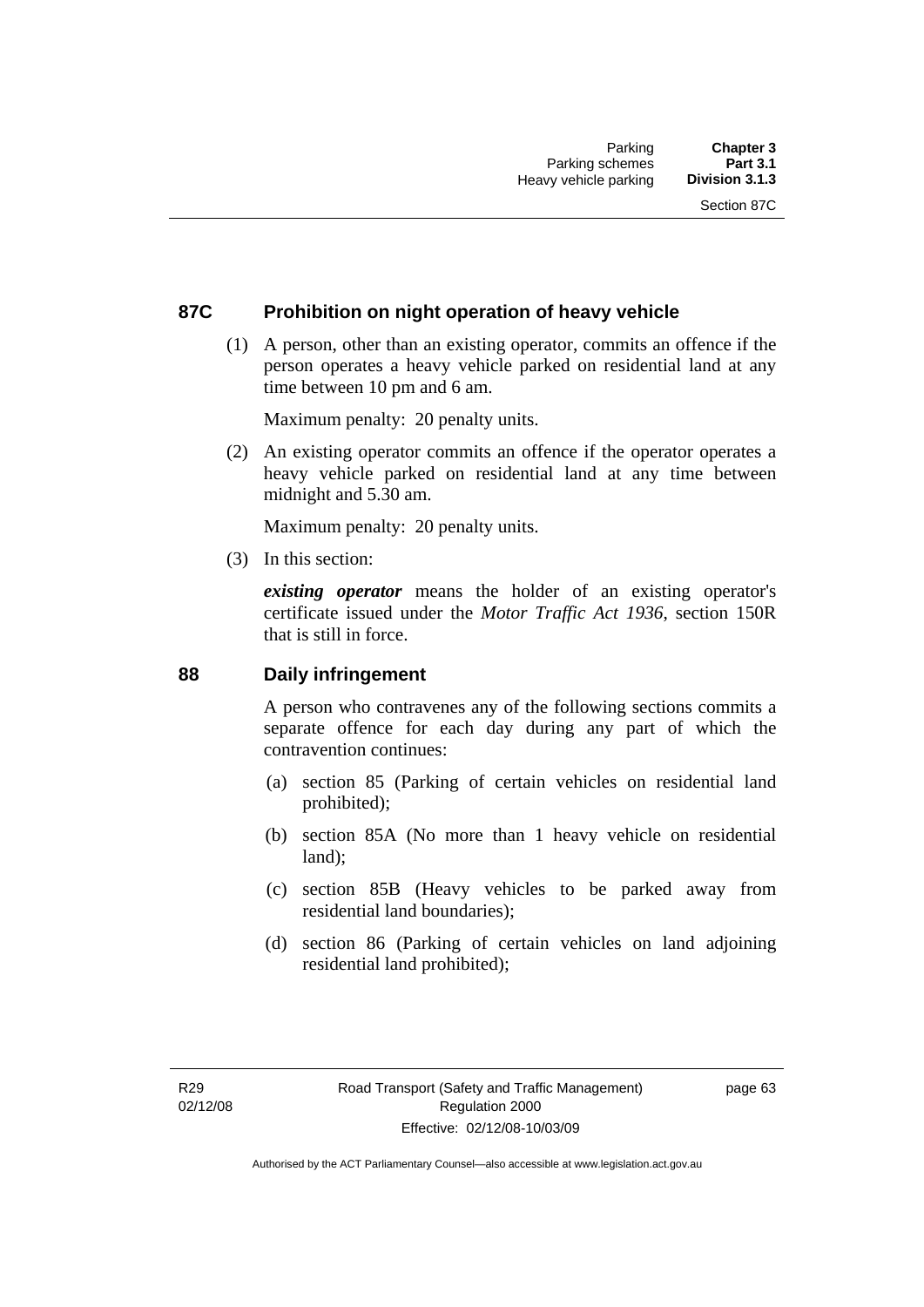- (e) section 87 (Parking of certain commercial vehicles on land with multi-unit housing);
- (f) section 87B (Heavy vehicle refrigeration units not to be operated on residential land).

## **Division 3.1.3A Heavy vehicle parking—enforcement**

### **89 Meaning of** *occupier***—div 3.1.3A**

In this division:

*occupier*, of premises, includes—

- (a) a person believed on reasonable grounds to be an occupier of the premises; and
- (b) a person apparently in charge of the premises.

### **90 Power to enter premises**

- (1) For division 3.1.3 (Heavy vehicle parking), an authorised person may—
	- (a) enter premises with the occupier's consent; or
	- (b) enter premises if the authorised person believes on reasonable grounds that—
		- (i) a heavy vehicle is parked on the premises in contravention of that division; and
		- (ii) it is necessary to enter the premises to inspect, take measurements, or record identification particulars about the vehicle.
- (2) An authorised person may, without the consent of the occupier of premises, enter land around the premises to ask for consent to enter the premises.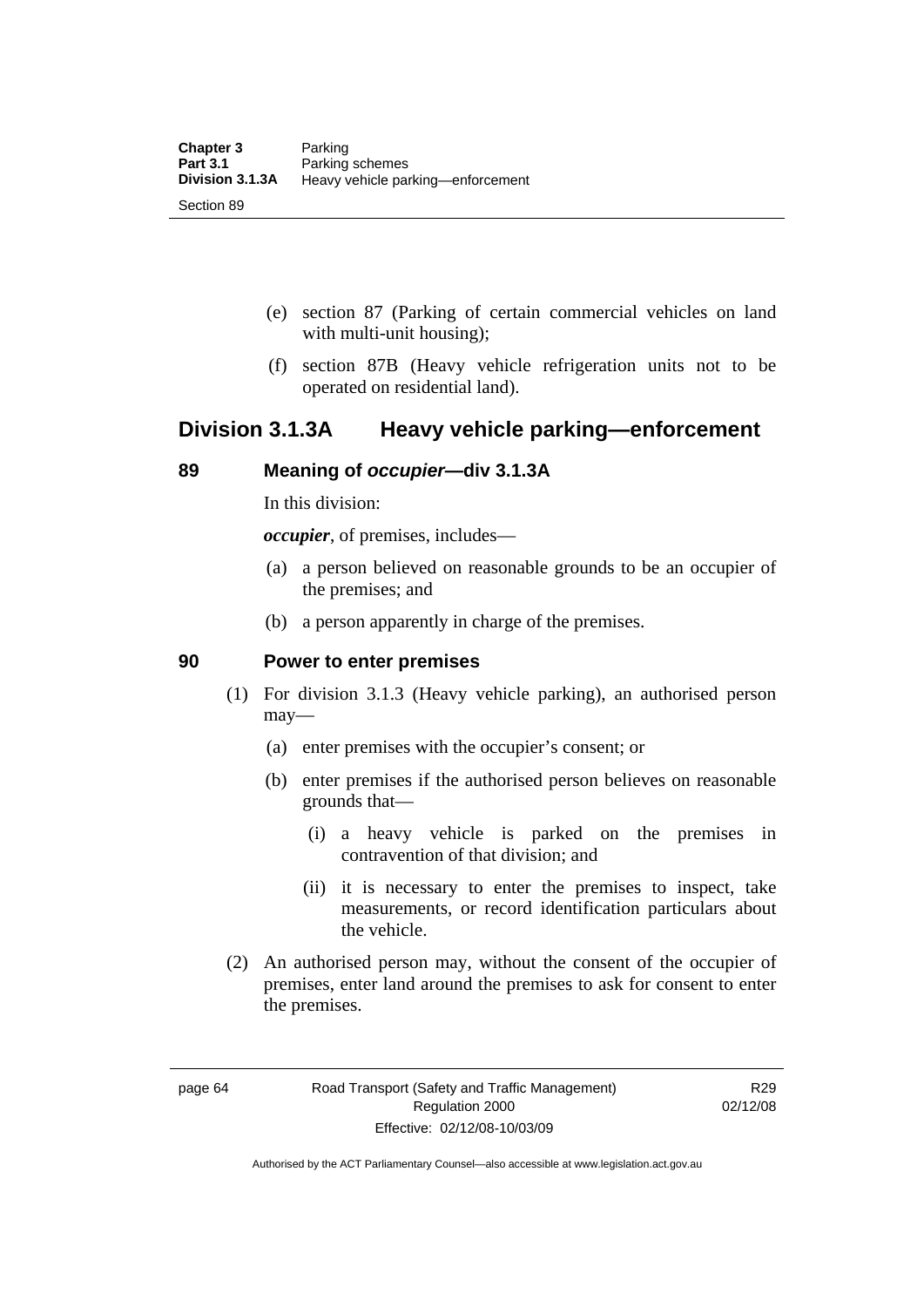- (3) An authorised person may enter premises under this section––
	- (a) for a contravention of section 87B or section 87C––at any time; and
	- (b) in any other case––between 8 am and 8 pm.

### **91 Production of identity card**

An authorised person must not remain at premises entered under this division if the authorised person does not produce his or her identity card when asked by the occupier.

*Note* Identity cards for authorised people are provided for in the *Road Transport (General) Act 1999*, s 20.

### **92 Consent to entry**

- (1) When seeking the consent of an occupier of premises to enter premises under section 90 (1) (a), an authorised person must—
	- (a) produce his or her identity card; and
	- (b) tell the occupier—
		- (i) the purpose of the entry; and
		- (ii) that consent may be refused.
- (2) If the occupier consents, the authorised person must ask the occupier to sign a written acknowledgment (an *acknowledgement of consent*)—
	- (a) that the occupier was told—
		- (i) the purpose of the entry; and
		- (ii) that consent may be refused; and
	- (b) that the occupier consented to the entry; and
	- (c) stating the time and date when consent was given.

R29 02/12/08 page 65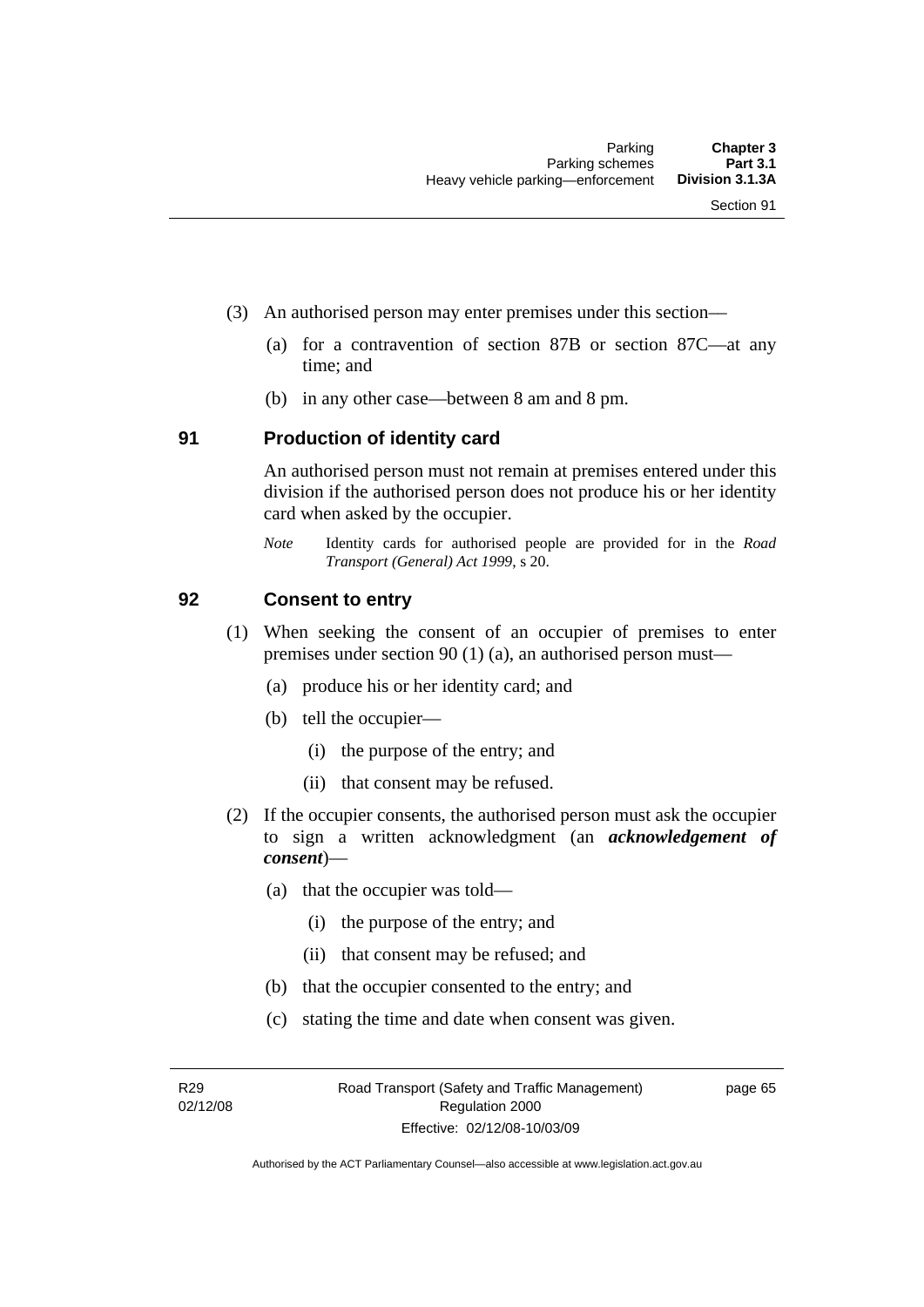- (3) If the occupier signs an acknowledgment of consent, the authorised person must immediately give a copy to the occupier.
- (4) A court must find that the occupier did not consent to entry to the premises by the authorised person under this division if—
	- (a) the question arises in a proceeding in the court whether the occupier consented to the entry; and
	- (b) an acknowledgment of consent is not produced in evidence; and
	- (c) it is not proved that the occupier consented to the entry.

### **93 General powers on entry to premises**

- (1) An authorised person who enters premises under this division may, for division 3.1.3 (Heavy vehicle parking) and this division, do 1 or more of the following in relation to a heavy vehicle on the premises:
	- (a) inspect the vehicle (including for its identification particulars);
	- (b) take measurements;
	- (c) take photographs, films, or audio, video or other recordings;
	- (d) require the occupier, or anyone at the premises to—
		- (i) give the authorised person information; or
		- (ii) produce documents to the authorised person; or
		- (iii) give the authorised person reasonable help to exercise a power under this division.
	- *Note* The Legislation Act, s 170 and s 171 deal with the application of the privilege against self incrimination and client legal privilege.
- (2) A person must take all reasonable steps to comply with a requirement made of the person under subsection (1) (d).

Maximum penalty: 20 penalty units.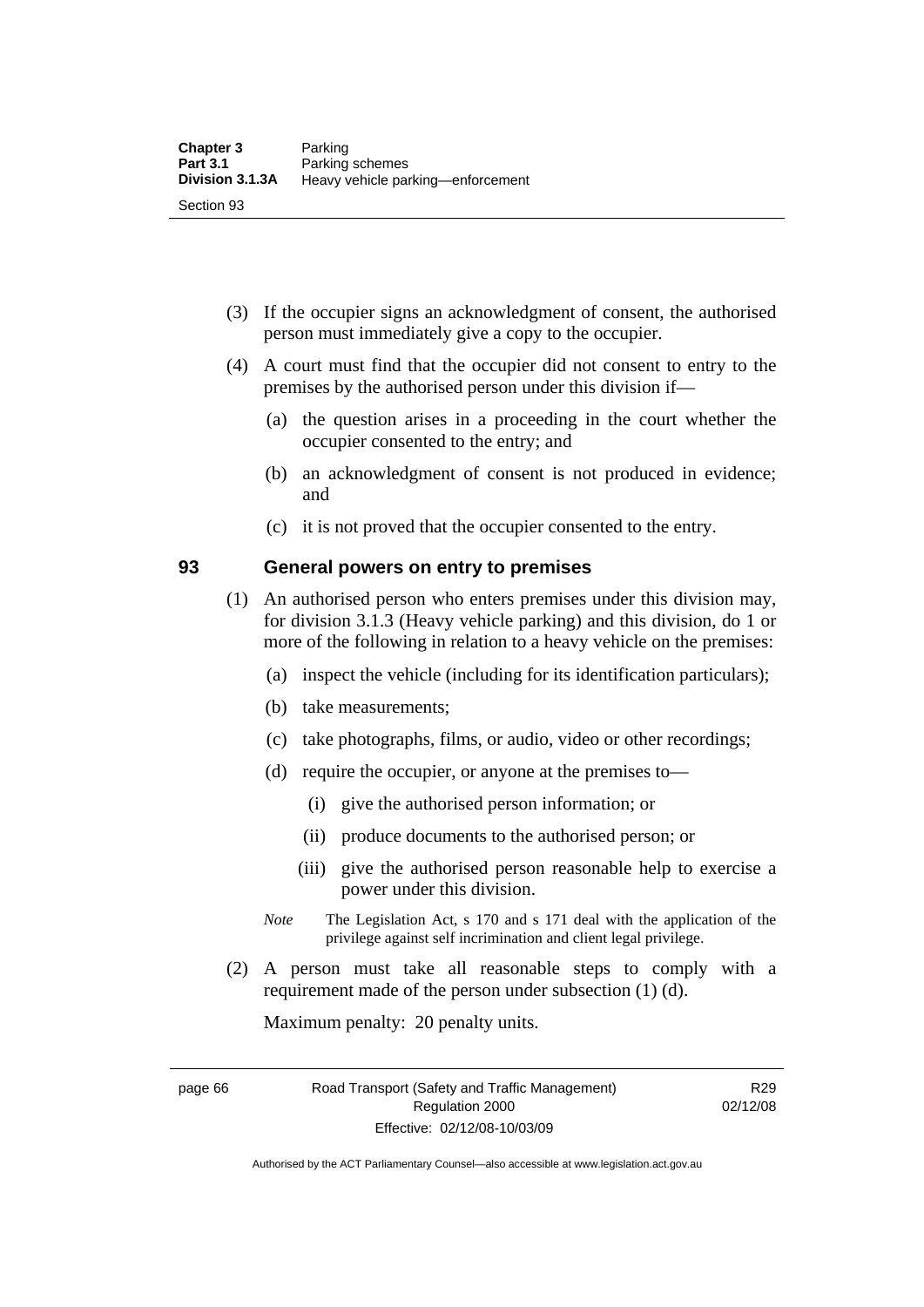### **94 Damage etc to be minimised**

- (1) In the exercise, or purported exercise, of a function under this division, an authorised person must take all reasonable steps to ensure that the authorised person, and any person assisting the authorised person, causes as little inconvenience, detriment and damage as practicable.
- (2) If an authorised person, or a person assisting an authorised person, damages anything in the exercise or purported exercise of a function under this division, the authorised person must give written notice of the particulars of the damage to the person the authorised person believes on reasonable grounds is the owner of the thing.
- (3) If the damage happens at premises entered under this division in the absence of the occupier, the notice may be given by leaving it, secured conspicuously, at the premises.

### **95 Compensation for exercise of enforcement powers**

- (1) A person may claim compensation from the Territory if the person suffers loss or expense because of the exercise, or purported exercise, of a function under this division by an authorised person or a person assisting an authorised person.
- (2) Compensation may be claimed and ordered in a proceeding for—
	- (a) compensation brought in a court of competent jurisdiction; or
	- (b) an offence against this regulation brought against the person making the claim for compensation.
- (3) A court may order the payment of reasonable compensation for the loss or expense only if satisfied that it is just to make the order in the circumstances of the particular case.
- (4) A regulation may prescribe matters that may, must or must not be taken into account by the court in considering whether it is just to make the order.

page 67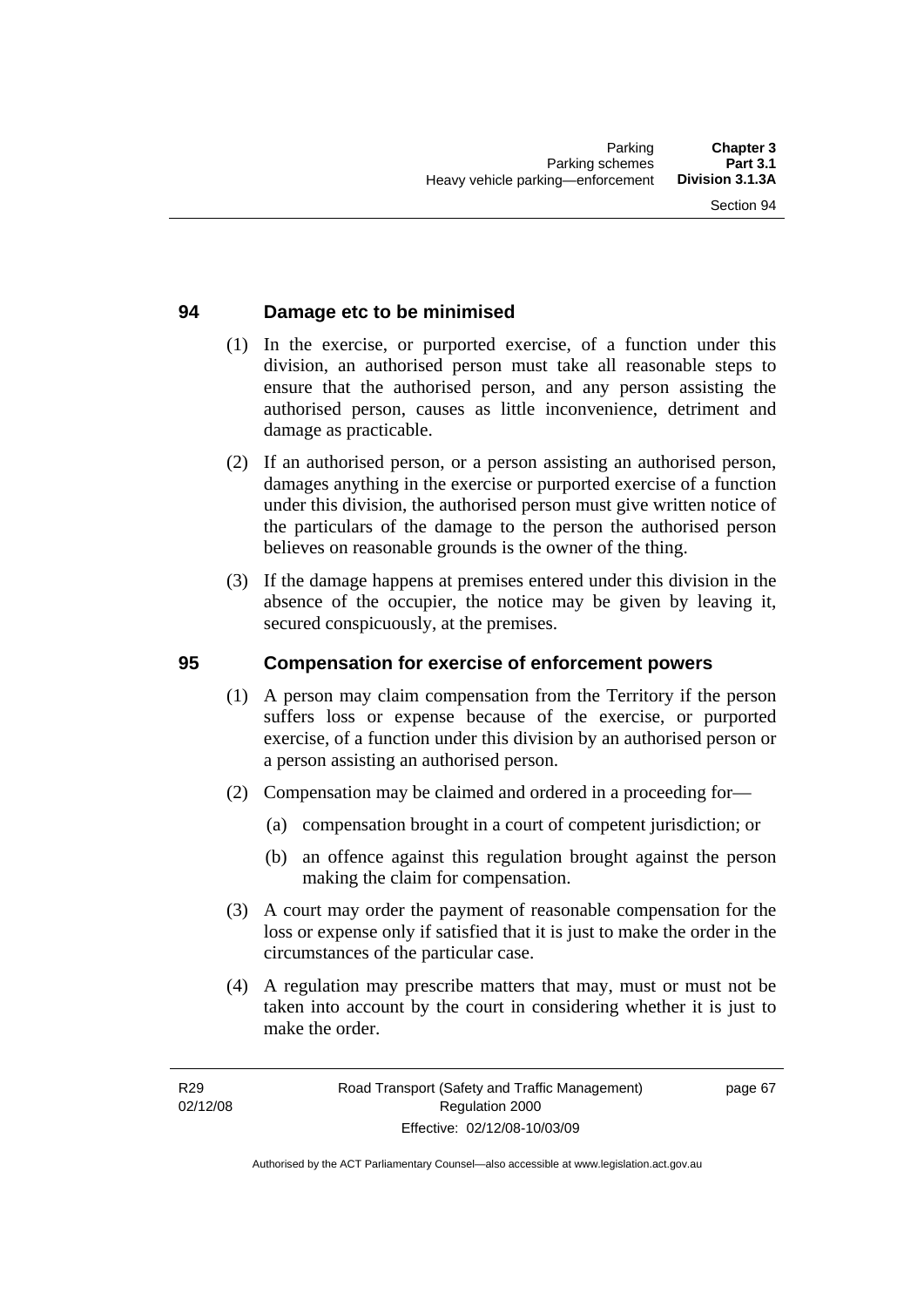**Chapter 3** Parking<br>**Part 3.1** Parking **Part 3.1** Parking schemes<br>**Division 3.1.4** Miscellaneous **Division 3.1.4** Miscellaneous Section 97A

## **Division 3.1.4 Miscellaneous**

### **97A Other powers to provide pay parking**

- (1) This part does not affect any other power of a parking authority to provide for parking on land within its area of operations.
- (2) A parking authority may exercise a power under this part in relation to land that it does not own only with the consent of the owner of the land.
- (3) Consent may be given subject to conditions, including conditions about the length and withdrawal of the consent.
- (4) Subject to the conditions of the consent, the consent may be withdrawn only after reasonable notice.
- (5) In this section:

*owner*, of land, includes lessee of land.

### **98 Overlapping schemes**

- (1) This part does not prevent the road transport authority or a parking authority from establishing and operating a pay parking scheme on the same length of road, or in the same area, where it is operating a different pay parking scheme.
- (2) The road transport authority or a parking authority may not recover the fee fixed for the parking of a vehicle in a metered space or ticket parking area if any other applicable parking fee has been paid for parking the vehicle in the space or area.

### **98A Income from ticket parking scheme**

- (1) All fees collected by a parking authority from the operation of a ticket parking scheme belong to the parking authority.
- (2) Any surplus arising from the operation of a ticket parking scheme may be applied at the discretion of the parking authority.

page 68 Road Transport (Safety and Traffic Management) Regulation 2000 Effective: 02/12/08-10/03/09

R29 02/12/08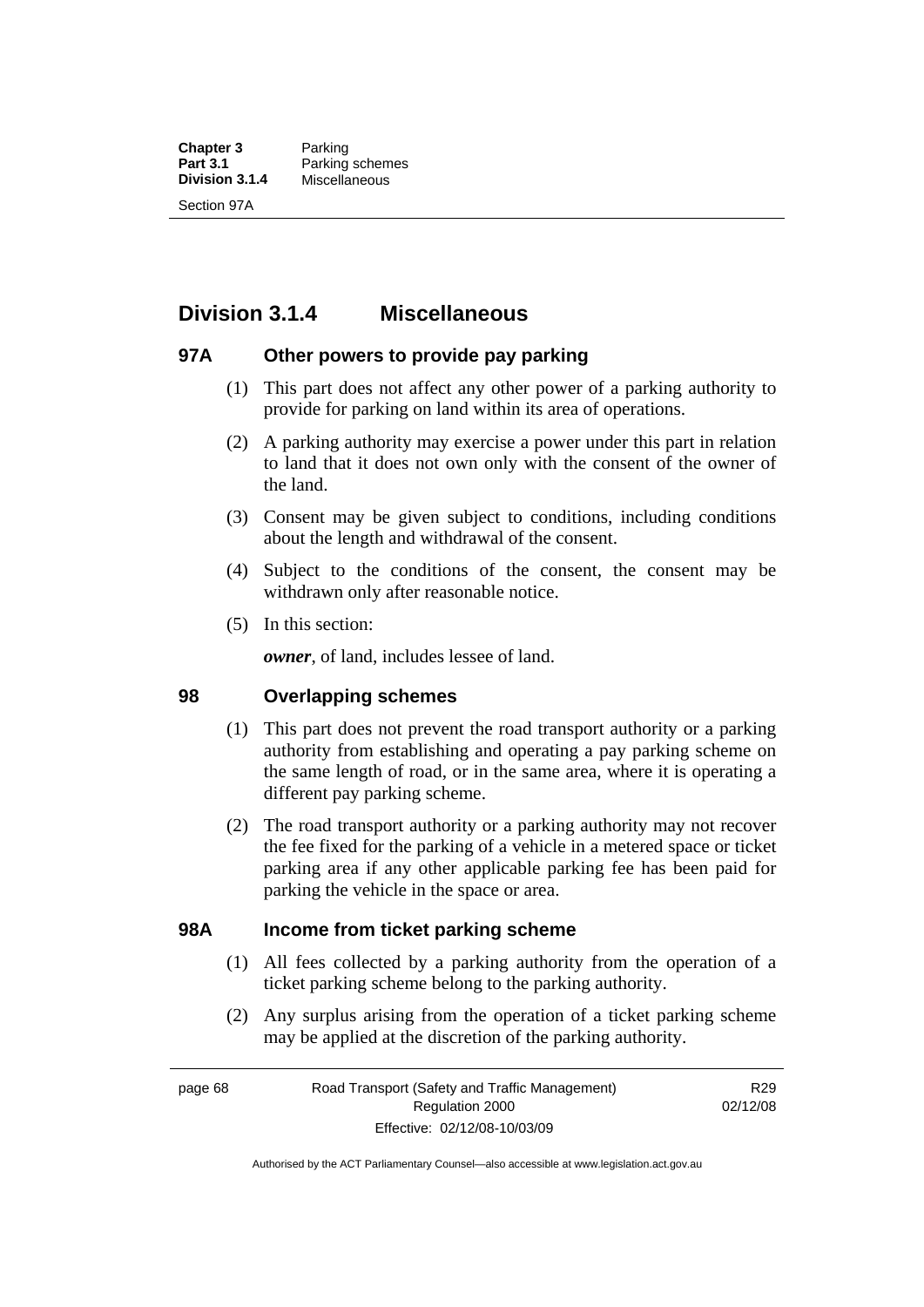### **98B Costs of ticket parking scheme**

The costs of administering a ticket parking scheme operated by a parking authority under section 76A are to be borne by the parking authority.

### **99 Trailers not separately chargeable**

A separate parking fee is not required to be paid for a trailer towed by another vehicle.

R29 02/12/08 Road Transport (Safety and Traffic Management) Regulation 2000 Effective: 02/12/08-10/03/09

page 69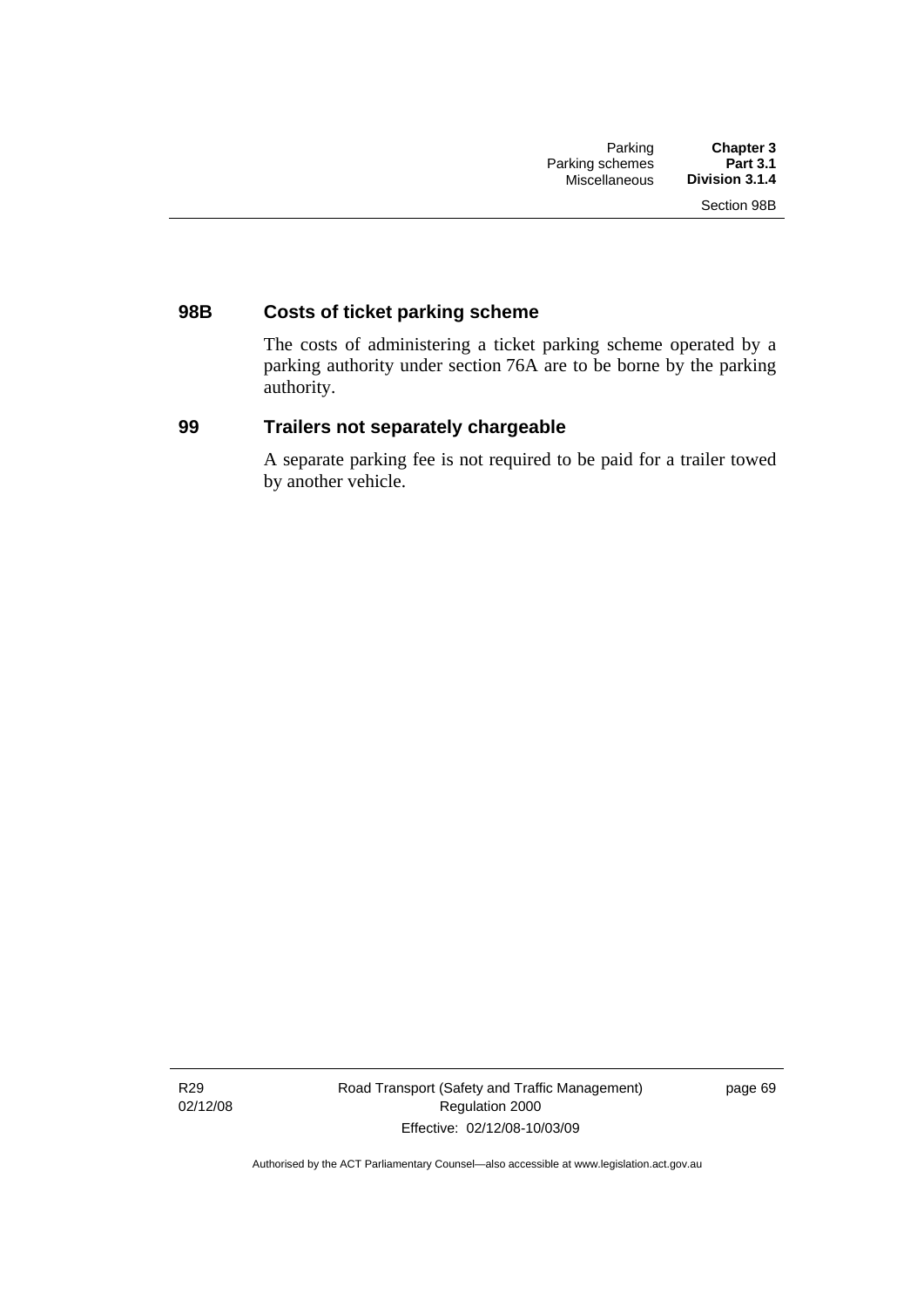Section 100

# **Part 3.2 Parking permits and mobility parking scheme authorities**

### **100 Parking permits**

- (1) The road transport authority may issue a permit (a *parking permit*) of a kind mentioned in subsection (2) authorising the parking of a vehicle, without charge, on a length of road or in an area designated by a *permit zone sign* for use by holders of that kind of parking permit.
- (2) The parking permit may be of 1 or more of the following kinds:
	- (a) a business parking permit;
	- (b) a commuter parking permit;
	- (c) a loading zone permit;
	- (d) a resident parking permit;
	- (e) a resident's visitor parking permit;
	- (f) a special event parking permit;
	- (g) any other kind declared by the road transport authority for this section.
- (3) The parking permit may be issued subject to conditions.
- (4) The parking permit—
	- (a) must state when it expires; and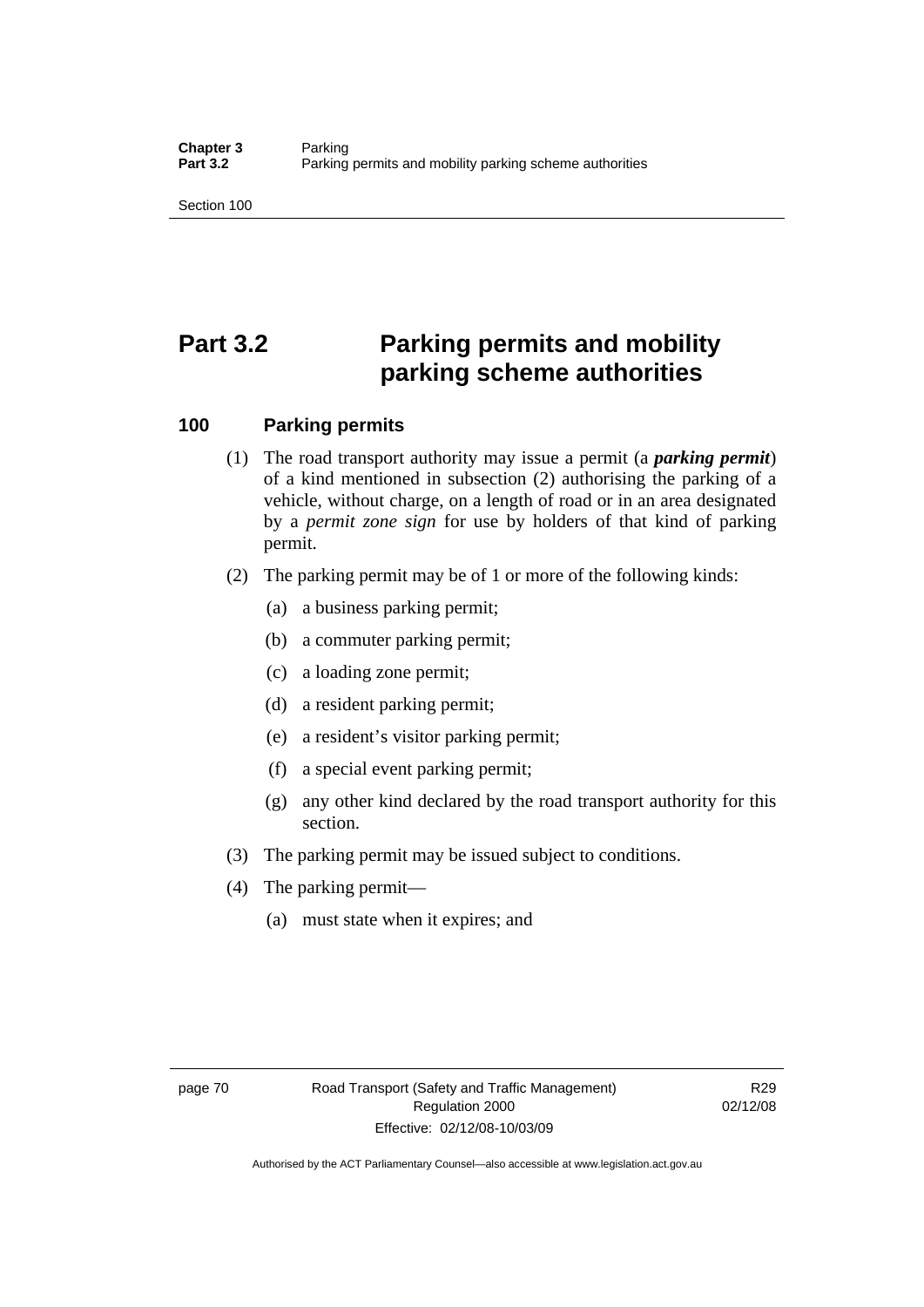(b) may state anything else that the road transport authority considers appropriate.

#### **Examples for par (b)**

- 1 the length of road or area to which the permit applies
- 2 any conditions to which the permit is subject
- 3 the maximum period which a vehicle may be parked in a designated area under the permit
- 4 the name or address of the person to whom it is issued
- *Note* An example is part of the regulation, is not exhaustive and may extend, but does not limit, the meaning of the provision in which it appears (see Legislation Act, s 126 and s 132).
- (5) The holder of a permit may surrender the permit by returning it to the road transport authority.
- (6) A declaration under subsection  $(2)$   $(g)$  is a notifiable instrument.

*Note* A notifiable instrument must be notified under the Legislation Act.

### **101 Mobility parking scheme authorities**

- (1) The road transport authority may issue a mobility parking scheme authority—
	- (a) for use by a person with a disability; or
	- (b) for use by an entity for the transport of people with disabilities.
- (2) A mobility parking scheme authority may be issued subject to conditions.
- (3) A mobility parking scheme authority—
	- (a) must include a people with disabilities symbol; and
	- (b) must state when it expires; and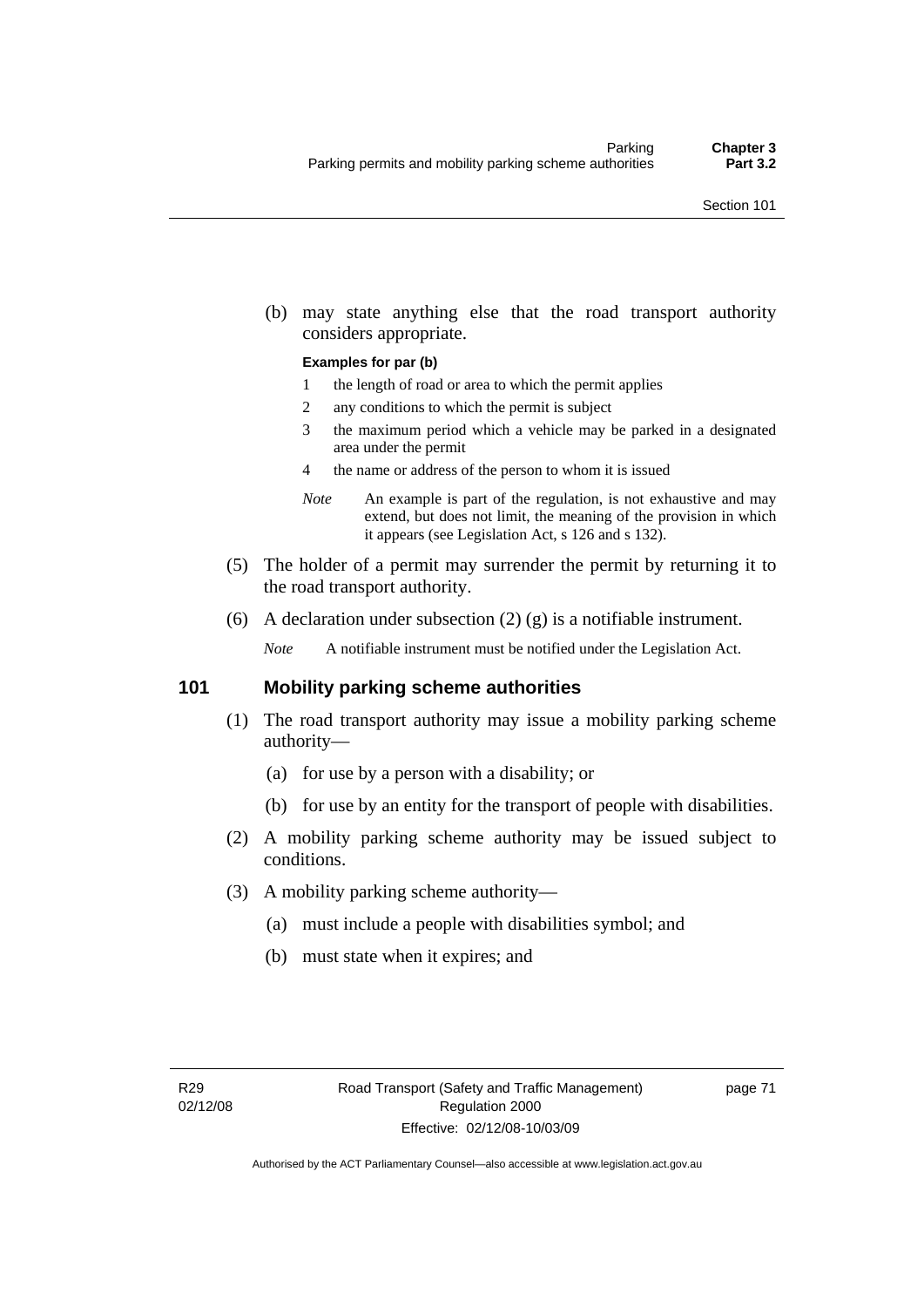Section 101A

- (c) may state anything else that the road transport authority considers appropriate.
- *Note 1 People with disabilities symbol* is defined in the ARR, dict.
- *Note 2* For parking by mobility parking scheme authority holders, see s 15 and ARR, r 206.

### **101A Parking permits and mobility parking scheme authorities—cancellation**

- (1) This section applies if the road transport authority proposes to cancel (the *proposed action*) a parking permit or mobility parking scheme authority.
- (2) The road transport authority must give the person to whom the parking permit or mobility parking scheme authority was issued a written notice stating—
	- (a) the proposed action; and
	- (b) an explanation for the proposed action; and
	- (c) that the person may, within 14 days after the day the person receives the notice, give a written response to the authority about the notice.
- (3) In deciding whether to take the proposed action, the road transport authority must consider any response given to the authority in accordance with the notice.
- (4) The road transport authority must give the person written notice of the authority's decision.
- (5) If the road transport authority decides to take the proposed action, the authority's decision takes effect the day after the day when notice of the decision is given to the person or, if the notice states a later date of effect, that date.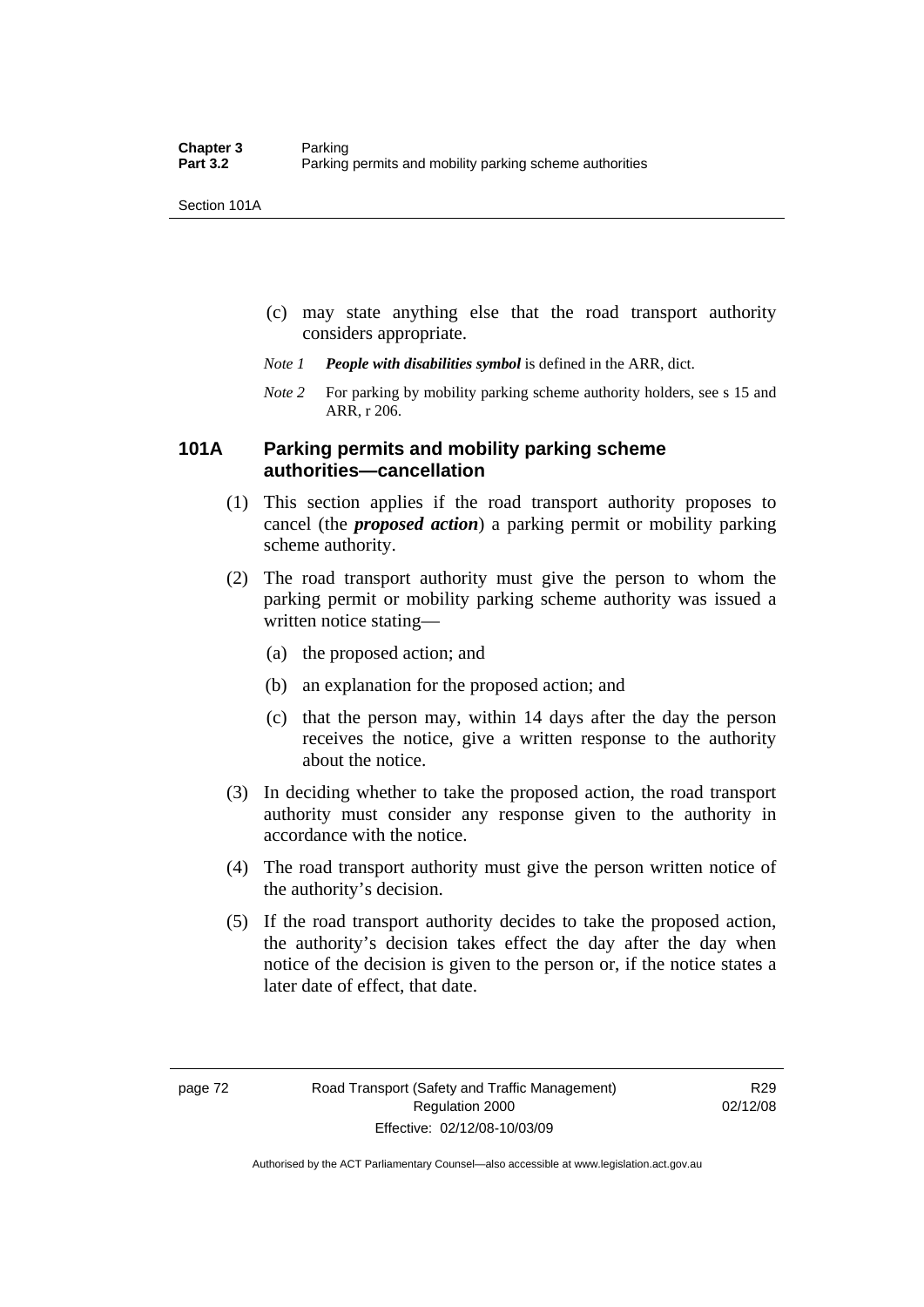### **101B Parking permits and mobility parking scheme authorities—return when cancelled**

If a parking permit or mobility parking scheme authority is cancelled under section 101A, the person to whom the parking permit or mobility parking scheme authority was issued must return the permit or authority to the road transport authority as soon as practicable but no later than 21 days after the date of effect of the cancellation of the permit or authority.

Maximum penalty: 20 penalty units.

R29 02/12/08 Road Transport (Safety and Traffic Management) Regulation 2000 Effective: 02/12/08-10/03/09

page 73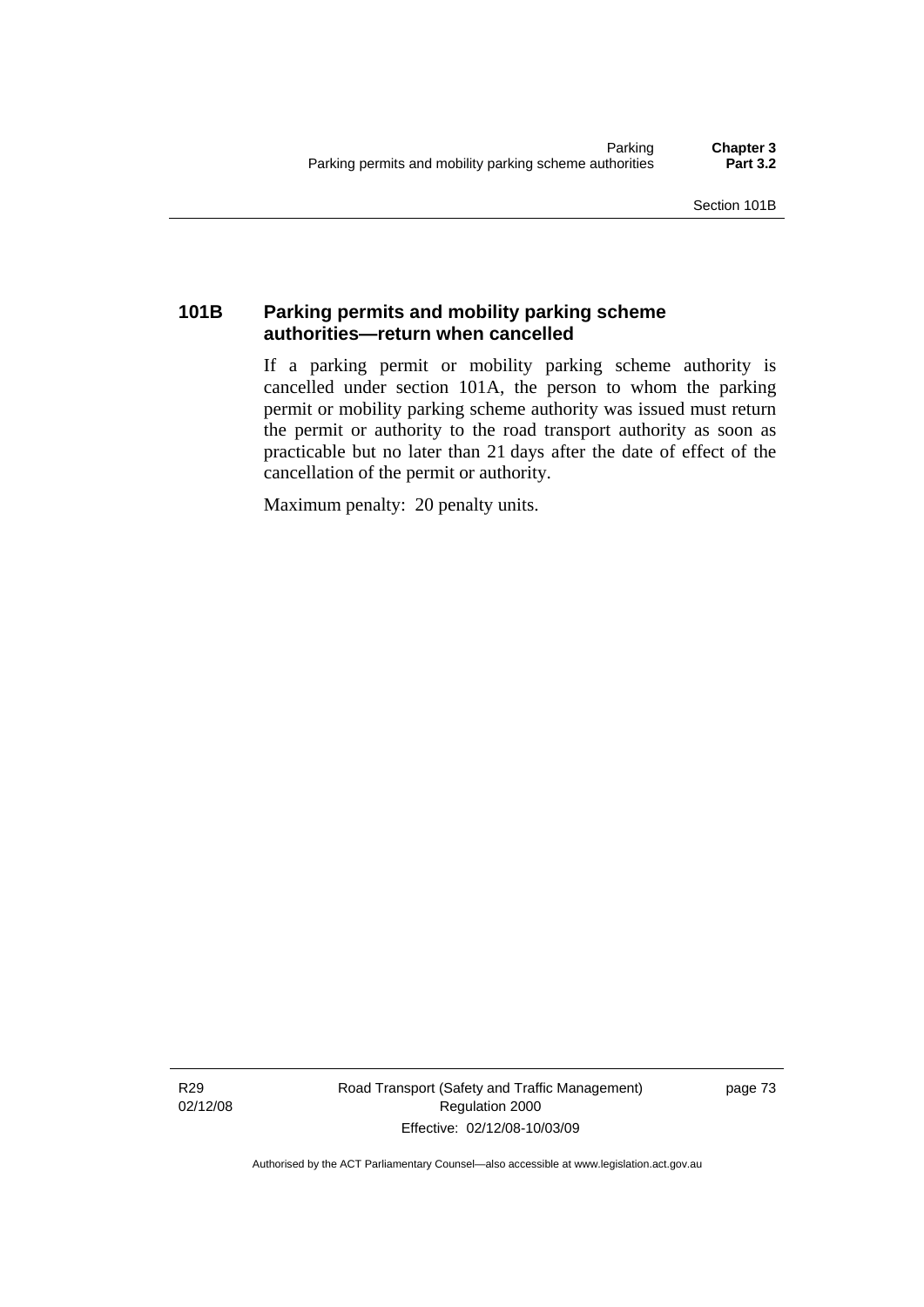**Chapter 3** Parking<br>**Part 3.3** Parking Parking—other provisions

Section 101C

## **Part 3.3 Parking—other provisions**

### **101C Marking tyres by parking inspectors**

A police officer or authorised person may mark the tyres on a vehicle using crayon, chalk or a similar substance as far as is reasonably necessary for the purpose of enforcing a provision of an Act relating to the regulation or prohibition of the parking of vehicles.

*Note* A reference to an Act includes a reference to the statutory instruments made or in force under the Act, including a regulation (see Legislation Act, s 104).

page 74 Road Transport (Safety and Traffic Management) Regulation 2000 Effective: 02/12/08-10/03/09

R29 02/12/08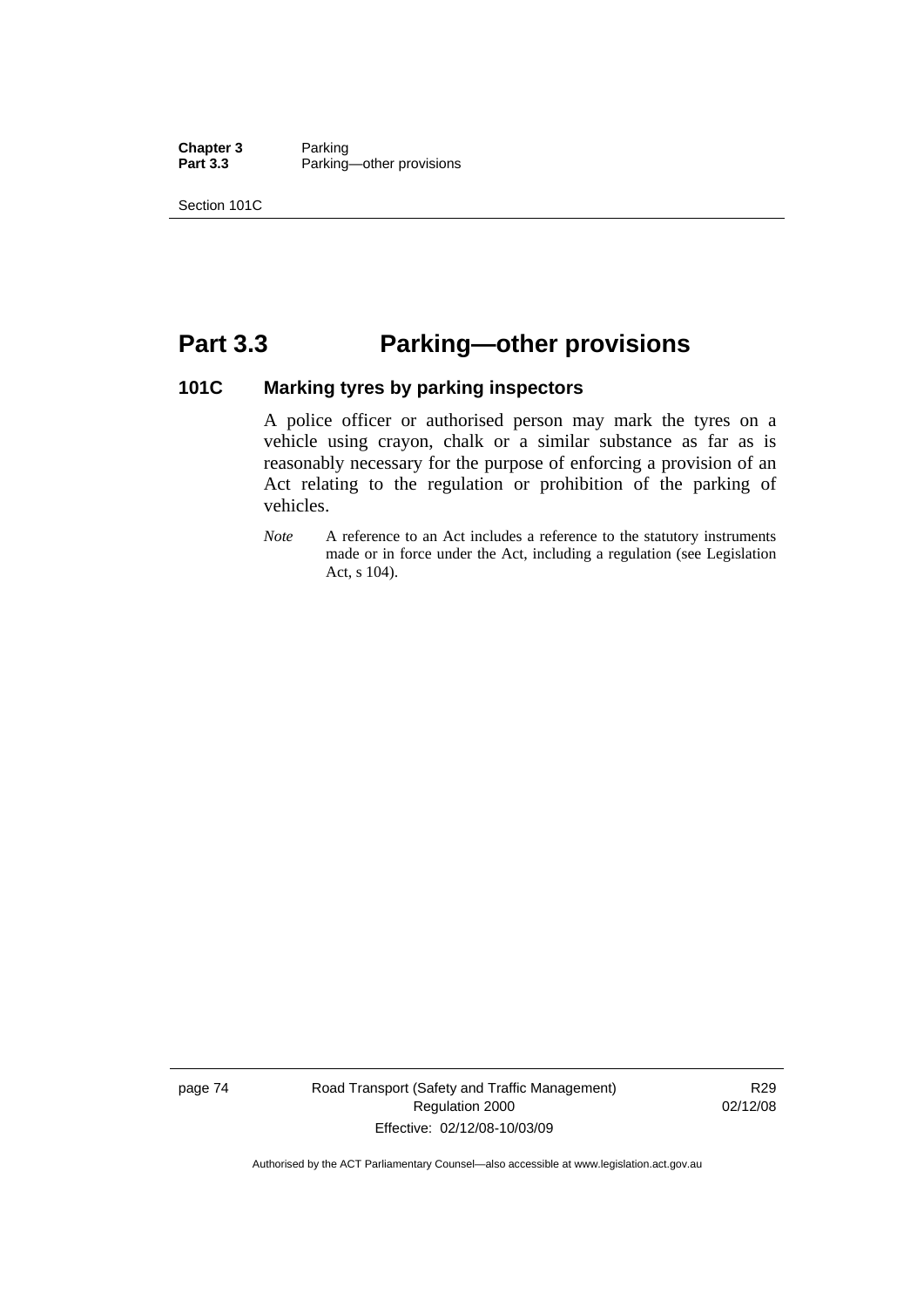## **Chapter 4 Traffic offence detection devices**

### **102 Definitions—ch 4**

In this chapter:

*approved police speedometer* means a speedometer approved under section 103A (Approval of police vehicle speedometers).

*digital camera detection device* means a camera detection device known as—

- (a) Gatsometer Digital Radar Camera System (DRCS) that includes, as a component, a radar speed measuring device; or
- (b) LaserCam 2000 that includes, as a component, a laser speed measuring device; or
- (c) LaserCam NT that includes, as a component, a laser speed measuring device.

*fixed camera detection device* means a camera detection device known as—

- (a) Centaur 2000 that includes, as a component, a piezo strip speed measuring device; or
- (b) Gatsometer Digital Radar Camera System (DRCS) that includes, as a component, a radar speed measuring device; or
- (c) Gatsometer Traffic Camera Digital (GTC-D) that includes, as a component, a loop detector speed measuring device; or
- (d) Gatsometer Traffic Camera (GTC-GS11) that includes, as a component, a loop detector speed measuring device; or

R29 02/12/08 page 75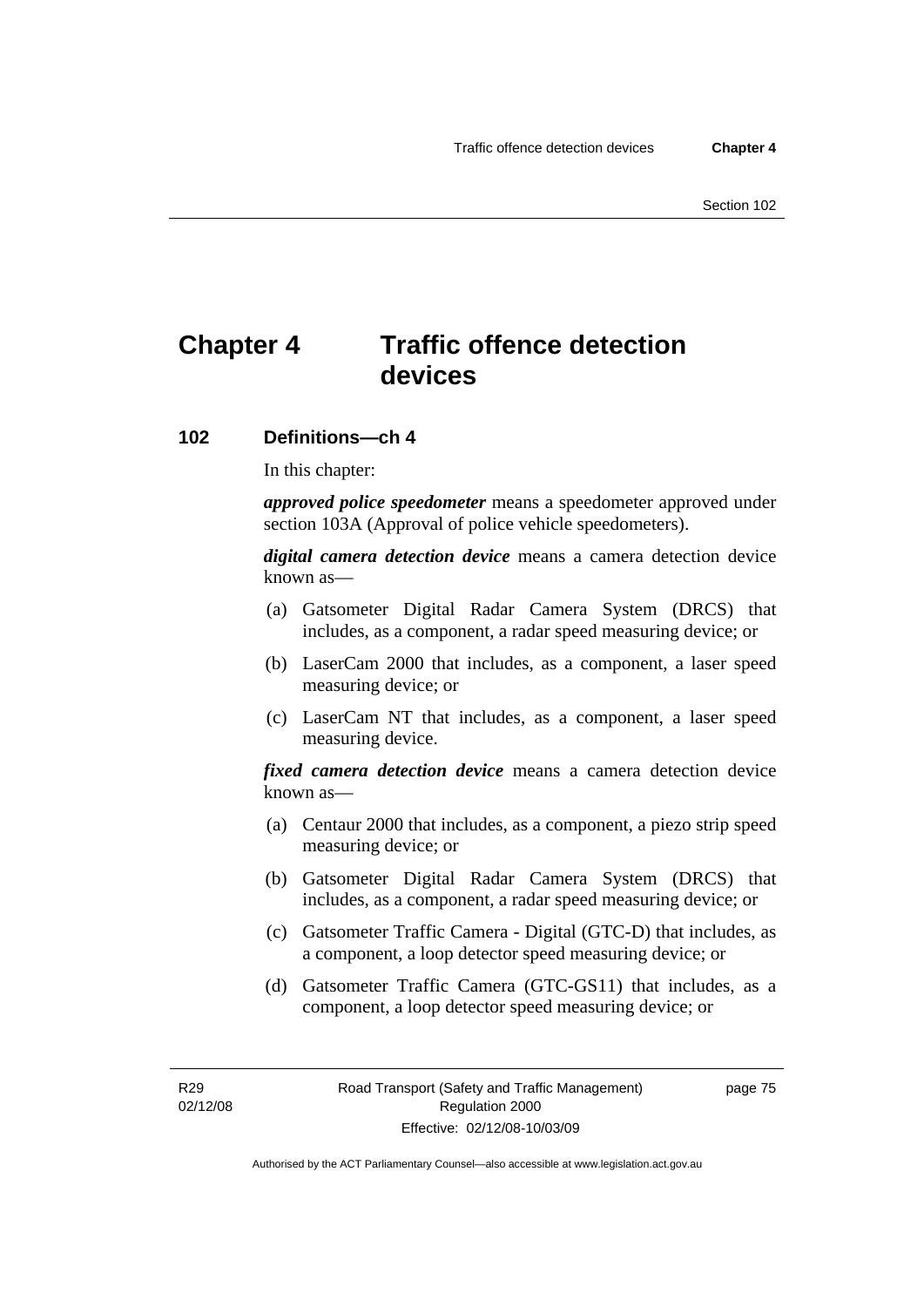Section 102

 (e) Gatsometer Multi Camera System (MCS) that includes, as a component, a loop detector speed measuring device.

*laser speed measuring device* means a speed measuring device known as—

- (a) Laser Technology Inc. LTI 20-20 Marksman; or
- (b) Laser Technology Inc. LTI 20-20 UltraLyte; or
- (c) Laser Technology Inc. LTI 20-20 UltraLyte LR; or
- (d) Laser Technology Inc. LTI 20-20 UltraLyte Compact.

*loop detector speed measuring device* means a speed measuring device known as the Gatsometer Loop Detector (GLD4-2S).

*piezo strip speed measuring device* means a speed measuring device known as Truvelo M4 MPC.

*radar speed measuring device* means a speed measuring device known as—

- (a) Applied Concepts Inc. Stalker Dual; or
- (b) Gatsometer Radar 24; or
- (c) Kustom Signals, Inc. Silver Eagle; or
- (d) Kustom Signals, Inc. Silver Eagle II.

*security checksum*, for an electronic file, means the number (whether numerals or numerals and letters) produced by the application of an algorithm to the contents of an electronic file or a copy of the file.

*testing authority* means—

- (a) a department of electrical or electronic engineering at a university in Australia; or
- (b) the National Measurement Institute under the *National Measurement Act 1960* (Cwlth); or

R29 02/12/08

page 76 Road Transport (Safety and Traffic Management) Regulation 2000 Effective: 02/12/08-10/03/09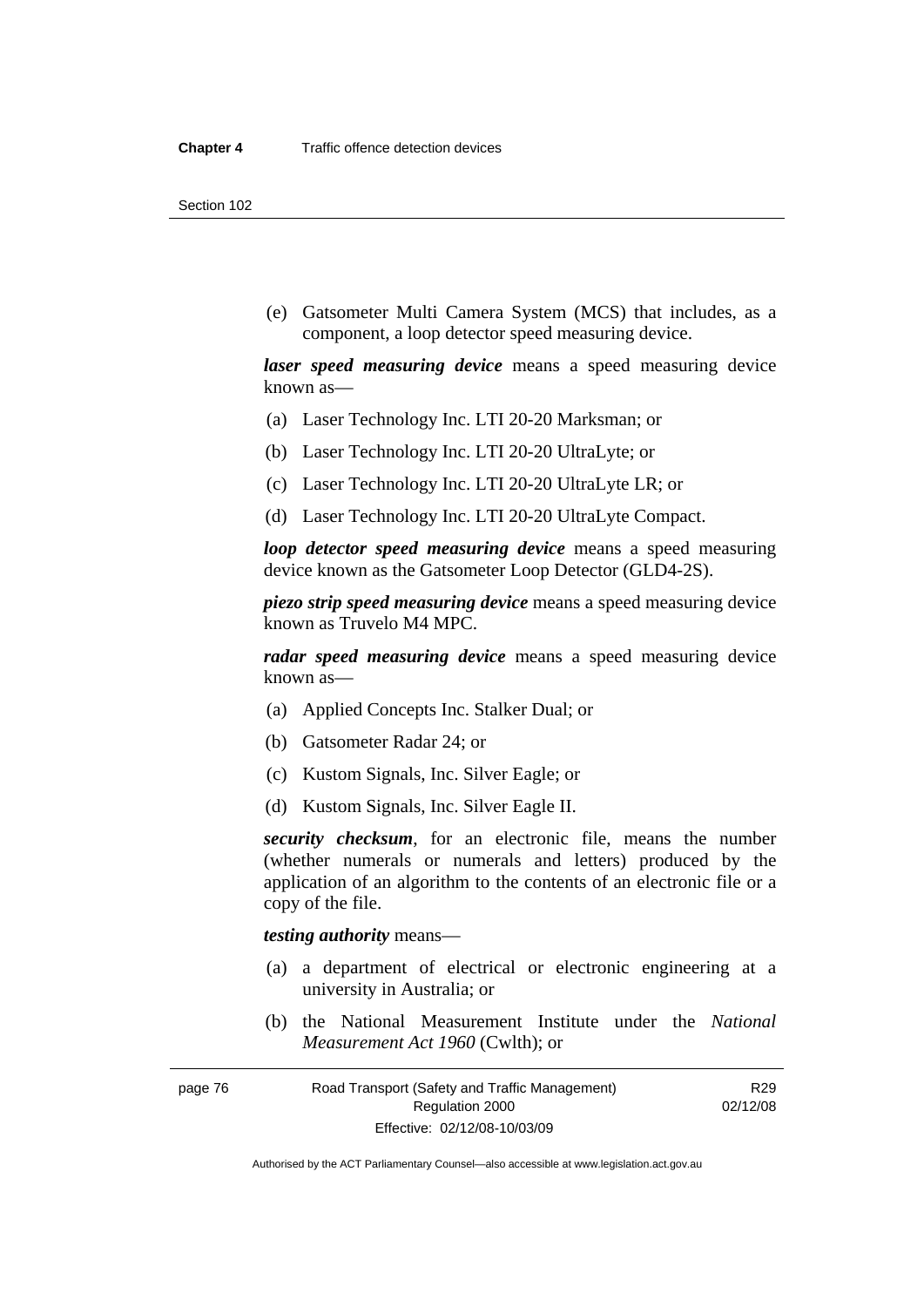- (c) an entity that is accredited by the National Association of Testing Authorities to test laser speed measuring devices; or
- (d) Technical Services, Australian Federal Police, Canberra; or
- (e) for an approved police speedometer—an entity approved in writing by the chief police officer to test approved police speedometers.
- *Note* An entity includes an individual, see the Legislation Act, dict, pt 1, def of *entity*.

*WORM disk* means a storage device for electronic data in which the data, once written, cannot be erased or overwritten.

### **103 Approved traffic offence detection devices**

- (1) For the Act, dictionary, definition of *approved camera detection device*, each digital camera detection device and fixed camera detection device is approved.
- (2) For the Act, dictionary, definition of *approved speed measuring device*, each laser speed measuring device, loop detector speed measuring device, piezo strip speed measuring device, radar speed measuring device and approved police speedometer is approved.

### **103A Approval of police vehicle speedometers**

- (1) For section 102, definition of *approved police speedometer*, the chief police officer may, in writing, approve a kind of speedometer that is fitted to a motor vehicle driven by a police officer for measuring the speed at which vehicles are being driven.
- (2) An approval is a notifiable instrument.
	- *Note* A notifiable instrument must be notified under the Legislation Act.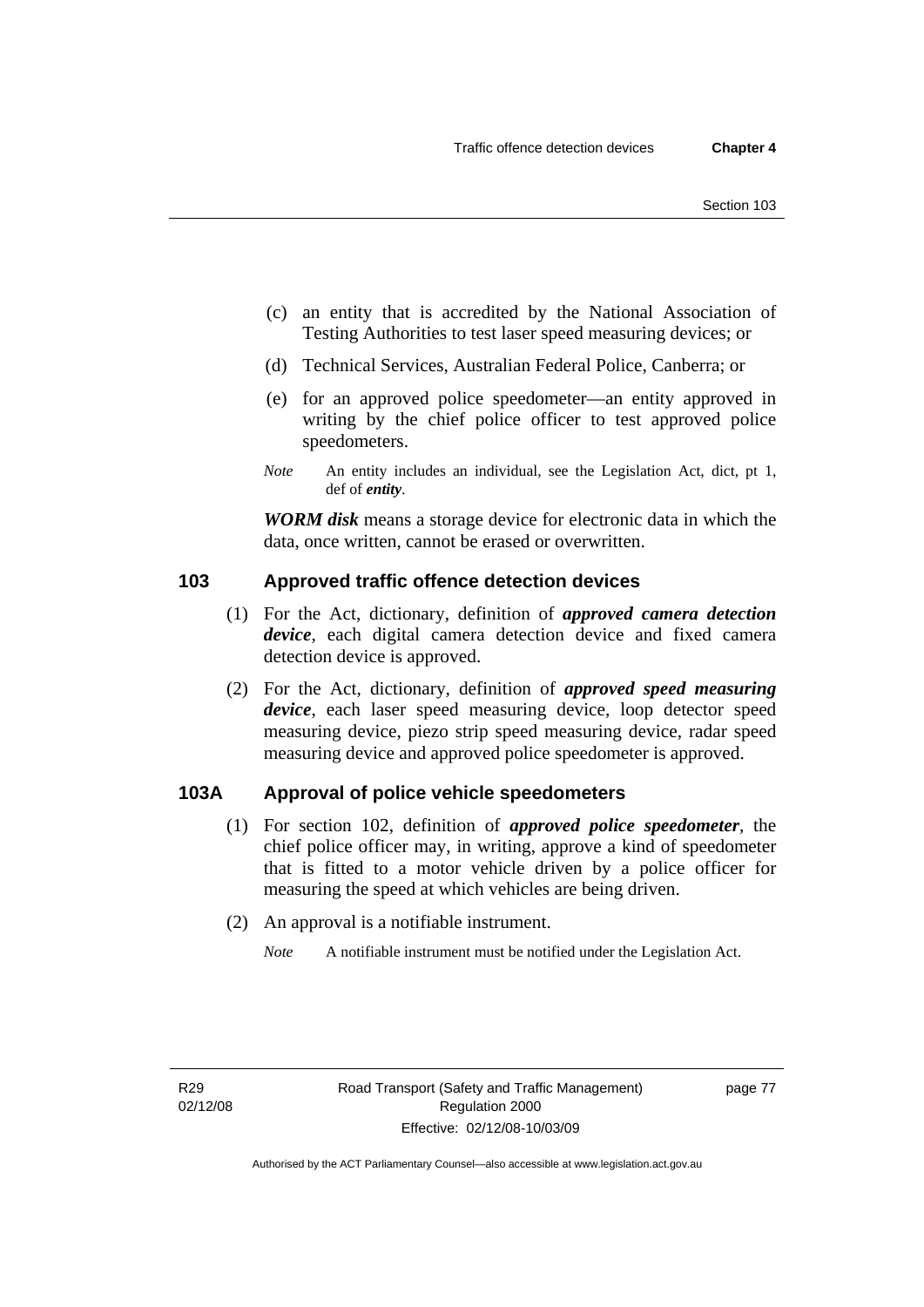### **104 Major testing of laser speed measuring devices**

- (1) The following devices must be tested in accordance with this section at least once every 12 months:
	- (a) a laser speed measuring device;
	- (b) the laser speed measuring device component of a digital camera detection device.
- (2) The test must be carried out—
	- (a) by a person approved under section 106 (Approved people testing and sealing); and
	- (b) in accordance with Australian Standard AS 4691.1-2, as in force on the commencement of this paragraph.
		- *Note 1* The text of an applied, adopted or incorporated law or instrument, whether applied as in force from time to time or at a particular time, is taken to be a notifiable instrument if the operation of the Legislation Act, s 47 (5) or (6) is not disapplied (see s 47 (7)).
		- *Note 2* A notifiable instrument must be notified under the Legislation Act.
- (3) The Legislation Act, section 47 (5) does not apply in relation to subsection (2) (b).
- (4) The test must show whether the device—
	- (a) is operating in accordance with the manufacturer's specifications; and
	- (b) is accurate within a tolerance of 2km/h.
- (5) For this section, it is sufficient for the laser speed measuring device component of a digital camera detection device to be tested separately from the other components of the device, and it is not necessary for the other components to be tested.

Authorised by the ACT Parliamentary Counsel—also accessible at www.legislation.act.gov.au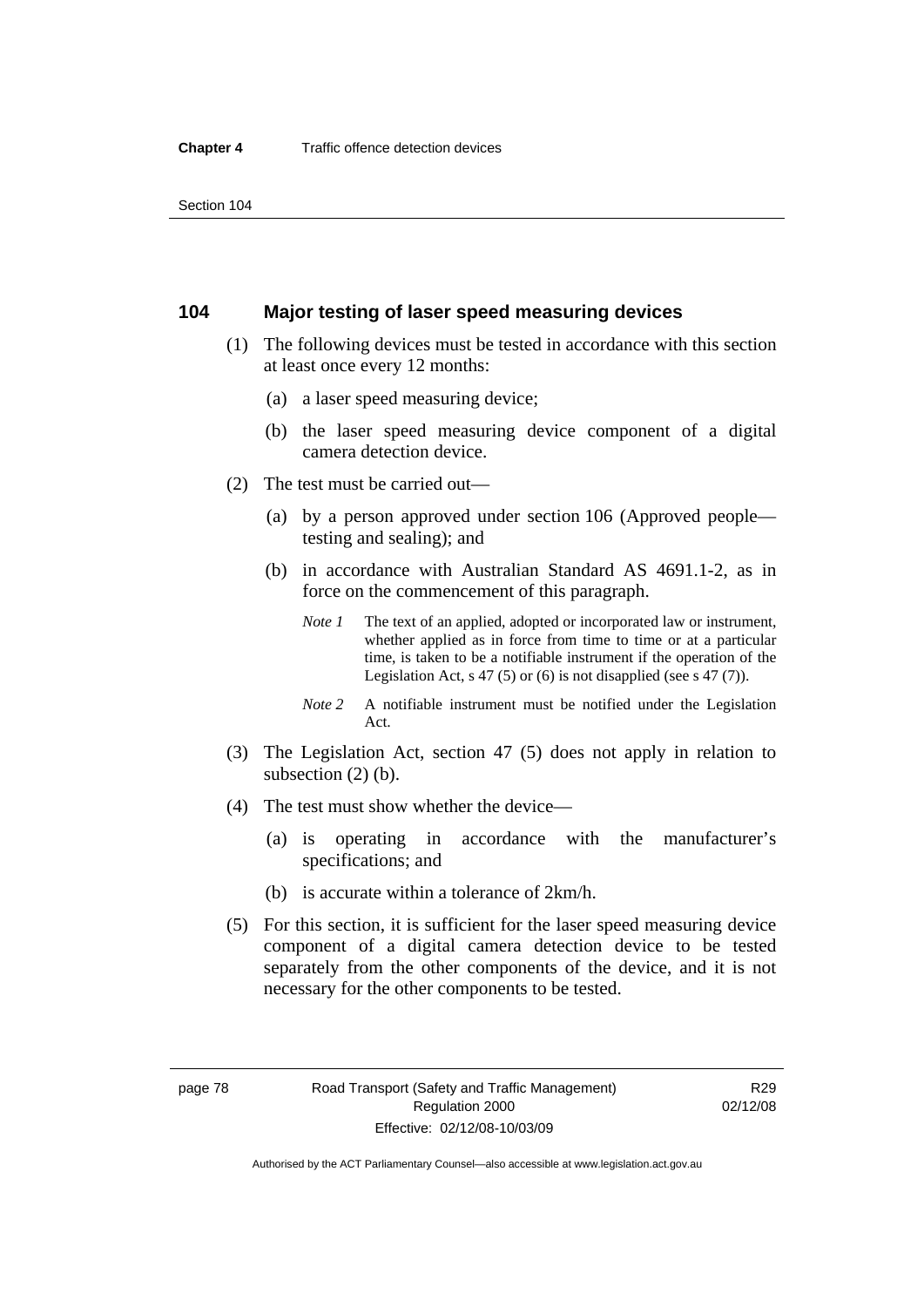### **104A Major testing of other traffic offence detection devices**

- (1) The following devices must be tested in accordance with this section:
	- (a) a radar speed measuring device that is not a component of a fixed camera detection device or a digital camera detection device;
	- (b) a radar speed measuring device component of a fixed camera detection device or a digital camera detection device;
	- (c) an approved police speedometer;
	- (d) the loop detector speed measuring device component of a fixed camera detection device;
	- (e) the piezo strip speed measuring device component of a fixed camera detection device.
- (2) The devices mentioned in subsection (1) must be tested at least once every 12 months.
- (3) The test must be carried out by a person approved under section 106 (Approved people—testing and sealing).
- (4) The test of a radar speed measuring device that is not a component of a fixed camera detection device, or a digital camera detection device, must show whether the device is operating in accordance with Australian Standard AS 2898.1-2, as in force on the commencement of this subsection.
	- *Note 1* The text of an applied, adopted or incorporated law or instrument, whether applied as in force from time to time or at a particular time, is taken to be a notifiable instrument if the operation of the Legislation Act, s 47 (5) or (6) is not disapplied (see s 47 (7)).
	- *Note 2* A notifiable instrument must be notified under the Legislation Act.
- (5) The Legislation Act, section 47 (5) does not apply in relation to AS 2898.1-2 under subsection (4).

R29 02/12/08 page 79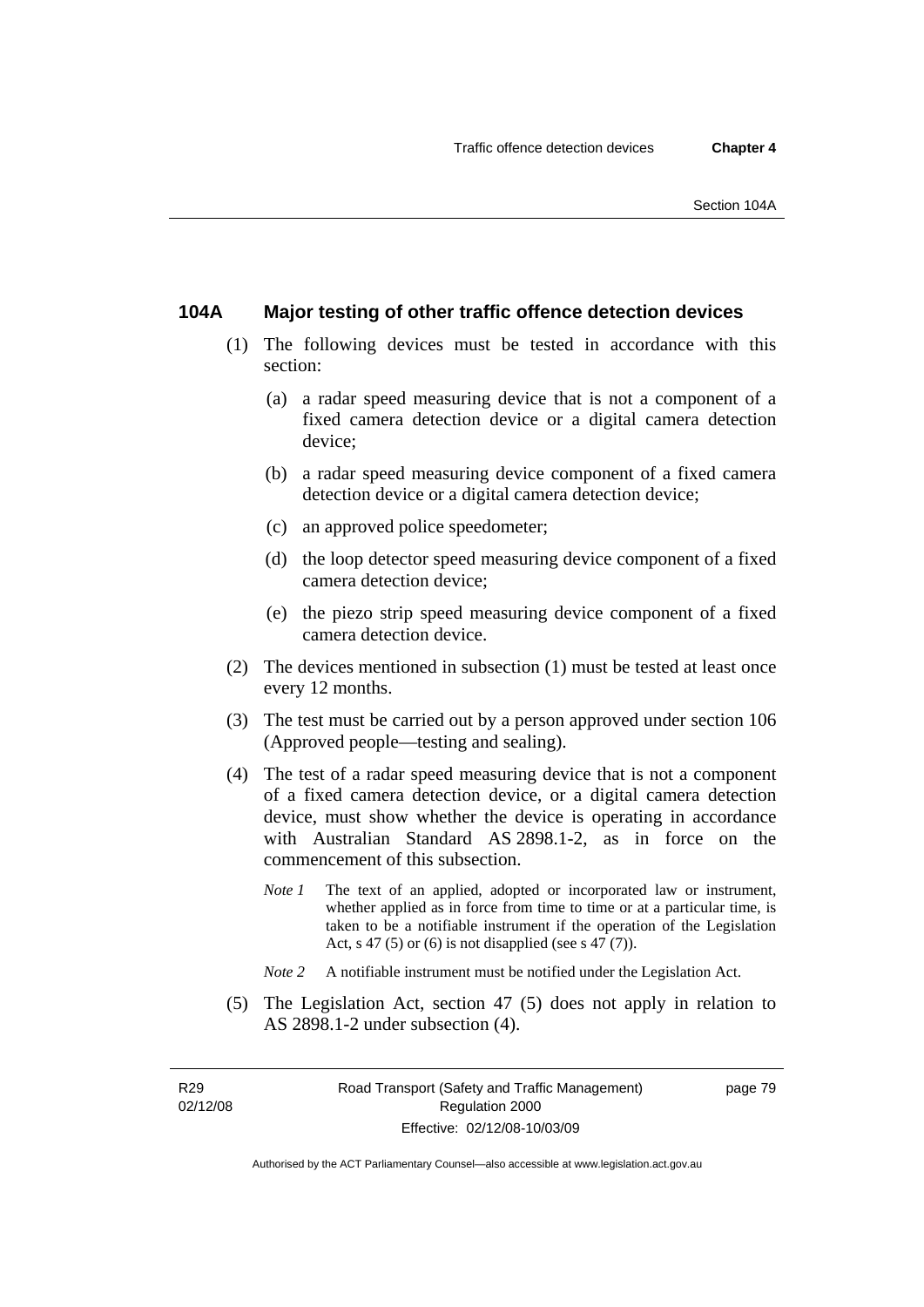- (6) The test of the radar speed measuring device component of a fixed camera detection device, or a digital camera detection device, must show whether the device—
	- (a) is operating in accordance with the manufacturer's specifications; and
	- (b) for speeds of 100km/h and under—is accurate within a tolerance of 2km/h; and
	- (c) for speeds over 100km/h—is accurate within a tolerance of 2%.
- (7) The test of an approved police speedometer must show whether the device is accurate within a tolerance of 2%.
- (8) The test of the loop detector speed measuring device component of a fixed camera detection device must show whether the speed measuring device—
	- (a) for speeds of 100km/h and under—is accurate within a tolerance of 2km/h; and
	- (b) for speeds over 100km/h—is accurate within a tolerance of 2%.
- (9) The test of the piezo strip speed measuring device component of a fixed camera detection device must show whether the speed measuring device—
	- (a) is operating in accordance with the manufacturer's specifications; and
	- (b) is accurate within a tolerance of 2km/h.

### **104B Certification and sealing of traffic offence detection devices**

 (1) This section applies if a test of a traffic offence detection device under section 104 or section 104A establishes—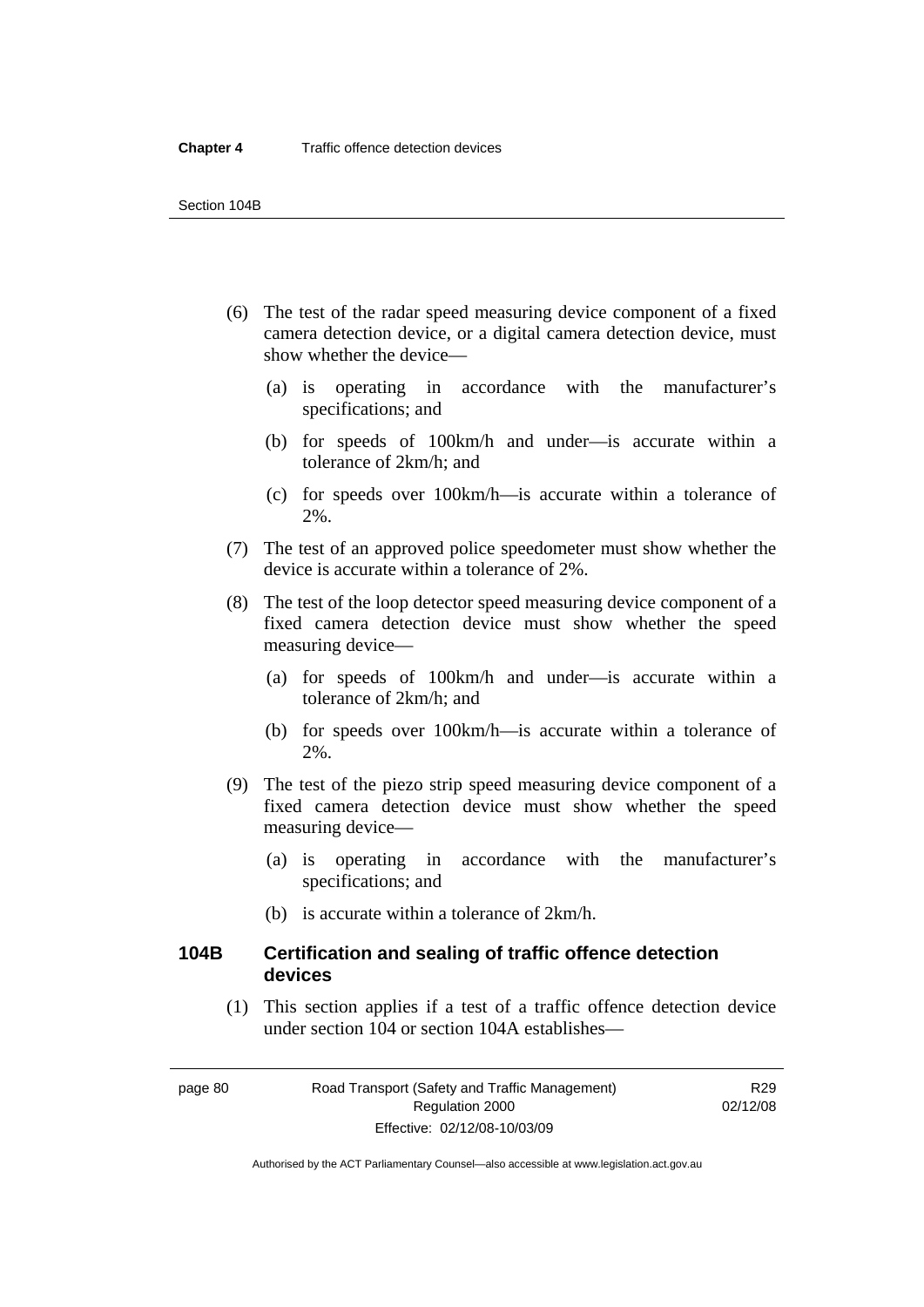- (a) a matter mentioned in section 104A (5) or (7) in relation to the device; or
- (b) the matters mentioned in section 104 (4) or section 104A (3) in relation to the device.
- (2) The person who carried out the test must—
	- (a) sign a certificate to that effect; and
	- (b) if a seal on the device has been damaged or removed—seal the device.

### **105 Use of certain digital camera detection devices**

- (1) This section applies to the operation of a digital camera detection device that is located in a vehicle that can be moved from place to place to detect traffic offences.
- (2) The operator of a digital camera detection device that includes as a component a radar speed measuring device must ensure that the following operations are done in accordance with the manufacturer's instructions for the device:
	- (a) aligning the vehicle in which the device is located with the road;
	- (b) activating the device;
	- (c) operating the device.
- (3) The operator of a digital camera detection device that includes as a component a laser speed measuring device must ensure that the following operations are done in accordance with the manufacturer's instructions for the device:
	- (a) testing the laser speed measuring component of the device at the beginning and end of each shift of the operator by carrying out the following checks:
		- (i) an instrument confidence check;

R29 02/12/08 page 81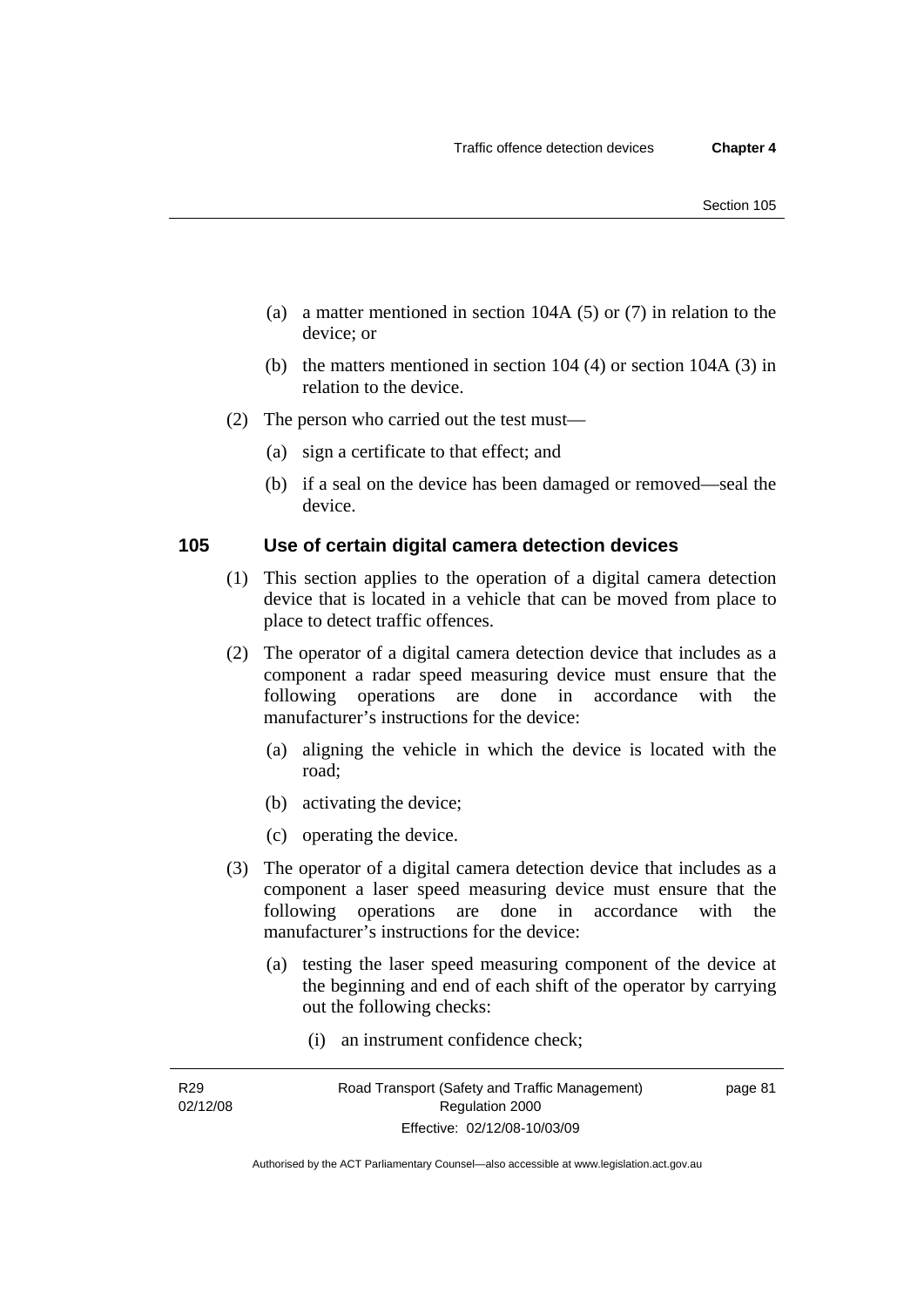Section 105A

- (ii) a calibration verification check;
- (iii) a scope alignment check;
- (b) activating the device;
- (c) operating the device.
- (4) To remove any doubt, if a device mentioned in subsection (3) is used at more than 1 place during a shift of the operator, the operator is not required to carry out the checks mentioned in subsection (3) (a) each time the device is activated at a different place.
- (5) If the requirements set out in this section are met, the device may operate unattended.
- (6) If a device is used by 2 or more operators, who are working together during a shift, the requirements set out in this section may be carried out by different operators.
- (7) In this section:

*operator* means a person approved to use a traffic offence detection device under section 107 (Approved people—use).

### **105A Use of certain laser speed measuring devices**

- (1) This section applies to a laser speed measuring device, other than a device mentioned in section 105 (Use of certain digital camera detection devices).
- (2) The operator of the laser speed measuring device must ensure that the following operations are done in accordance with the manufacturer's instructions for the device:
	- (a) testing the device at the beginning and end of each shift of the operator by carrying out the following checks:
		- (i) an instrument confidence check;

Authorised by the ACT Parliamentary Counsel—also accessible at www.legislation.act.gov.au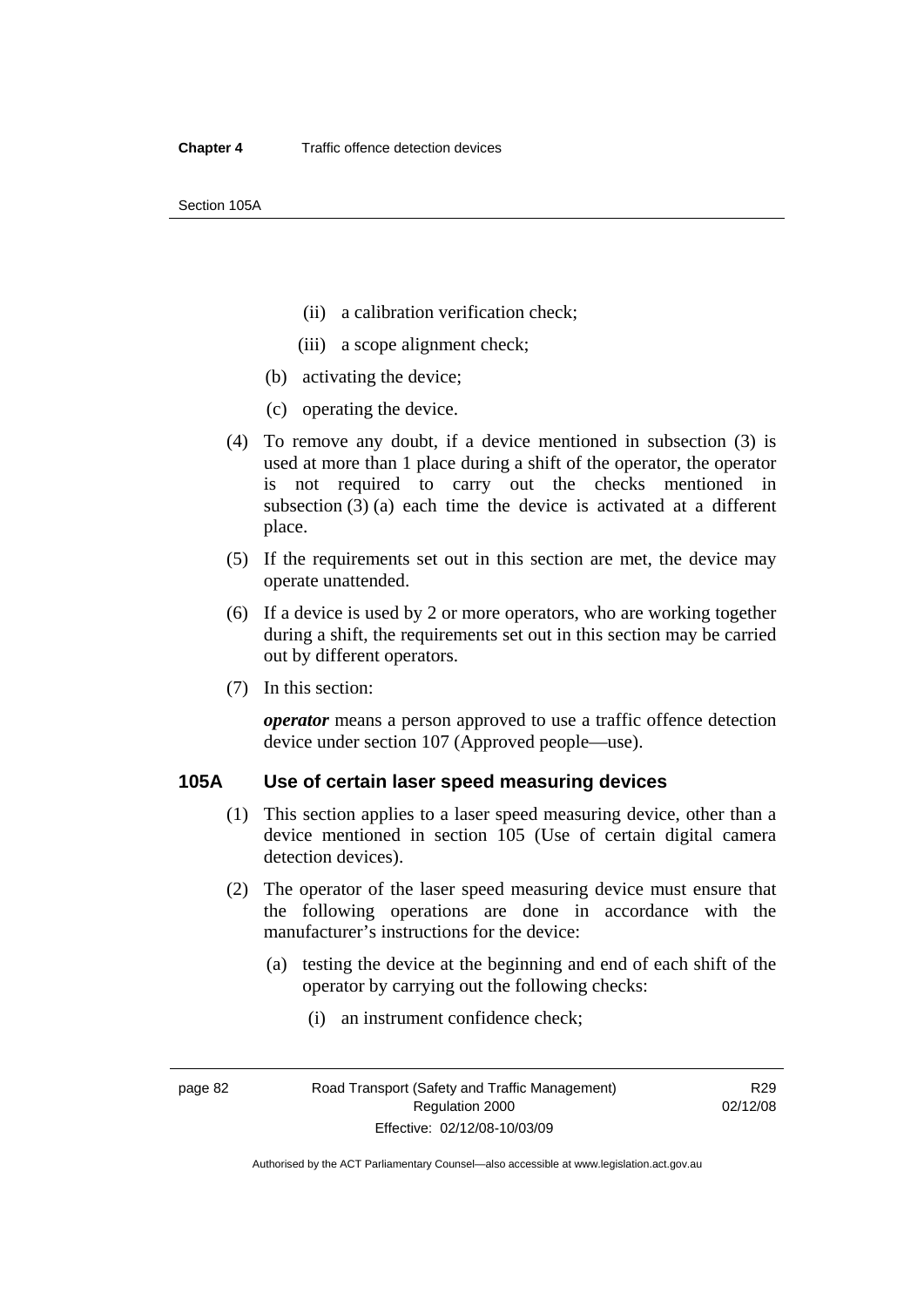- (ii) a calibration verification check;
- (iii) a scope alignment check;
- (b) activating the device;
- (c) operating the device.
- (3) To remove any doubt, if the device is used at more than 1 place during a shift of the operator, the operator is not required to carry out the checks mentioned in subsection (1) (a) each time the device is activated at a different place.
- (4) If the device is used by 2 or more operators who are working together during the shift, the tests mentioned in subsection (1) (a) and (d) may be carried out by different operators.
- (5) In this section:

*operator* means a person approved to use a traffic offence detection device under section 107 (Approved people—use).

### **105B Use of certain radar speed measuring devices**

- (1) This section applies to a radar speed measuring device, other than a device that is a component of—
	- (a) a digital camera detection device; or
	- (b) a fixed camera detection device.
- (2) The radar speed measuring device must be used by an operator in accordance with the manufacturer's instructions for the device.
- (3) The operator must test the device—
	- (a) at the beginning of each shift of the operator against an approved police speedometer; and
	- (b) at the end of each shift of the operator against the speedometer mentioned in paragraph (a); and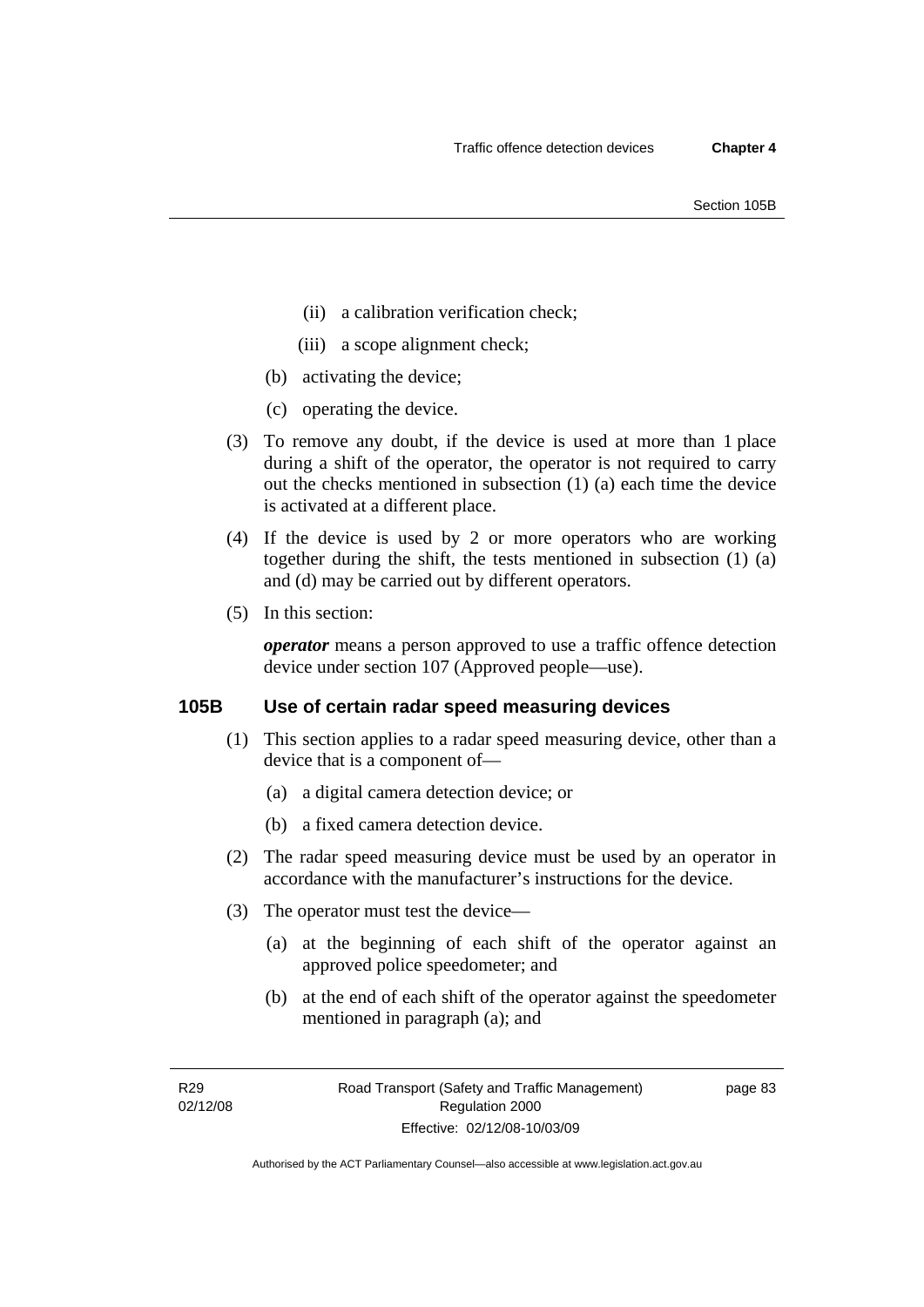- (c) if the operator's shift is longer than 9 hours—9 hours after the beginning of the shift against the speedometer mentioned in paragraph (a).
- (4) After each test, the device must be found to be accurate within a tolerance of 2 km/h.
- (5) To remove any doubt, if the device is used at more than 1 place during a shift of the operator, the operator is not required to carry out the checks mentioned in subsection (3) (a) each time the device is activated at a different place.
- (6) If the device is used by 2 or more operators who are working together during the shift, the tests mentioned in subsection (3) may be carried out by different operators.
- (7) In this section:

*operator* means a person approved to use a traffic offence detection device under section 107 (Approved people—use).

### **106 Approved people—testing and sealing**

Each person employed by a testing authority to test and seal traffic offence detection devices is approved to test and seal traffic offence detection devices.

### **107 Approved people—use**

- (1) Each police officer is approved to use any traffic offence detection device (other than a fixed camera detection device).
- (2) The road transport authority may approve a person who is not a police officer to use digital camera detection devices.
- (3) The road transport authority may only approve a person under subsection (2) if the authority is satisfied that the person has appropriate qualifications to operate, or experience in the operation of, digital camera detection devices.

Authorised by the ACT Parliamentary Counsel—also accessible at www.legislation.act.gov.au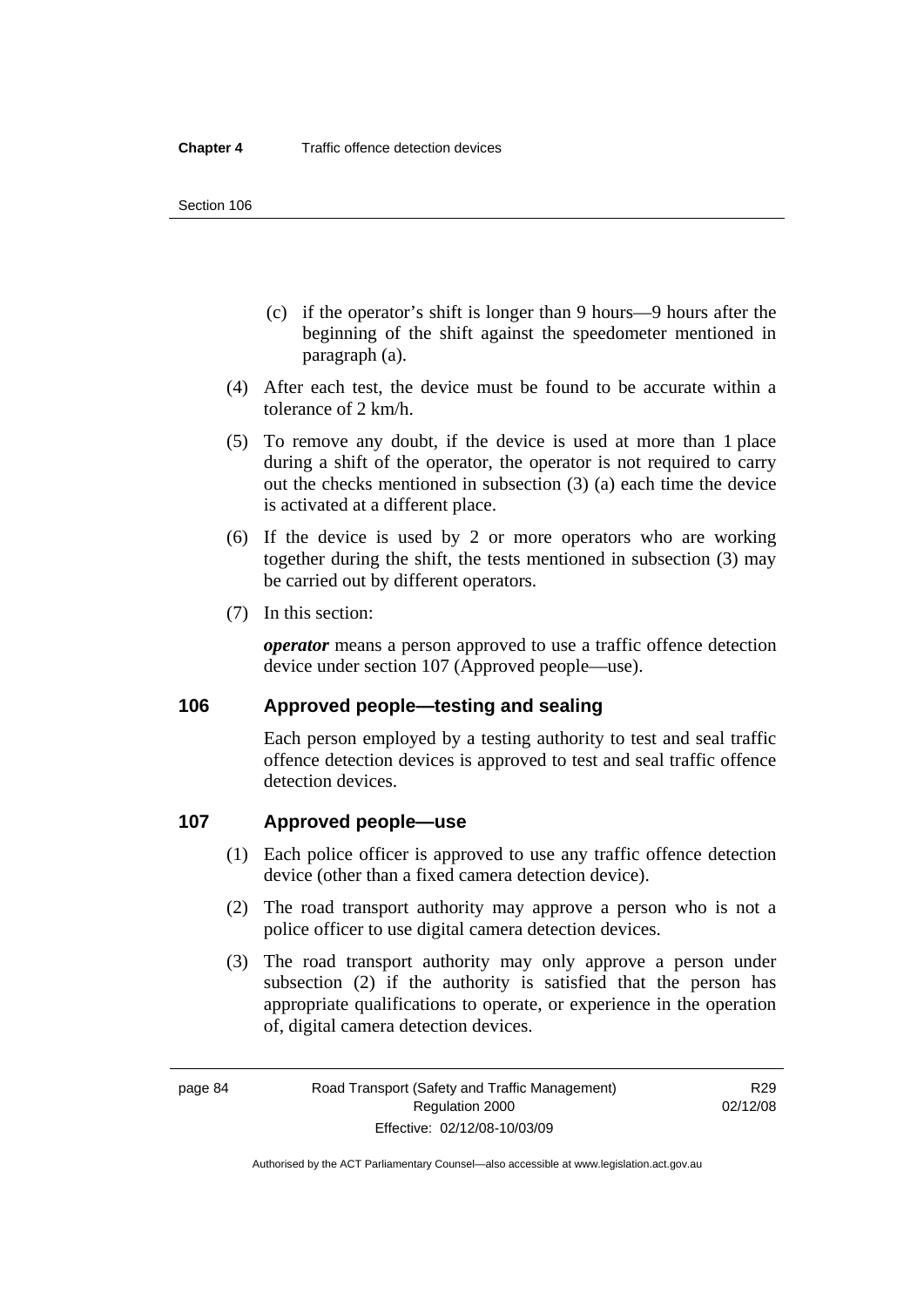### **107A Recording of camera detection device image files—Act, s 23 (2) (c) (ii)**

 (1) An electronic file created by a camera detection device must be recorded on a WORM disk or other storage medium for electronic data (the *recording medium*).

*Note Camera detection device*—see the Act, s 23.

- (2) The recording medium for a camera detection device may be—
	- (a) attached directly to, or located with, the device; or
	- (b) at a place other than the place where the device is located.

#### **Example—par (b)**

If a motor vehicle goes through a red traffic light and an image of the vehicle is taken by a fixed camera detection device, the electronic file created by the device in relation to the offence is sent along a wire or optical fibre, or across a wireless network, to a recording device in a building in another suburb and is stored at that building on a recording medium.

- *Note* An example is part of the regulation, is not exhaustive and may extend, but does not limit, the meaning of the provision in which it appears (see Legislation Act, s 126 and s 132).
- (3) If the recording medium for a camera detection device is at a place other than the place where the device is located—
	- (a) the device must produce a security checksum for each electronic file created by the device; and
	- (b) the device must encrypt the security checksum and the file; and
	- (c) the security checksum and the encrypted file must be recorded as soon as practicable on a recording medium.
- (4) However, subsection (3) does not prevent other security measures being taken in relation to a security checksum or an electronic file before it is recorded on the recording medium.

R29 02/12/08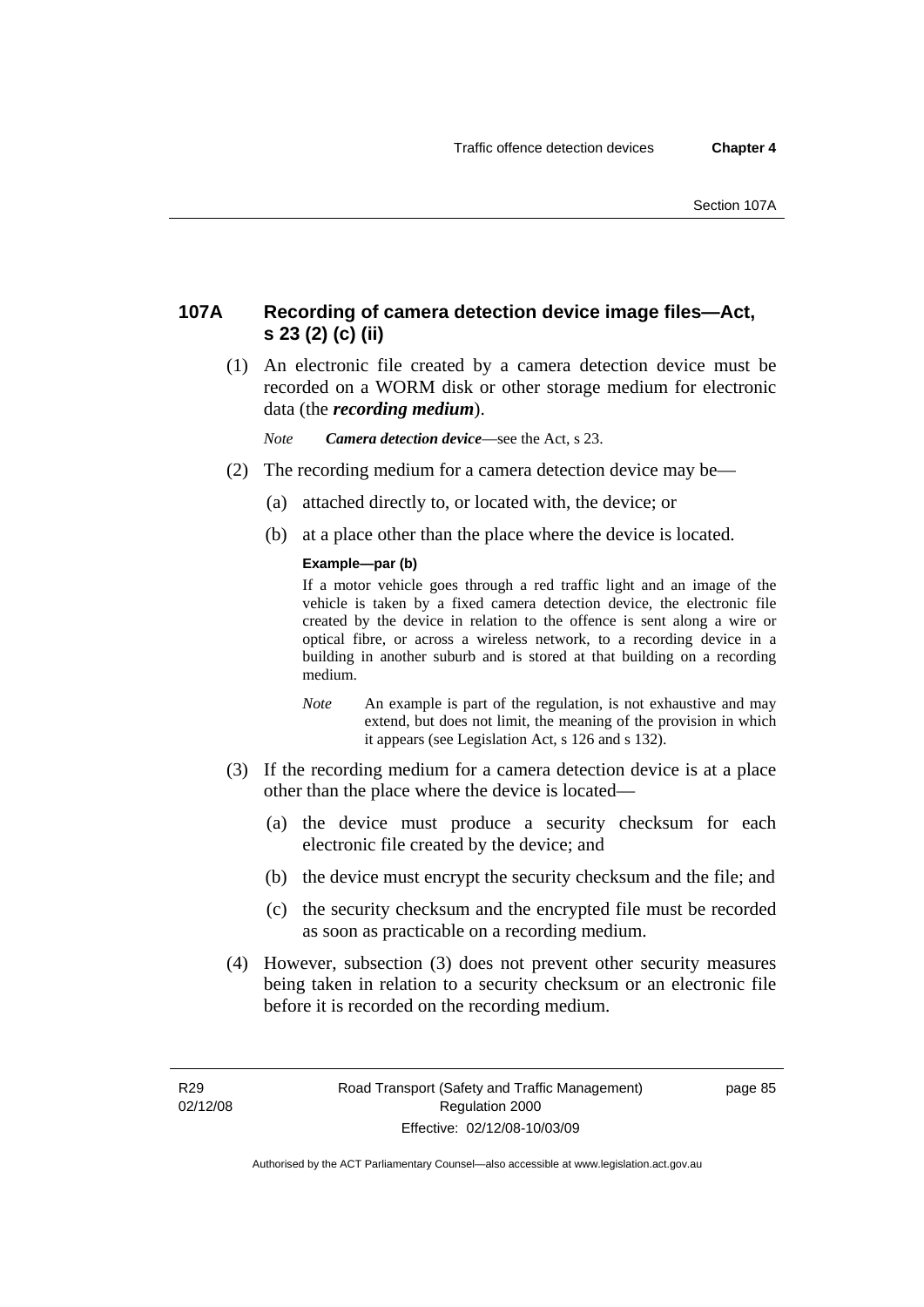### **107B Verification of camera detection device image files—Act, s 23 (2) (c) (iii)**

- (1) This section applies if an electronic file that contains an image of a vehicle taken by a camera detection device is recorded on a recording medium that is at a place other than the place where the device is located.
- (2) Before the image of the vehicle is produced from the file, the accuracy of the file must be verified by using a computer to—
	- (a) recalculate the security checksum for the file; and
	- (b) confirm that the security checksum produced by the recalculation is identical to the checksum produced by the device for the file.

### **108 Meaning of vehicle image codes**

- (1) This section defines the meaning of codes and other information indicated on an image of a vehicle taken by an approved camera detection device.
	- *Note* Information etc that is indicated on an image includes information etc accompanying or reasonably associated with the image (see Act, dict, def of *indicated on*).
- (2) It is not necessary that all the codes and other information mentioned in this section be indicated on an image but if they do appear they have the meaning given in this section.
- (3) The characters (whether numbers, letters or both) in the field immediately after 'Device' is the code for—
	- (a) the laser speed measuring device component of the digital camera detection device that took the image; or
	- (b) the radar speed measuring device component of the digital camera detection device, or fixed camera detection device, that took the image; or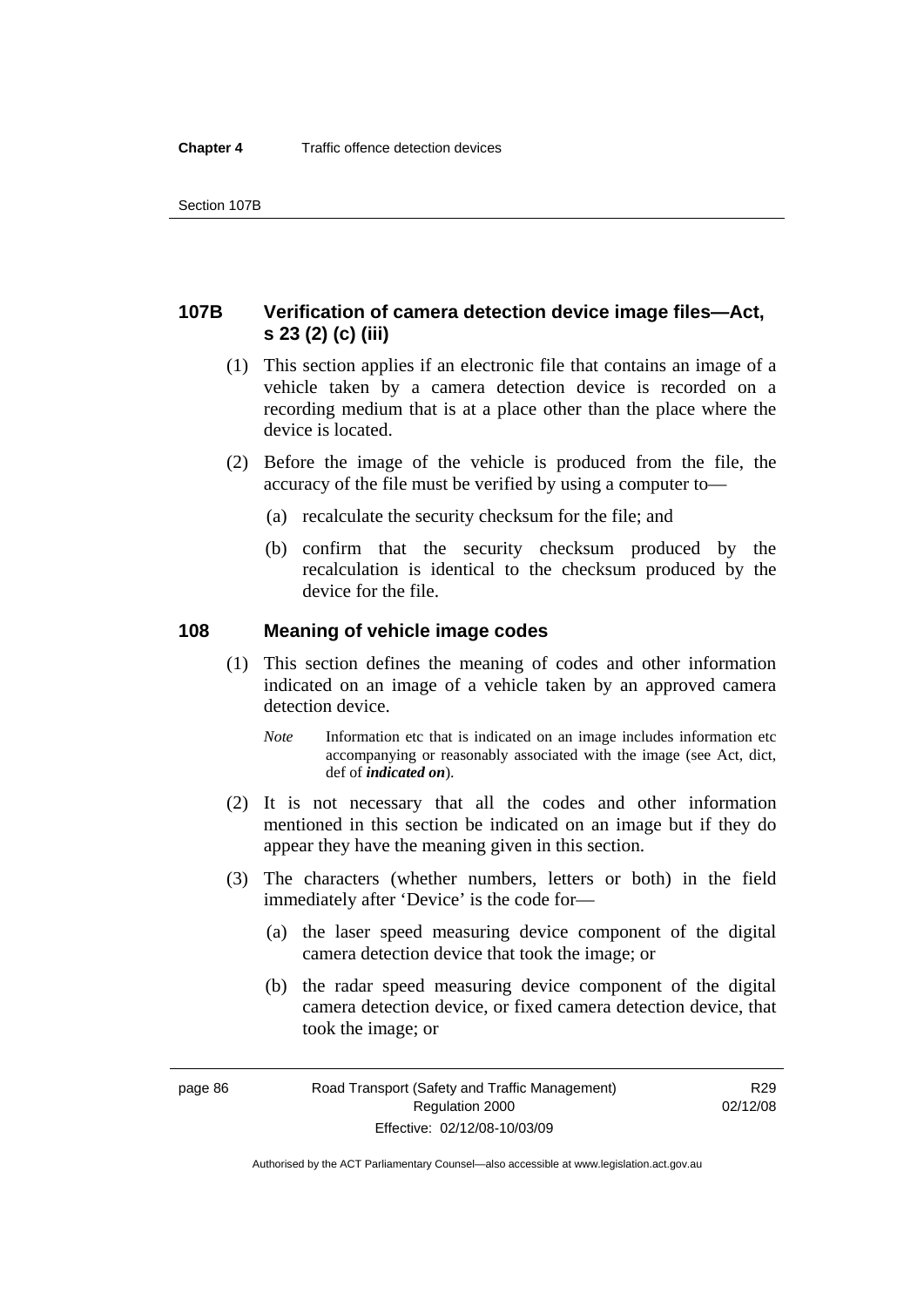- (c) the piezo strip speed measuring device component of the fixed camera detection device that took the image; or
- (d) the loop detector speed measuring device component of the fixed camera detection device that took the image.

#### **Example**

'Device: 012409' indicates that the code for the laser speed measuring device component of the digital detection device, or piezo strip speed measuring device component of the fixed camera detection device, that took the image, is 012409.

 (4) The characters (whether numbers, letters or both) in the field immediately after 'Location' or 'Loc' is the code for the place where the image was taken (the *location code*).

#### **Example**

'Location: sls0015' indicates that the code for the place where the image was taken is 0015 (see sch 1, part 1.1, item 15).

(5) A location code has the meaning given by schedule 1.

#### **Example**

The location code '0015' indicates that the image was taken at Kingsford Smith Drive between Kuringa Drive and Spalding Street (see sch 1, part 1.1, item 15).

 (6) For subsection (5) and schedule 1, if a road (however described) mentioned in an item of schedule 1 intersects with another road (however described) more than once, the word '(north)' or '(south)' is included after the name of the road to indicate the intersection relevant to the meaning of the location code.

#### **Example**

The location code '0003' means that the image was taken on Athllon Drive between Beasley Street '(south)' and Sulwood Drive (see sch 1, part 1.1, item 3). As Beasley Street intersects Athllon Drive more than once, the word 'south' indicates that the southern intersection is the relevant intersection.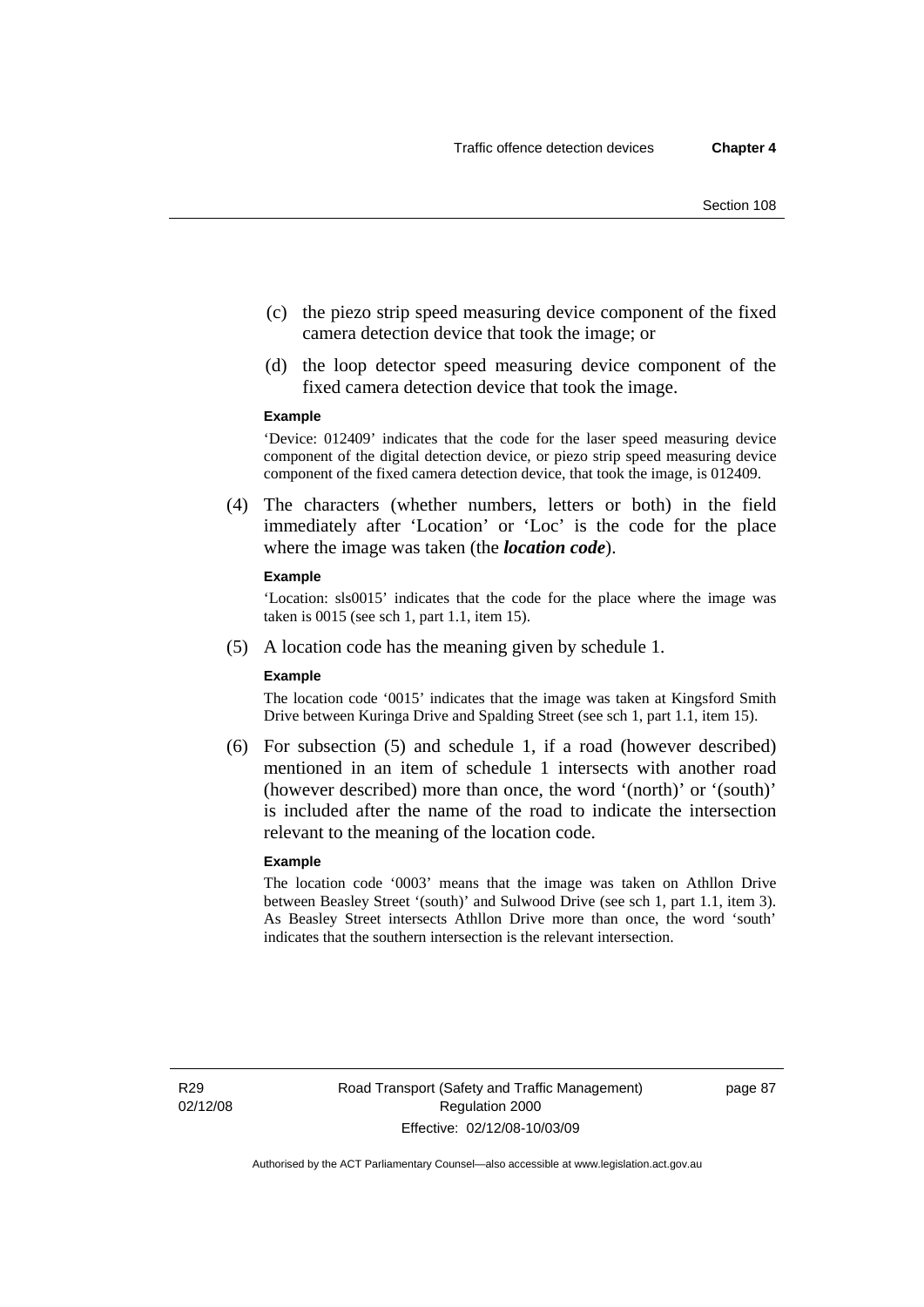(7) The characters in the field immediately after 'Date' is the date when the image was taken, with the first 2 numbers indicating the day of the month, followed by an abbreviation for the month and the year.

#### **Example**

'Date: 15/11/00' indicates that the image was taken on 15 November 2000.

 (8) The numbers in the field immediately after 'Time' is the time when the image was taken, stated in the 24-hour clock system.

#### **Examples**

- 1 'Time: 11.07.00.23' indicates that the image was taken at 0.23 seconds after 11.07 am.
- 2 'Time: 13:53:10:07' indicates that the image was taken at 10.07 seconds after 1.53 pm.
- (9) The letter in the field immediately after 'Direction' or 'Dir' indicates—
	- (a) for an image taken by a digital camera detection device whether the general direction in which the vehicle was travelling was away from or towards the device, with 'A' indicating away from the device and 'T' indicating towards the device; or
	- (b) for an image taken by a fixed camera detection device—the general direction in which the vehicle was travelling when the image was taken, with 'N' indicating north, 's' indicating south, 'E' indicating east and 'W' indicating west.

#### **Example for par (a)**

'Direction: A' indicates that when the image was taken the vehicle was generally travelling away from the digital camera detection device that took the image.

#### **Example for par (b)**

'Direction: N' indicates that when the image was taken the vehicle was travelling in the general direction of north.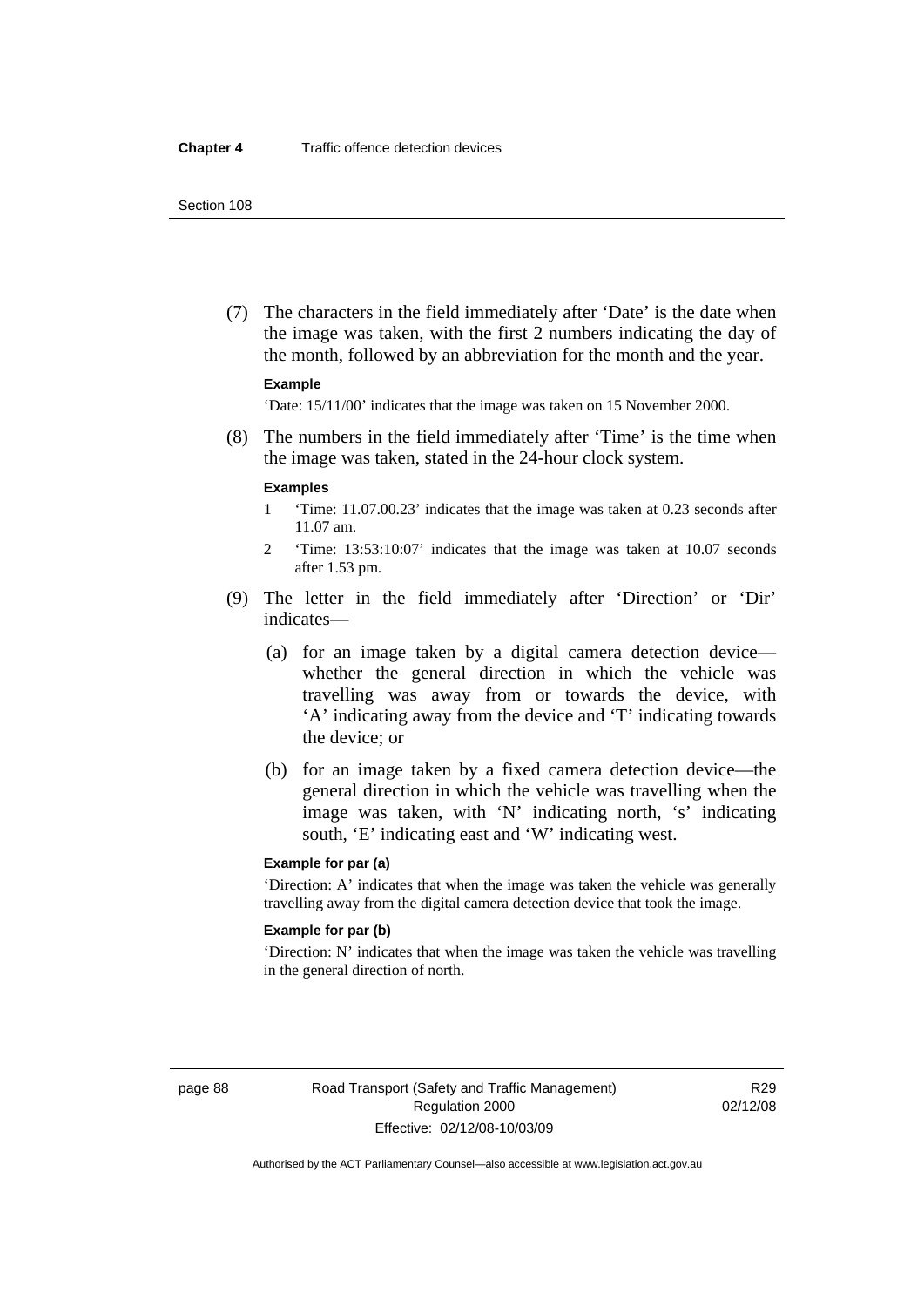(10) The characters in the field immediately after 'Lane' is the code for the lane in which the vehicle was travelling when the image was taken, with the following codes having the stated meaning:

'L1' means the lane next to the centre of the road

'L2' means the lane immediately to the left of L1

'L3' means the lane immediately to the left of L2

'L4' means the lane immediately to the left of L3.

#### **Example**

'Lane: L1' indicates that the vehicle was travelling in the lane next to the centre of the road when the image was taken.

 (11) The number in the field immediately after 'Red time' is the time in seconds and part seconds (stated as a fraction) that a red traffic light or red traffic arrow facing the driver of the vehicle had been showing before the driver entered the intersection concerned.

### **Example**

'Red time: 1.50' indicates that the red traffic light or red traffic arrow facing the driver of the vehicle had been showing for 1.5 seconds before the driver entered the intersection concerned.

 (12) The number in the field immediately after 'Speed li' is the speed limit applying to the driver of the vehicle for the length of road where the driver was driving when the image was taken.

#### **Example**

'Speed li: 60' indicates that the speed limit applying to the driver of the vehicle for the length of road where the driver was driving when the image was taken is 60 km/h.

 (13) The number in the field immediately after 'Speed' is the speed in kilometres per hour at which the driver of the vehicle was driving when the image was taken.

#### **Example**

'Speed: 82' indicates that the driver of the vehicle was driving at 82 km/h when the image was taken.

R29 02/12/08 page 89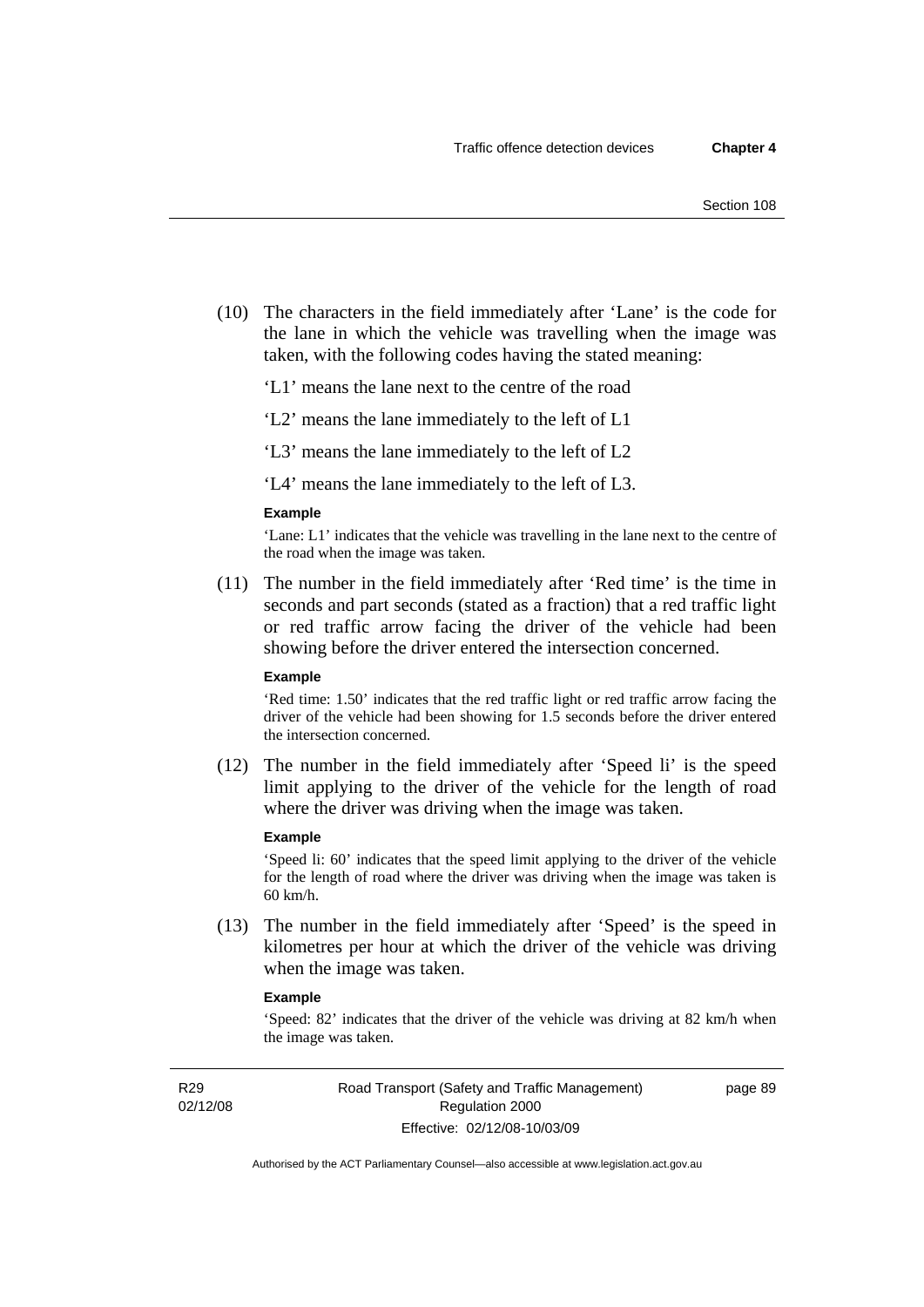(14) The characters (whether numbers, letters or both) in the field immediately after 'Operator' is the code for the person responsible for the use of the device when the image was taken.

#### **Example**

'Operator: op002' indicates that the code for the person responsible for the device when the image was taken is operator 002.

 (15) The characters (whether numbers, letters or both) in the field immediately after 'Disk' is the code for the recording medium used to record the image of the vehicle.

#### **Example**

'Disk: WD0022' indicates that the code for the WORM disk used to record the image was WD0022.

*Note* An example is part of the regulation, is not exhaustive and may extend, but does not limit, the meaning of the provision in which it appears (see Legislation Act, s 126 and s 132).

page 90 Road Transport (Safety and Traffic Management) Regulation 2000 Effective: 02/12/08-10/03/09

R29 02/12/08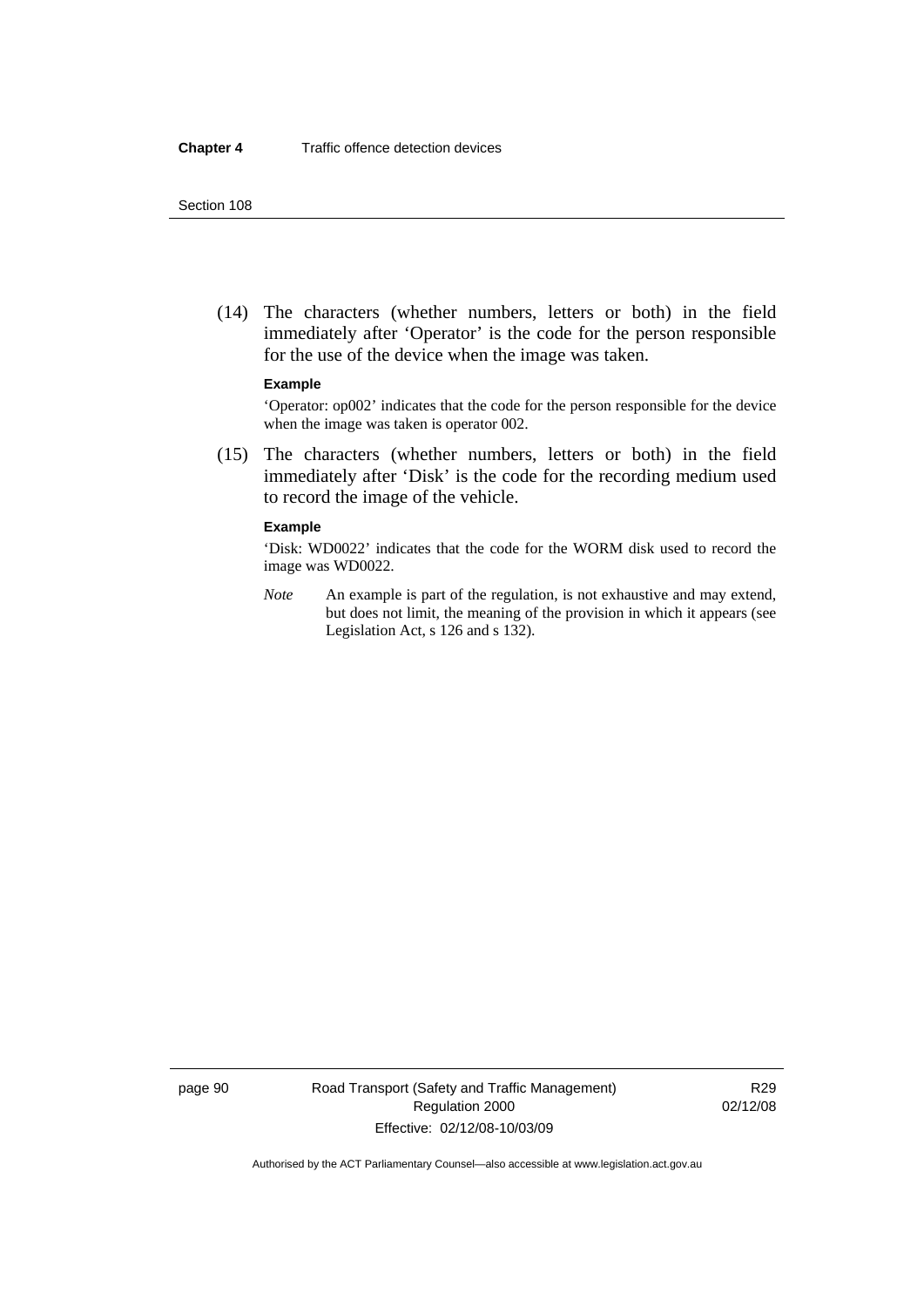## **Chapter 5 Miscellaneous**

### **109 Additional powers of police**

- (1) A police officer may request or signal the driver of a vehicle to stop the vehicle.
- (2) A person must not, without reasonable excuse, fail to comply with a request or signal made or given by a police officer under subsection  $(1)$ .

Maximum penalty: 20 penalty units.

 (3) A police officer may, during a temporary obstruction or danger to traffic or in an emergency, direct the responsible person for or driver of a vehicle parked in any part of a pay parking area to remove the vehicle or, if no-one appears to be in charge of the vehicle, remove the vehicle.

### **110 Prohibition on car minding**

- (1) The chief police officer may, by written notice given to a person, prohibit the person from—
	- (a) parking, minding, caring for, or taking charge of any motor vehicle or trailer (other than a motor vehicle or trailer of which the person is the driver) on a road; or
	- (b) offering his or her services for any such purpose.
- (2) A person who is given a notice under subsection (1) must comply with the notice.

Maximum penalty: 20 penalty units.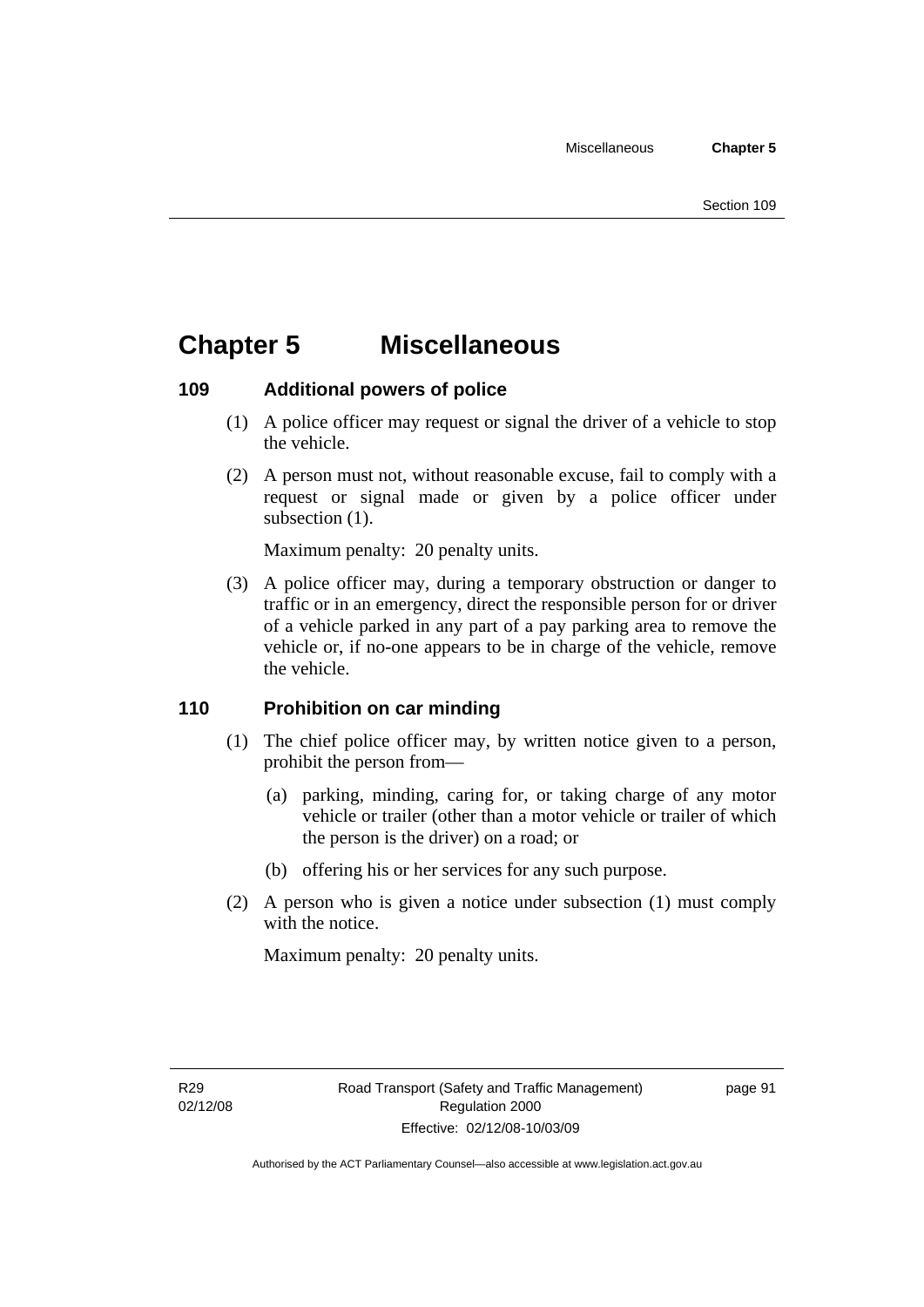#### **Chapter 5** Miscellaneous

- (3) This section does not authorise the chief police officer to prohibit the proprietor of a parking station or parking area—
	- (a) from parking, minding, caring for, or taking charge of a motor vehicle or trailer in or on the parking station or parking area; or
	- (b) from offering the proprietor's services for that purpose—
		- (i) whether by the display or publication of an advertisement in relation to the parking station or parking area or otherwise; and
		- (ii) whether the services are performed or offered to be performed by the proprietor or by an employee or agent of the proprietor.

### **111 Removal of unattended vehicles—Act, s 32 (1) (c)**

A police officer or authorised person may move an unattended vehicle from a road or road related area to a retention area if the vehicle is in—

- (a) a bus lane; or
- (b) a length of road to which a *clearway sign* applies; or
- (c) a transit lane.

### **112 Disposal of impounded vehicles—Act, s 10K**

- (1) This section applies to a vehicle impounded under the following provisions of the Act:
	- (a) section 10A (Impounding of vehicles used for menacing driving on court order before conviction etc);
	- (b) section 10B (Impounding or forfeiture of vehicles on conviction etc for certain offences);
	- (c) section 10C (Powers of police officers to seize and impound vehicles used in committing certain offences).

page 92 Road Transport (Safety and Traffic Management) Regulation 2000 Effective: 02/12/08-10/03/09

R29 02/12/08

Authorised by the ACT Parliamentary Counsel—also accessible at www.legislation.act.gov.au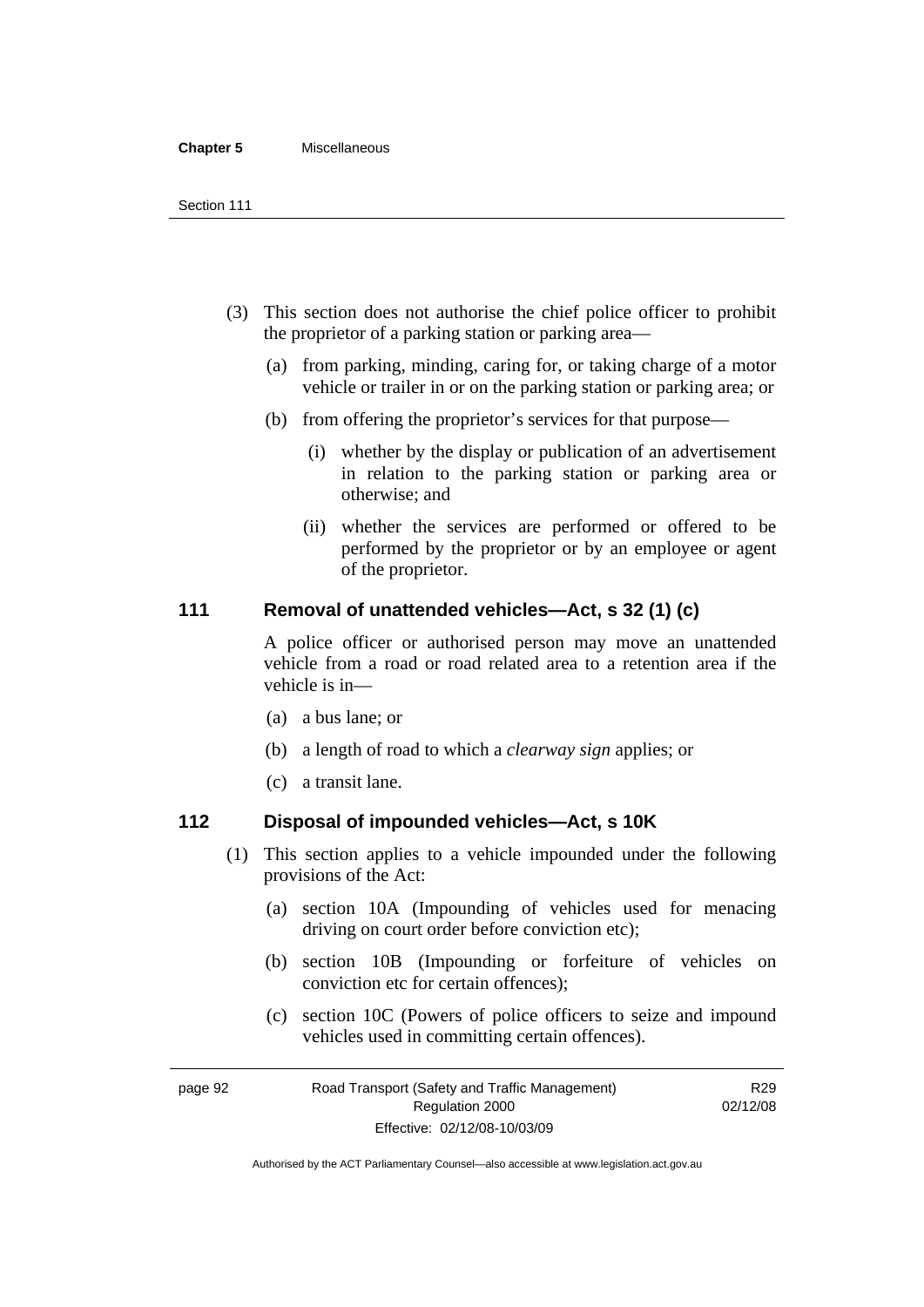- (2) If a person has not applied to the chief police officer for the release of the vehicle at the end of the period of impoundment, the chief police officer must, by notice served on the registered operator of the vehicle and every person who has a registered interest in the vehicle, warn them that the vehicle may be offered for sale if the vehicle is not removed from the place of impoundment within 28 days after the day of service of the notice.
- (3) The vehicle may be offered for sale, by public auction or public tender, if the vehicle is not removed within 28 days after service of the notice or, if more than 1 notice is served under subsection (2), the later of the notices.
- (4) A person may apply to the chief police officer for payment to the person of the balance of the proceeds of sale of a vehicle within 1 year after the vehicle is sold in accordance with subsection (3).
- (5) The balance of the proceeds of sale may be paid to the person if the person satisfies the chief police officer that—
	- (a) the person was lawfully entitled to possession of the vehicle immediately before its sale; and
	- (b) there was a reasonable excuse for the person's failure to obtain release of the vehicle before it was sold.
- (6) In this section:

*balance of the proceeds of sale*, of a vehicle, means the proceeds of the sale of the vehicle less—

- (a) any fee or other amount payable under the *Road Transport (General) Act 1999* for the seizure, impounding and storage of the vehicle; and
- (b) the reasonable costs of or incidental to the sale.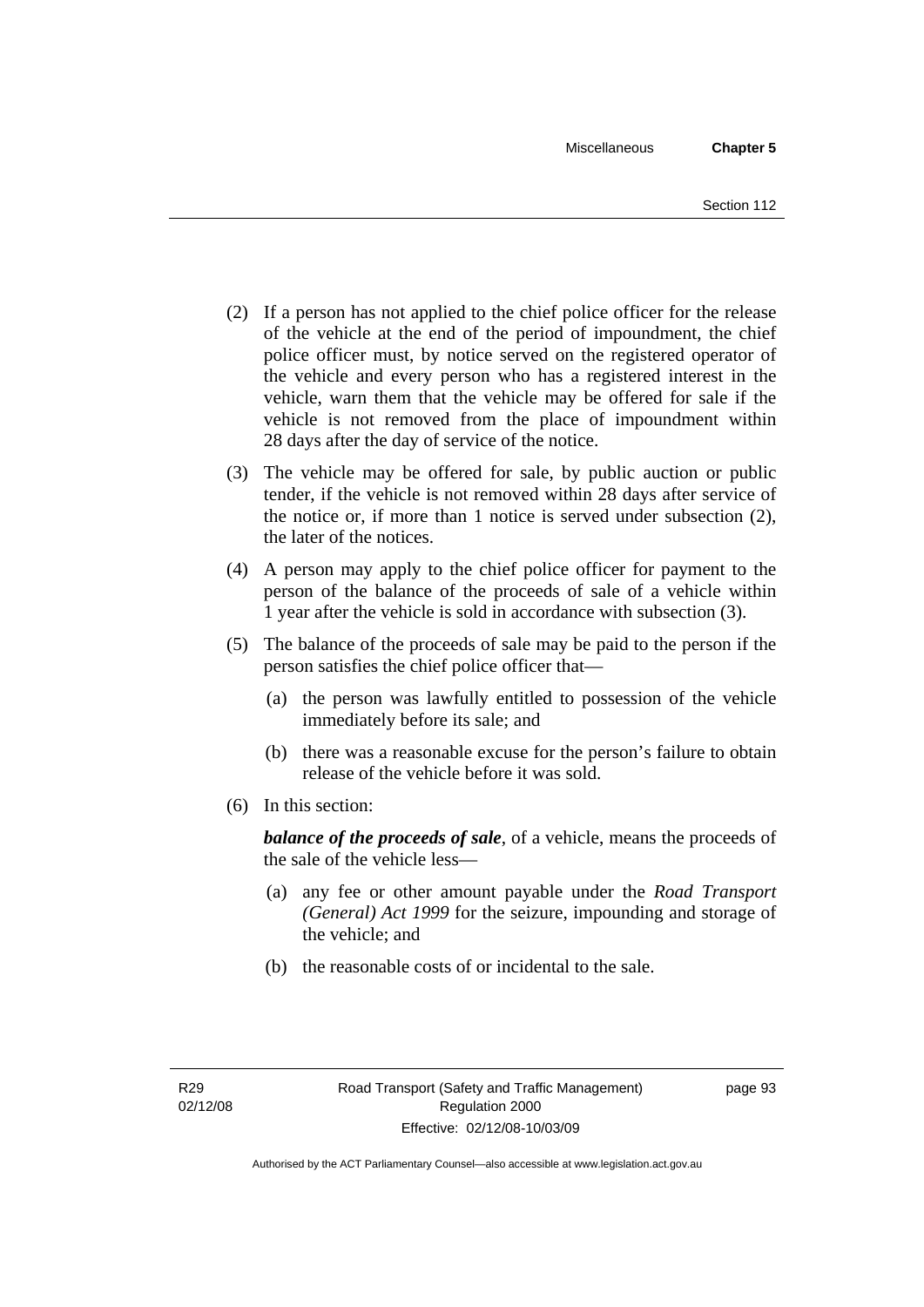#### **Chapter 5** Miscellaneous

### **112A Disposal of forfeited vehicles—Act, s 10K**

A vehicle that has been forfeited to the Territory under the Act, section 10B (Impounding or forfeiture of vehicles on conviction etc for certain offences) may be offered for sale by public auction or public tender.

### **113 Responsible person to inspect driver licence**

 (1) Before permitting someone else to drive a motor vehicle, the responsible person for, or the person in charge of, the vehicle must require the person to produce his or her Australian driver licence or external driver licence and must inspect the licence.

Maximum penalty: 20 penalty units.

 (2) It is a defence to a prosecution of a person for an offence against subsection (1) if the person proves that the person had taken reasonable steps (other than those mentioned in the subsection) to ensure the person permitted to drive the motor vehicle was the holder of a current Australian driver licence or external driver licence.

### **114 Responsible person's consent**

The person in charge of a motor vehicle or trailer on a road must not, without reasonable excuse, permit anyone to use the vehicle without the consent of the responsible person for the vehicle.

Maximum penalty: 20 penalty units.

### **115 Standards for safe carriage of loads—Act, s 14 (2)**

The prescribed standards are the performance standards in the *Load Restraint Guide—Guidelines and Performance Standards for the Safe Carriage of Loads on Road Vehicles*, 2nd ed (2004) published by the National Transport Commission.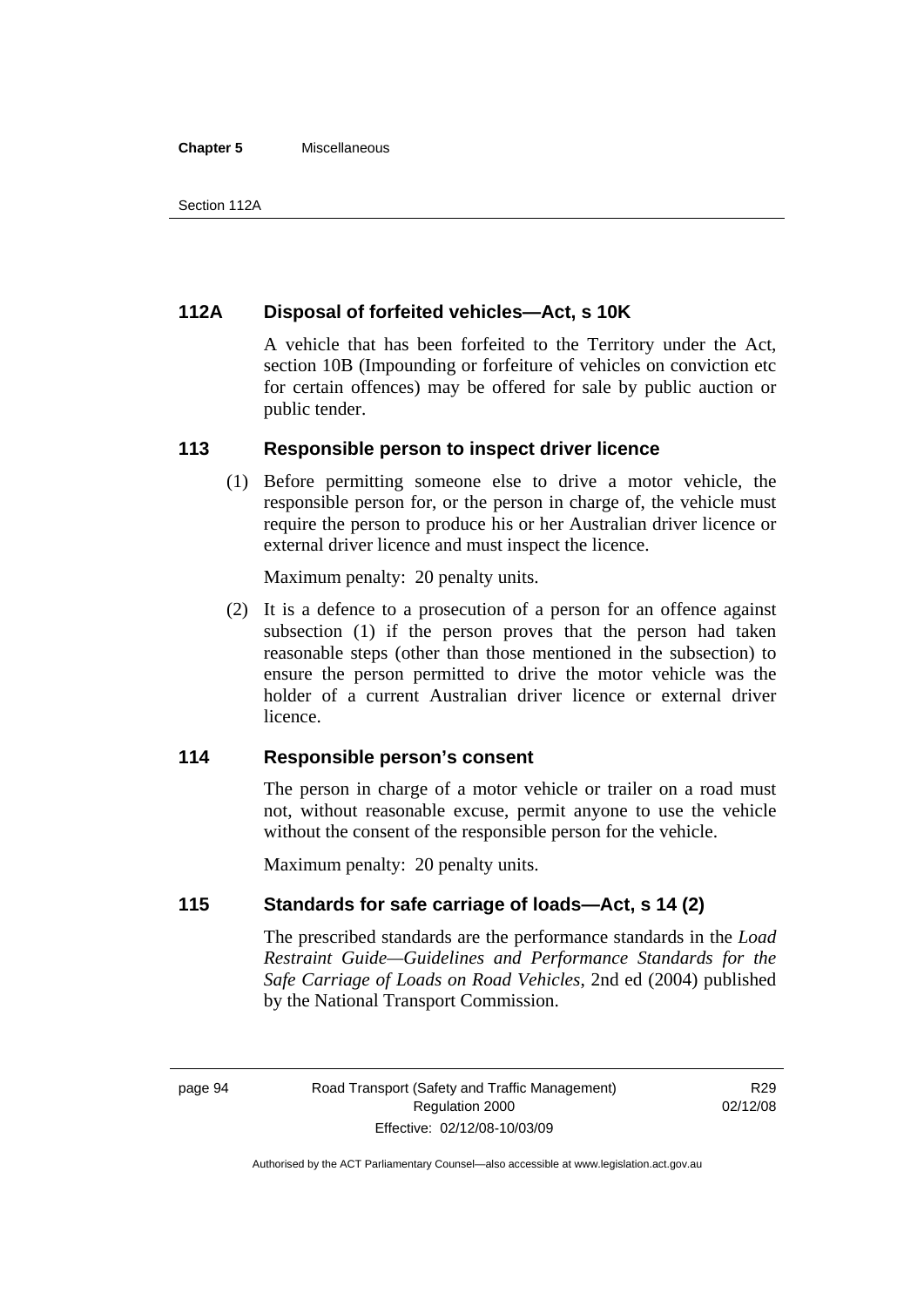# **Schedule 1 Meaning of location codes on images**

(see s 108)

# **Part 1.1 Digital camera detection devices**

**Table 1.1** 

| column 1<br>item | column <sub>2</sub><br><b>location</b><br>code | column 3<br>place where image was taken                                       |
|------------------|------------------------------------------------|-------------------------------------------------------------------------------|
| 1                | 0001                                           | Adelaide Avenue between Hopetoun Circuit and Kent Street                      |
| 2                | 0002                                           | <b>Antill Street</b>                                                          |
| 3                | 0003                                           | Athllon Drive between Beasley Street (south) and Sulwood<br>Drive             |
| $\overline{4}$   | 0004                                           | Belconnen Way between Barry Drive and Coulter Drive                           |
| 5                | 0005                                           | Bowen Drive between Brisbane Avenue and Kings Avenue                          |
| 6                | 0006                                           | Coppins Crossing Road between Uriarra Road and William<br><b>Hovell Drive</b> |
| 7                | 0007                                           | Drakeford Drive between Sulwood Drive and Athllon Drive                       |
| 8                | 0008                                           | Erindale Drive between Sulwood Drive and Sternberg Crescent                   |
| 9                | 0009                                           | Florey Drive between Southern Cross Drive and Ginninderra<br>Drive            |
| 10               | 0010                                           | Ginninderra Drive between Tillyard Drive and Kingsford Smith<br>Drive         |
| 11               | 0011                                           | Ginninderra Drive between Ellenborough Street and Braybrook<br><b>Street</b>  |
| 12               | 0012                                           | Gungahlin Drive between Wells Station Drive and Gundaroo<br>Drive             |
| 13               | 0013                                           | Hindmarsh Drive between Dalrymple Street and Jerrabomberra<br>Avenue          |

R29 02/12/08

### Road Transport (Safety and Traffic Management) Regulation 2000 Effective: 02/12/08-10/03/09

page 95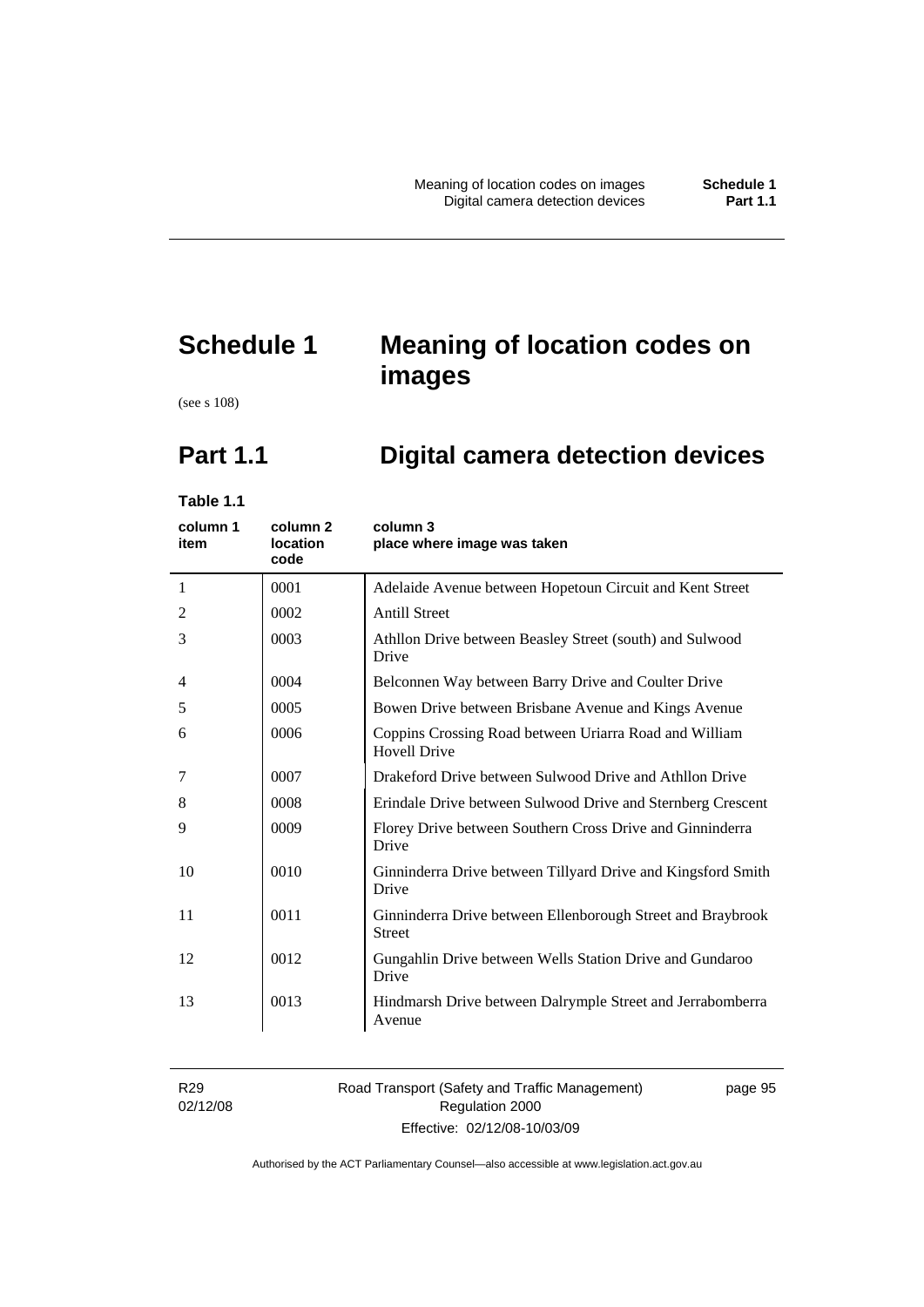| Kingsford Smith Drive between Kuringa Drive and Spalding<br>Lady Denman Drive between Cotter Road and Barrenjoey Drive |
|------------------------------------------------------------------------------------------------------------------------|
|                                                                                                                        |
|                                                                                                                        |
|                                                                                                                        |
|                                                                                                                        |
|                                                                                                                        |
| Monaro Highway between Canberra Avenue and Hindmarsh                                                                   |
| Monaro Highway between Hindmarsh Drive and Isabella Drive                                                              |
| Mugga Lane between Narrabundah Lane and Long Gully Road                                                                |
|                                                                                                                        |
|                                                                                                                        |
|                                                                                                                        |
| Tuggeranong Parkway between Hindmarsh Drive and Cotter                                                                 |
| Tuggeranong Parkway between Hindmarsh Drive and Sulwood                                                                |
|                                                                                                                        |
|                                                                                                                        |
| Owen Dixon Drive (excluding residential service road of same                                                           |
|                                                                                                                        |
|                                                                                                                        |
|                                                                                                                        |
|                                                                                                                        |
|                                                                                                                        |
|                                                                                                                        |

### page 96 Road Transport (Safety and Traffic Management) Regulation 2000 Effective: 02/12/08-10/03/09

R29 02/12/08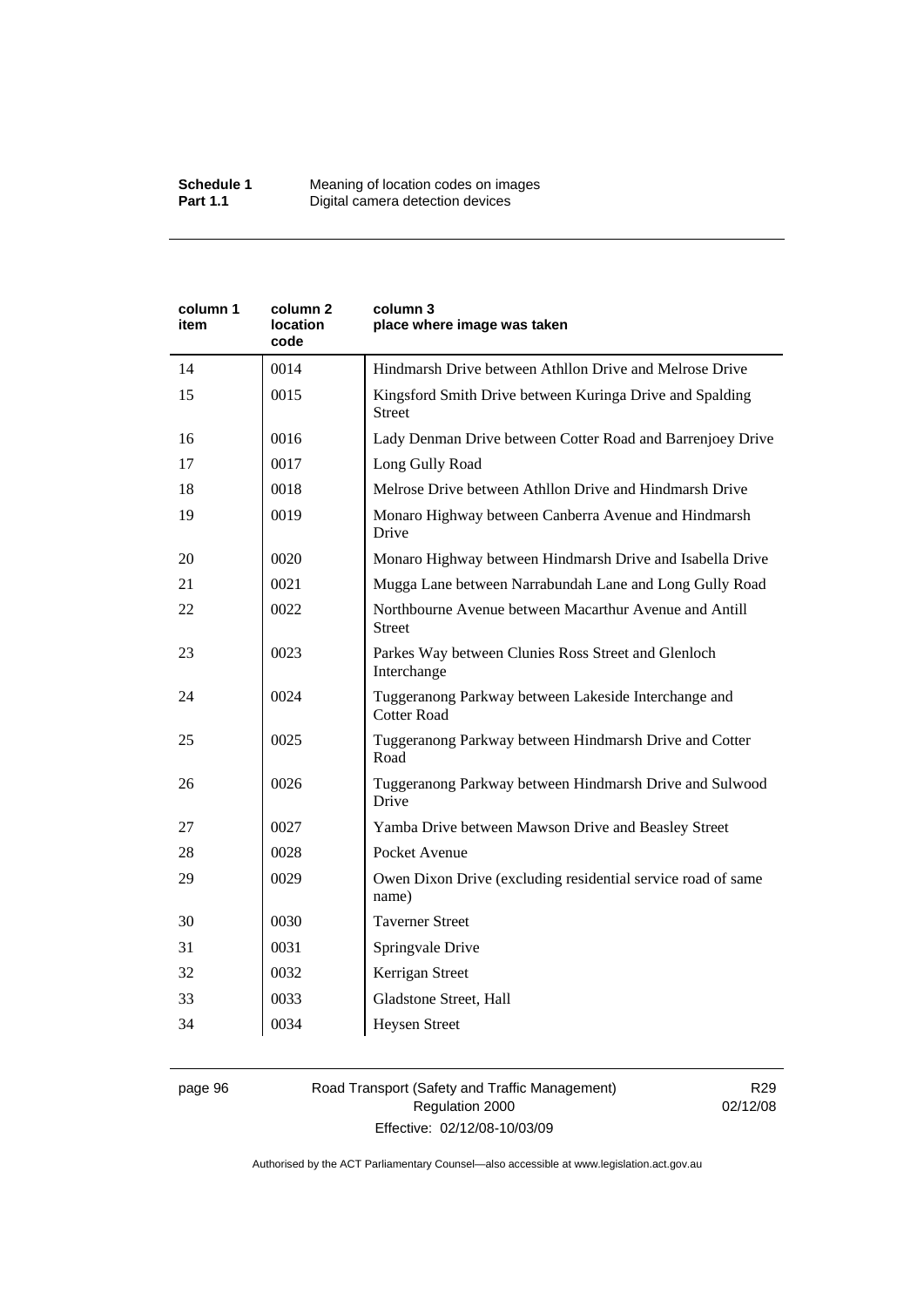Meaning of location codes on images **Schedule 1**  Digital camera detection devices **Part 1.1** 

| column 1<br>item | column 2<br>location<br>code | column 3<br>place where image was taken                             |
|------------------|------------------------------|---------------------------------------------------------------------|
| 35               | 0035                         | Mugga Way                                                           |
| 36               | 0036                         | <b>Badimara Street</b>                                              |
| 37               | 0037                         | Namatjira Drive                                                     |
| 38               | 0038                         | Empire Circuit between Grey Street and Canberra Avenue              |
| 39               | 0039                         | <b>Longmore Crescent</b>                                            |
| 40               | 0040                         | Maribyrnong Avenue                                                  |
| 41               | 0041                         | <b>Learmonth Drive</b>                                              |
| 42               | 0042                         | <b>Petterd Street</b>                                               |
| 43               | 0043                         | <b>Williamson Street</b>                                            |
| 44               | 0044                         | <b>Tillyard Drive</b>                                               |
| 45               | 0045                         | Dryandra Street between Fairfax Street and Archibald Street         |
| 46               | 0046                         | Newman Morris Circuit                                               |
| 47               | 0047                         | Chuculba Crescent                                                   |
| 48               | 0048                         | Livingston Avenue                                                   |
| 49               | 0049                         | Clive Steele Avenue                                                 |
| 50               | 0050                         | Darwinia Terrace                                                    |
| 51               | 0051                         | La Perouse Street                                                   |
| 52               | 0052                         | <b>Novar Street</b>                                                 |
| 53               | 0053                         | Goyder Street between Dalrymple Street and Jerrabomberra<br>Avenue  |
| 54               | 0054                         | Launceston Street between Hindmarsh Drive and Melrose Drive         |
| 55               | 0055                         | Athllon Drive between Hindmarsh Drive and Beasley Street<br>(south) |
| 56               | 0056                         | Athllon Drive between Sulwood Drive and Anketell Street<br>(north)  |
| 57               | 0057                         | Northbourne Avenue between Barry Drive and Macarthur<br>Avenue      |
| 58               | 0058                         | Northbourne Avenue between Antill Street and Barton Highway         |

R29 02/12/08 Road Transport (Safety and Traffic Management) Regulation 2000 Effective: 02/12/08-10/03/09

page 97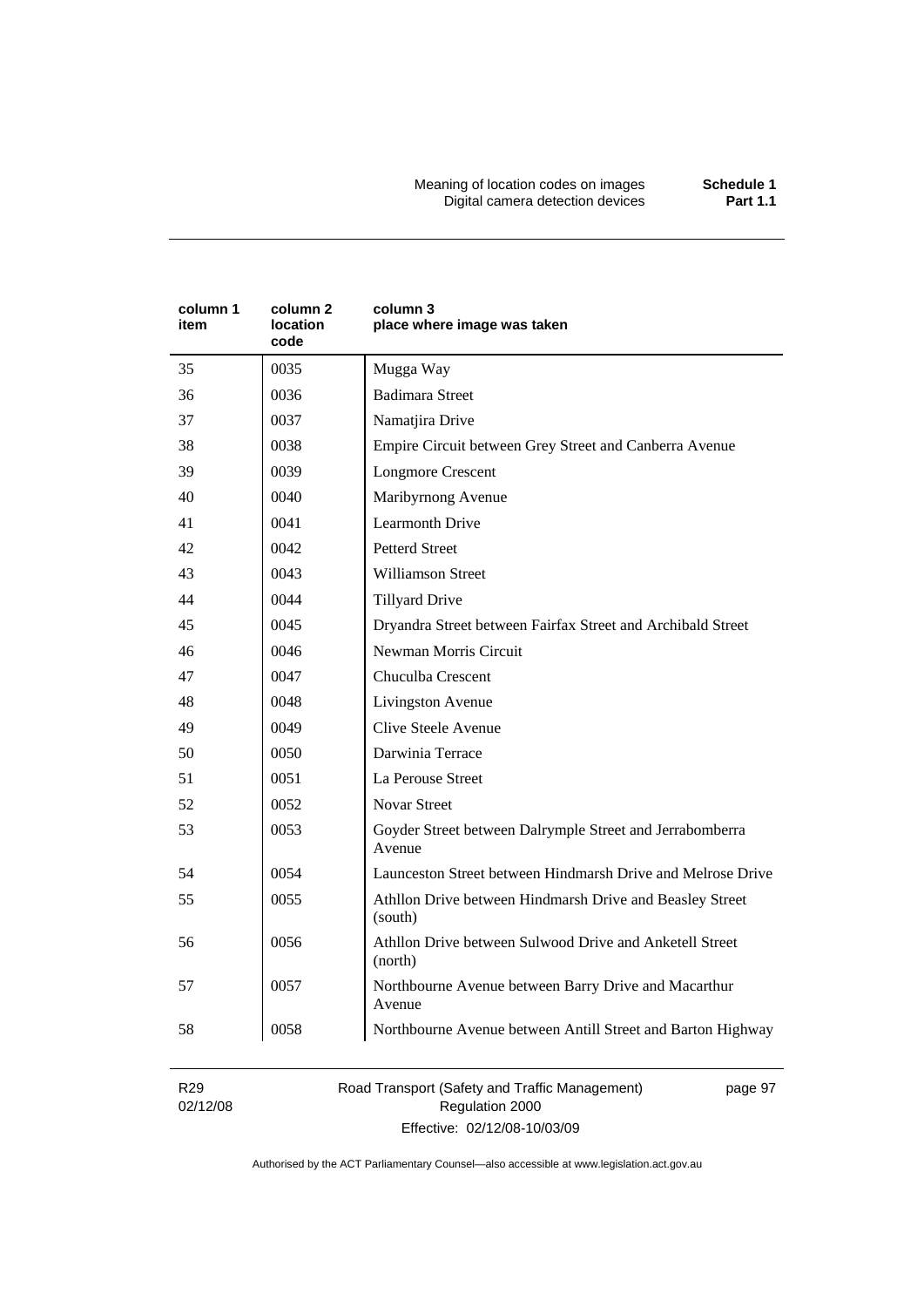| column 1<br>item | column <sub>2</sub><br>location<br>code | column 3<br>place where image was taken                                        |
|------------------|-----------------------------------------|--------------------------------------------------------------------------------|
| 59               | 0059                                    | Belconnen Way between Coulter Drive and Kingsford Smith<br>Drive               |
| 60               | 0060                                    | Phillip Avenue between Majura Avenue and Federal Highway                       |
| 61               | 0061                                    | Barton Highway between Federal Highway and Kuringa Drive                       |
| 62               | 0062                                    | Drakeford Drive between Athllon Drive and Isabella Drive                       |
| 63               | 0063                                    | Hindmarsh Drive between Athllon Drive and Dalrymple Street                     |
| 64               | 0064                                    | Hindmarsh Drive between Jerrabomberra Avenue and Canberra<br>Avenue            |
| 65               | 0065                                    | <b>Barry Drive</b>                                                             |
| 66               | 0066                                    | Ginninderra Drive between Braybrook Street and Kingsford<br><b>Smith Drive</b> |
| 67               | 0067                                    | Ginninderra Drive between Tillyard Drive and Florey Drive                      |
| 68               | 0068                                    | Erindale Drive between Long Gully Road and Sulwood Drive                       |
| 69               | 0069                                    | Erindale Drive between Soward Way and Judkins Street                           |
| 70               | 0070                                    | Kuringa Drive between Owen Dixon Drive and Barton Highway                      |
| 71               | 0071                                    | Launceston Street between Bowes Street and Furzer Street                       |
| 72               | 0072                                    | Monaro Highway between Johnson Drive and Isabella Drive                        |
| 73               | 0073                                    | Mugga Lane between Hindmarsh Drive and Narrabundah Lane                        |
| 74               | 0074                                    | Mugga Lane between Long Gully Road and Monaro Highway                          |
| 75               | 0075                                    | Parkes Way between Clunies Ross Street and Edinburgh<br>Avenue                 |
| 76               | 0076                                    | Yamba Drive between Kitchener Street and Bateson Road                          |
| 77               | 0077                                    | Yarra Glen between Carruthers Street and Adelaide Avenue                       |
| 78               | 0078                                    | Canberra Avenue between Mildura Street and Monaro Highway                      |
| 79               | 0079                                    | Canberra Avenue between Harman Naval Station and Newcastle<br><b>Street</b>    |
| 80               | 0080                                    | Kings Avenue between Bowen Drive and Parkes Way                                |
| 81               | 0081                                    | William Hovell Drive between Bindubi Street and Coulter Drive                  |

page 98 Road Transport (Safety and Traffic Management) Regulation 2000 Effective: 02/12/08-10/03/09

R29 02/12/08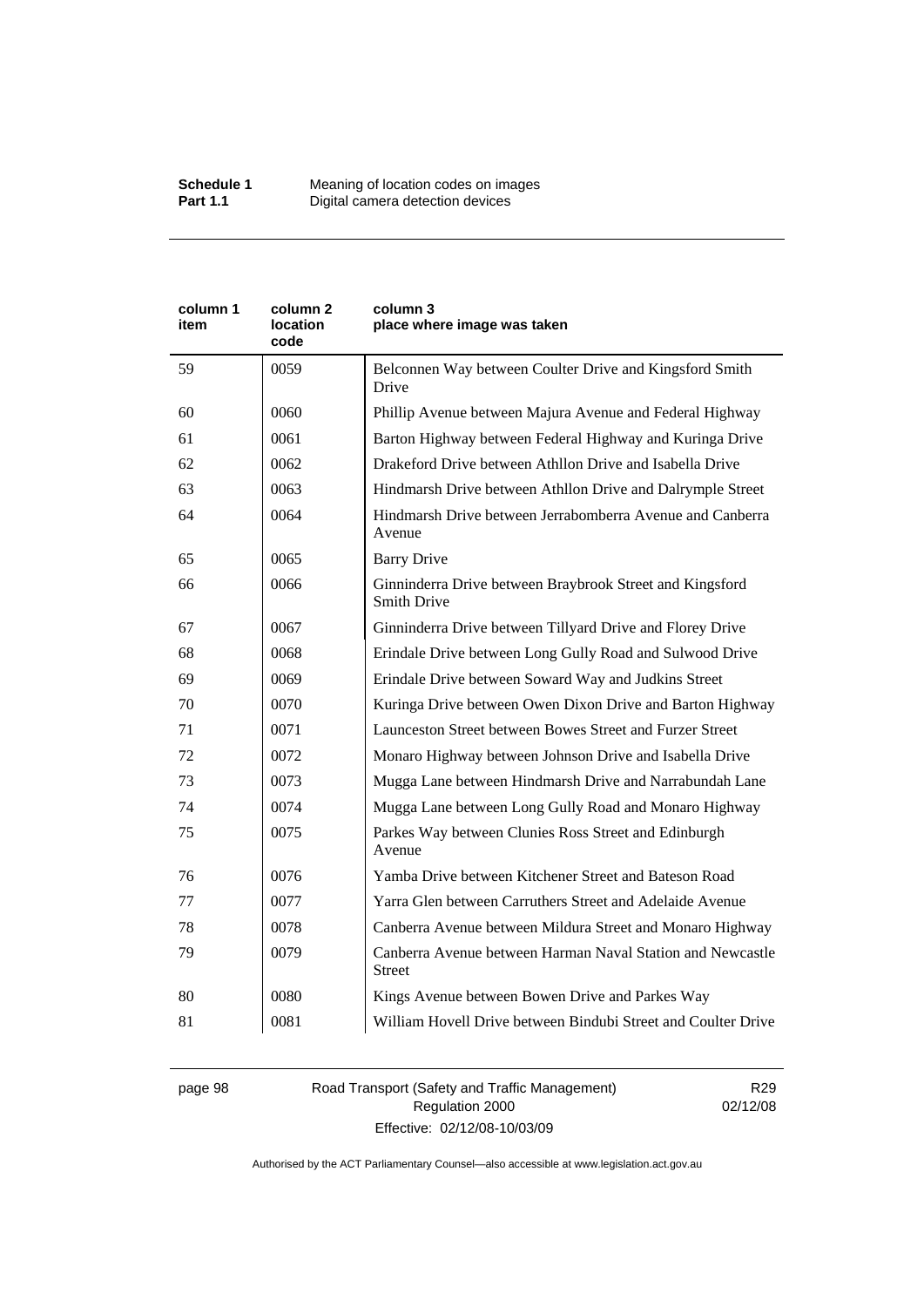| column 1<br>item | column <sub>2</sub><br>location<br>code | column 3<br>place where image was taken                                        |
|------------------|-----------------------------------------|--------------------------------------------------------------------------------|
| 82               | 0082                                    | William Hovell Drive between Coulter Drive and Drake<br><b>Brockman Drive</b>  |
| 83               | 0083                                    | Commonwealth Ave between King Edward Terrace and London<br>Circuit             |
| 84               | 0084                                    | Gundaroo Drive between Burrowa Street and Gungahlin Drive                      |
| 85               | 0085                                    | Gundaroo Drive between Barton Highway and Nudurr Drive                         |
| 86               | 0086                                    | Bindubi Street between Bandjalong Cres and Cross Street                        |
| 87               | 0087                                    | Clift Crescent between Hemmings Crescent and Rohan Street                      |
| 88               | 0088                                    | Cotter Road between Eucumbene Drive and Mount Stromlo<br>Road                  |
| 89               | 0089                                    | Federal Highway between Antill Street and Majura Road                          |
| 90               | 0090                                    | Majura Road between Federal Highway and Fairbairn Avenue                       |
| 91               | 0091                                    | Ellenborough Street between Ginninderra Drive and<br>Maribyrnong Avenue        |
| 92               | 0092                                    | Northbourne Avenue between Barton Highway and Stirling<br>Avenue               |
| 93               | 0093                                    | Southern Cross Drive between Coulter Drive and Kingsford<br><b>Smith Drive</b> |
| 94               | 0094                                    | Southern Cross Drive between Kingsford Smith Drive and<br>Spofforth Street     |
| 95               | 0095                                    | Sulwood Drive between Erindale Drive and Tuggeranong<br>Parkway                |
| 96               | 0096                                    | Coulter Drive between Belconnen Way and Lachlan Street                         |
| 97               | 0097                                    | Eastern Valley Way between Belconnen Way and College<br><b>Street</b>          |
| 98               | 0098                                    | Haydon Drive between Belconnen Way and Ginninderra Drive                       |
| 99               | 0099                                    | Yamba Drive between Hindmarsh Drive and Wisdom Street                          |
| 100              | 0100                                    | Jansz Crescent between La Perouse Street and Carnegie<br>Crescent              |
| 101              | 0101                                    | Nemarang Crescent between the north and south intersections                    |

R29 02/12/08 Road Transport (Safety and Traffic Management) Regulation 2000 Effective: 02/12/08-10/03/09

page 99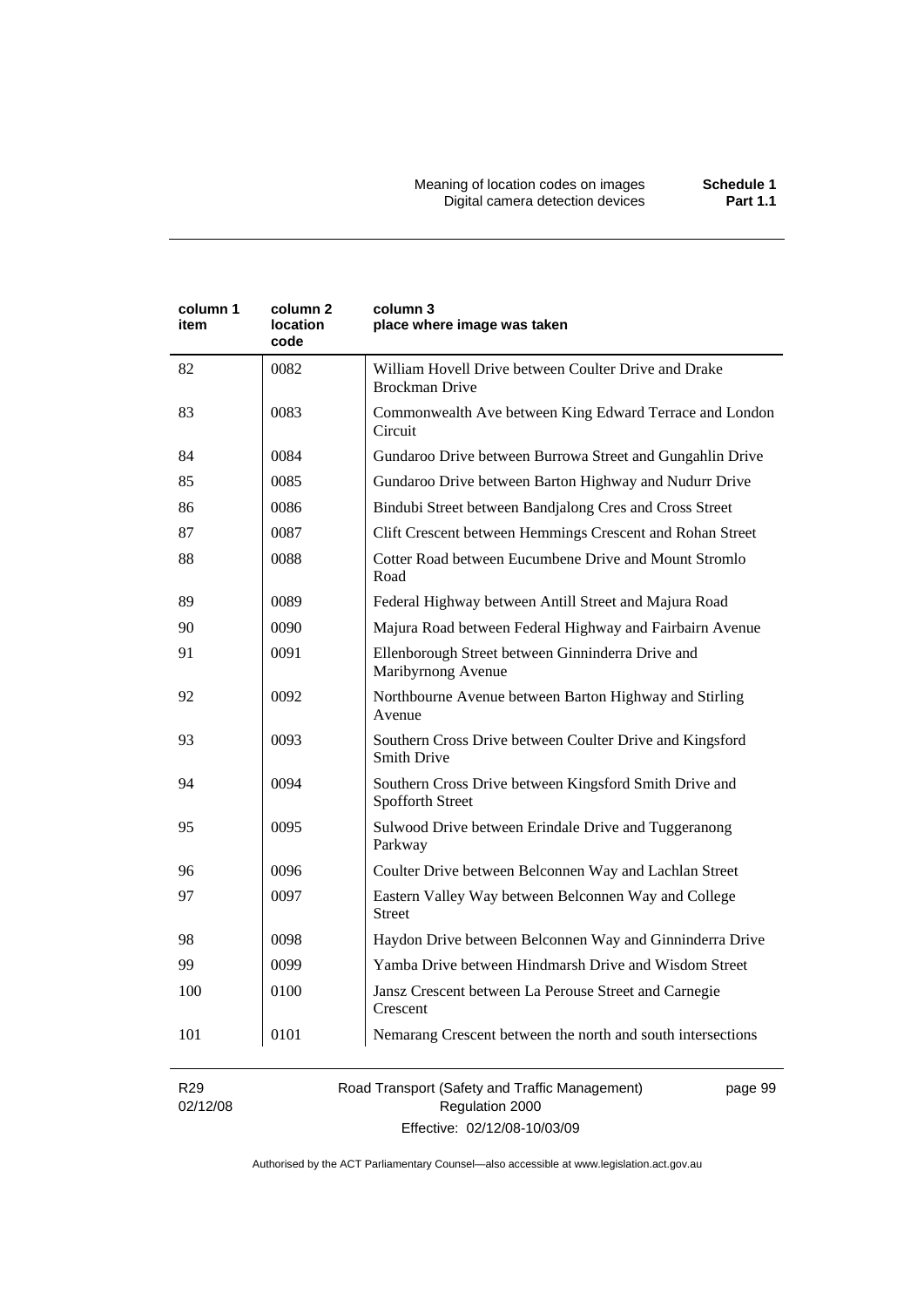| column 1<br>item | column 2<br>location<br>code | column 3<br>place where image was taken                                                |
|------------------|------------------------------|----------------------------------------------------------------------------------------|
|                  |                              | with Badimara Street                                                                   |
| 102              | 0102                         | Fairbairn Avenue between Anzac Parade and Pialligo Avenue                              |
| 103              | 0103                         | Flinders Way between Mugga Way and Canberra Avenue                                     |
| 104              | 0104                         | Mawson Drive between Athllon Drive and Yamba Drive                                     |
| 105              | 0105                         | Stonehaven Crescent between Hopetoun Circuit and Strickland<br>Crescent                |
| 106              | 0106                         | William Webb Drive between Ginninderra Drive and Owen<br>Dixon Drive                   |
| 107              | 0107                         | Ross Smith Crescent between Chewings Street and Southern<br>Cross Drive                |
| 108              | 0108                         | Spofforth Street between Drake Brockman Drive and Southern<br><b>Cross Drive</b>       |
| 109              | 0109                         | Ginninderra Drive between Florey Drive and Kerrigan Street                             |
| 110              | 0110                         | Archdall Street between Ginnninderra Drive and Osburn Drive                            |
| 111              | 0111                         | Limestone Avenue between Ainslie Avenue and Wakefield<br>Avenue                        |
| 112              | 0112                         | Copland Drive between Ginninderra Drive and Owen Dixon<br>Drive                        |
| 113              | 0113                         | Anketell Street between the north and south intersections with<br><b>Athllon Drive</b> |
| 114              | 0114                         | Groom Street between Carruthers Street and Kent Street                                 |
| 115              | 0115                         | Isabella Drive between Drakeford Drive and Monaro Highway                              |
| 116              | 0116                         | Ashley Drive between Johnson Drive and Erindale Drive                                  |
| 117              | 0117                         | Tharwa Drive between Drakeford Drive and Johnson Drive                                 |
| 118              | 0118                         | Tharwa Drive between Drakeford Drive and Knoke Avenue                                  |
| 119              | 0119                         | Horse Park Drive between Federal Highway and Katherine<br>Avenue                       |
| 120              | 0120                         | Kalgoorlie Crescent between the east and west intersections<br>with Badimara Street    |

# page 100 Road Transport (Safety and Traffic Management) Regulation 2000 Effective: 02/12/08-10/03/09

R29 02/12/08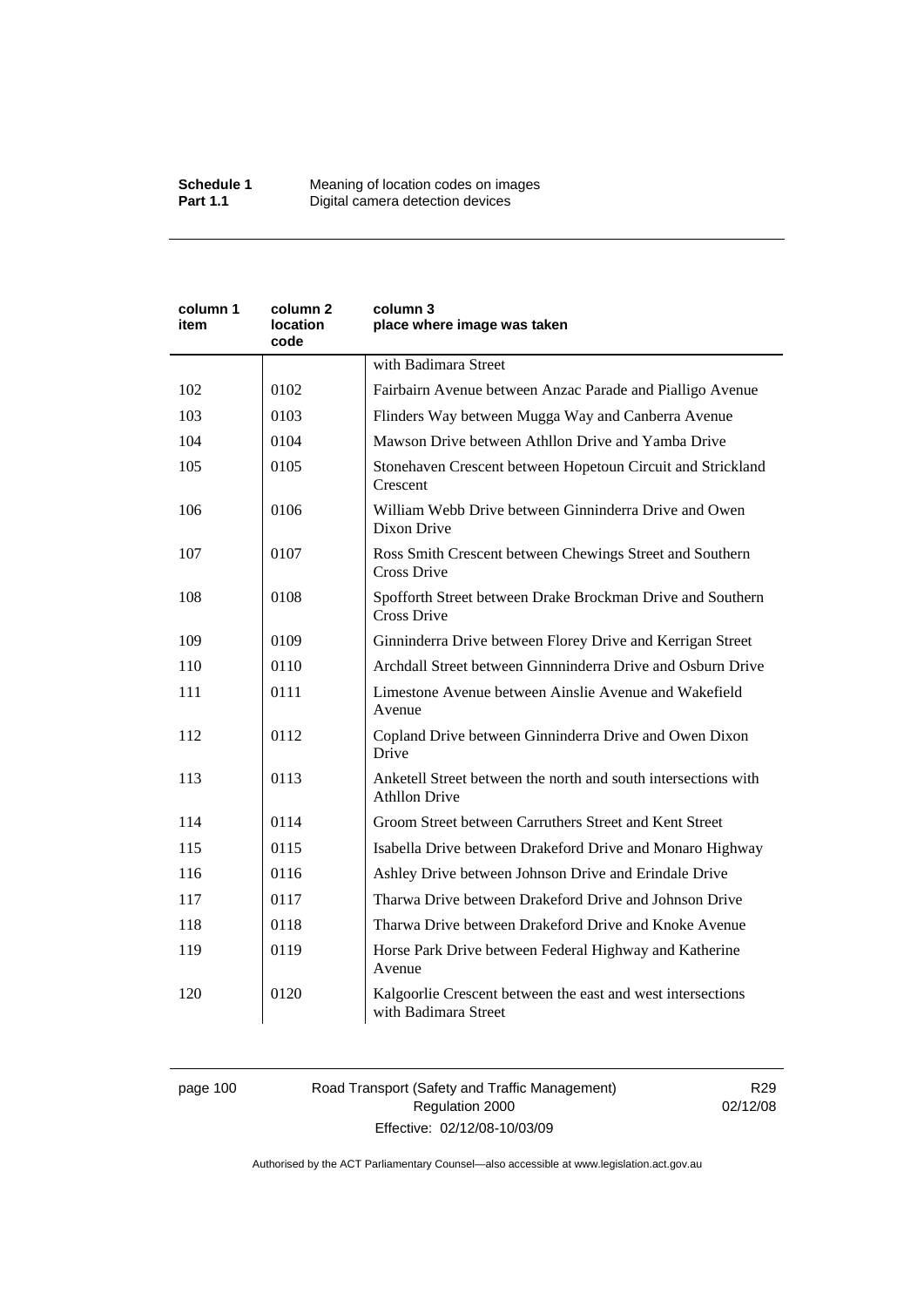# **Part 1.2 Fixed camera detection devices**

# **Table 1.2**

| column 1<br>item | column 2<br>location<br>code | column 3<br>place where image was taken               |
|------------------|------------------------------|-------------------------------------------------------|
| $\mathbf{1}$     | 1001                         | Northbourne Avenue/London Circuit                     |
| 2                | 1002                         | Northbourne Avenue/Barry Drive/Cooyong Street         |
| 3                | 1003                         | Coulter Drive/Southern Cross Drive/Luxton Street      |
| 4                | 1004                         | Drakeford Drive/Boddington Crescent/Marconi Crescent  |
| 5                | 1005                         | Benjamin Way/Chan Street/Cameron Avenue               |
| 6                | 1006                         | Northbourne Avenue/Antill Street/Mouat Street         |
| 7                | 1007                         | Ginninderra Drive/Aikman Drive                        |
| 8                | 1008                         | Hindmarsh Drive/Tuggeranong Parkway                   |
| 9                | 1009                         | Kingsford Smith Drive/Southern Cross Drive            |
| 10               | 1010                         | Belconnen Way/Bindubi Street/Eastern Valley Way       |
| 11               | 1011                         | Ginninderra Drive/Coulter Drive                       |
| 12               | 1012                         | Ginninderra Drive/Baldwin Drive/Haydon Drive          |
| 13               | 1013                         | Macarthur Avenue/David Street/Wattle Street           |
| 14               | 1014                         | Benjamin Way/College Street                           |
| 15               | 1015                         | Barry Drive/North Road/McCaughey Street               |
| 16               | 1016                         | Ginninderra Drive/Copland Drive/John Cleland Crescent |
| 17               | 1017                         | Hindmarsh Drive/Ainsworth Street                      |
| 18               | 1018                         | Monaro Highway/Newcastle Street/Dairy Road            |
| 19               | 1019                         | Belconnen Way/Caswell Drive                           |
| 20               | 1020                         | <b>Barry Drive/Marcus Clarke Street</b>               |
| 21               | 1021                         | Hindmarsh Drive/Yamba Drive                           |
| 22               | 1022                         | Hindmarsh Drive/Ball Street                           |
| 23               | 1023                         | Canberra Avenue/Hindmarsh Drive/Newcastle Street      |

R29 02/12/08 Road Transport (Safety and Traffic Management) Regulation 2000 Effective: 02/12/08-10/03/09

page 101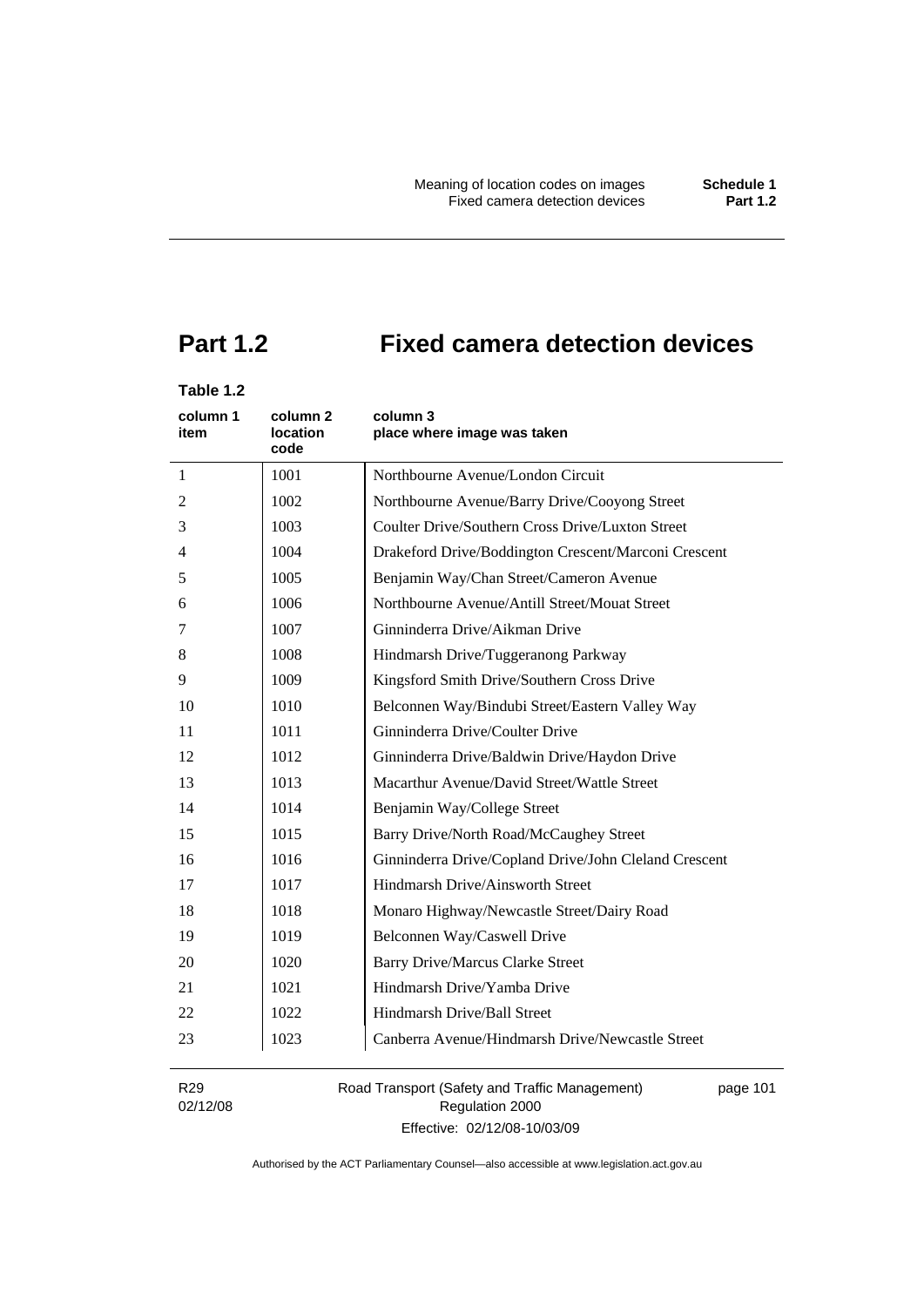| column 1<br>item | column 2<br><b>location</b><br>code | column 3<br>place where image was taken                                  |
|------------------|-------------------------------------|--------------------------------------------------------------------------|
| 24               | 1024                                | Canberra Avenue/Captain Cook Crescent/Manuka Circle                      |
| 25               | 1025                                | Gungahlin Drive/Gundaroo Drive                                           |
| 26               | 1026                                | Barton Highway between Curran Drive and Gold Creek Road                  |
| 27               | 1027                                | Barton Highway between Gungahlin Drive and Ellenborough<br><b>Street</b> |
| 28               | 1028                                | Monaro Highway between Lanyon Drive and Sheppard Street                  |
| 29               | 1029                                | Monaro Highway between Mugga Lane and Isabella Drive                     |
| 30               | 1030                                | Federal Highway between Zelling Street and Antill Street                 |
| 31               | 1031                                | Federal Highway between Antill Street and Majura Road                    |
| 32               | 1032                                | Monaro Highway near Hindmarsh Drive overpass                             |
| 33               | 1033                                | Tuggeranong Parkway near Hindmarsh Drive underpass                       |
| 34               | 1034                                | Tuggeranong Parkway near Cotter Road overpass, northbound                |
| 35               | 1035                                | Tuggeranong Parkway near Cotter Road overpass, southbound                |

page 102 Road Transport (Safety and Traffic Management) Regulation 2000 Effective: 02/12/08-10/03/09

R29 02/12/08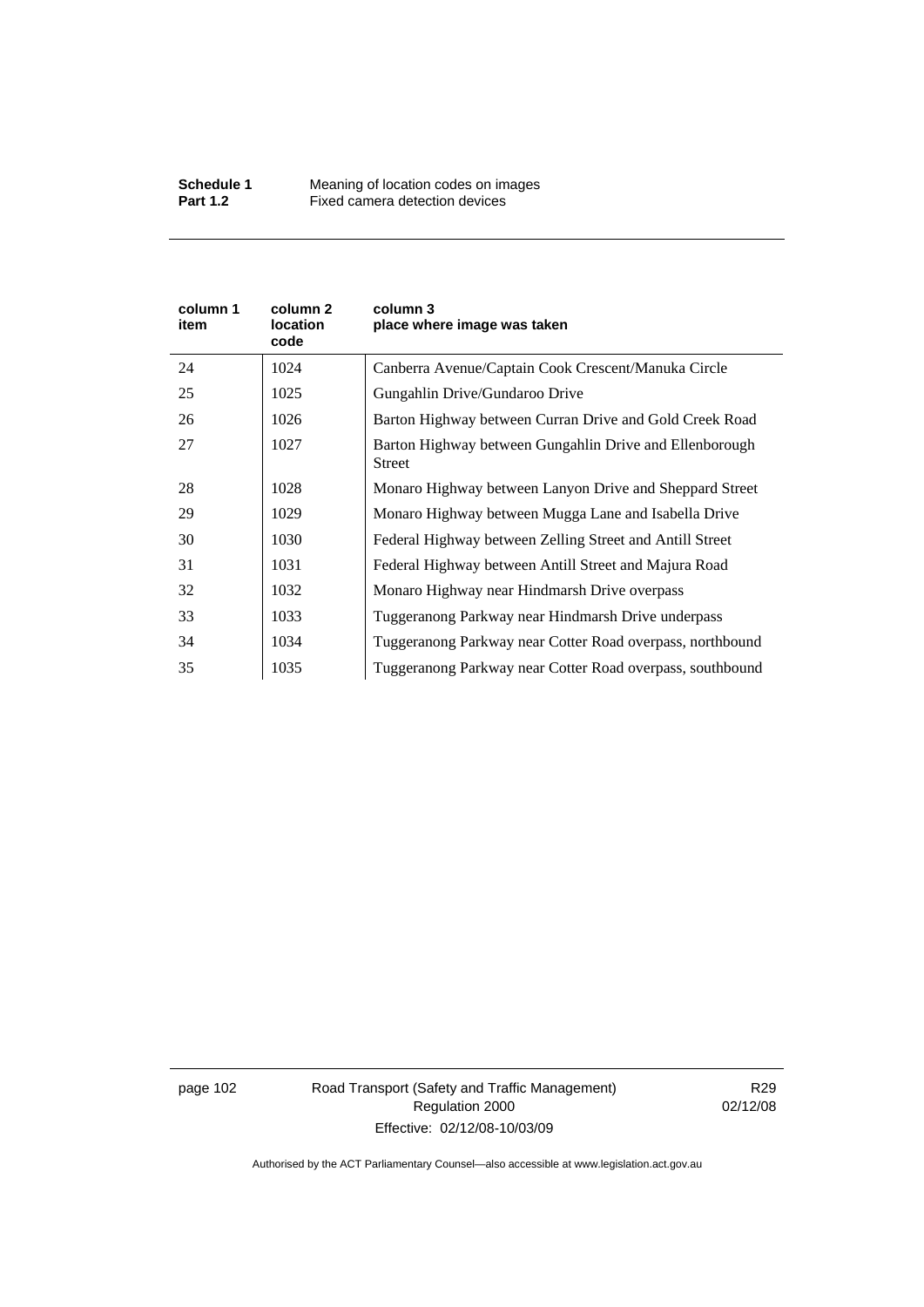# **Dictionary**

(see s 3)

*Note 1* The Legislation Act contains definitions and other provisions relevant to this regulation.

*Note 2* For example, the Legislation Act, dict, pt 1, defines the following terms:

- ambulance service
	- chief police officer
- contravene
- exercise
- fire brigade
- rural fire service
- SES
- territory plan
- the Territory.
- *Note 3* Terms used in this regulation have the same meaning that they have in the *Road Transport (Safety and Traffic Management) Act 1999* (see Legislation Act, s 148.) For example, the following terms are defined in the *Road Transport (Safety and Traffic Management) Act 1999*, dict:
	- authorised person
	- camera detection device (see s 23)
	- indicated on
	- registered interest
	- road related area
	- speed measuring device
	- traffic offence detection device.

*approved child restraint* means a child restraint approved by the road transport authority under section 66 (1) (b).

*approved police speedometer*, for chapter 4 (Traffic offence detection devices)—see section 102.

*area*—see the Australian Road Rules, dictionary.

| R <sub>29</sub> | Road Transport (Safety and Traffic Management) | page 103 |
|-----------------|------------------------------------------------|----------|
| 02/12/08        | Regulation 2000                                |          |
|                 | Effective: 02/12/08-10/03/09                   |          |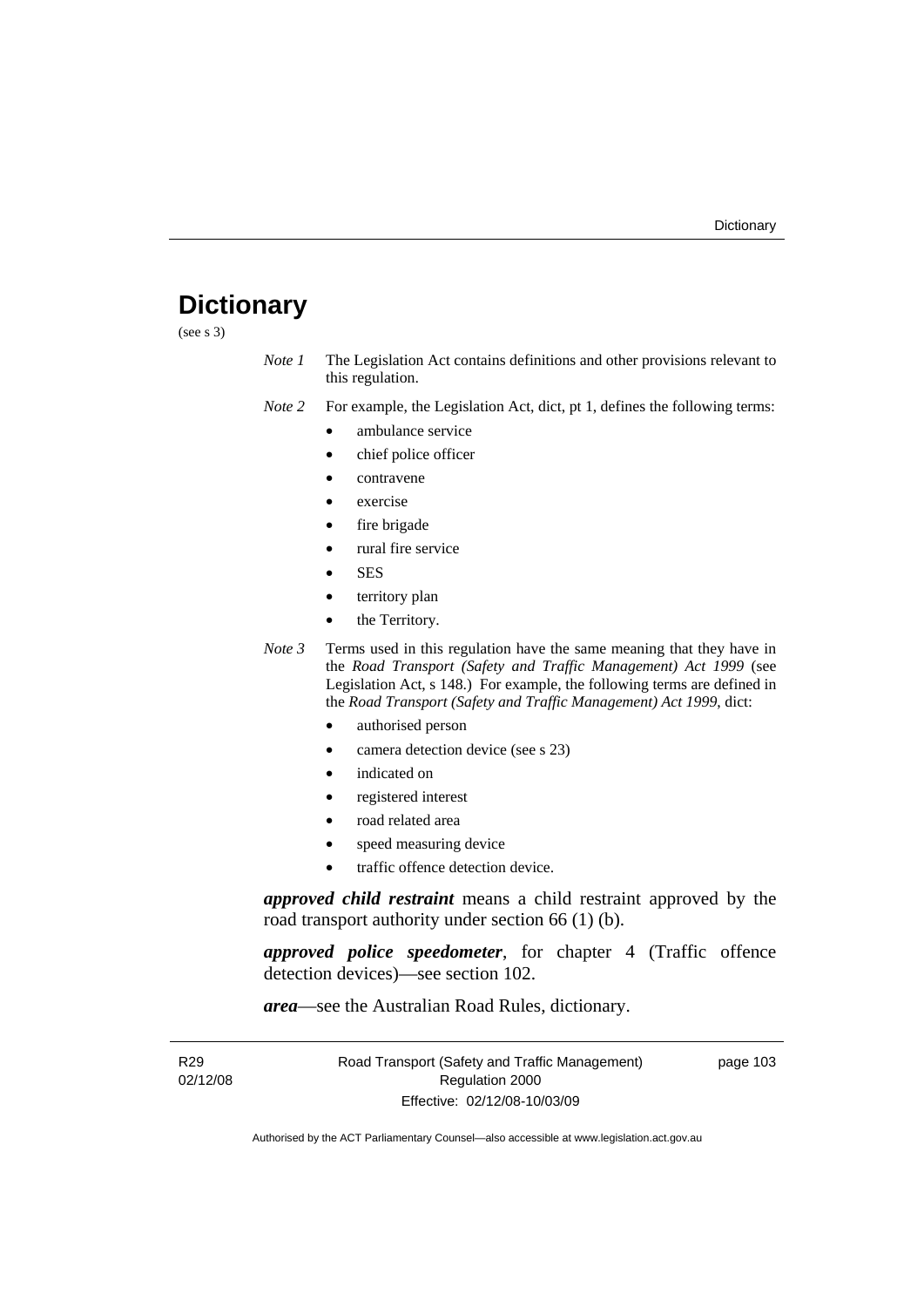*area of operations*, for a parking authority, means the area of operations declared for the parking authority under section 75A.

*ARR* means Australian Road Rules.

*articulated vehicle* means a motor vehicle with—

- (a) 2 rigid sections, each of which has wheels; and
- (b) the rear section pivoted on, and part of the rear section (other than a pole, drawbar or similar device, or an accessory of the motor vehicle) superimposed on, the front section.

*Australian driver licence*—see the *Road Transport (Driver Licensing) Act 1999*, dictionary.

*Australian Road Rules*—see section 5.

*axle group*—see the *Road Transport (Vehicle Registration) Regulation 2000*, dictionary.

*B-double*—see the *Road Transport (Vehicle Registration) Regulation 2000*, dictionary.

*bicycle*—see the Australian Road Rules, dictionary.

**built-up area**, in relation to a length of road—see the Australian Road Rules, dictionary.

*bus*—see the Australian Road Rules, dictionary.

*bus lane*—see the Australian Road Rules, rule 154.

*camera detection device*—see the Act, section 23 (1) (Use of camera detection devices).

*centre of the road*—see the Australian Road Rules, dictionary.

*clearway sign*—see the Australian Road Rules, schedule 2, rule 314, rule 315 and rule 316.

*combination*—see the *Road Transport (Vehicle Registration) Regulation 2000*, dictionary.

page 104 Road Transport (Safety and Traffic Management) Regulation 2000 Effective: 02/12/08-10/03/09

R<sub>29</sub> 02/12/08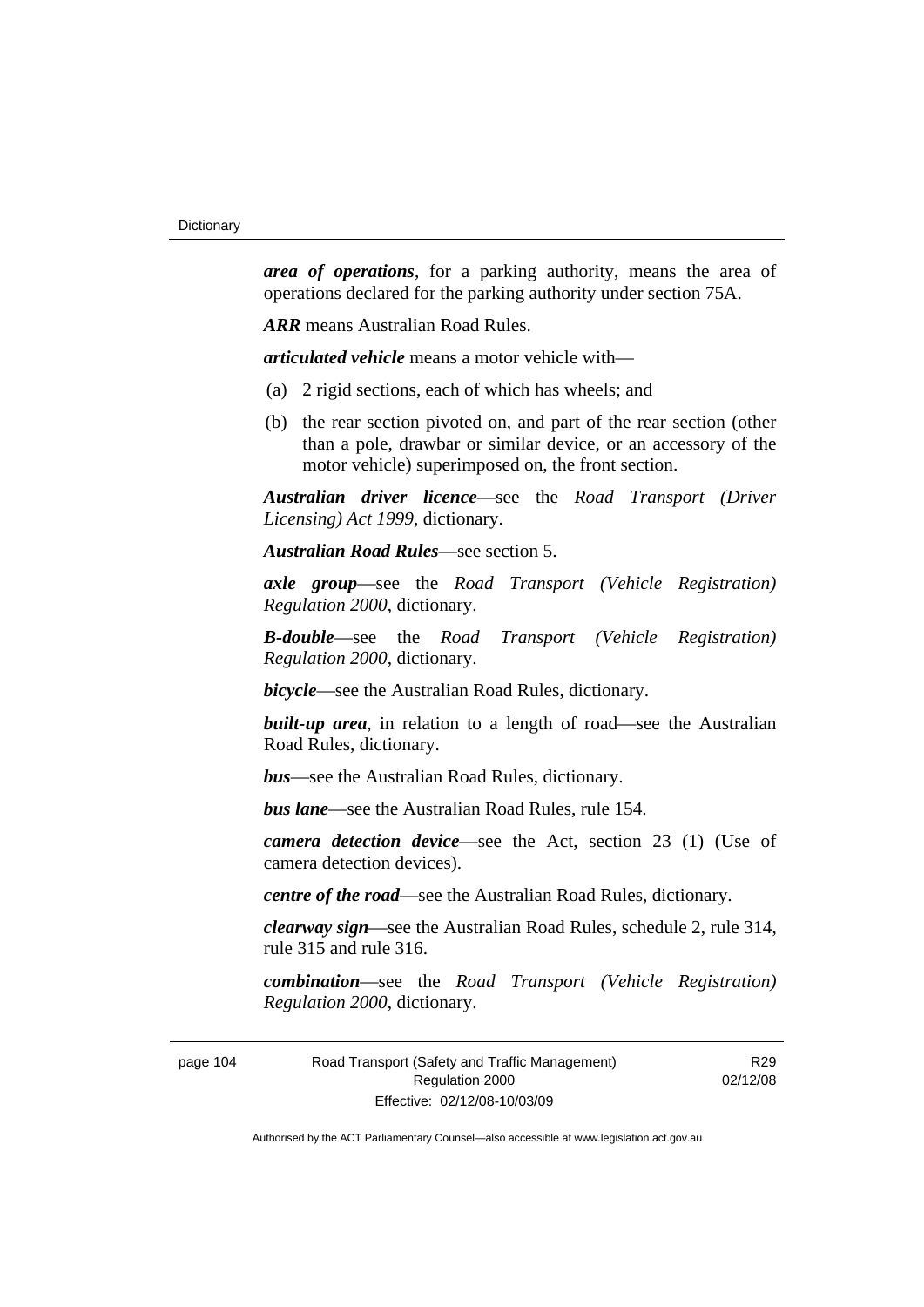*controlled parking hours*, in relation to a pay parking space, means the periods (as indicated by information on or with traffic signs applying to the space) when a vehicle may not be parked in the space unless the relevant parking fee has been paid.

*converter dolly*—see the *Road Transport (Vehicle Registration) Regulation 2000*, dictionary.

*crash*—see the Australian Road Rules, dictionary.

*demand responsive service vehicle*—see the *Road Transport (Public Passenger Services) Act 2001*, section 81.

*digital camera detection device*, for chapter 4 (Traffic offence detection devices)—see section 102.

*dog trailer*—see the *Road Transport (Vehicle Registration) Regulation 2000*, dictionary.

*do not overtake turning vehicle sign*—see the Australian Road Rules, schedule 4, rule 319 and rule 320.

*drawbar*—see the *Road Transport (Vehicle Registration) Regulation 2000*, dictionary.

*driver's vehicle*, for a driver*—*see the Australian Road Rules, dictionary.

*emergency stopping lane*—see the Australian Road Rules, rule 95.

*emergency vehicle* means any vehicle driven by a person who is—

- (a) an emergency worker; and
- (b) driving the vehicle in the course of his or her duties as an emergency worker.

*emergency worker*—see section 33 (1).

*external driver licence*—see the *Road Transport (Driver Licensing) Act 1999*, dictionary.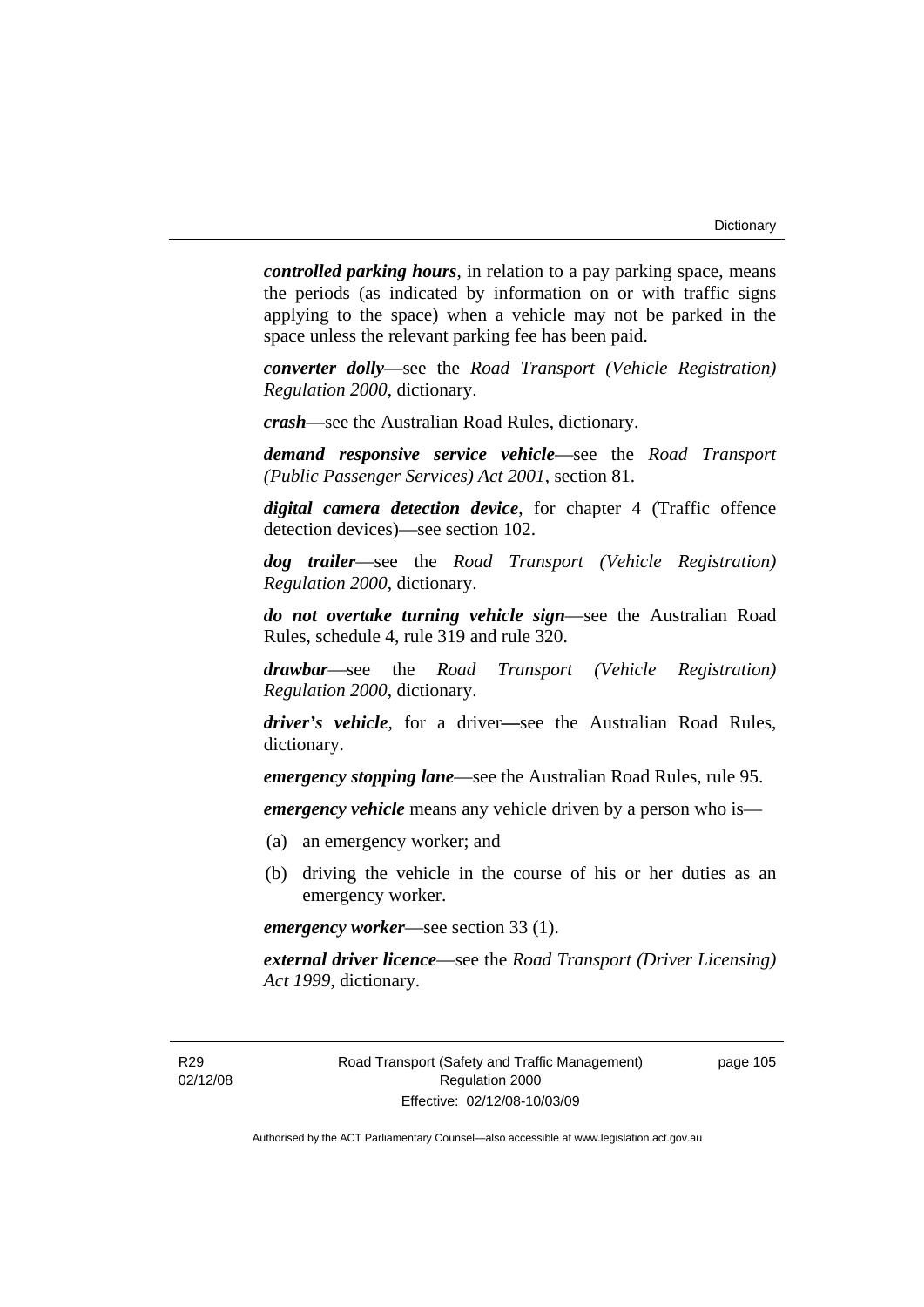*fixed camera detection device*, for chapter 4 (Traffic offence detection devices)—see section 102.

*footpath*—see the Australian Road Rules, dictionary.

*give way*—see the Australian Road Rules, dictionary.

*GVM*—see the *Road Transport (Vehicle Registration) Act 1999*, dictionary.

*heavy vehicle*, for division 3.1.3 (Heavy vehicle parking)—see section 82.

*hire car*—see the *Road Transport (Public Passenger Services) Act 2001*, section 67.

*implement*—see the *Road Transport (Vehicle Registration) Regulation 2000*, dictionary.

*land adjoining residential land*, for division 3.1.3 (Heavy vehicle parking)—see section 82.

*laser speed measuring device*, for chapter 4 (Traffic offence detection devices)—see section 102.

*length*, of road—see the Australian Road Rules, dictionary.

*lift and tow trailer* means a trailer consisting of an axle group and a drawbar designed to support 1 axle group of a vehicle under tow.

*loading zone*—see the Australian Road Rules, rule 179.

*marked foot crossing*—see the Australian Road Rules, dictionary.

*metered parking area* means a length of road or area that is set aside as a metered parking area in accordance with section 73.

*metered parking scheme* means a metered parking scheme under division 3.1.1.

*metered parking sign* means a *permissive parking sign* with the word 'meter' on or with the sign.

page 106 Road Transport (Safety and Traffic Management) Regulation 2000 Effective: 02/12/08-10/03/09

R<sub>29</sub> 02/12/08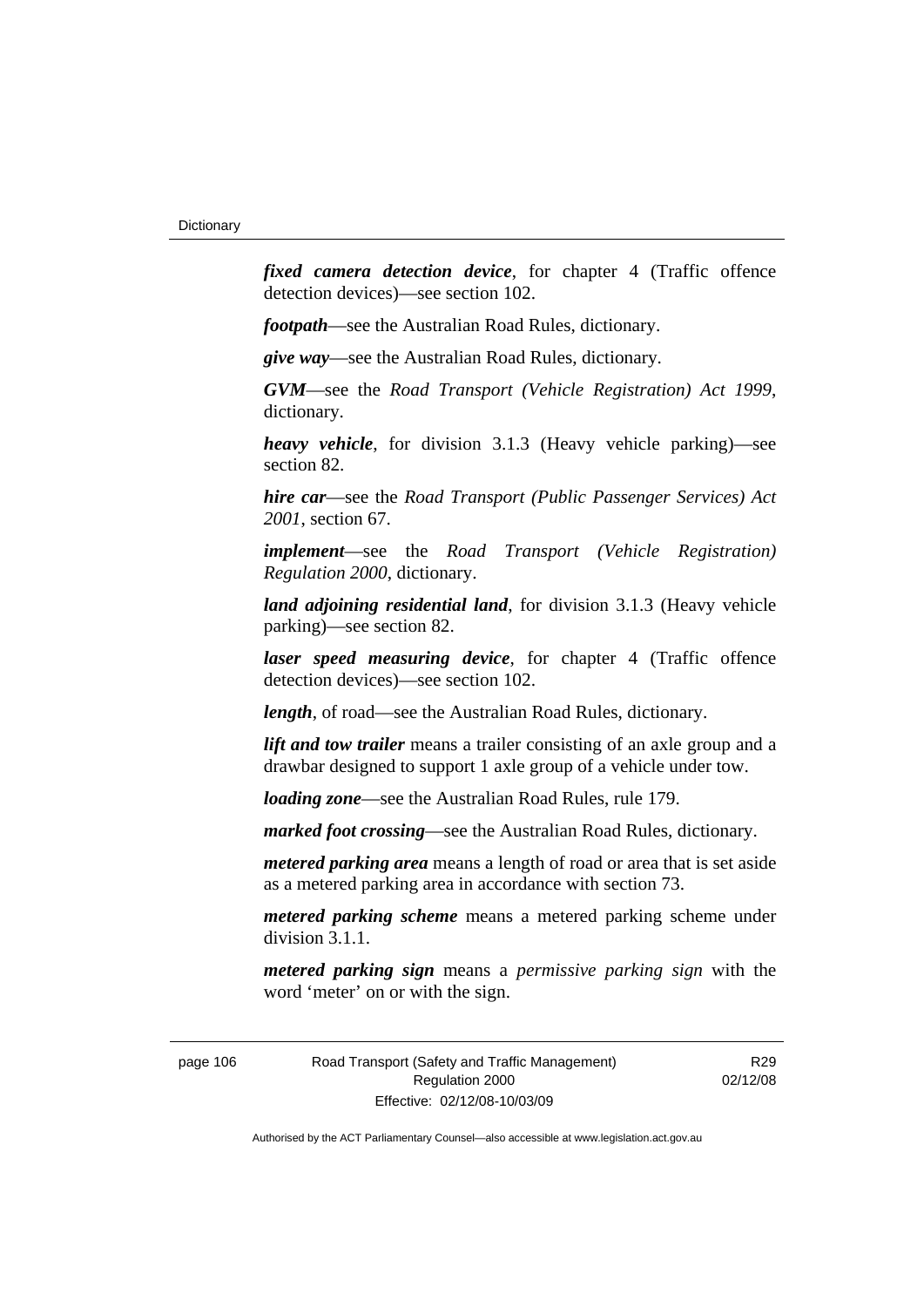*metered parking space* means an area that is a metered parking space mentioned in section 75.

*mobility parking scheme authority* means an authority issued under section 101.

*motorbike*—see the Australian Road Rules, dictionary, definition of *motor bike*.

*motor vehicle*—see the Act, dictionary.

*Note Motor vehicle* is defined in identical terms in the Australian Road Rules, dict.

*multi-space parking meter* means a parking meter that applies to 2 or more metered parking spaces.

*nature strip*—see the Australian Road Rules, dictionary.

*night*—see the Australian Road Rules, dictionary.

*no parking sign*—see the Australian Road Rules, schedule 2, schedule 3, rule 314, rule 315 and rule 316.

*no trucks sign*—see the Australian Road Rules, schedule 2, rule 314, rule 315 and rule 316.

*oncoming vehicle*, for a driver—see the Australian Road Rules, dictionary.

*park*—see section 3B.

*parking authority* means a person declared to be a parking authority under section 75A.

*parking authority guidelines*—see section 75B (1).

*parking bay*—see the Australian Road Rules, dictionary.

*parking control sign*—see the Australian Road Rules, dictionary.

R29 02/12/08 page 107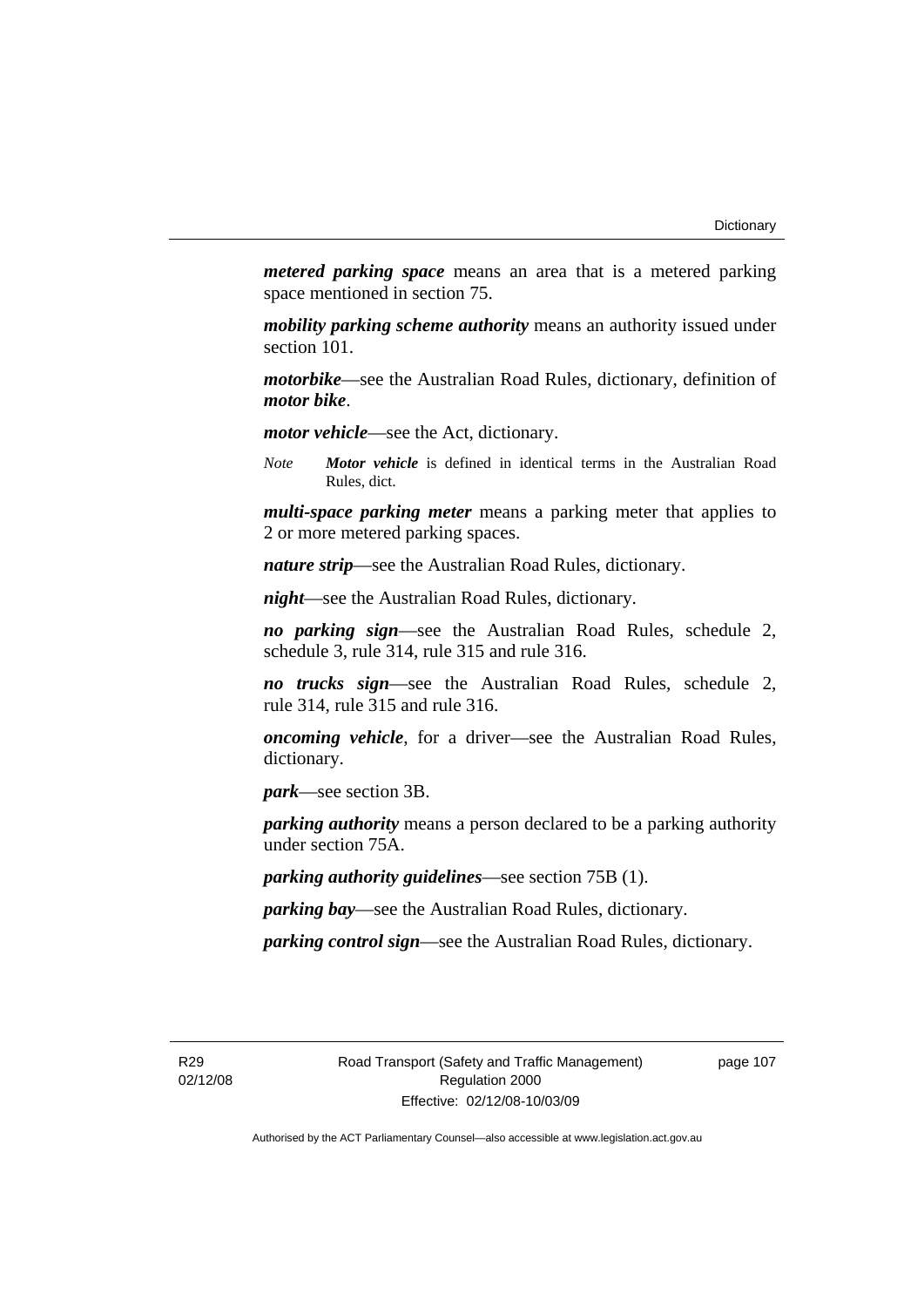*parking meter* means a device designed to indicate, or capable of indicating, whether the relevant parking fee for the parking of a vehicle in a metered parking space has been paid, and includes the stand on which the device is erected.

*parking meter hood* means a hood or other cover designed to be fitted to a parking meter and to cover the part of the meter that would normally display a sign with the word 'expired' when the meter is not in operation.

*parking permit* means a parking permit issued under section 100.

*parking ticket* means a ticket issued by the road transport authority or a parking authority (by means of a parking ticket machine) for display in or on a vehicle as evidence of the prepayment of a parking fee.

*parking ticket machine* means a device designed to issue parking tickets, and includes the stand on which the device is erected.

*pay parking area* means a metered parking area or ticket parking area.

*pay parking device* means a parking meter or parking ticket machine.

*pay parking scheme* means a metered parking scheme or ticket parking scheme.

*pay parking sign* means a metered parking sign or ticket parking sign.

*pay parking space* means a metered parking space or ticket parking space.

*pedestrian*—see the Australian Road Rules, rule 18.

*permissive parking sign*—see the Australian Road Rules, schedule 2, schedule 3, rule 314, rule 315 and rule 316.

page 108 Road Transport (Safety and Traffic Management) Regulation 2000 Effective: 02/12/08-10/03/09

R<sub>20</sub> 02/12/08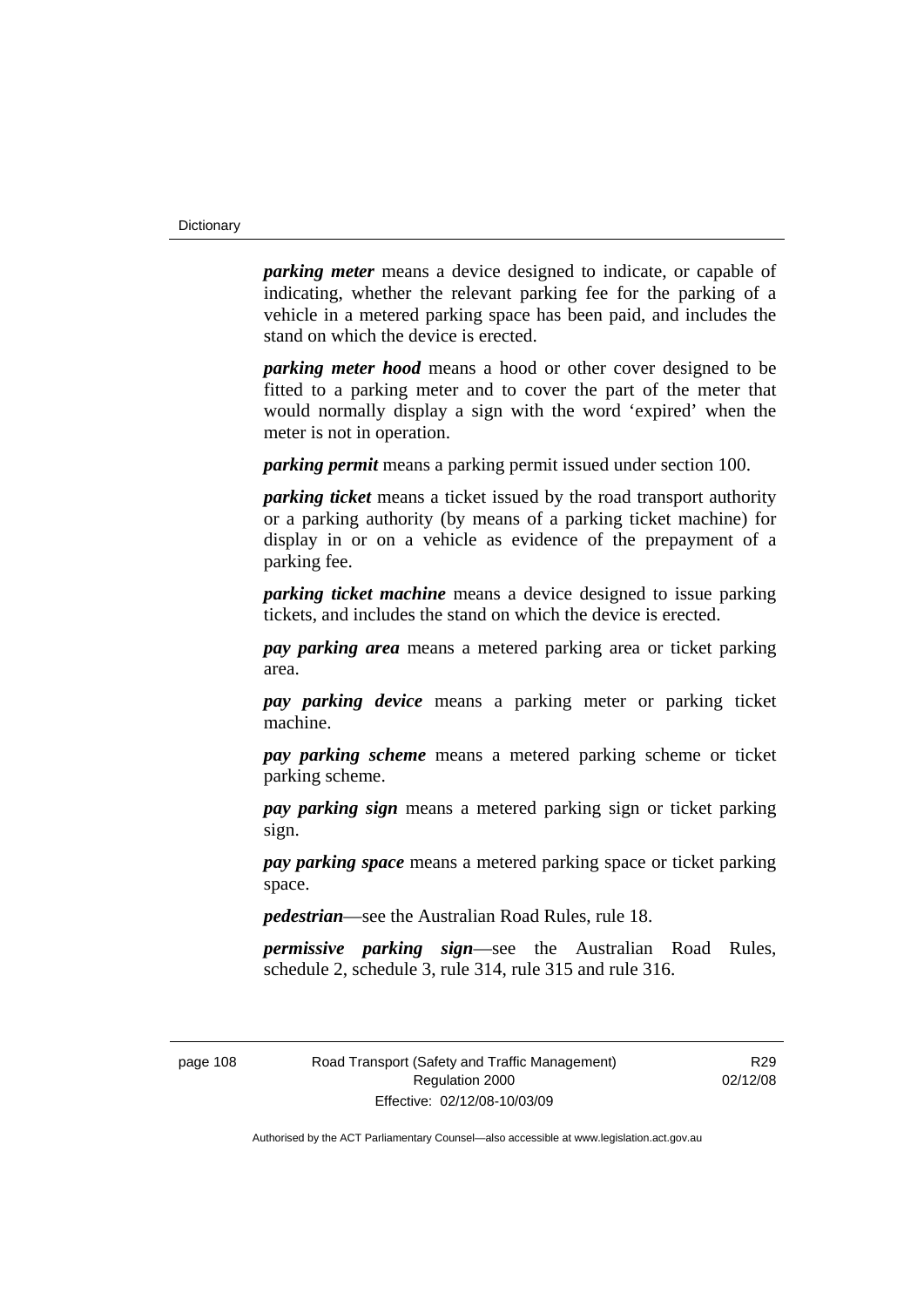*person with a disability* means a person—

- (a) who cannot walk because of permanent or temporary loss of the use of 1 or both legs or another permanent medical or physical condition; or
- (b) whose physical condition is detrimentally affected by walking 100m; or
- (c) who needs to use a walking frame, crutches, callipers, a scooter, a wheelchair or a similar mobility aid.

*piezo strip speed measuring device*, for chapter 4 (Traffic offence detection devices)—see section 102.

*police vehicle* means any vehicle driven by a person who is—

- (a) a police officer; and
- (b) driving the vehicle in the course of his or her duties as a police officer.

*postal vehicle*—see the Australian Road Rules, dictionary.

*premises* includes land.

*prime mover*—see the *Road Transport (Vehicle Registration) Regulation 2000*, dictionary.

*public bus*—see the *Road Transport (Public Passenger Services) Act 2001*, dictionary.

*radar speed measuring device*, for chapter 4 (Traffic offence detection devices)—see section 102.

*recording medium*, for chapter 4 (Traffic offence detection devices)—see section 107B (1).

*red traffic arrow*—see the Australian Road Rules, dictionary.

*red traffic light*—see the Australian Road Rules, dictionary.

R29 02/12/08 page 109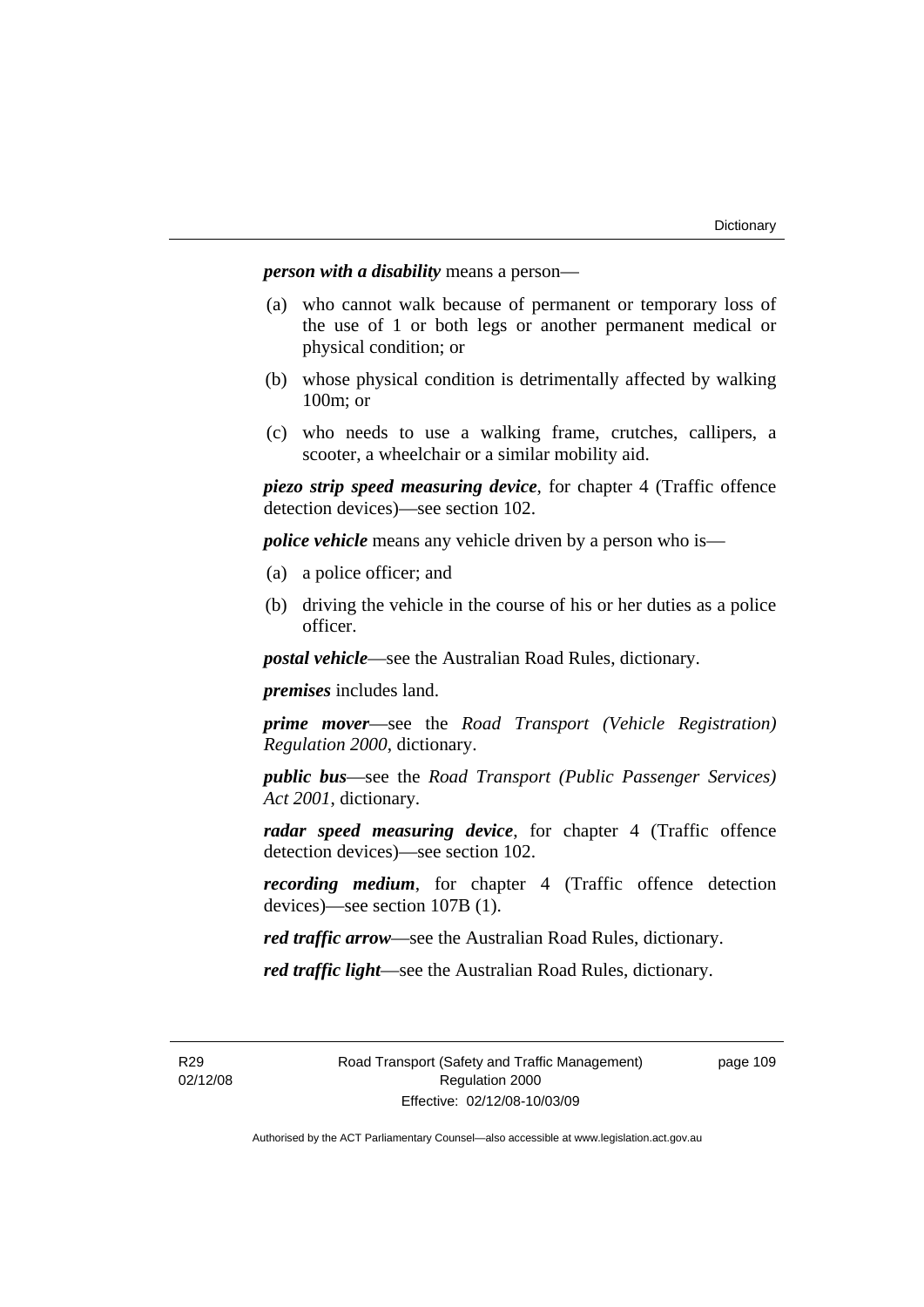*registered operator*—see the *Road Transport (Vehicle Registration) Act 1999*, dictionary.

*relevant parking fee*, for parking a vehicle in a pay parking space, means the fee for parking the vehicle in the space, for the day and time when the vehicle is parked in the space, as indicated on or with the parking meter or parking ticket machine applying to the space.

*residential land*, for division 3.1.3 (Heavy vehicle parking)—see section 82.

*ride*—see the Australian Road Rules, dictionary.

*rider*—see the Australian Road Rules, rule 17.

*road*—see section 3A.

*road marking*—see the Australian Road Rules, dictionary.

*road train*—see the *Road Transport (Vehicle Registration) Regulation 2000*, dictionary.

*road user*—see the Australian Road Rules, rule 14.

*security checksum*, for chapter 4 (Traffic offence detection devices)—see section 102.

*semitrailer*—see the *Road Transport (Vehicle Registration) Regulation 2000*, dictionary.

*stock truck*, for division 3.1.3 (Heavy vehicle parking)—see section 82.

*stop*—see section 3B.

*taxi*—see the *Road Transport (Public Passenger Services) Act 2001*, section 45.

*testing authority*, for chapter 4 (Traffic offence detection devices) see section 102.

R<sub>29</sub> 02/12/08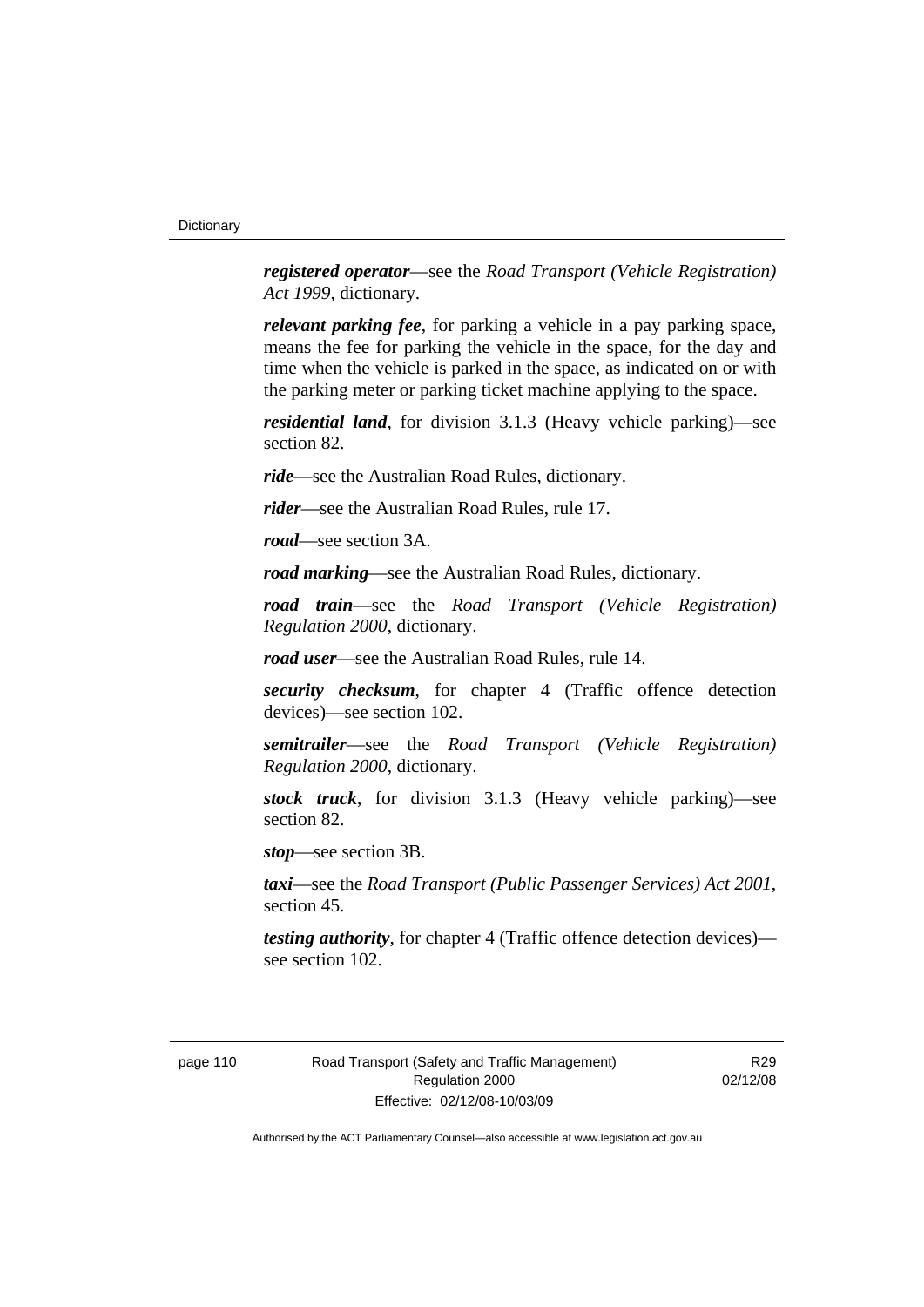# *ticket parking area*—

- (a) means a length of road or area that is set aside as a ticket parking area under section 76 (2) (a) or section 76A (2) (a); but
- (b) does not include a length of road or area that, under section 77 (2), is not taken to be included in the length of road or area set aside.

*ticket parking scheme* means a ticket parking scheme under division 3.1.2.

*ticket parking sign* means a *permissive parking sign* with the word 'ticket' on or with the sign.

*ticket parking space* means a ticket parking space under section 78.

*tow truck*—see the *Road Transport (Vehicle Registration) Regulation 2000*, dictionary.

*towing attachment* means a device fitted to a vehicle to which the drawbar of a trailer may be attached.

*tractor*—see the *Road Transport (Vehicle Registration) Regulation 2000*, dictionary.

*traffic control device*—see the Australian Road Rules, dictionary.

*traffic-related item*—see the Australian Road Rules, dictionary.

*traffic sign*—see the Australian Road Rules, dictionary.

*traffic signals*—see the Australian Road Rules, dictionary.

*trailer*—see the Act, dict.

*Note Trailer* is defined in identical terms in the Australian Road Rules, dict.

*transit lane*—see the Australian Road Rules, rule 156.

*truck lane*—see the Australian Road Rules, rule 157.

*use* a vehicle includes drive, park or stop the vehicle.

R29 02/12/08 Road Transport (Safety and Traffic Management) Regulation 2000 Effective: 02/12/08-10/03/09

page 111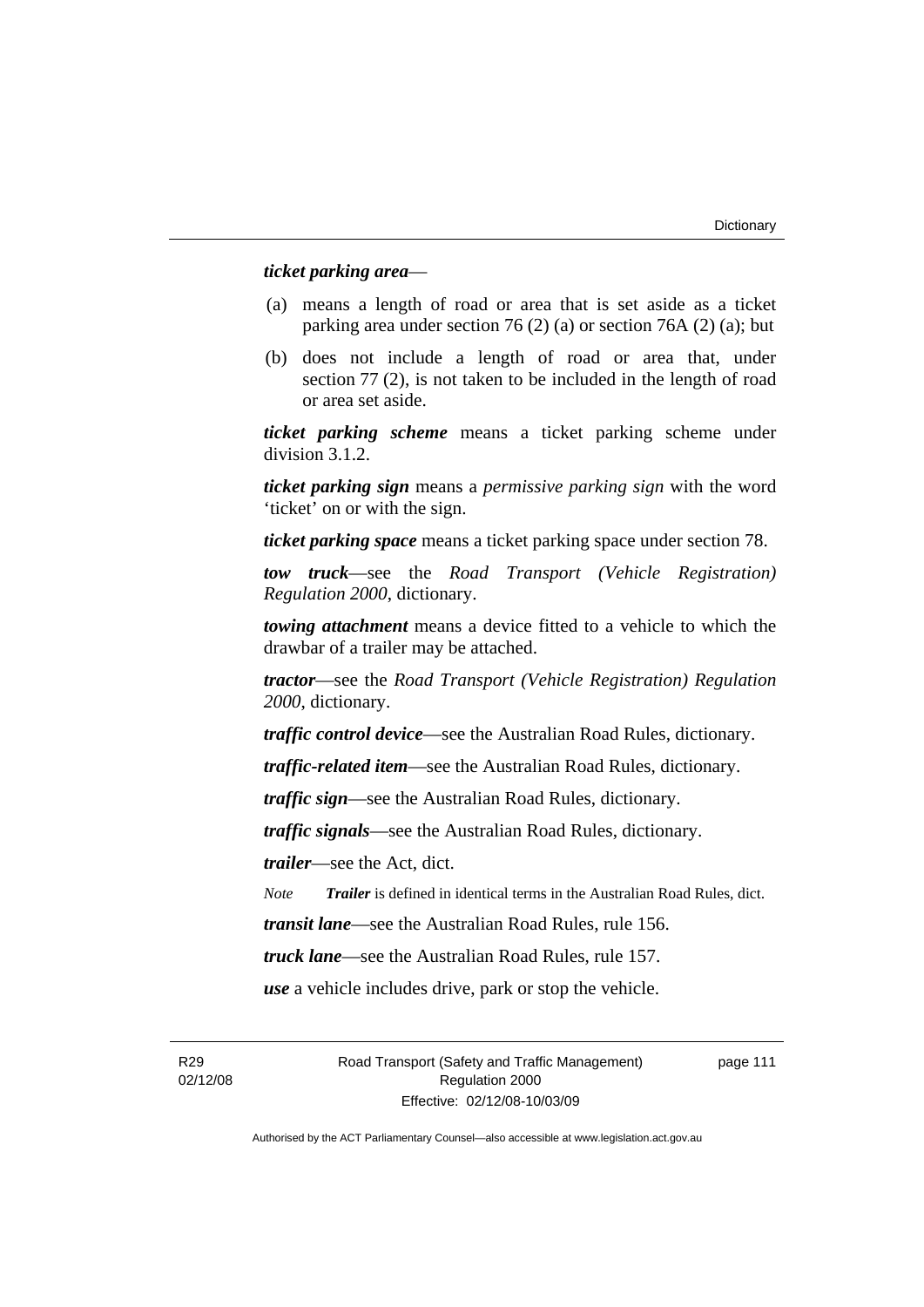*vehicle*—see the Australian Road Rules, rule 15.

*wheeled recreational device*—see the Australian Road Rules, dictionary.

*wheeled toy*—see the Australian Road Rules, dictionary.

*with*, for information about the application of a traffic control device—see the Australian Road Rules, dictionary.

*WORM disk*, for chapter 4 (Traffic offence detection devices)—see section 102.

page 112 Road Transport (Safety and Traffic Management) Regulation 2000 Effective: 02/12/08-10/03/09

R29 02/12/08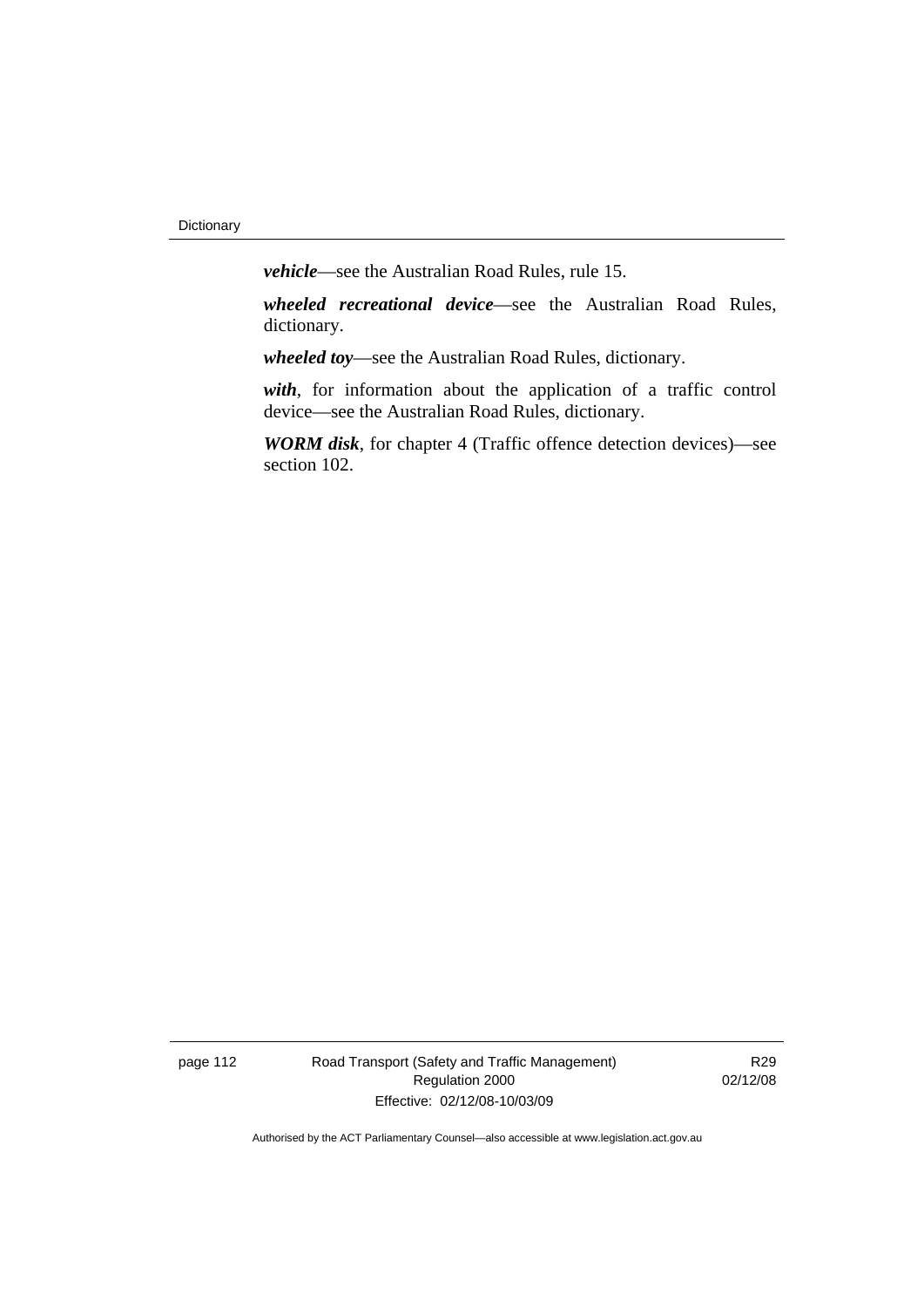# **Endnotes**

# **1 About the endnotes**

Amending and modifying laws are annotated in the legislation history and the amendment history. Current modifications are not included in the republished law but are set out in the endnotes.

Not all editorial amendments made under the *Legislation Act 2001*, part 11.3 are annotated in the amendment history. Full details of any amendments can be obtained from the Parliamentary Counsel's Office.

Uncommenced amending laws and expiries are listed in the legislation history and the amendment history. These details are underlined. Uncommenced provisions and amendments are not included in the republished law but are set out in the last endnote.

If all the provisions of the law have been renumbered, a table of renumbered provisions gives details of previous and current numbering.

The endnotes also include a table of earlier republications.

| $am = amended$                               | $ord = ordinance$                         |
|----------------------------------------------|-------------------------------------------|
| $amdt = amendment$                           | $orig = original$                         |
| $ch = chapter$                               | par = paragraph/subparagraph              |
| $def = definition$                           | $pres = present$                          |
| $dict = dictionary$                          | $prev = previous$                         |
| $disallowed = disallowed by the Legislative$ | $(\text{prev}) = \text{previously}$       |
| Assembly                                     | $pt = part$                               |
| $div = division$                             | $r = rule/subrule$                        |
| $exp = expires/expired$                      | $remum = renumbered$                      |
| $Gaz = gazette$                              | $reloc = relocated$                       |
| $hdg =$ heading                              | $R[X]$ = Republication No                 |
| $IA = Interpretation Act 1967$               | $RI = reissue$                            |
| $ins = inserted/added$                       | $s = section/subsection$                  |
| $LA =$ Legislation Act 2001                  | $sch = schedule$                          |
| $LR =$ legislation register                  | $sdiv = subdivision$                      |
| $LRA =$ Legislation (Republication) Act 1996 | $sub = substituted$                       |
| $mod = modified/modification$                | $SL = Subordinate$ Law                    |
| $o = order$                                  | underlining = whole or part not commenced |
| $om = omitted/repealed$                      | or to be expired                          |
|                                              |                                           |

# **2 Abbreviation key**

R29 02/12/08 Road Transport (Safety and Traffic Management) Regulation 2000 Effective: 02/12/08-10/03/09

page 113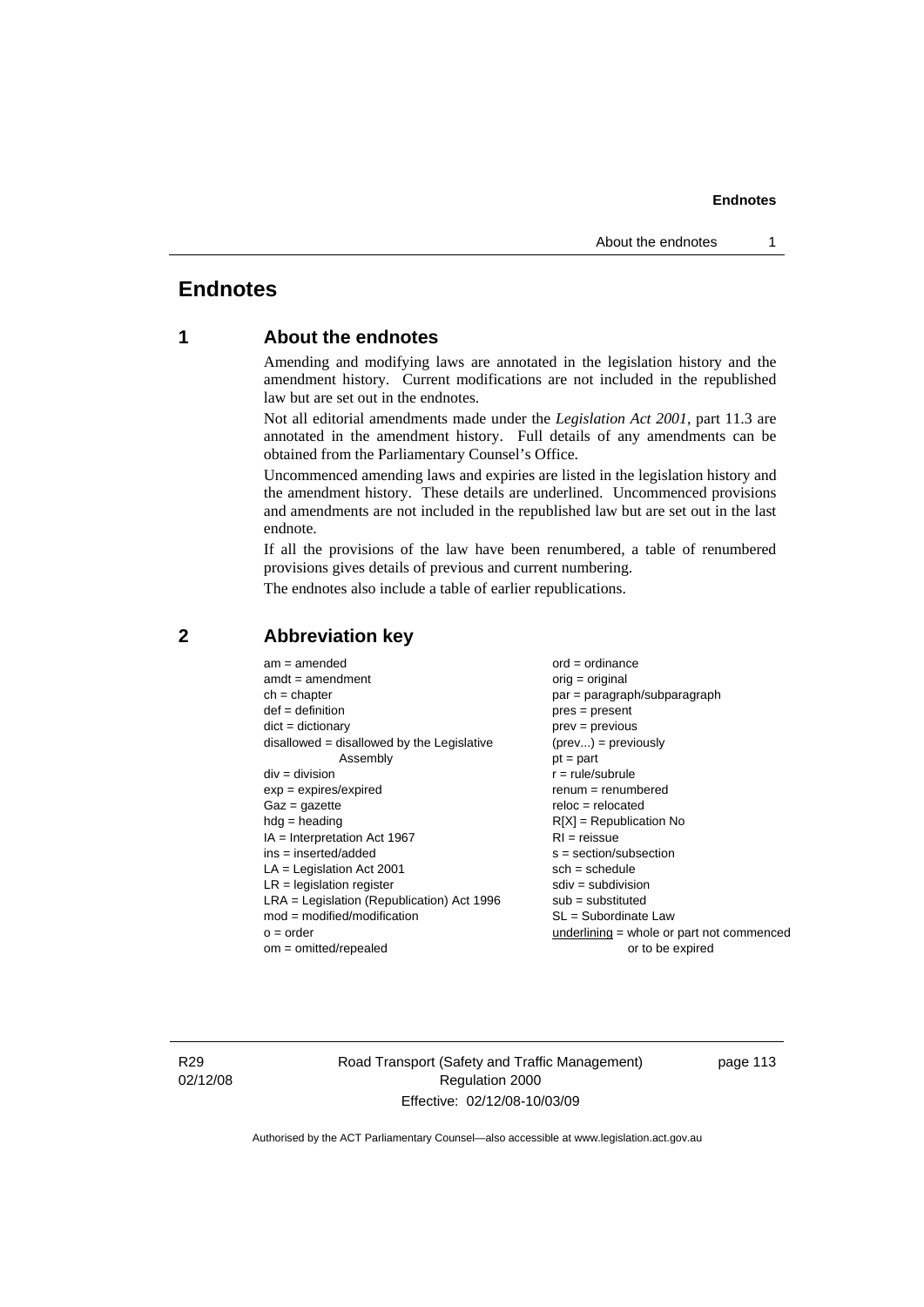| Legislation history<br>3 |
|--------------------------|
|--------------------------|

# **3 Legislation history**

This regulation was originally the *Road Transport (Safety and Traffic Management) Regulations 2000*. It was renamed under the *Legislation Act 2001*.

### **Road Transport (Safety and Traffic Management) Regulation 2000 SL 2000 No 10**

notified 29 February 2000 (Gaz 2000 No S6)

s 1, s 2 commenced 29 February 2000 (IA 10B)

remainder commenced 1 March 2000 (s 2 and Gaz 2000 No S5)

#### as amended by

#### **Legislative Assembly AR2000-2**

notified 18 May 2000 (Gaz 2000 No 20 p 505) commenced 18 May 2000 (SLA s 6 (13))

# **Road Transport (Safety and Traffic Management) Regulations Amendment SL 2000 No 21 pt 2**

notified 18 May 2000 (Gaz 2000 No 20) commenced 18 May 2000 (s 1)

#### **Road Transport Legislation Regulations Amendment SL 2000 No 33 pt 2**

notified 2 August 2000 (Gaz 2000 No S41) commenced 2 August 2000 (s 1)

#### **Road Transport Legislation Regulations Amendment SL 2000 No 52 pt 2**

notified 14 December 2000 (Gaz 2000 No 50) commenced 14 December 2000 (s 1)

### **Road Transport Legislation Amendment Act 2001 No 27 sch 4**

notified 24 May 2001 (Gaz 2001 No 21) s 1, s 2 commenced 24 May 2001 (IA s 10B) sch 4 commenced 24 May 2001 (s 2)

# **Road Transport (Safety and Traffic Management) Amendment Act 2001 No 29 pt 3**

notified 24 May 2001 (Gaz 2001 No 21) commenced 24 May 2001 (s 2)

page 114 Road Transport (Safety and Traffic Management) Regulation 2000 Effective: 02/12/08-10/03/09

R<sub>29</sub> 02/12/08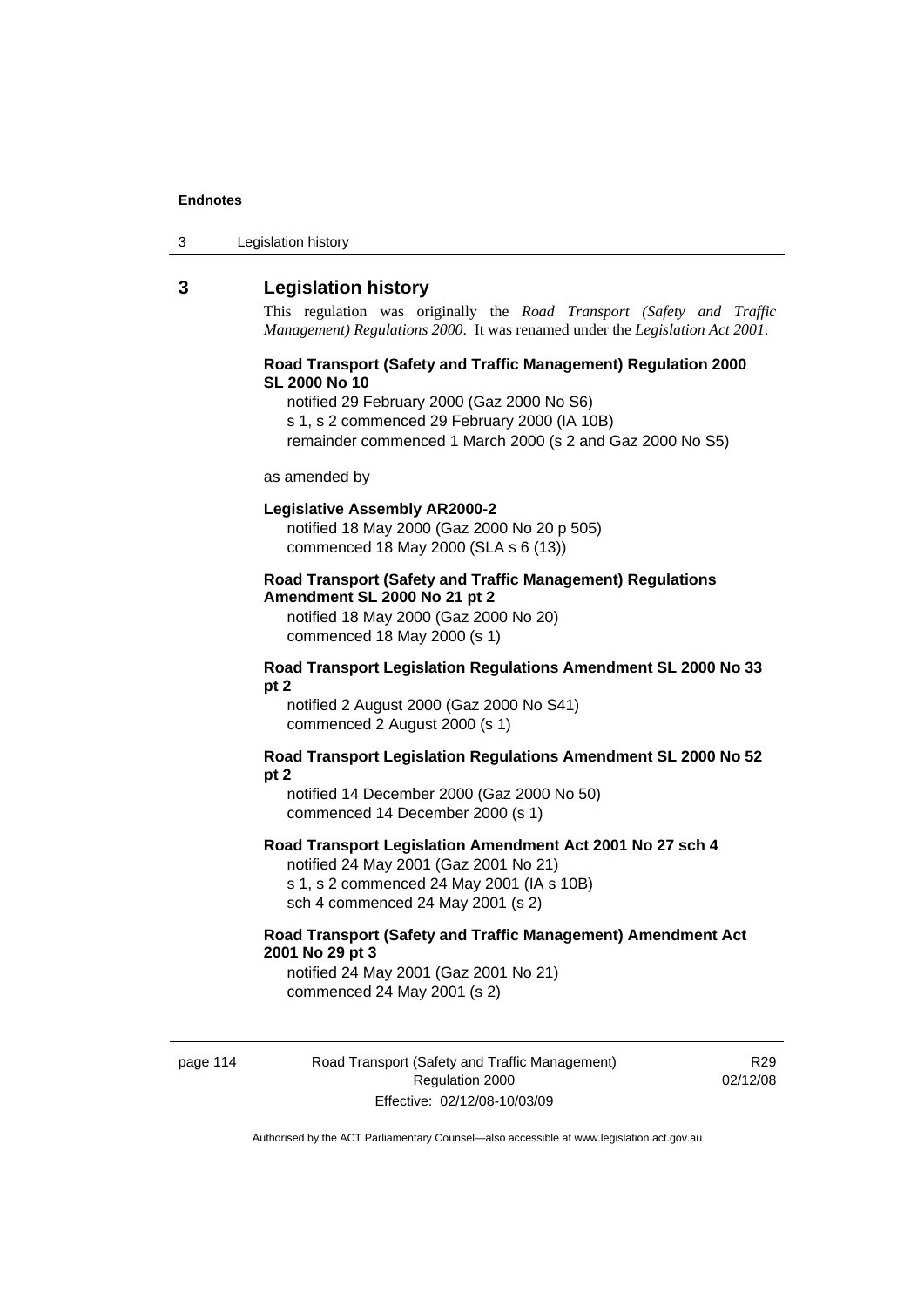# **Legislation (Consequential Amendments) Act 2001 No 44 pt 348**

notified 26 July 2001 (Gaz 2001 No 30) s 1, s 2 commenced 26 July 2001 (IA s 10B) pt 348 commenced 12 September 2001 (s 2 and see Gaz 2001 No S65)

# **Statute Law Amendment Act 2001 No 56 pt 3.46**

notified 5 September 2001 (Gaz 2001 No S 65) s 1, s 2 commenced 5 September 2001 (IA s 10B)

pt 3.46 commenced 12 September 2001 (amdt 3.475)

# **Road Transport (Safety and Traffic Management) Regulations Amendment 2001 SL 2001 No 32**

notified 11 September 2001 (Gaz 2001 No S69) commenced 11 September 2001 (s 1)

# **Road Transport (Public Passenger Services) Act 2001 No 62 pt 1.12**

notified 10 September 2001 (Gaz 2001 No S66) s 1, s 2 commenced 10 September 2001 (IA s 10B)

pt 1.12 commenced 1 December 2001 (s 2 and CN 2001 No 2)

# **Road Transport Legislation Amendment Regulations 2002 SL No 2 pt 5**

notified LR 27 February 2002 s 1, s 2 commenced 27 February 2002 (LA s 75) pt 5 commenced 1 March 2002 (s 2 and see CN 2002 No 2)

# **Road Transport (Safety and Traffic Management) Amendment Regulations 2002 SL No 7**

notified LR 15 April 2002 commenced 16 April 2002 (s 2)

# **Statute Law Amendment Act 2002 No 30 pt 3.73**

notified LR 16 September 2002

s 1, s 2 taken to have commenced 19 May 1997 (LA s 75 (2)) pt 3.73 commenced 17 September 2002 (s 2 (1))

R29 02/12/08 page 115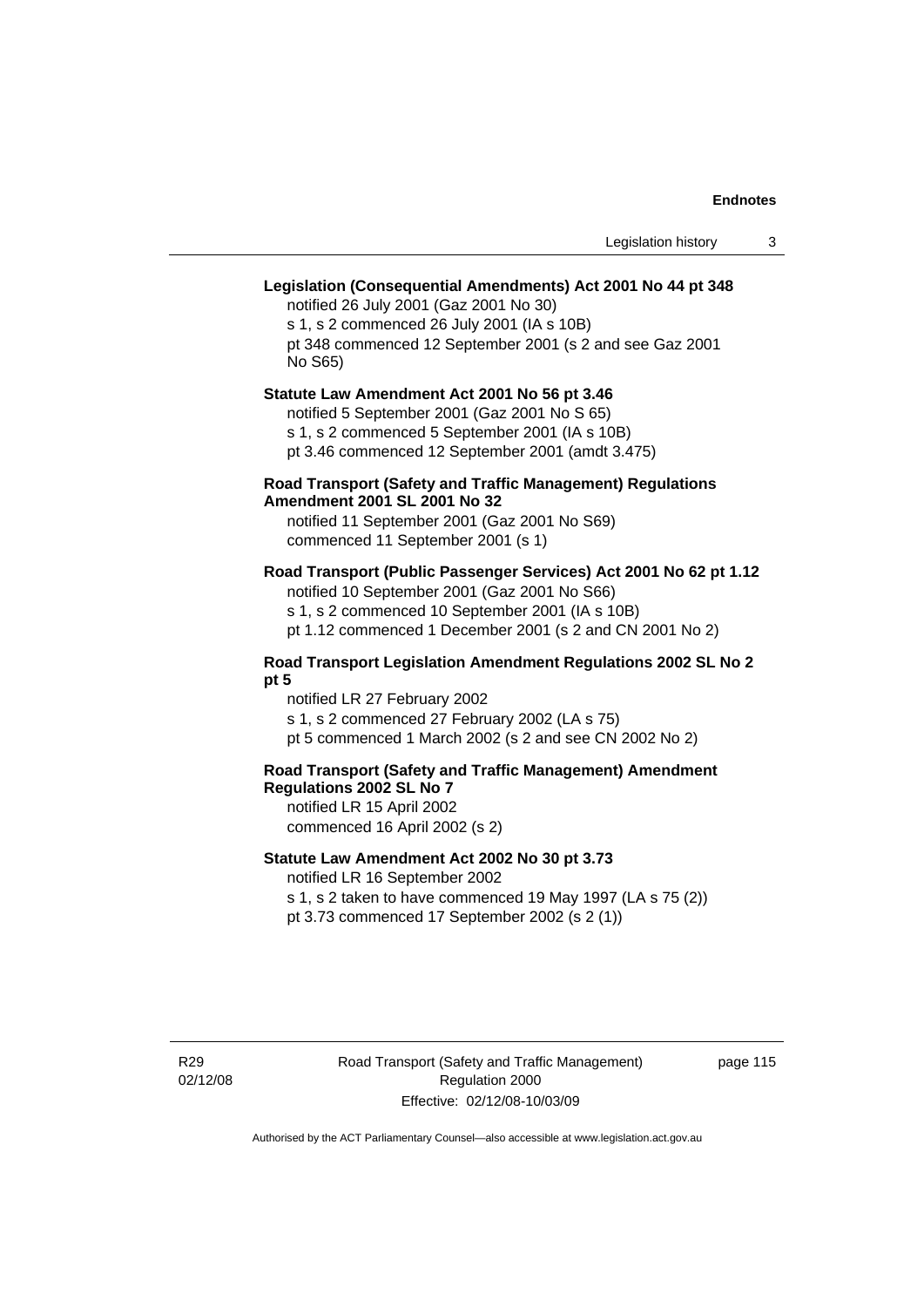3 Legislation history

# **Road Transport Legislation Amendment Regulations 2002 (No 2) SL2002-31 pt 5**

notified LR 31 October 2002 s 1, s 2 commenced 31 October 2002 (LA s 75 (1)) pt 5 commenced 1 November 2002 (s 2 (1))

#### **Criminal Code 2002 No 51 pt 1.20**

notified LR 20 December 2002 s 1, s 2 commenced 20 December 2002 (LA s 75) pt 1.20 commenced 1 January 2003 (s 2 (1))

#### **Urban Services (Application of Criminal Code) Amendment Regulations 2002 SL2003-1 pt 4**

notified LR 9 January 2003 s 1, s 2 commenced 9 January 2003 (LA s 75 (1)) pt 4 commenced 10 January 2003 (s 2 (3) and see LA s 73 (3) (b))

# **Road Transport (Safety and Traffic Management) Amendment Regulations 2003 (No 1) SL2003-12**

notified LR 22 May 2003 s 1, s 2 commenced 22 May 2003 (LA s 75 (1)) remainder commenced 1 June 2003 (s 2 and CN2003-3)

# **Road Transport (Safety and Traffic Management) Amendment Regulations 2003 (No 2) SL2003-14**

notified LR 10 June 2003 s 1, s 2 commenced 10 June 2003 (LA s 75 (1)) remainder commenced 11 June 2003 (s 2)

### **Dangerous Substances Act 2004 A2004-7 sch 1 pt 1.8**

notified LR 19 March 2004 s 1, s 2 commenced 19 March 2004 (LA s 75 (1)) sch 1 pt 1.8 commenced 5 April 2004 (s 2 and CN2004-6)

# **Road Transport Legislation (Australian Road Rules) Amendment Regulations 2004 (No 1) SL2004-16 pt 3**

notified LR 24 May 2004 s 1, s 2 commenced 24 May 2004 (LA s 75 (1)) pt 3 commenced 19 July 2004 (s 2 and CN2004-10)

page 116 Road Transport (Safety and Traffic Management) Regulation 2000 Effective: 02/12/08-10/03/09

R<sub>29</sub> 02/12/08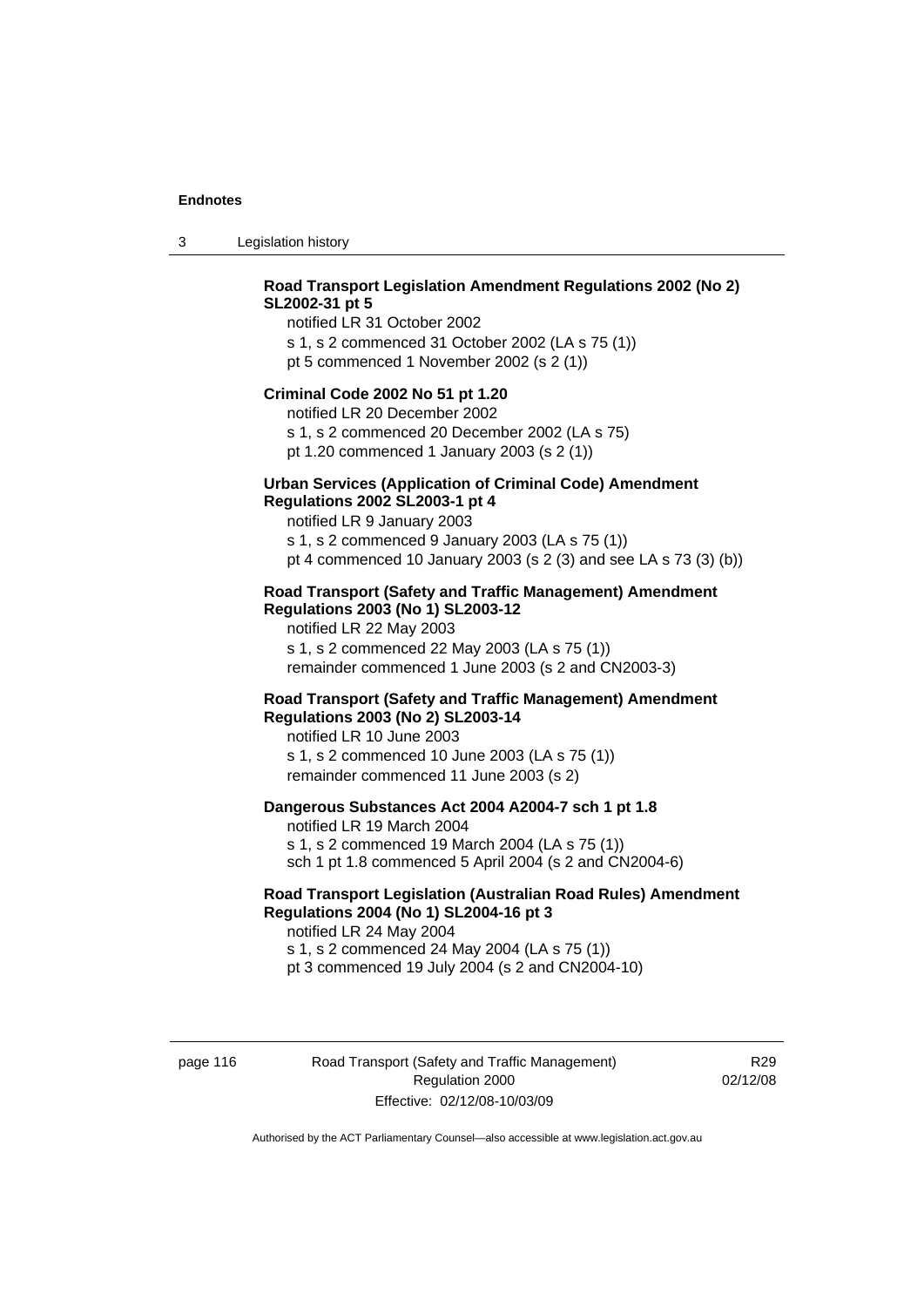#### **Emergencies Act 2004 A2004-28 sch 3 pt 3.20**

notified LR 29 June 2004

s 1, s 2 commenced 29 June 2004 (LA s 75 (1)) sch 3 pt 3.20 commenced 1 July 2004 (s 2 (1) and CN2004-11)

### **Road Transport Legislation Amendment Regulations 2004 (No 1) SL2004-47 pt 5**

notified LR 9 September 2004

s 1, s 2 commenced 9 September 2004 (LA s 75 (1))

pt 5 commenced 10 September 2004 (s 2)

### **Road Transport Legislation (Hire Cars) Amendment Regulation 2005 (No 1) SL2005-4 sch 2 pt 2.4**

notified LR 7 March 2005

s 1, s 2 commenced 7 March 2005 (LA s 75 (1)) sch 2 pt 2.4 commenced 9 March 2005 (s 2 and see Road Transport (Public Passenger Services) (Hire Cars) Amendment Act 2004 A2004-69, s 2 and LA s 79)

#### **Road Transport (Safety and Traffic Management) Amendment Regulation 2005 (No 1) SL2005-7**

notified LR 8 April 2005 s 1, s 2 commenced 8 April 2005 (LA s 75 (1)) remainder commenced 9 April 2005 (s 2)

#### **Road Transport (Safety and Traffic Management) Amendment Regulation 2005 (No 2) SL2005-22**

notified LR 15 September 2005 s 1, s 2 commenced 15 September 2005 (LA s 75 (1)) remainder commenced 16 September 2005 (s 2)

#### **Statute Law Amendment Act 2005 (No 2) A2005-62 sch 1 pt 1.4**  notified LR 21 December 2005

s 1, s 2 commenced 21 December 2005 (LA s 75 (1)) sch 1 pt 1.4 commenced 11 January 2006 (s 2 (1))

# **Road Transport (Safety and Traffic Management) Amendment Regulation 2006 (No 1) SL2006-4**

notified LR 16 January 2006 s 1, s 2 commenced 16 January 2006 (LA s 75 (1))

remainder commenced 17 January 2006 (s 2)

R29 02/12/08 Road Transport (Safety and Traffic Management) Regulation 2000 Effective: 02/12/08-10/03/09

page 117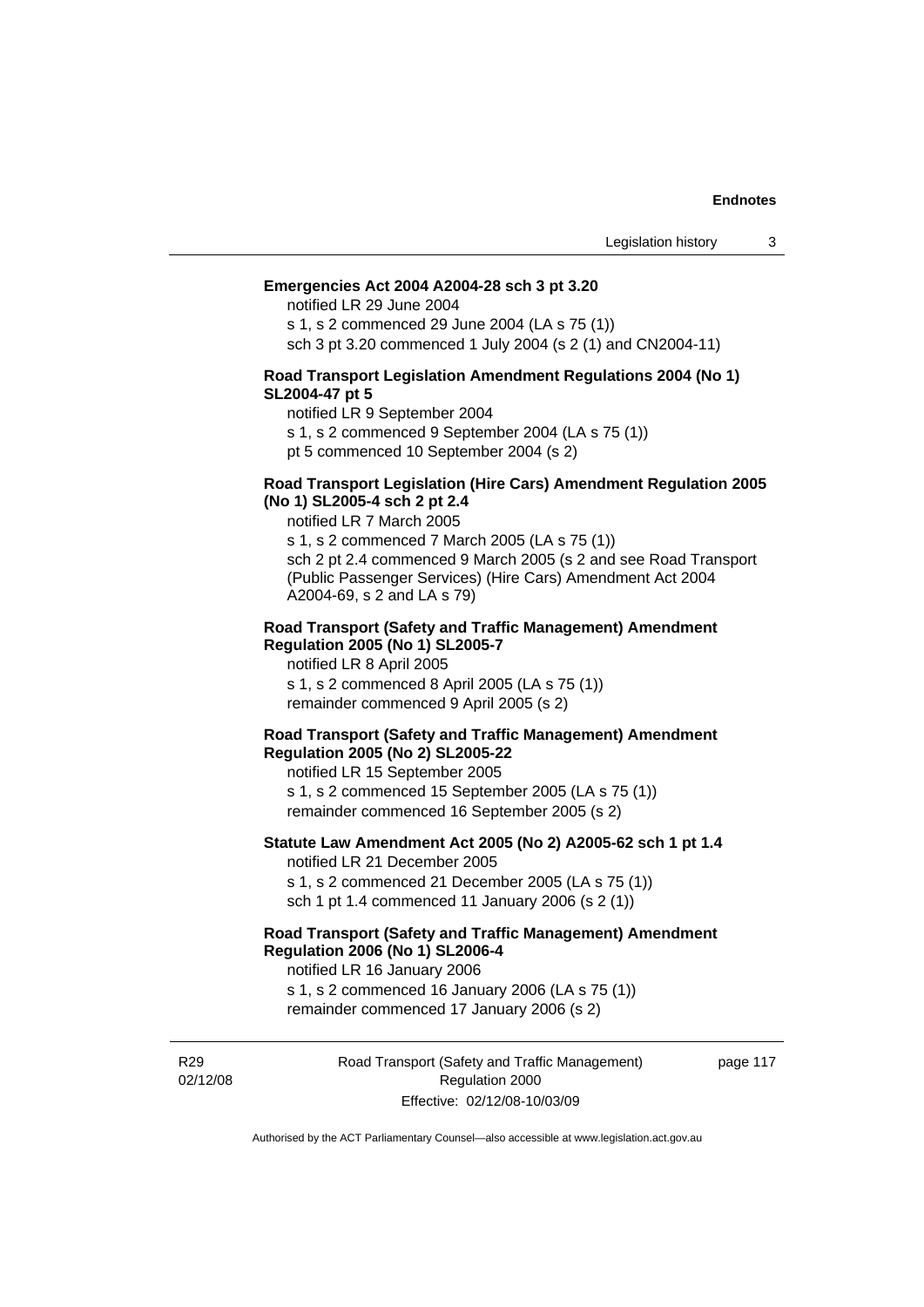3 Legislation history

# **Road Transport (Public Passenger Services) Amendment Regulation 2006 (No 1) SL2006-32 sch 1 pt 1.5**

notified LR 26 June 2006

s 1, s 2 commenced 26 June 2006 (LA s 75 (1)) sch 1 pt 1.5 commenced 3 July 2006 (s 2 (2))

#### **Road Transport (Safety and Traffic Management) Amendment Regulation 2006 (No 2) SL2006-51**

notified LR 4 December 2006

s 1, s 2 commenced 4 December 2006 (LA s 75 (1)) remainder commenced 5 December 2006 (s 2)

# **Road Transport (Safety and Traffic Management) Amendment Regulation 2007 (No 1) SL2007-20**

notified LR 30 July 2007 s 1, s 2 commenced 30 July 2007 (LA s 75 (1)) remainder commenced 31 July 2007 (s 2)

# **Planning and Development (Consequential Amendments) Act 2007 A2007-25 sch 1 pt 1.29**

notified LR 13 September 2007

s 1, s 2 commenced 13 September 2007 (LA s 75 (1)) sch 1 pt 1.29 commenced 31 March 2008 (s 2 and see Planning and Development Act 2007 A2007-24, s 2 and CN2008-1)

#### **Road Transport (Safety and Traffic Management) Amendment Regulation 2008 (No 1) SL2008-40**

notified LR 11 September 2008

s 1, s 2 commenced 11 September 2008 (LA s 75 (1)) remainder awaiting commencement (s 2)

*Note* default commencement under LA s 79: 11 March 2009

# **Road Transport Legislation Amendment Regulation 2008 (No 2) SL2008-47 sch 1 pt 1.3**

notified LR 1 December 2008 s 1, s 2 commenced 1 December 2008 (LA s 75 (1))

sch 1 pt 1.3 commenced 2 December 2008 (s 2)

page 118 Road Transport (Safety and Traffic Management) Regulation 2000 Effective: 02/12/08-10/03/09

R<sub>29</sub> 02/12/08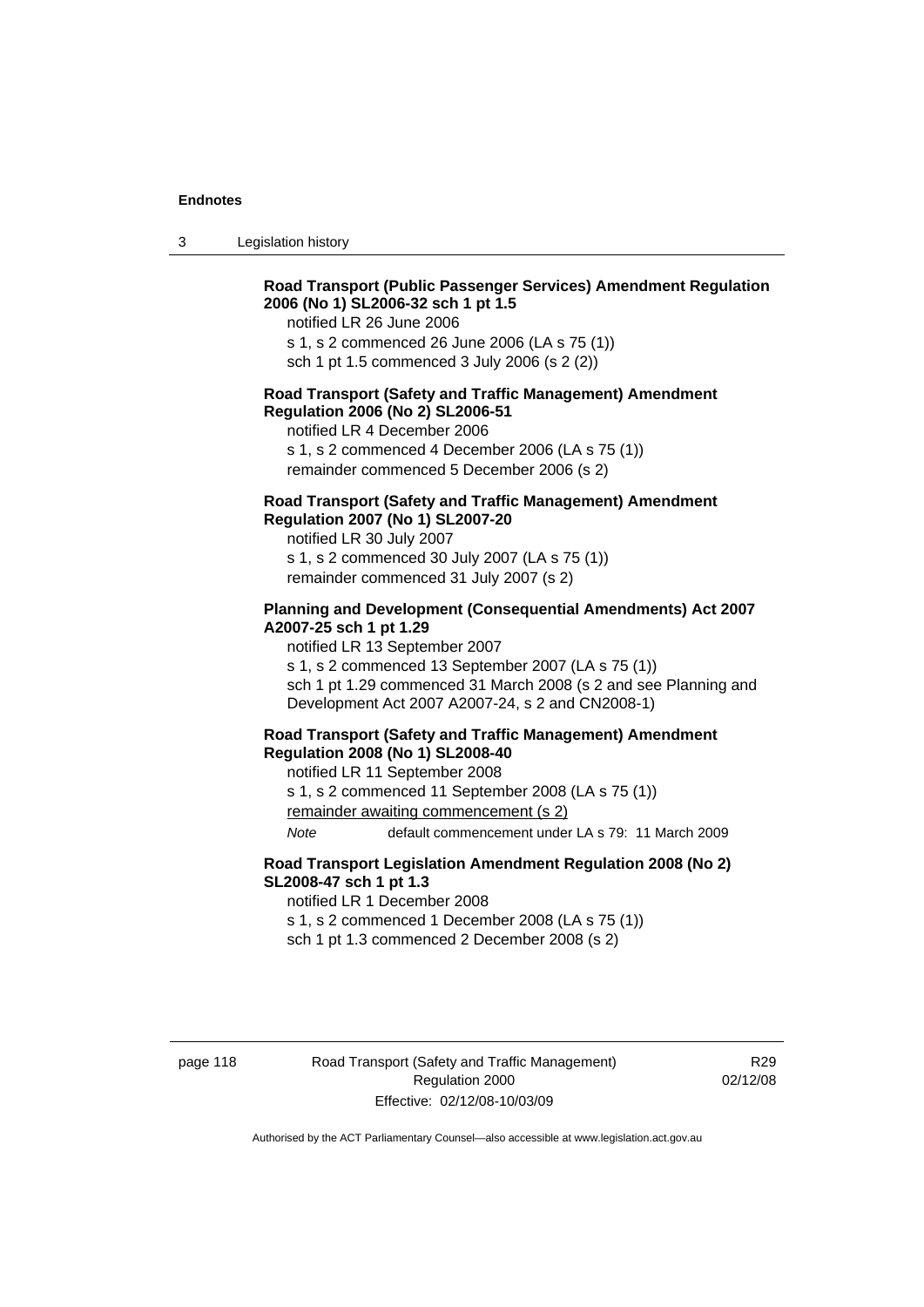# **4 Amendment history**

| Name of regulation                      |                                                                                                                                                              |  |  |
|-----------------------------------------|--------------------------------------------------------------------------------------------------------------------------------------------------------------|--|--|
| s 1                                     | am R18 LA                                                                                                                                                    |  |  |
| <b>Dictionary</b><br>s 2                | om Act 2001 No 27 amdt 4.24<br>ins SL2005-22 amdt 1.1                                                                                                        |  |  |
| s 3 hda<br>s <sub>3</sub>               | Dictionary-application to Australian Road Rules<br>bracketed note exp 17 September 2002 (s 4 (3))<br>am Act 2001 No 44 amdt 1.3793<br>sub SL2005-22 amdt 1.1 |  |  |
| Road includes road related area<br>s 3A | ins SL2005-22 amdt 1.1                                                                                                                                       |  |  |
| Meaning of park and stop<br>s 3B        | ins SL2005-22 amdt 1.1                                                                                                                                       |  |  |
| <b>Notes</b><br>s 4 hdg<br>s 4          | bracketed note exp 17 September 2002 (s 4 (3))<br>am Act 2001 No 44 amdt 1.3794; Act 2002 No 30 amdt 3.769<br>(2), (3) exp 17 September 2002 (s (4 (3))      |  |  |
| s 4A                                    | Offences against regulation-application of Criminal Code etc<br>ins SL2003-1 s 16                                                                            |  |  |
| $s$ 4 <sub>R</sub>                      | Offences against regulation are strict liability offences<br>ins SL2003-1 s 16                                                                               |  |  |
| s, 4C                                   | General defence of accident or reasonable effort<br>ins SL2003-1 s 16                                                                                        |  |  |
| s 5 hdg<br>s <sub>5</sub>               | What are the Australian Road Rules<br>bracketed note exp 17 September 2002 (s 4 (3))<br>sub SL2004-16 s 25<br>am SL2005-22 amdt 1.2                          |  |  |
| s 6 hdg                                 | Incorporation of Australian Road Rules into ACT law<br>bracketed note exp 17 September 2002 (s 4 (3))                                                        |  |  |
| General<br>div 2.2.1 note 2             | am 2000 No 52 s 3; 2001 No 32 s 3; 2002 No 31 s 22;<br>SL2003-12 s 4; SL2004-16 ss 26-30<br>sub SL2005-22 s 4<br>am SL2006-32 amdt 1.92; items renum R24 LA  |  |  |
| div 2.2.1 note 3                        | sub SL2005-22 s 4                                                                                                                                            |  |  |

R29 02/12/08 Road Transport (Safety and Traffic Management) Regulation 2000 Effective: 02/12/08-10/03/09

page 119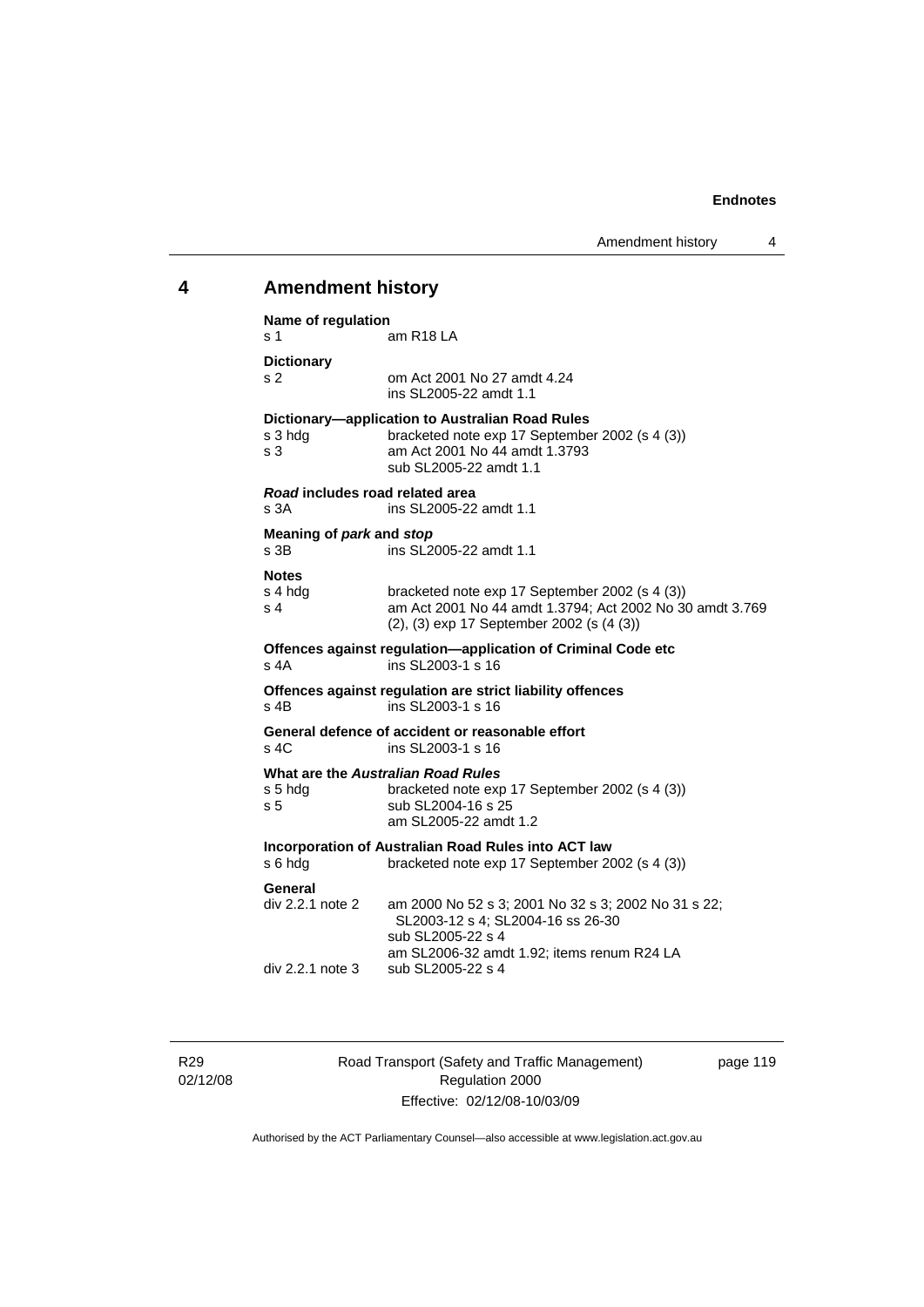| 4 | Amendment history |
|---|-------------------|
|---|-------------------|

| s 7 hda<br>s 7                                            | References to another law of this jurisdiction etc<br>bracketed note exp 17 September 2002 (s 4 (3))<br>am Act 2001 No 44 amdt 1.3795, amdt 1.3796                                       |
|-----------------------------------------------------------|------------------------------------------------------------------------------------------------------------------------------------------------------------------------------------------|
| ARR r 10 (2)-penalties for offences<br>s 8 hdg            | bracketed note exp 17 September 2002 (s 4 (3))                                                                                                                                           |
| s 8A                                                      | ARR r 25 (2)-default speed-limit in built-up area<br>ins SL2003-12 s 5<br>om SL2004-16 s 31                                                                                              |
| s 9 hda<br>s 9                                            | ARR r 95—emergency stopping lane only signs<br>bracketed note exp 17 September 2002 (s 4 (3))<br>am SL2005-22 amdt 1.3                                                                   |
| ARR r 104-no truck signs<br>$s$ 10 hdg<br>s <sub>10</sub> | bracketed note exp 17 September 2002 (s 4 (3))<br>am SL2005-22 amdt 1.4                                                                                                                  |
| s 12 hda<br>s 12                                          | ARR r 158 (2) (c)-other vehicles permitted to travel in bus lanes<br>bracketed note exp 17 September 2002 (s 4 (3))<br>sub 2002 No 31 s 23; SL2005-4 amdt 2.38<br>am SL2006-32 amdt 1.93 |
| s 12A                                                     | ARR r 170 (1)—driver not to stop in intersection unless permitted<br>ins SL2004-16 s 32                                                                                                  |
| s 13 hda<br>s 13                                          | ARR r 179 (1) (c)-stopping in a loading zone-goods and permit vehicles<br>bracketed note exp 17 September 2002 (s 4 (3))<br>sub SL2005-22 s 5                                            |
| s 13A                                                     | ARR r 179 (1) (c) and (2) (c)-stopping in loading zone-taxis<br>ins SL2005-22 s 5                                                                                                        |
| ARR r 183-stopping in a bus zone<br>s 13B                 | ins SL2006-32 amdt 1.94                                                                                                                                                                  |
| s 13C                                                     | ARR r 195—stopping at or near a bus stop<br>ins SL2006-32 amdt 1.94                                                                                                                      |
| $s$ 14 hdg                                                | ARR r 199 (2)-stopping near postbox<br>bracketed note exp 17 September 2002 (s 4 (3))                                                                                                    |
| $s$ 15 hdg                                                | ARR r 206 (2) (b), (c)—time extension for people with disabilities permit<br>bracketed note exp 17 September 2002 (s 4 (3))<br>sub SL2005-22 amdt 1.5                                    |
| s 16 hdg                                                  | ARR r 207 (2) (a)-fees for parking in pay parking spaces<br>bracketed note exp 17 September 2002 (s 4 (3))                                                                               |
|                                                           |                                                                                                                                                                                          |

page 120 Road Transport (Safety and Traffic Management) Regulation 2000 Effective: 02/12/08-10/03/09

R29 02/12/08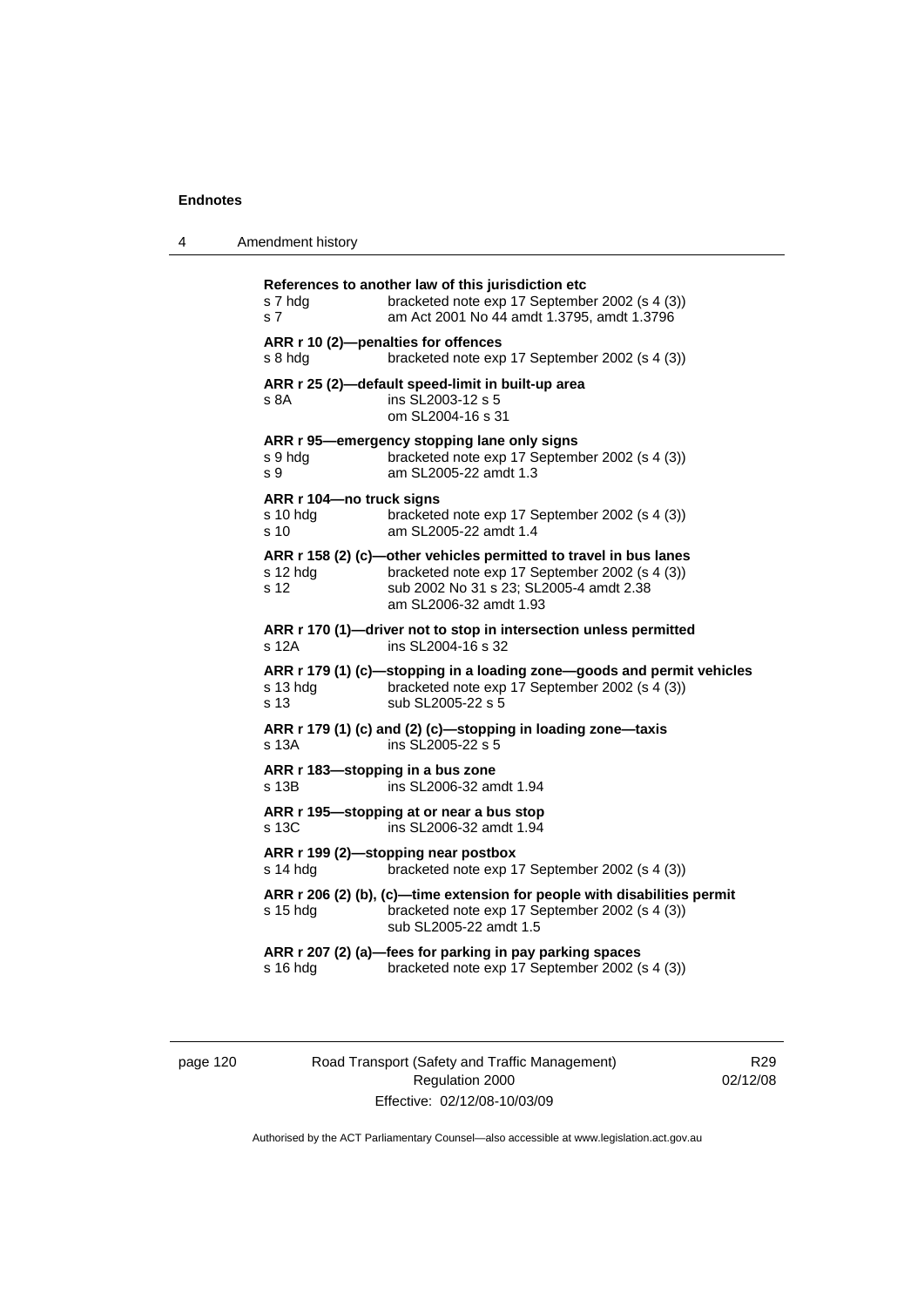| Amendment history |  |  |
|-------------------|--|--|
|-------------------|--|--|

**ARR r 213 (5)—making a motor vehicle secure—exception**  s 16A ins Legislative Assembly AR2000-2 (see Gaz 2000 No 20) am SL2004-16 s 33 sub SL2005-22 amdt 1.6 **ARR r 216 (3)—towing a vehicle at night or in hazardous weather conditions**  s 18 hdg bracketed note exp 17 September 2002 (s 4 (3)) **ARR r 225—use of radar detectors**  s 22 hdg bracketed note exp 17 September 2002 (s 4 (3)) **ARR r 236 (6)—hitchhiking, roadside commerce etc permitted**  s 22A ins SL2004-16 s 34 **ARR r 240 (2)—wheeled recreational devices and toys not to be used on certain roads**  s 23 hdg bracketed note exp 17 September 2002 (s 4 (3)) **ARR r 248—bicycle rider may ride across marked foot crossing if authorised**  s 23A ins 2000 No 21 s 3 om SL2004-16 s 35 **ARR r 266 (3) (b)—wearing of seatbelts by passengers under 16 years old**  s 23B ins 2001 No 32 s 4 am 2002 No 2 s 28; Act 2002 No 51 amdt 1.38; SL2005-4 amdt 2.39, amdt 2.40; SL2006-32 amdt 1.95 **ARR r 266 (7)—wearing of seatbelts by passengers under 16 years old**  s 24 hdg bracketed note exp 17 September 2002 (s 4 (3)) **ARR r 267 (3)—certificates of exemption from wearing seatbelts**  s 25 hdg bracketed note exp 17 September 2002 (s 4 (3)) **ARR r 270 (3)—wearing motorbike helmets**  s 26 hdg bracketed note exp 17 September 2002 (s 4 (3)) **ARR r 271 (6)—riding on motorbikes**  s 27 hdg bracketed note exp 17 September 2002 (s 4 (3)) **ARR r 280 (2) (a)—other vehicles to which B light rules apply**  s 27A ins 2002 No 31 s 24 sub SL2005-4 amdt 2.41; SL2006-32 amdt 1.96 **ARR r 287 (3) (e), (4)—duties of participants in crashes**  s 28 hdg bracketed note exp 17 September 2002 (s 4 (3)) s 28 sub SL2008-40 s 4 **ARR r 289 (1) (g)—driving on nature strip**  bracketed note exp 17 September 2002 (s 4 (3)) s 29 am SL2004-16 s 36; pars renum R16 LA (see SL2004-16 s 37); SL2005-22 amdt 1.7

R29 02/12/08 Road Transport (Safety and Traffic Management) Regulation 2000 Effective: 02/12/08-10/03/09

page 121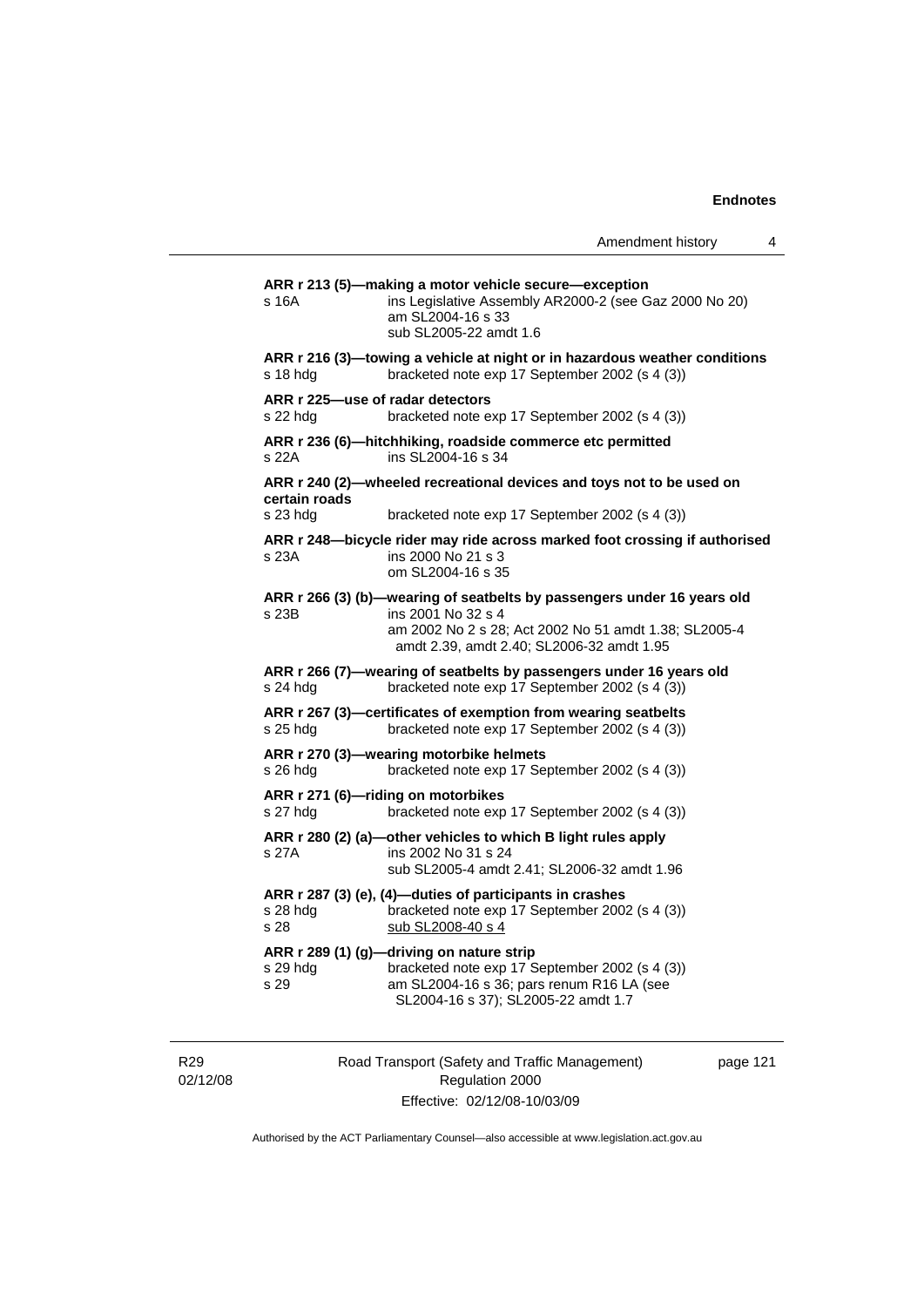| 4        | Amendment history                                                                                                                                                                                                                                                                                                                                                                                                                                                                                                 |
|----------|-------------------------------------------------------------------------------------------------------------------------------------------------------------------------------------------------------------------------------------------------------------------------------------------------------------------------------------------------------------------------------------------------------------------------------------------------------------------------------------------------------------------|
|          | ARR r 298-driving with a person in or on trailer<br>s 30<br>am SL2005-22 amdt 1.8                                                                                                                                                                                                                                                                                                                                                                                                                                 |
|          | ARR r 313-postal workers<br>bracketed note exp 17 September 2002 (s 4 (3))<br>s 32 hdg                                                                                                                                                                                                                                                                                                                                                                                                                            |
|          | ARR dict-definitions for dictionary<br>bracketed note exp 17 September 2002 (s 4 (3))<br>s 33 hdg<br>am SL2005-22 amdt 1.9<br>s 33<br>def emergency worker am A2004-28 amdt 3.61<br>def hire car ins SL2005-4 amdt 2.43<br>def <i>police officer</i> sub Act 2001 No 56 amdt 3.475<br>def <i>private hire car</i> om SL2005-4 amdt 2.44<br>def <i>public bus</i> sub Act 2001 No 62 amdt 1.38<br>def restricted hire vehicle om SL2005-4 amdt 2.44<br>def <i>taxi</i> sub 2002 No 2 s 29<br>am SL2005-4 amdt 2.42 |
|          | <b>Offences against the Australian Road Rules</b><br>div 2.2.3 hda<br>om SL2003-1 s 17                                                                                                                                                                                                                                                                                                                                                                                                                            |
|          | <b>Application of Criminal Code</b><br>s 34 hdg<br>bracketed note exp 17 September 2002 (s 4 (3))<br>s 34<br>sub Act 2002 No 51 amdt 1.39<br>om SL2003-1 s 17                                                                                                                                                                                                                                                                                                                                                     |
|          | Offences are strict liability offences<br>bracketed note exp 17 September 2002 (s 4 (3))<br>s 35 hdg<br>s 35<br>am Act 2002 No 51 amdt 1.40<br>om SL2003-1 s 17                                                                                                                                                                                                                                                                                                                                                   |
|          | General defence of accident or reasonable effort<br>bracketed note exp 17 September 2002 (s 4 (3))<br>s 36 hdg<br>s 36<br>am Act 2002 No 51 amdt 1.41<br>om SL2003-1 s 17                                                                                                                                                                                                                                                                                                                                         |
|          | Making unnecessary engine noise<br>s 37 hdg<br>bracketed note exp 17 September 2002 (s 4 (3))                                                                                                                                                                                                                                                                                                                                                                                                                     |
|          | Emission of waste oil or grease<br>bracketed note exp 17 September 2002 (s 4 (3))<br>s 38 hdg                                                                                                                                                                                                                                                                                                                                                                                                                     |
|          | Safety of persons on trailers<br>bracketed note exp 17 September 2002 (s 4 (3))<br>s 39 hdg<br>am SL2005-22 amdt 1.10, amdt 1.11<br>s 39                                                                                                                                                                                                                                                                                                                                                                          |
|          | Passengers in sidecars to be seated<br>s 40 hdg<br>bracketed note exp 17 September 2002 (s 4 (3))                                                                                                                                                                                                                                                                                                                                                                                                                 |
|          | Number of vehicles that may be drawn<br>bracketed note exp 17 September 2002 (s 4 (3))<br>s 41 hdg                                                                                                                                                                                                                                                                                                                                                                                                                |
| page 122 | Road Transport (Safety and Traffic Management)<br>Regulation 2000                                                                                                                                                                                                                                                                                                                                                                                                                                                 |

Effective: 02/12/08-10/03/09

R29 02/12/08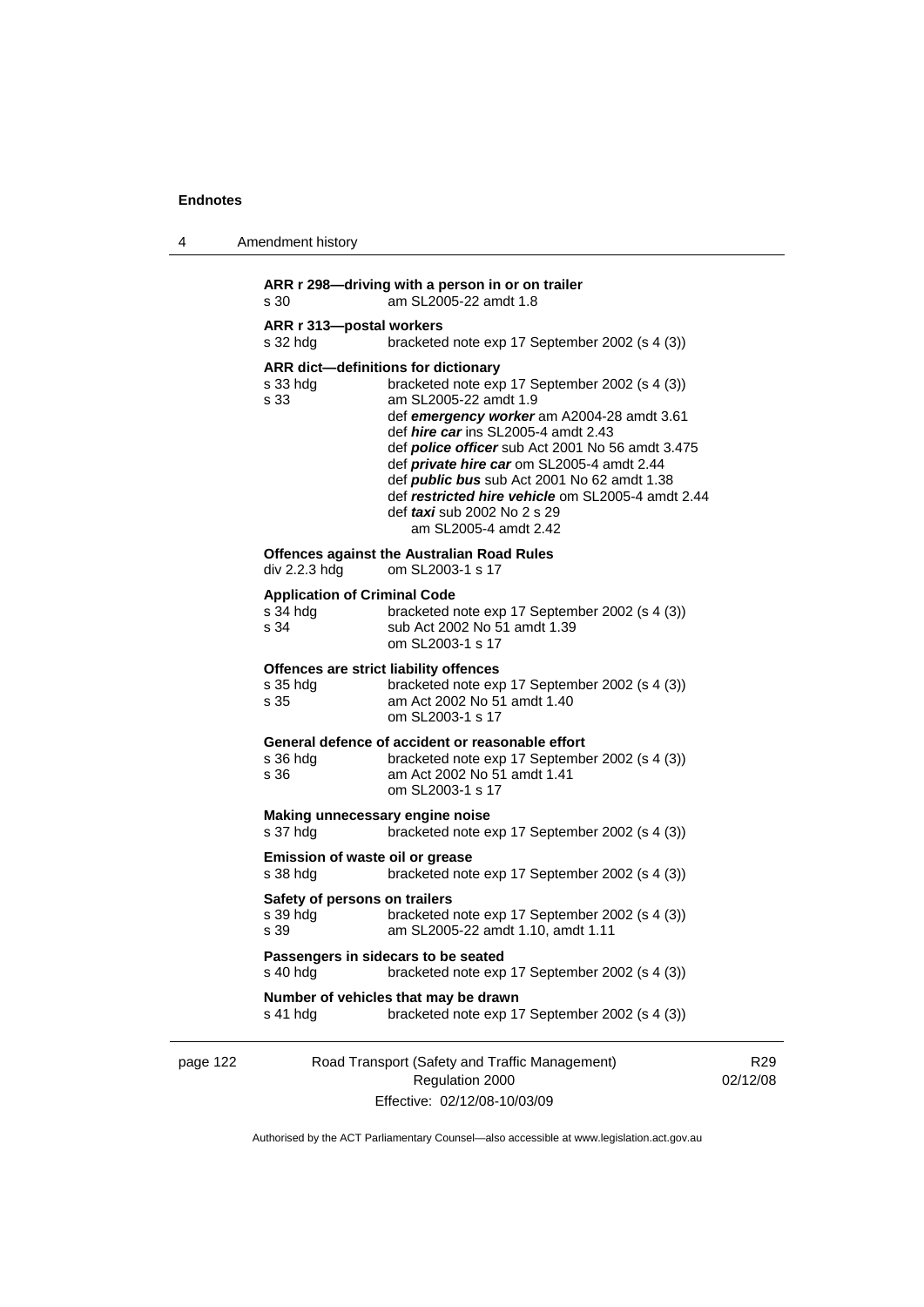**Towing by vehicles under 4.5t**  s 42 hdg bracketed note exp 17 September 2002 (s 4 (3)) **Lights on motor vehicles generally**  s 43 hdg bracketed note exp 17 September 2002 (s 4 (3)) **Metered parking**<br>div 2.3.5 hdg sub SL2005-22 s 6 **Metered parking—parking in spaces**  s 44 hdg<br>s 44 sub SI 2005-22 s 7<br>s 44 sub SI 2005-22 s 7 sub SL2005-22 s 7 **Metered parking—parking fees**  s 44A ins SL2005-22 s 7 **Metered parking—maximum length of stay**  s 44B ins SL2005-22 s 7 **Metered parking—exceptions to s 44A and s 44B**  s 45 hdg bracketed note exp 17 September 2002 (s 4 (3))<br>s 45 sub SL2005-22 s 7 sub SL2005-22 s 7 **Temporary closure of metered parking spaces**  s 46 hdg bracketed note exp 17 September 2002 (s 4 (3)) **Misuse of parking meters**  s 47 hdg bracketed note exp 17 September 2002 (s 4 (3)) **Interfering with parking meters etc**  bracketed note exp 17 September 2002 (s 4 (3)) **Ticket parking**  div 2.3.6 hdg orig div 2.3.6 hdg renum as div 2.3.8 hdg ins by SL2005-22 s 8 **Ticket parking—parking in spaces**  s 49 hdg bracketed note exp 17 September 2002 (s 4 (3)) s 49 sub SL2005-22 s 8 **Ticket parking—display of tickets**  s 49A ins SL2005-22 s 8 **Ticket parking—maximum length of stay**  s 49B ins SL2005-22 s 8 **Ticket parking—exceptions to s 49A and s 49B**  s 50 hdg bracketed note exp 17 September 2002 (s 4 (3)) s 50 sub SL2005-22 s 8

R29 02/12/08 Road Transport (Safety and Traffic Management) Regulation 2000 Effective: 02/12/08-10/03/09

page 123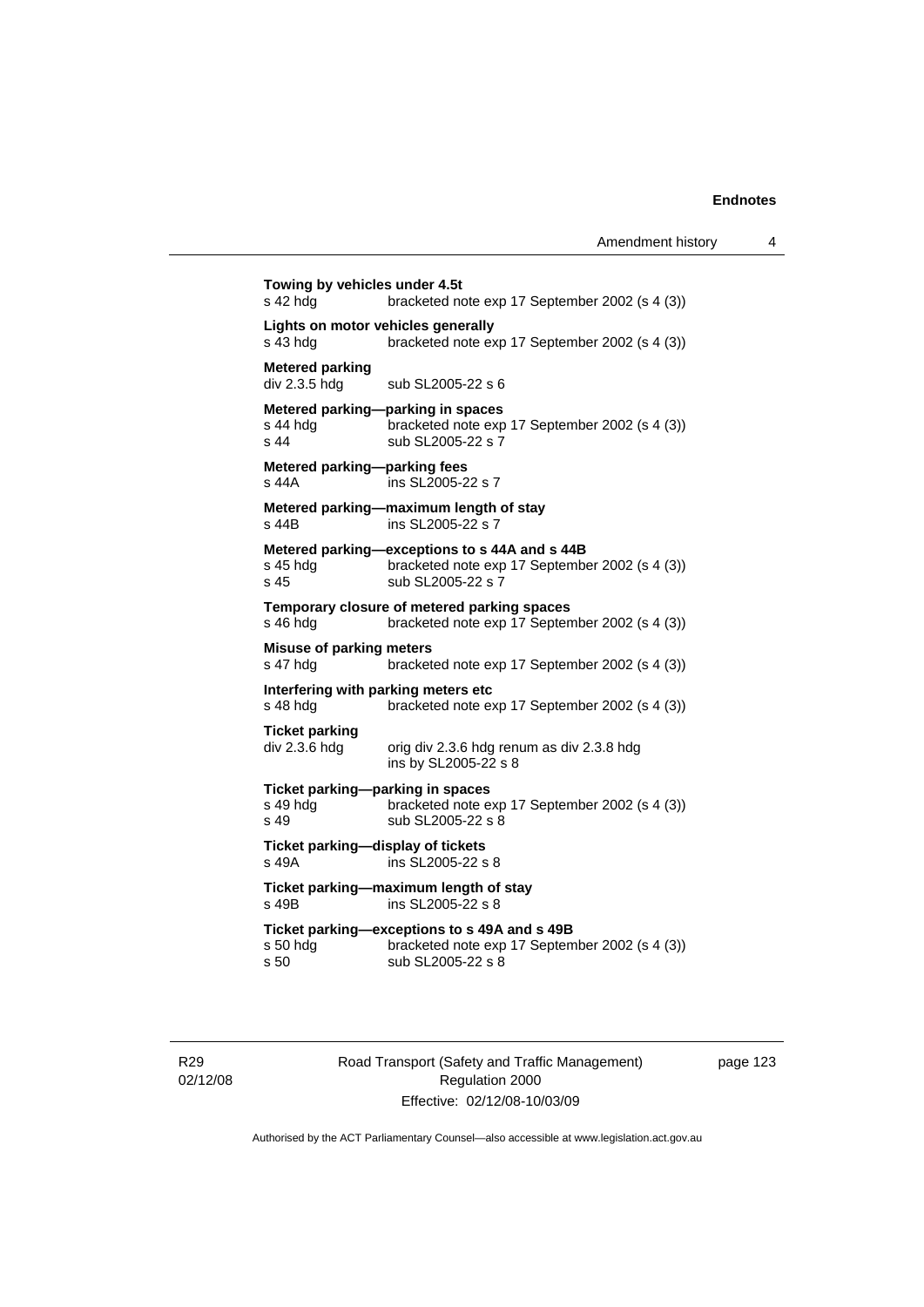| 4 | Amendment history                                                                                                                                                                                                    |
|---|----------------------------------------------------------------------------------------------------------------------------------------------------------------------------------------------------------------------|
|   | Temporary closure of ticket parking spaces and areas<br>s 51 hdg<br>bracketed note exp 17 September 2002 (s 4 (3))<br>sub SL2005-22 amdt 1.12<br>am 2002 No 7 s 4, s 5; regs renum R6 LA (see 2002 No 7 s 6)<br>s 51 |
|   | Use of false or damaged parking tickets etc<br>s 52 hdg<br>bracketed note exp 17 September 2002 (s 4 (3))<br>s 52<br>sub SL2005-22 s 9                                                                               |
|   | Misuse of parking ticket machines<br>s 53 hdg<br>bracketed note exp 17 September 2002 (s 4 (3))<br>sub SL2005-22 s 9<br>s 53                                                                                         |
|   | Interfering with parking ticket machines etc<br>$s$ 54 hdg<br>bracketed note exp 17 September 2002 (s 4 (3))                                                                                                         |
|   | Interfering with parking tickets<br>s 55 hdg<br>bracketed note exp 17 September 2002 (s 4 (3))<br>s <sub>55</sub><br>sub SL2005-22 s 10                                                                              |
|   | Other ACT road rules about stopping and parking<br>ins SL2005-22 s 10<br>div 2.3.7 hdg                                                                                                                               |
|   | Unauthorised use of parking permits and mobility parking scheme<br><b>authorities</b><br>s 56 hdg<br>bracketed note exp 17 September 2002 (s 4 (3))<br>am Act 2002 No 30 amdt 3.770<br>s 56<br>sub SL2005-22 s 10    |
|   | Interfering with parking permits and mobility parking scheme authorities<br>s 56A<br>ins SL2005-22 s 10                                                                                                              |
|   | No stopping on a road with a red kerb<br>s 57<br>am 2001 No 32 s 5<br>exp 1 December 2002 (s 57 (2))                                                                                                                 |
|   | Stopping public buses in bus zones and at bus stops<br>s 57A hdg<br>bracketed note exp 17 September 2002 (s 4 (3))<br>ins 2000 No 33 s 3<br>s 57A<br>am 2001 Act No 62 amdts 1.39-1.41                               |
|   | Stopping in an emergency etc or to comply with another law<br>s 58 hdg<br>bracketed note exp 17 September 2002 (s 4 (3))<br>am SL2005-22 s 11, s 12<br>s 58                                                          |
|   | Other ACT road rules<br>div 2.3.8 hdg<br>(prev div 2.3.6 hdg) ins SL2005-22 s 13                                                                                                                                     |
|   |                                                                                                                                                                                                                      |

page 124 Road Transport (Safety and Traffic Management) Regulation 2000 Effective: 02/12/08-10/03/09

R29 02/12/08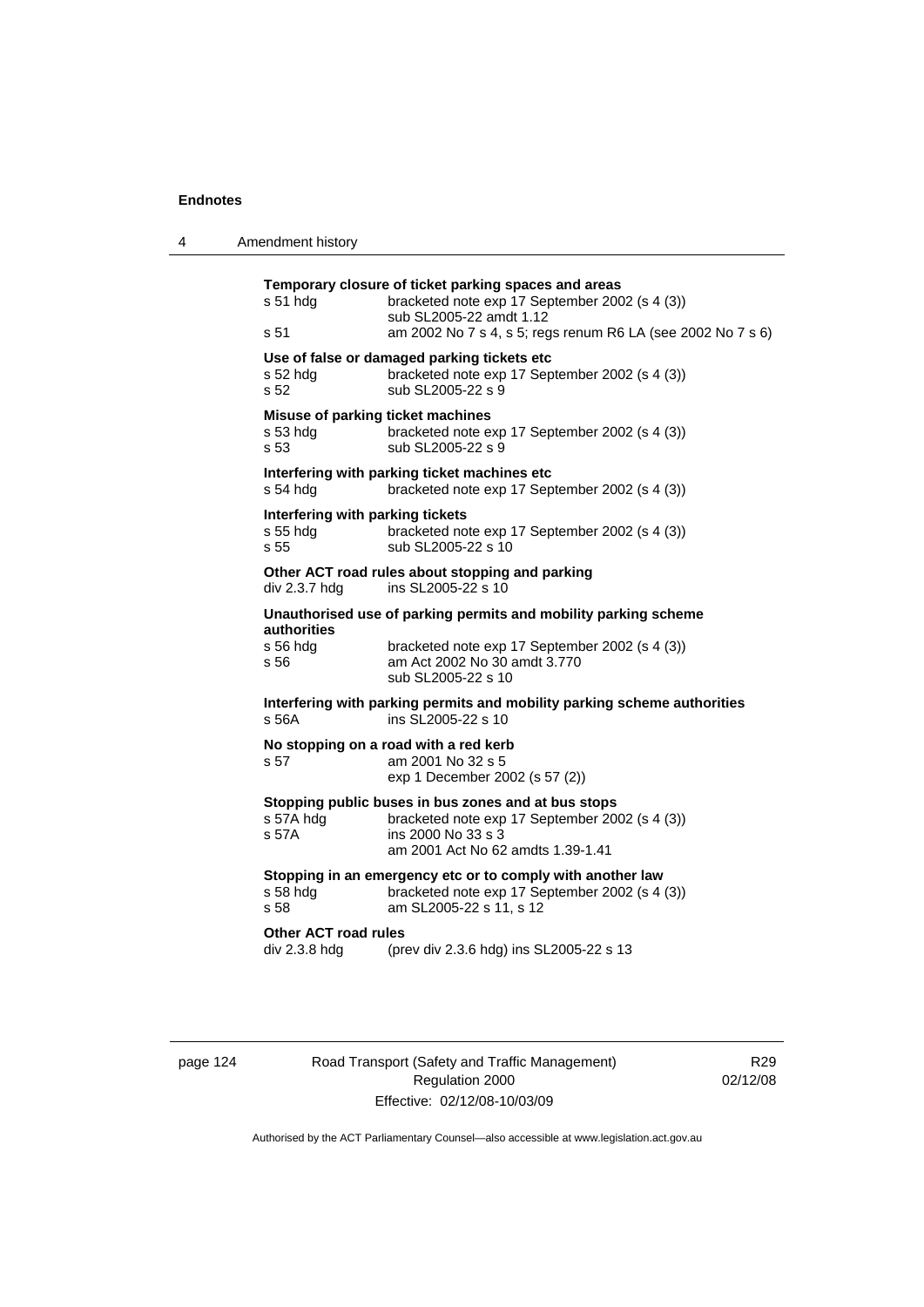|                                                   |                                                                                                                              | Amendment history | 4 |
|---------------------------------------------------|------------------------------------------------------------------------------------------------------------------------------|-------------------|---|
| Carrying dangerous substances<br>s 59 hdg<br>s 59 | bracketed note exp 17 September 2002 (s 4 (3))<br>sub A2004-7 amdt 1.14<br>am A2004-7 amdt 1.15, amdt 1.16                   |                   |   |
| s 60 hdg                                          | Interrupting funeral processions etc<br>bracketed note exp 17 September 2002 (s 4 (3))                                       |                   |   |
| Driving on roads closed to traffic<br>s 61 hdg    | bracketed note exp 17 September 2002 (s 4 (3))                                                                               |                   |   |
| s 62 hdg                                          | Use of wheeled recreational devices and wheeled toys on roads<br>bracketed note exp 17 September 2002 (s 4 (3))              |                   |   |
|                                                   | Devices that are prescribed traffic control devices—Act, dict, def prescribed                                                |                   |   |
| traffic control device<br>s 63 hdg<br>s 63        | bracketed note exp 17 September 2002 (s 4 (3))<br>sub SL2005-22 s 14                                                         |                   |   |
| $s$ 64 hdg                                        | Preventing prescribed traffic control devices being clearly visible<br>bracketed note exp 17 September 2002 (s 4 (3))        |                   |   |
| s 65 hdg                                          | Use of do not overtake turning vehicle sign<br>bracketed note exp 17 September 2002 (s 4 (3))                                |                   |   |
| s 66                                              | Approvals etc by road transport authority<br>am Act 2001 No 44 amdt 1.3797, amdt 1.3798                                      |                   |   |
| s 68 hdg                                          | Defence of complying with direction of police officer or authorised person<br>bracketed note exp 17 September 2002 (s 4 (3)) |                   |   |
| s 69 hda                                          | <b>Exemption for driver of police vehicles</b><br>bracketed note exp 17 September 2002 (s 4 (3))                             |                   |   |
| s 70 hdg                                          | <b>Exemption for driver of emergency vehicles</b><br>bracketed note exp 17 September 2002 (s 4 (3))                          |                   |   |
|                                                   | Stopping and parking exemption for police and emergency vehicles and                                                         |                   |   |
| authorised people<br>s 71 hdg<br>s 71             | bracketed note exp 17 September 2002 (s 4 (3))<br>sub 2002 No 7 s 7; SL2005-22 s 15                                          |                   |   |
| <b>Parking</b><br>ch 3 hdg                        | ins 2001 No 32 s 6                                                                                                           |                   |   |
| <b>Metered parking schemes</b><br>s 72 hdg        | bracketed note exp 17 September 2002 (s 4 (3))                                                                               |                   |   |
| <b>Metered parking areas</b><br>s 73 hdg<br>s 73  | bracketed note exp 17 September 2002 (s 4 (3))<br>am SL2005-22 amdt 1.13                                                     |                   |   |

R29 02/12/08 Road Transport (Safety and Traffic Management) Regulation 2000 Effective: 02/12/08-10/03/09

page 125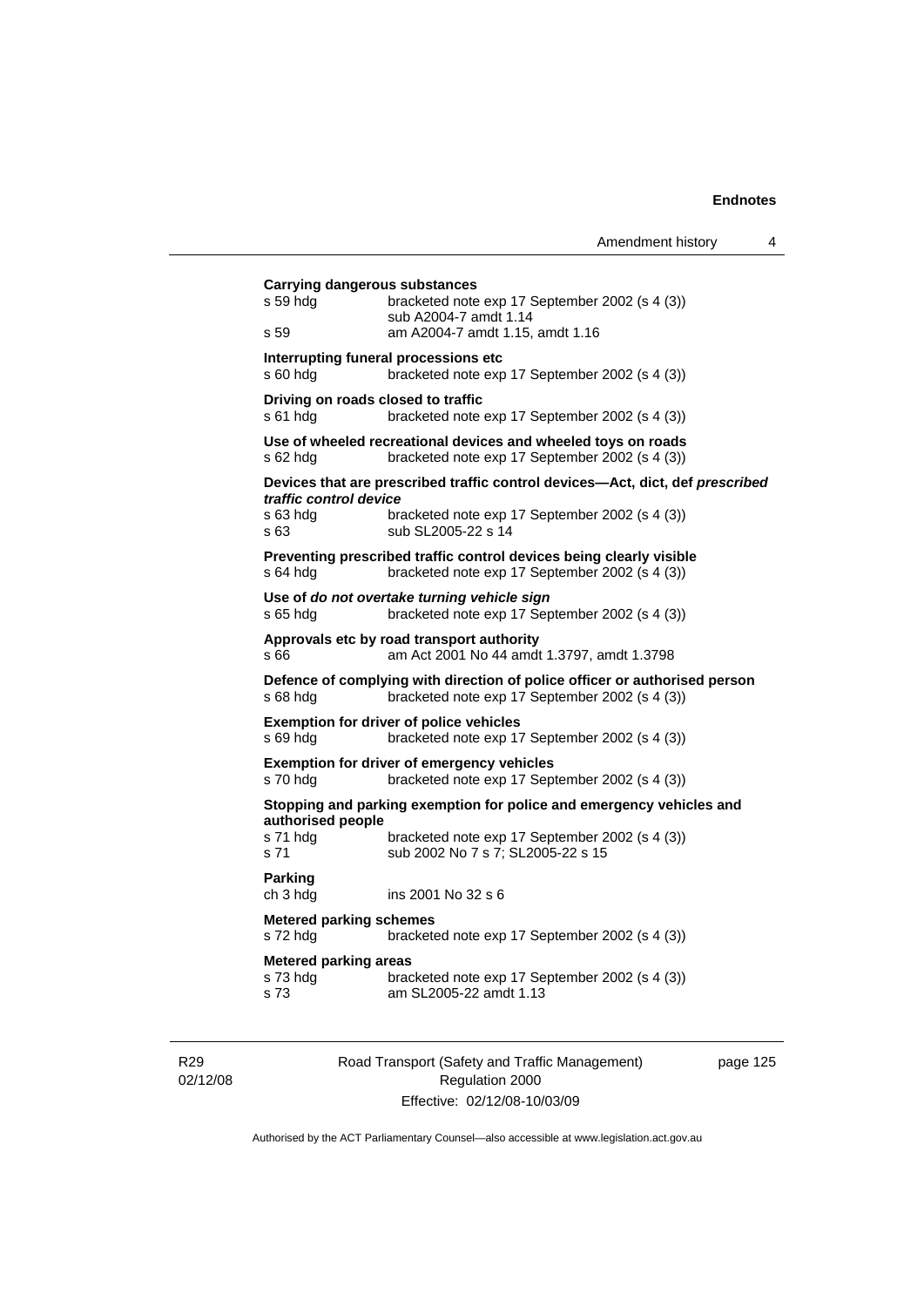4 Amendment history

| <b>Parking meters</b><br>s 74 hdg                         | bracketed note exp 17 September 2002 (s 4 (3))                                                                                                                                                                                                  |
|-----------------------------------------------------------|-------------------------------------------------------------------------------------------------------------------------------------------------------------------------------------------------------------------------------------------------|
| <b>Metered parking spaces</b><br>s 75 hdg<br>s 74         | bracketed note exp 17 September 2002 (s 4 (3))<br>am SL2005-22 s 16                                                                                                                                                                             |
| <b>Parking authorities</b><br>s 75A                       | ins 2002 No 7 s 8                                                                                                                                                                                                                               |
| <b>Parking authority guidelines</b><br>s 75B hdg<br>s 75B | bracketed note exp 17 September 2002 (s 4 (3))<br>ins 2002 No 7 s 8                                                                                                                                                                             |
| s 76 hdg<br>s 76                                          | Ticket parking schemes-road transport authority<br>sub 2002 No 7 s 9<br>bracketed note exp 17 September 2002 (s 4 (3))<br>am SL2005-22 s 17                                                                                                     |
| s 76A hdg<br>s 76A                                        | Ticket parking schemes-parking authorities<br>bracketed note exp 17 September 2002 (s 4 (3))<br>sub SL2005-22 amdt 1.14<br>ins 2002 No 7 s 10                                                                                                   |
| <b>Ticket parking areas</b><br>s 77 hdg<br>s 77           | bracketed note exp 17 September 2002 (s 4 (3))<br>am SL2005-22 amdt 1.15, amdt 1.16<br>(3), (4) exp 1 December 2006 (s 77 (4))                                                                                                                  |
| <b>Ticket parking spaces</b><br>s 78 hdg                  | bracketed note exp 17 September 2002 (s 4 (3))                                                                                                                                                                                                  |
| <b>Ticket machines</b><br>s 79 hdg                        | bracketed note exp 17 September 2002 (s 4 (3))                                                                                                                                                                                                  |
| <b>Parking tickets</b><br>s 80 hdg<br>s 80                | bracketed note exp 17 September 2002 (s 4 (3))<br>am 2002 No 7 s 11; SL2005-22 ss 18-20                                                                                                                                                         |
| <b>Duration of parking tickets</b><br>s 81 hdg            | bracketed note exp 17 September 2002 (s 4 (3))                                                                                                                                                                                                  |
| Definitions-div 3.1.3<br>s 82 hda<br>s 82                 | bracketed note exp 17 September 2002 (s 4 (3))<br>def code of practice om SL2008-47 amdt 1.4<br>def exemption om SL2008-47 amdt 1.4<br>def existing operator om SL2008-47 amdt 1.4<br>def existing operator's certificate om SL2008-47 amdt 1.4 |

# page 126 Road Transport (Safety and Traffic Management) Regulation 2000 Effective: 02/12/08-10/03/09

R29 02/12/08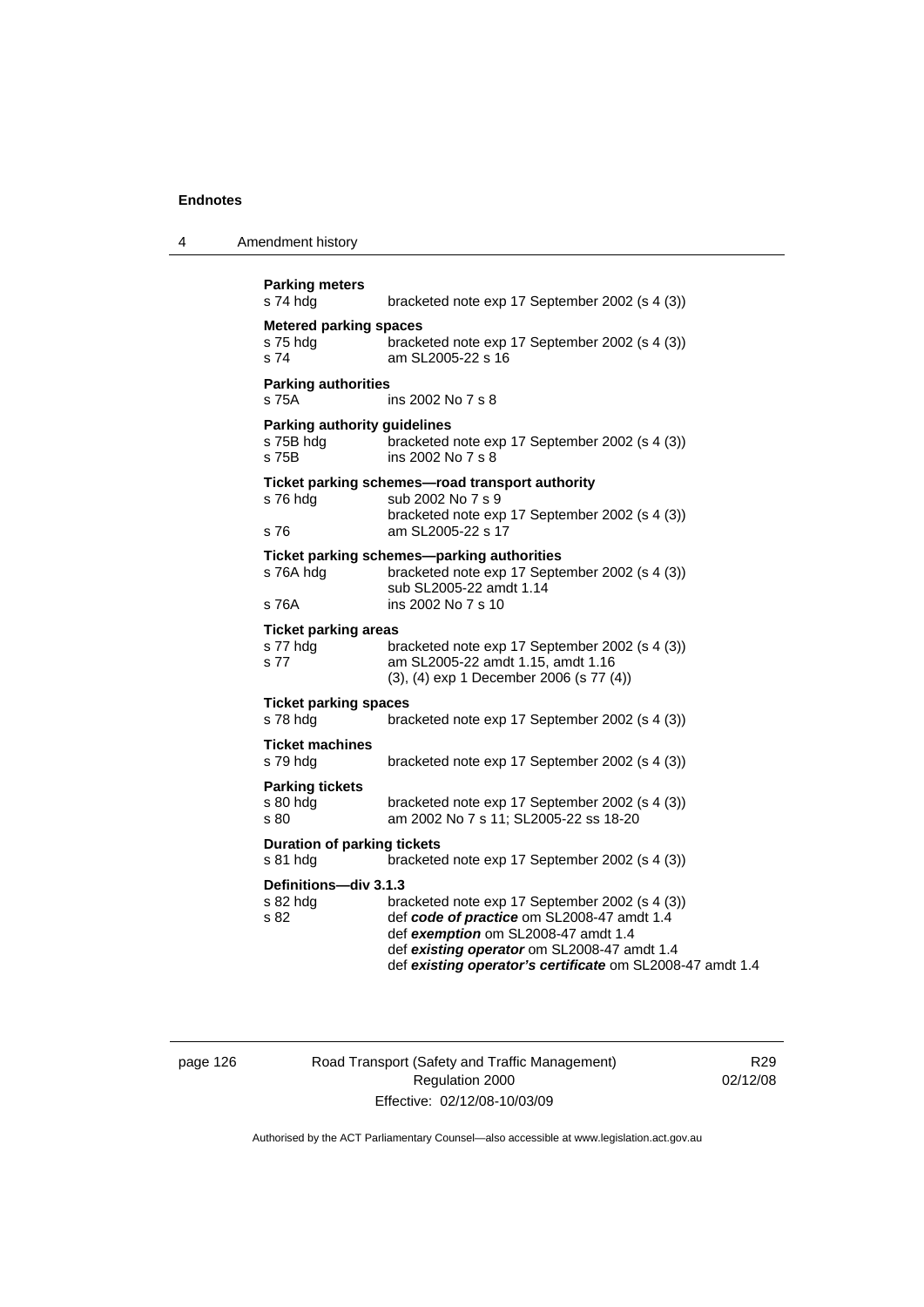$\overline{4}$ 

|                                                    | Amendment history                                                                                                                                                                                                                                                                    |
|----------------------------------------------------|--------------------------------------------------------------------------------------------------------------------------------------------------------------------------------------------------------------------------------------------------------------------------------------|
| s 83 hdg                                           | References in div 3.1.3 to land adjoining residential land<br>bracketed note exp 17 September 2002 (s 4 (3))                                                                                                                                                                         |
| s 84 hdg                                           | Vehicle parked partly on residential land<br>bracketed note exp 17 September 2002 (s 4 (3))                                                                                                                                                                                          |
| s 85 hdg<br>s 85                                   | Parking of certain vehicles on residential land prohibited<br>bracketed note exp 17 September 2002 (s 4 (3))<br>am SL2005-22 amdt 1.17; SL2008-47 amdt 1.5                                                                                                                           |
| s 85A                                              | No more than 1 heavy vehicle on residential land<br>ins SL2008-47 amdt 1.6                                                                                                                                                                                                           |
| s 85B                                              | Heavy vehicles to be parked away from residential land boundaries<br>ins SL2008-47 amdt 1.6                                                                                                                                                                                          |
| s 86 hda<br>s 86                                   | Parking of certain vehicles on land adjoining residential land prohibited<br>bracketed note exp 17 September 2002 (s 4 (3))<br>am SL2005-22 amdt 1.17; SL2008-47 amdt 1.7, amdt 1.8;<br>ss renum R29 LA                                                                              |
| s 87 hdg<br>s 87                                   | Parking of certain commercial vehicles on land with multi-unit housing<br>bracketed note exp 17 September 2002 (s 4 (3))<br>sub A2007-25 amdt 1.165<br>am Act 2002 No 30 amdt 3.771; SL2005-22 amdt 1.17;<br>A2007-25 amdt 1.166, amdt 1.167; SL2008-47 amdt 1.9;<br>ss renum R29 LA |
| s 87A                                              | No offence if reasonable necessity etc<br>ins SL2008-47 amdt 1.10                                                                                                                                                                                                                    |
| s 87B                                              | Heavy vehicle refrigeration units not to be operated on residential land<br>ins SL2008-47 amdt 1.10                                                                                                                                                                                  |
| s 87C                                              | Prohibition on night operation of heavy vehicle<br>ins SL2008-47 amdt 1.10                                                                                                                                                                                                           |
| Daily infringement<br>s 88 hdg<br>s 88             | bracketed note exp 17 September 2002 (s 4 (3))<br>am A2007-25 amdt 1.168<br>sub SL2008-47 amdt 1.11                                                                                                                                                                                  |
| div 3.1.3A hdg                                     | Heavy vehicle parking—enforcement<br>ins SL2008-47 amdt 1.13                                                                                                                                                                                                                         |
| Meaning of occupier-div 3.1.3A<br>s 89 hda<br>s 89 | bracketed note exp 17 September 2002 (s 4 (3))<br>am Act 2001 No 44 amdt 1.3799, amdt 1.3800<br>om SL2008-47 amdt 1.12<br>ins SL2008-47 amdt 1.13                                                                                                                                    |

R29 02/12/08 Road Transport (Safety and Traffic Management) Regulation 2000 Effective: 02/12/08-10/03/09

page 127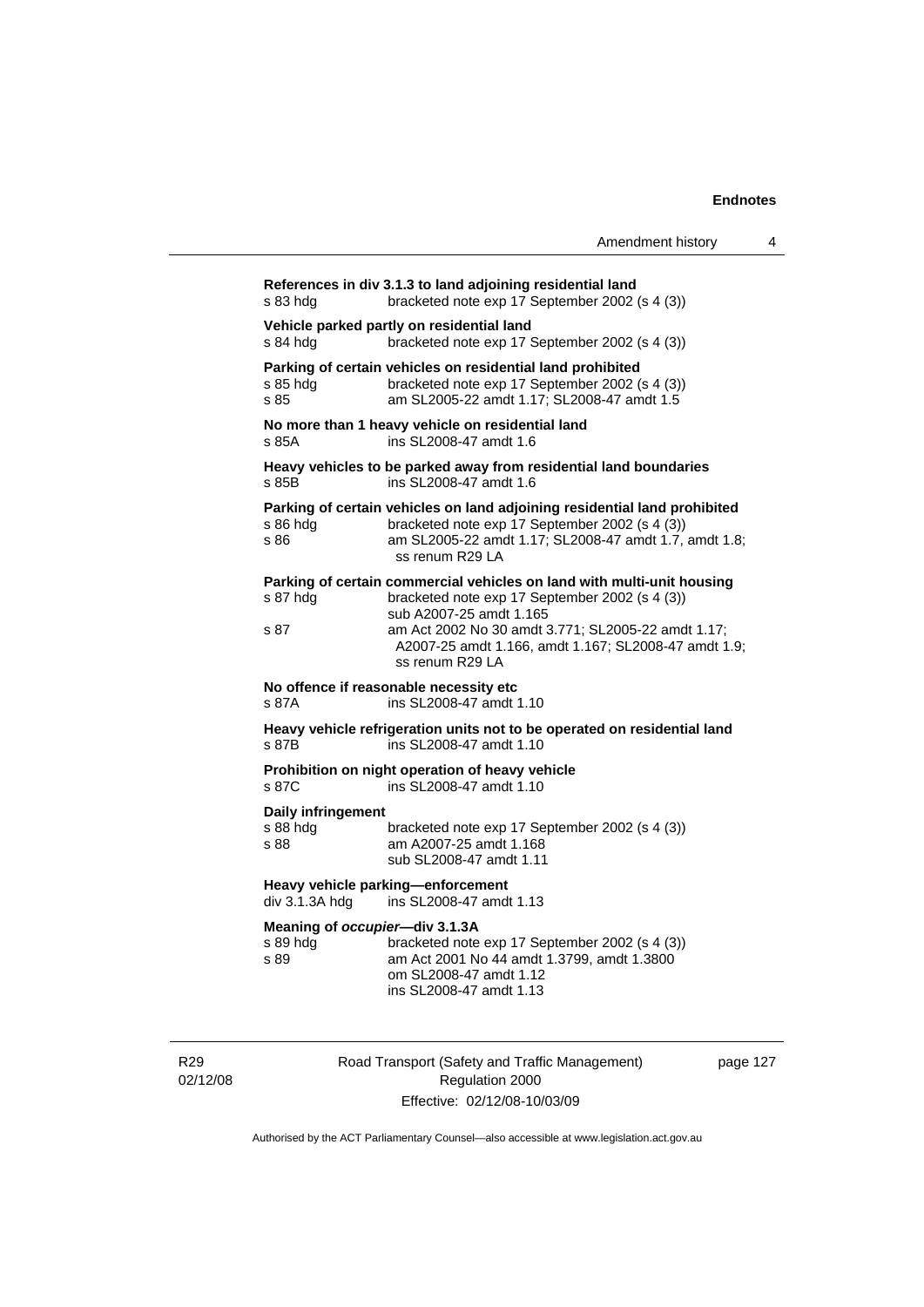| 4 | Amendment history |
|---|-------------------|
|---|-------------------|

#### **Power to enter premises**

| s 90 hdg<br>s 90            | bracketed note exp 17 September 2002 (s 4 (3))<br>am Act 2001 No 44 amdts 1.3801-1.3803<br>def the code of practice om Act 2001 No 44 amdt 1.3803<br>om SL2008-47 amdt 1.12<br>ins SL2008-47 amdt 1.13 |
|-----------------------------|--------------------------------------------------------------------------------------------------------------------------------------------------------------------------------------------------------|
| Production of identity card |                                                                                                                                                                                                        |
| s 91 hdg<br>s 91            | bracketed note exp 17 September 2002 (s 4 (3))<br>om SL2008-47 amdt 1.12<br>ins SL2008-47 amdt 1.13                                                                                                    |
| <b>Consent to entry</b>     |                                                                                                                                                                                                        |
| s 92 hdg<br>s 92            | bracketed note exp 17 September 2002 (s 4 (3))<br>am SL2005-22 s 21<br>om SL2008-47 amdt 1.12<br>ins SL2008-47 amdt 1.13                                                                               |
|                             | General powers on entry to premises                                                                                                                                                                    |
| s 93 hdg<br>s 93            | bracketed note exp 17 September 2002 (s 4 (3))<br>om SL2008-47 amdt 1.12<br>ins SL2008-47 amdt 1.13                                                                                                    |
| Damage etc to be minimised  |                                                                                                                                                                                                        |
| s 94 hdg<br>s 94            | bracketed note exp 17 September 2002 (s 4 (3))<br>om SL2008-47 amdt 1.12<br>ins SL2008-47 amdt 1.13                                                                                                    |
|                             | <b>Compensation for exercise of enforcement powers</b>                                                                                                                                                 |
| s 95 hdg<br>s 95            | bracketed note exp 17 September 2002 (s 4 (3))<br>om SL2008-47 amdt 1.12<br>ins SL2008-47 amdt 1.13                                                                                                    |
|                             | Loss etc of existing operator's certificate                                                                                                                                                            |
| s 96 hda<br>s 96            | bracketed note exp 17 September 2002 (s 4 (3))<br>om SL2008-47 amdt 1.12                                                                                                                               |
|                             | Cancellation of existing operator's certificate etc                                                                                                                                                    |
| s 97 hdg<br>s 97            | bracketed note exp 17 September 2002 (s 4 (3))<br>am Act 2002 No 30 amdt 3.772<br>om SL2008-47 amdt 1.12                                                                                               |
|                             | Other powers to provide pay parking                                                                                                                                                                    |
| s 97A hdg<br>s 97A          | bracketed note exp 17 September 2002 (s 4 (3))<br>ins 2002 No 7 s 12                                                                                                                                   |
| <b>Overlapping schemes</b>  |                                                                                                                                                                                                        |
| s 98 hdg<br>s 98            | bracketed note exp 17 September 2002 (s 4 (3))<br>am 2002 No 7 s 13                                                                                                                                    |
|                             |                                                                                                                                                                                                        |

page 128 Road Transport (Safety and Traffic Management) Regulation 2000 Effective: 02/12/08-10/03/09

R29 02/12/08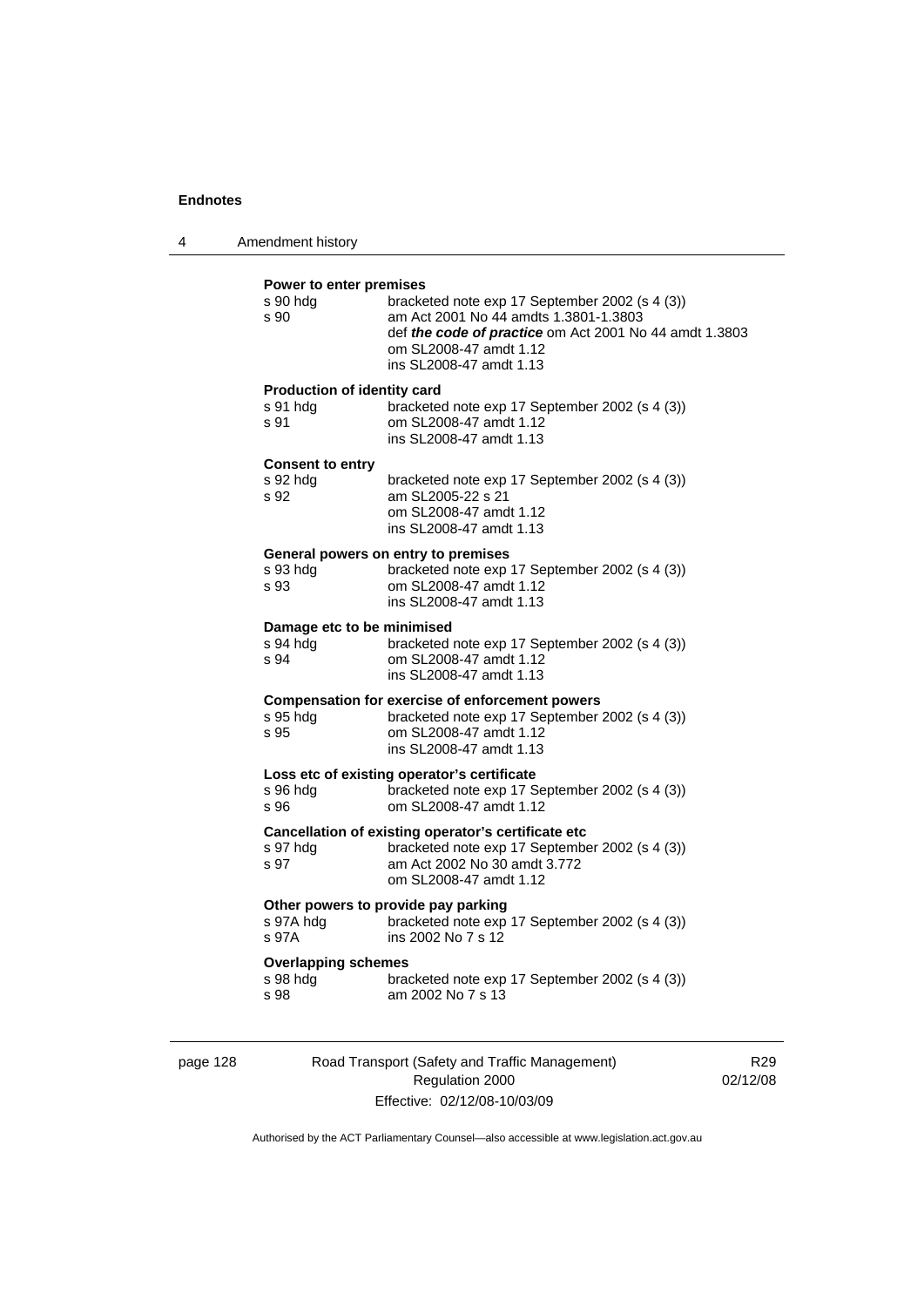|                          | Income from ticket parking scheme                                                                                                           |
|--------------------------|---------------------------------------------------------------------------------------------------------------------------------------------|
| s 98A hdg<br>s 98A       | bracketed note exp 17 September 2002 (s 4 (3))<br>ins 2002 No 7 s 14                                                                        |
|                          |                                                                                                                                             |
| s 98B hdg<br>s 98B       | <b>Costs of ticket parking scheme</b><br>bracketed note exp 17 September 2002 (s 4 (3))<br>ins 2002 No 7 s 14                               |
|                          | Trailers not separately chargeable                                                                                                          |
| s 99 hdg                 | bracketed note exp 17 September 2002 (s 4 (3))                                                                                              |
| <b>Parking permits</b>   |                                                                                                                                             |
| s 100 hdg<br>s 100       | bracketed note exp 17 September 2002 (s 4 (3))<br>sub SL2005-22 s 22                                                                        |
|                          | Mobility parking scheme authorities                                                                                                         |
| s 101 hdg<br>s 101       | bracketed note exp 17 September 2002 (s 4 (3))<br>sub SL2005-22 s 22                                                                        |
| s 101A                   | Parking permits and mobility parking scheme authorities-cancellation<br>ins SL2005-22 s 22                                                  |
|                          | Parking permits and mobility parking scheme authorities-return when                                                                         |
| cancelled<br>s 101B      | ins SL2005-22 s 22                                                                                                                          |
| Parking-other provisions |                                                                                                                                             |
| pt 3.3 hdg               | ins SL2006-51 s 4                                                                                                                           |
| s 101C                   | Marking tyres by parking inspectors<br>ins SL2006-51 s 4                                                                                    |
| Definitions-ch 4         |                                                                                                                                             |
| s 102 hdg<br>s 102       | bracketed note exp 17 September 2002 (s 4 (3))<br>am 2000 No 33 s 4; 2000 No 52 s 4                                                         |
|                          | def approved police speedometer ins 2001 No 32 s 7<br>def digital camera detection device sub 2001 No 32 s 8;<br>SL2007-20 s 4              |
|                          | def <i>fixed camera detection device</i> ins SL2007-20 s 5                                                                                  |
|                          | def laser speed measuring device sub SL2004-47 s 40                                                                                         |
|                          | def loop detector speed measuring device ins SL2006-51<br>s <sub>5</sub>                                                                    |
|                          | def piezo strip speed measuring device sub SL2006-51 s 6                                                                                    |
|                          | def radar speed measuring device sub SL2004-47 s 41;                                                                                        |
|                          | SL2007-20 s 6                                                                                                                               |
|                          | def security checksum ins 2001 No 32 s 9                                                                                                    |
|                          | def testing authority am 2001 No 32 s 10; SL2004-47 s 42<br>def traffic lights camera detection device am SL2006-51 s 7<br>om SL2007-20 s 7 |

R29 02/12/08 Road Transport (Safety and Traffic Management) Regulation 2000 Effective: 02/12/08-10/03/09

page 129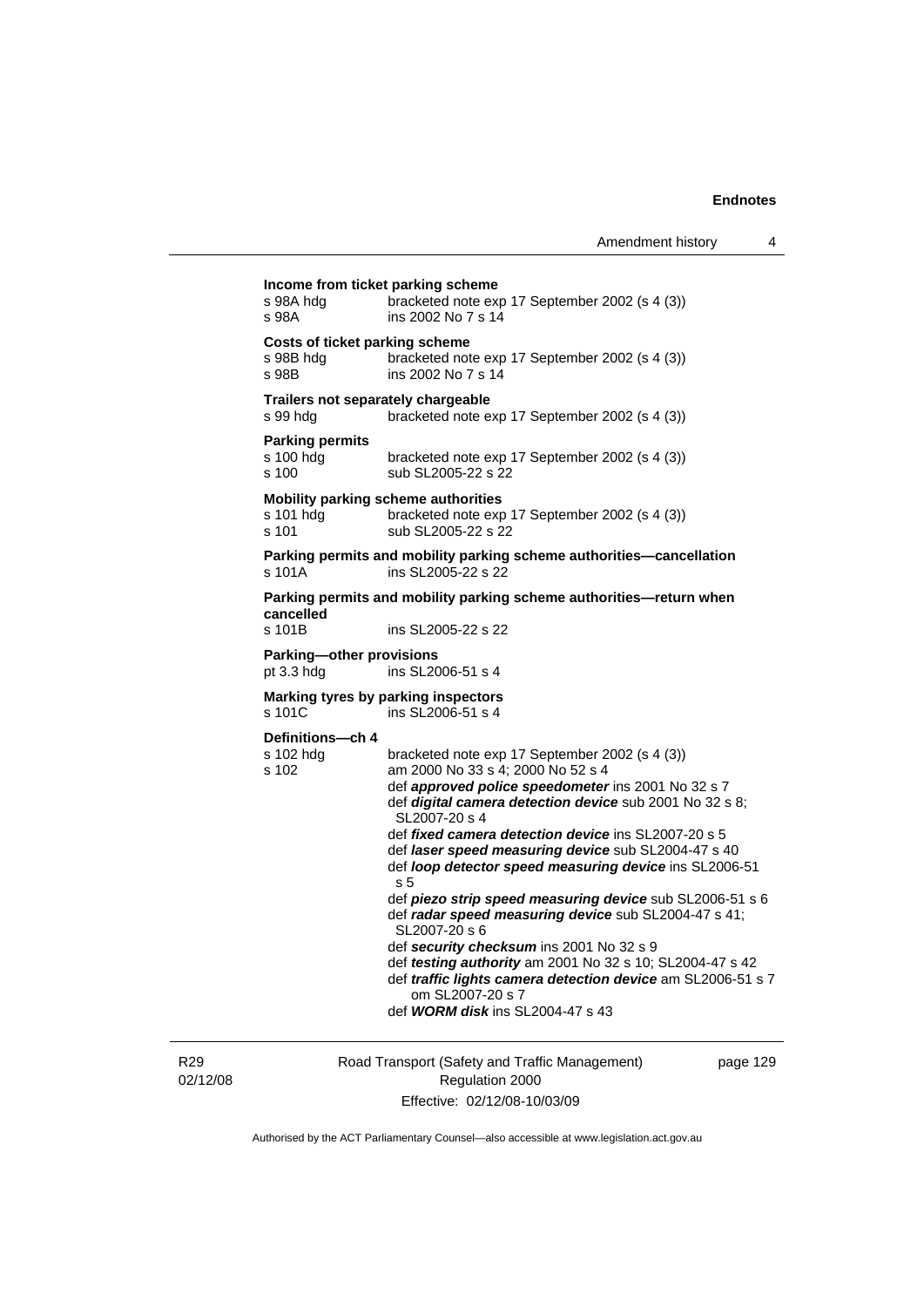|  | Amendment history |
|--|-------------------|
|--|-------------------|

| s 103 hda<br>s 103                               | Approved traffic offence detection devices<br>bracketed note exp 17 September 2002 (s 4 (3))<br>sub 2000 No 52 s 5<br>am 2001 No 32 s 11; SL2006-51 s 8; SL2007-20 s 8                        |
|--------------------------------------------------|-----------------------------------------------------------------------------------------------------------------------------------------------------------------------------------------------|
| s 103A                                           | Approval of police vehicle speedometers<br>ins 2001 No 32 s 12                                                                                                                                |
| s 104 hdg<br>s 104                               | Major testing of laser speed measuring devices<br>bracketed note exp 17 September 2002 (s 4 (3))<br>am 2000 No 33 s 5<br>sub 2000 No 52 s 5<br>am 2001 No 32 regs 13-17<br>sub SL2004-47 s 44 |
| s 104A                                           | Major testing of other traffic offence detection devices<br>ins SL2004-47 s 44<br>am SL2006-51 ss 9-11; ss renum R26 LA<br>sub SL2007-20 s 9                                                  |
| s 104B                                           | Certification and sealing of traffic offence detection devices<br>ins SL2004-47 s 44                                                                                                          |
| s 105 hdg<br>s 105                               | Use of certain digital camera detection devices<br>bracketed note exp 17 September 2002 (s 4 (3))<br>sub 2001 No 32 s 18; SL2007-20 s 10                                                      |
| s 105A hdg<br>s 105A                             | Use of certain laser speed measuring devices<br>bracketed note exp 17 September 2002 (s 4 (3))<br>sub SL2007-20 s 11<br>ins 2001 No 32 s 18<br>am SL2007-20 s 11; ss renum R27 LA             |
| s 105B hdg<br>s 105B                             | Use of certain radar speed measuring devices<br>bracketed note exp 17 September 2002 (s 4 (3))<br>sub SL2007-20 s 12<br>ins 2001 No 32 s 18<br>am SL2007-20 s 12; ss renum R27 LA             |
| Approved people-testing and sealing<br>s 106 hdg | bracketed note exp 17 September 2002 (s 4 (3))                                                                                                                                                |
| Approved people-use<br>s 107 hdg<br>$s$ 107      | bracketed note exp 17 September 2002 (s 4 (3))<br>am 2000 No 52 s 6; SL2007-20 s 13                                                                                                           |
| s 107A                                           | Recording of camera detection device image files-Act, s 23 (2) (c) (ii)<br>ins 2001 No 32 s 19<br>am SL2004-47 s 45<br>sub SL2007-20 s 14                                                     |

page 130 Road Transport (Safety and Traffic Management) Regulation 2000 Effective: 02/12/08-10/03/09

R29 02/12/08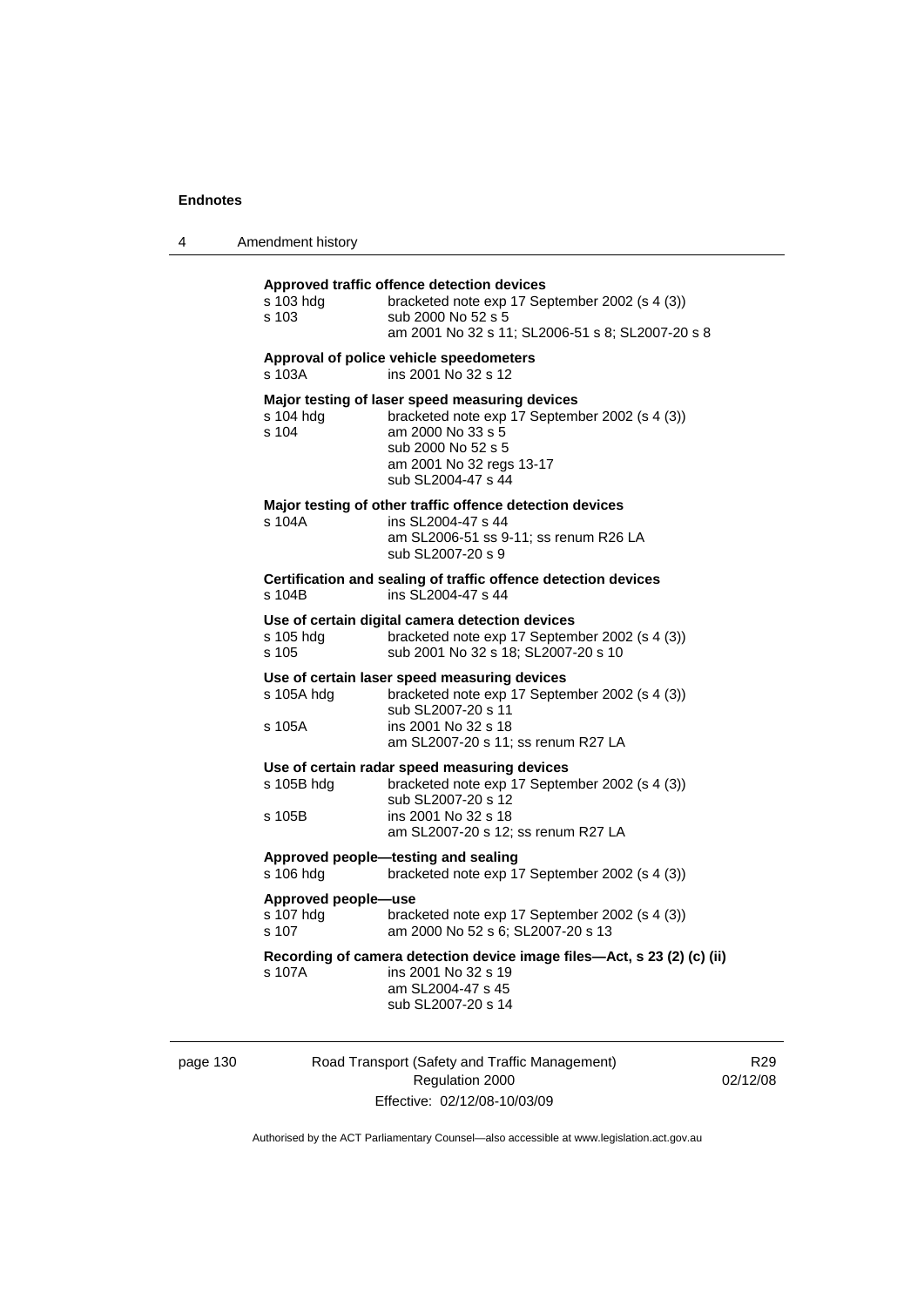| s 107B                                          | ins 2001 No 32 s 19<br>sub SL2007-20 s 14                                                                                                                                                                    |
|-------------------------------------------------|--------------------------------------------------------------------------------------------------------------------------------------------------------------------------------------------------------------|
| s 23 (2) (c) (iii)                              | Verification of traffic lights camera detection device image files-Act,                                                                                                                                      |
| s 107C                                          | ins 2001 No 32 s 19<br>om SL2007-20 s 14                                                                                                                                                                     |
| s 108 hdg<br>s 108                              | Meaning of vehicle image codes<br>bracketed note exp 17 September 2002 (s 4 (3))<br>sub 2000 No 33 s 6; 2000 No 52 s 7<br>am 2001 No 32 regs 20-22; SL2005-7 ss 4-6; SL2006-51 s 12;<br>SL2007-20 s 15, s 16 |
| <b>Additional powers of police</b><br>s 109 hdg | bracketed note exp 17 September 2002 (s 4 (3))                                                                                                                                                               |
| Prohibition on car minding<br>s 110 hdg         | bracketed note exp 17 September 2002 (s 4 (3))                                                                                                                                                               |
| s 111 hdg<br>s 111                              | Removal of unattended vehicles—Act, s 32 (1) (c)<br>bracketed note exp 17 September 2002 (s 4 (3))<br>sub SL2005-22 amdt 1.18                                                                                |
| s 112 hdg<br>s 112                              | Disposal of impounded or forfeited vehicles<br>bracketed note exp 17 September 2002 (s 4 (3))<br>am Act 2001 No 29 s 14<br>sub 2001 No 32 s 23                                                               |
| s 112A hdg<br>s 112A                            | Disposal of forfeited vehicles-Act, s 10J<br>bracketed note exp 17 September 2002 (s 4 (3))<br>ins 2001 No 32 s 23                                                                                           |
| s 113 hdg                                       | Responsible person to inspect driver licence<br>bracketed note exp 17 September 2002 (s 4 (3))                                                                                                               |
| s 114 hdg                                       | Responsible person's consent<br>bracketed note exp 17 September 2002 (s 4 (3))                                                                                                                               |
| s 115 hdg<br>s 115                              | Standards for safe carriage of loads-Act, s 14 (2)<br>bracketed note exp 17 September 2002 (s 4 (3))<br>sub Act 2002 No 51 amdt 1.42<br>om SL2003-1 s 18<br>ins A2005-62 amdt 1.6                            |
| s 116 hdg<br>s 116                              | Offences against regulation are strict liability offences<br>bracketed note exp 17 September 2002 (s 4 (3))<br>am Act 2002 No 51 amdt 1.43<br>om SL2003-1 s 18                                               |

R29 02/12/08 Road Transport (Safety and Traffic Management) Regulation 2000 Effective: 02/12/08-10/03/09

page 131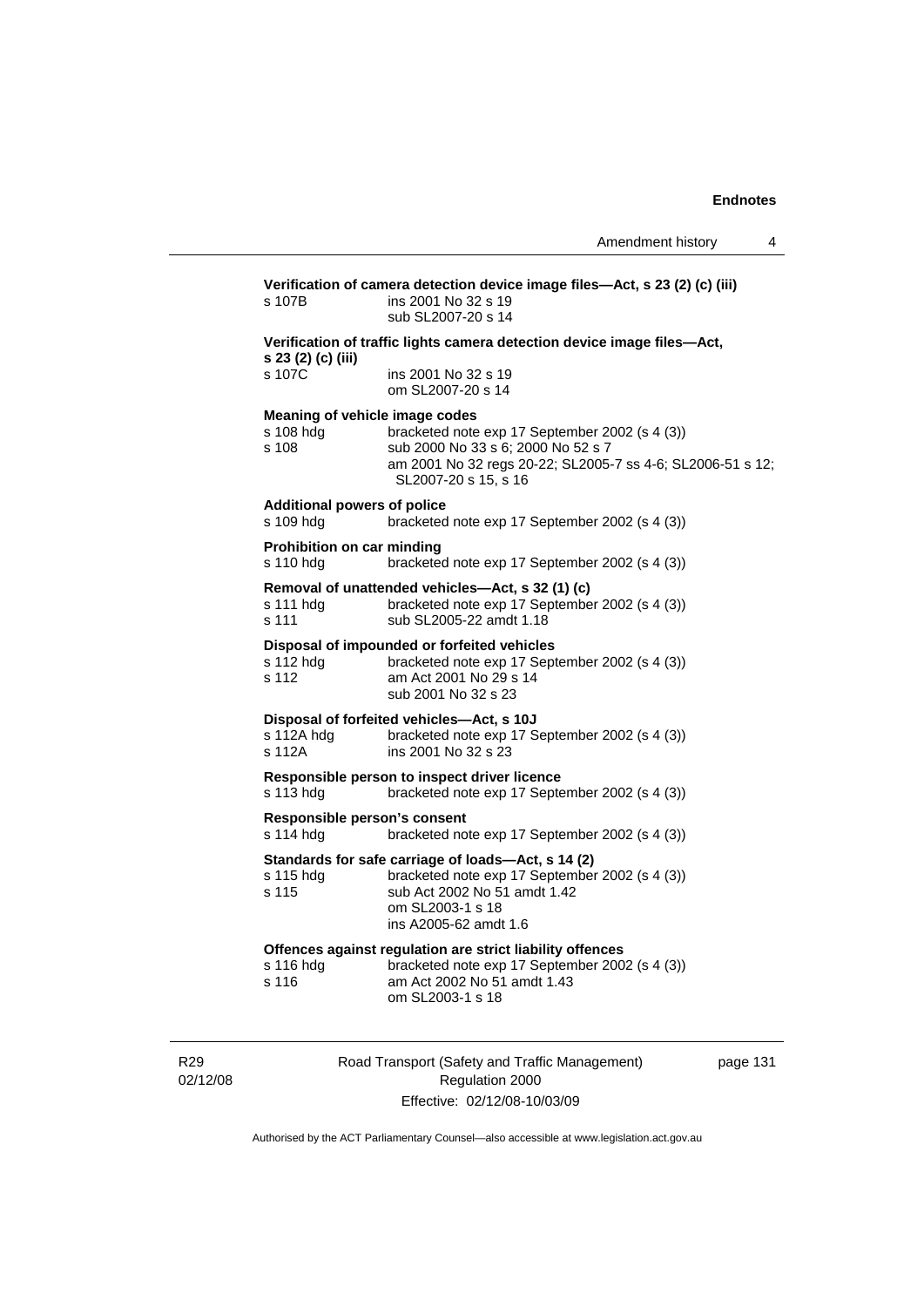4 Amendment history

| s 117 hdg<br>s 117                                     | General defence of accident or reasonable effort<br>bracketed note exp 17 September 2002 (s 4 (3))<br>am Act 2002 No 51 amdt 1.44<br>om SL2003-1 s 18 |
|--------------------------------------------------------|-------------------------------------------------------------------------------------------------------------------------------------------------------|
| Transitional<br>ch 6 hdg                               | exp 1 March 2002 (s 128)                                                                                                                              |
| Parking<br>pt 6.1 hdg                                  | exp 1 March 2002 (s 128)                                                                                                                              |
| s 118                                                  | <b>Existing Class A and Class B parking spaces</b><br>exp 1 March 2002 (s 128)                                                                        |
| <b>Existing parking labels</b><br>s 119                | exp 1 March 2002 (s 128)                                                                                                                              |
| <b>Existing disability labels</b><br>s 120             | exp 1 June 2000 (s 120)                                                                                                                               |
| <b>Existing codes of practice</b><br>s 121             | exp 1 March 2002 (s 128)                                                                                                                              |
| <b>Existing exemptions</b><br>s 122                    | exp 1 March 2002 (s 128)                                                                                                                              |
| s 123                                                  | Existing applications for exemptions and variation of conditions<br>exp 1 March 2002 (s 128)                                                          |
| <b>Existing notices to show cause</b><br>s 124         | exp 1 March 2002 (s 128)                                                                                                                              |
| <b>Traffic offence detection devices</b><br>pt 6.2 hdg | exp 1 March 2002 (s 128)                                                                                                                              |
| <b>Existing tests and certificates</b><br>s 125        | am 2001 No 32 s 24<br>exp 1 March 2002 (s 128)                                                                                                        |
| Existing approved people—use<br>s 126                  | exp 1 March 2002 (s 128)                                                                                                                              |
| <b>Other transitional provisions</b><br>pt 6.3 hdg     | exp 1 March 2002 (s 128)                                                                                                                              |
| s 127                                                  | <b>Existing medical certificate about seatbelts</b><br>exp 1 March 2002 (s 128)                                                                       |
| Expiry of ch 6<br>s 128                                | am Act 2001 No 27 amdt 4.25<br>am Act 2001 No 44 amdt 1.3804<br>exp 1 March 2002 (s 128)                                                              |

page 132 Road Transport (Safety and Traffic Management) Regulation 2000 Effective: 02/12/08-10/03/09

R29 02/12/08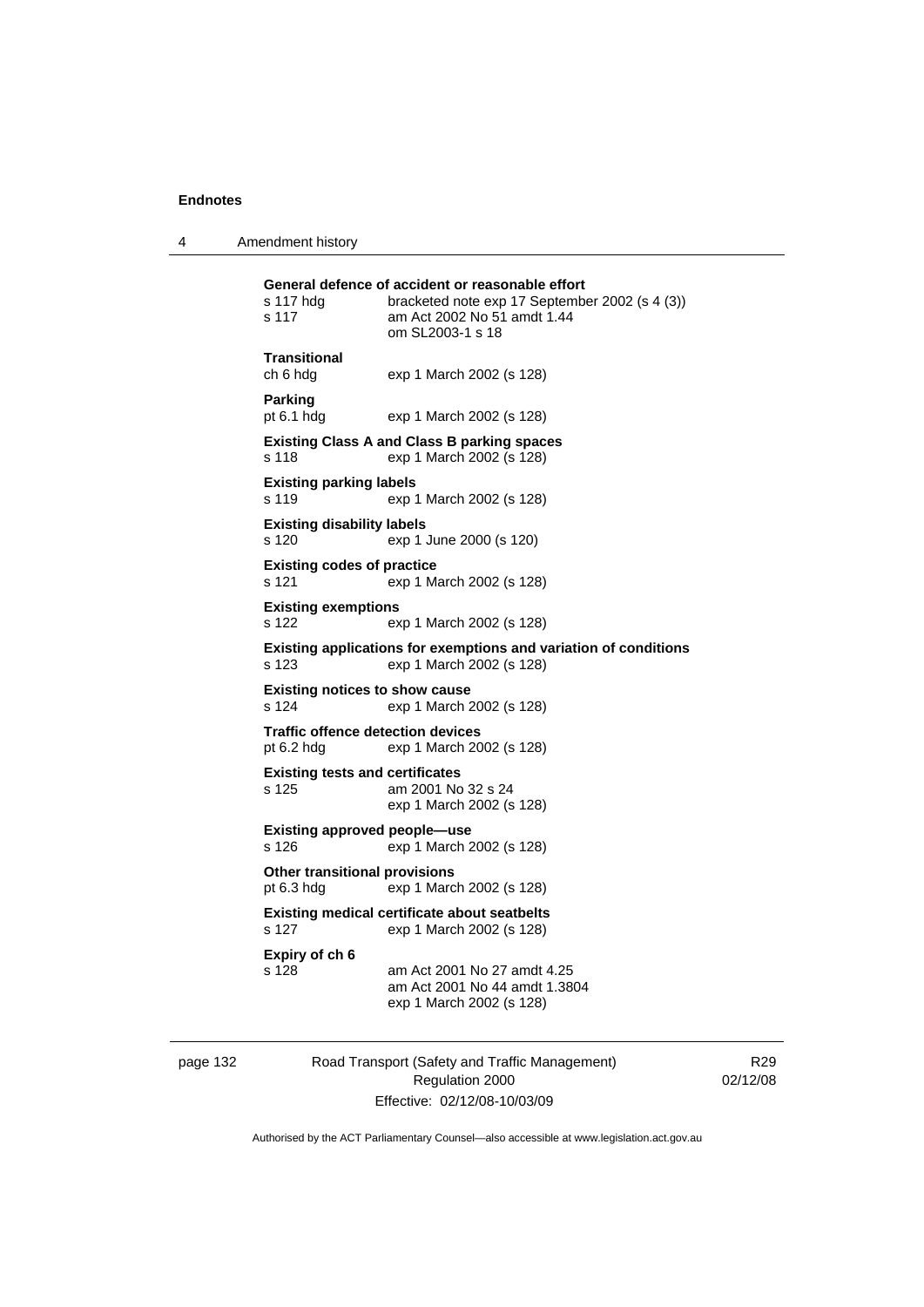| sch 1                                   | Meaning of location codes on images<br>sub 2000 No 33 s 8            |
|-----------------------------------------|----------------------------------------------------------------------|
| <b>Digital camera detection devices</b> |                                                                      |
| sch 1 pt 1.1 hdg                        | (prev sch 1 pt 1 hdg) ins SL2000-52 s 8                              |
|                                         | renum R4 LA                                                          |
| sch 1 pt 1.1                            | am SL2000-52 s 8; SL2005-7 s 7; SL2006-4 s 4; SL2006-51              |
|                                         | ss 13-15                                                             |
|                                         |                                                                      |
| <b>Fixed camera detection devices</b>   |                                                                      |
| sch 1 pt 1.2 hdg                        | (prev sch 1 pt 2 hdg) ins SL2000-52 s 8                              |
|                                         | renum R4 LA                                                          |
|                                         | sub SL2007-20 s 17                                                   |
| sch 1 pt 1.2                            | ins SL2000-52 s 8                                                    |
|                                         | am SL2003-14 s 4; items renum SL2005-7 s 8; SL2006-51                |
|                                         | s 16; SL2007-20 s 18                                                 |
| <b>Dictionary</b>                       |                                                                      |
| dict                                    | am A2004-28 amdt 3.62; SL2007-20 s 19; A2007-25                      |
|                                         | amdt 1.169; SL2008-47 amdt 1.14                                      |
|                                         | def approved police speedometer ins 2001 No 32 s 26                  |
|                                         | def area of operations ins 2002 No 7 s 15                            |
|                                         | def ARR ins SL2003-12 s 6                                            |
|                                         | def camera detection device ins 2000 No 52 s 9                       |
|                                         | sub 2001 No 32 s 25                                                  |
|                                         | def centre of the road ins 2000 No 52 s 9                            |
|                                         | def code of practice om SL2008-47 amdt 1.15                          |
|                                         | def demand responsive service vehicle ins SL2006-32                  |
|                                         | amdt 1.97                                                            |
|                                         | def digital camera detection device ins 2000 No 52 s 9               |
|                                         | def emergency worker om SL2004-16 s 38                               |
|                                         | ins SL2005-22 amdt 1.19                                              |
|                                         | def exemption om SL2008-47 amdt 1.15                                 |
|                                         | def existing operator's certificate om SL2008-47 amdt 1.15           |
|                                         | def fixed camera detection device ins SL2007-20 s 20                 |
|                                         | def give way ins 2000 No 21 s 4                                      |
|                                         | def hire car ins SL2005-4 amdt 2.43                                  |
|                                         | def <i>indicated on</i> ins 2001 No 32 s 26<br>om R <sub>18</sub> LA |
|                                         | def laser speed measuring device ins 2000 No 52 s 9                  |
|                                         | def <i>length</i> ins 2000 No 52 s 9                                 |
|                                         | def length of road om 2000 No 52 s 9                                 |
|                                         | def loading zone permit om SL2005-22 s 23                            |
|                                         | def marked foot crossing ins 2000 No 21 s 4                          |
|                                         | def <i>motor vehicle</i> ins 2000 No 52 s 9                          |
|                                         | def park sub SL2005-22 amdt 1.10                                     |
|                                         | def parking authority ins 2002 No 7 s 15                             |
|                                         |                                                                      |

R29 02/12/08 Road Transport (Safety and Traffic Management) Regulation 2000 Effective: 02/12/08-10/03/09

page 133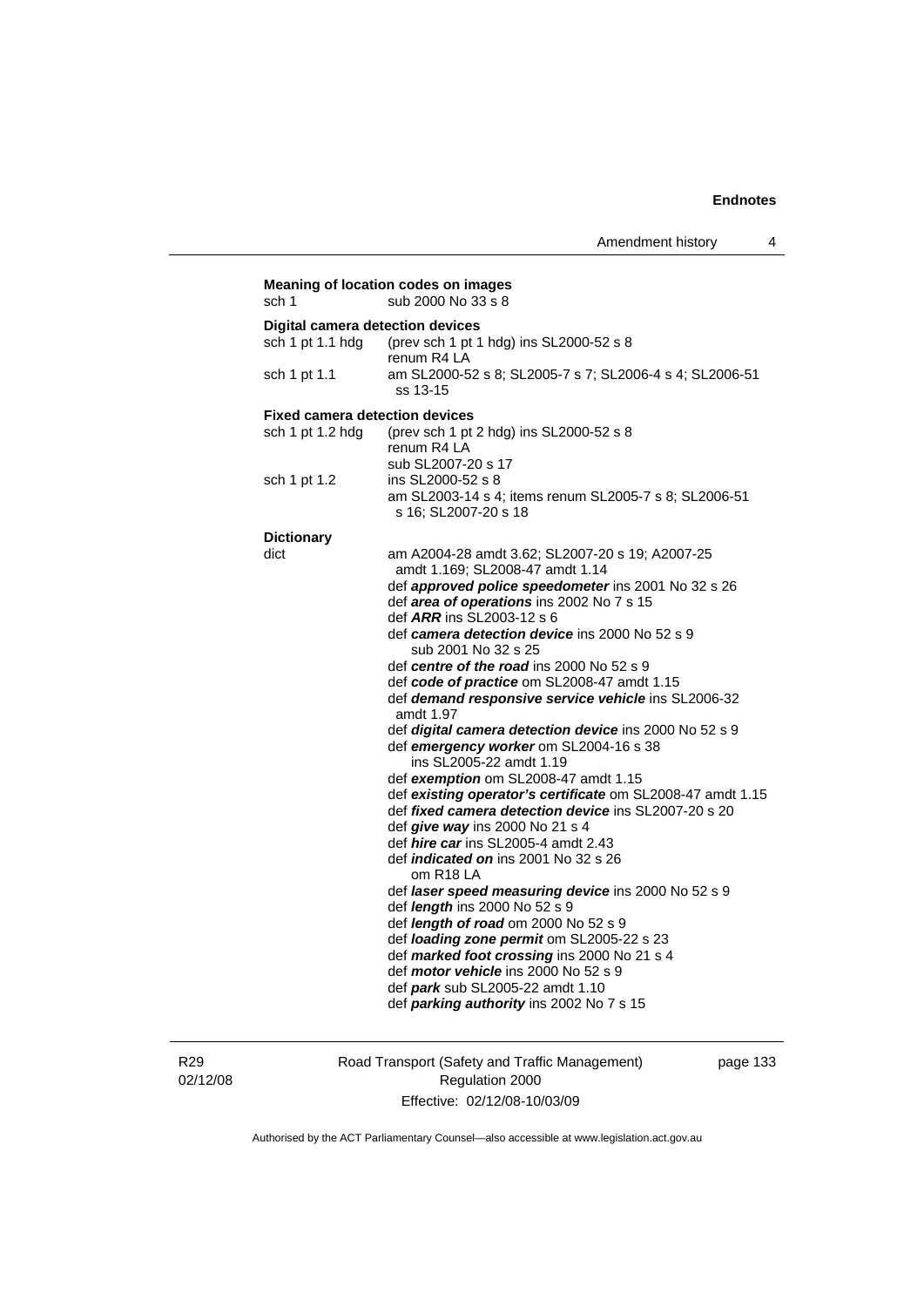4 Amendment history

 def *parking authority guidelines* ins 2002 No 7 s 15 def *parking meter* am SL2005-22 s 24 def *parking permit* sub SL2005-22 s 25 def *parking ticket* am 2002 No 7 s 16 def *pay parking device* sub SL2005-22 s 25 def *pay parking sign* ins SL2005-22 s 26 def *pedestrian* ins 2000 No 21 s 4 def *piezo strip speed measuring device* ins 2000 No 52 s 9 def *postal vehicle* am SL2004-16 s 39 def *premises* ins SL2008-47 amdt 1.16 def *private hire car* om SL2005-4 amdt 2.44 def *public bus* sub Act 2001 No 62 amdt 1.42 def *radar speed measuring device* ins 2000 No 52 s 9 def *recording medium* ins 2001 No 32 s 26 def *red traffic arrow* ins 2000 No 52 s 9 def *red traffic light* ins 2000 No 52 s 9 def *registered interest* om R18 LA def *relevant parking fee* sub SL2005-22 s 27 def *restricted hire vehicle* om SL2005-4 amdt 2.44 def *restricted taxi* om 2002 No 2 s 30 def *ride* ins 2000 No 21 s 4 def *rider* ins 2000 No 21 s 4 def *road* sub Act 2002 No 30 amdt 3.773; SL2005-22 amdt 1.20 def *road related area* ins Act 2002 No 30 amdt 3.774 om R18 LA def *security checksum* ins 2001 No 32 s 26 def *speed measuring device* ins 2000 No 52 s 9 om R18 LA def *stop* sub SL2005-22 amdt 1.20 def *taxi* sub 2002 No 2 s 31 def *testing authority* ins 2000 No 52 s 9 def *the Act* om Act 2001 No 44 amdt 1.3805 def *ticket parking area* sub SL2005-22 s 27 def *ticket parking space* sub SL2005-22 s 27 def *traffic lights camera detection device* ins 2000 No 52 s 9 om SL2007-20 s 21 def *trailer* ins 2000 No 52 s 9 def *vehicle* ins 2000 No 52 s 9 def *WORM disk* ins 2001 No 32 s 26 sub SL2004-47 s 46

page 134 Road Transport (Safety and Traffic Management) Regulation 2000 Effective: 02/12/08-10/03/09

R29 02/12/08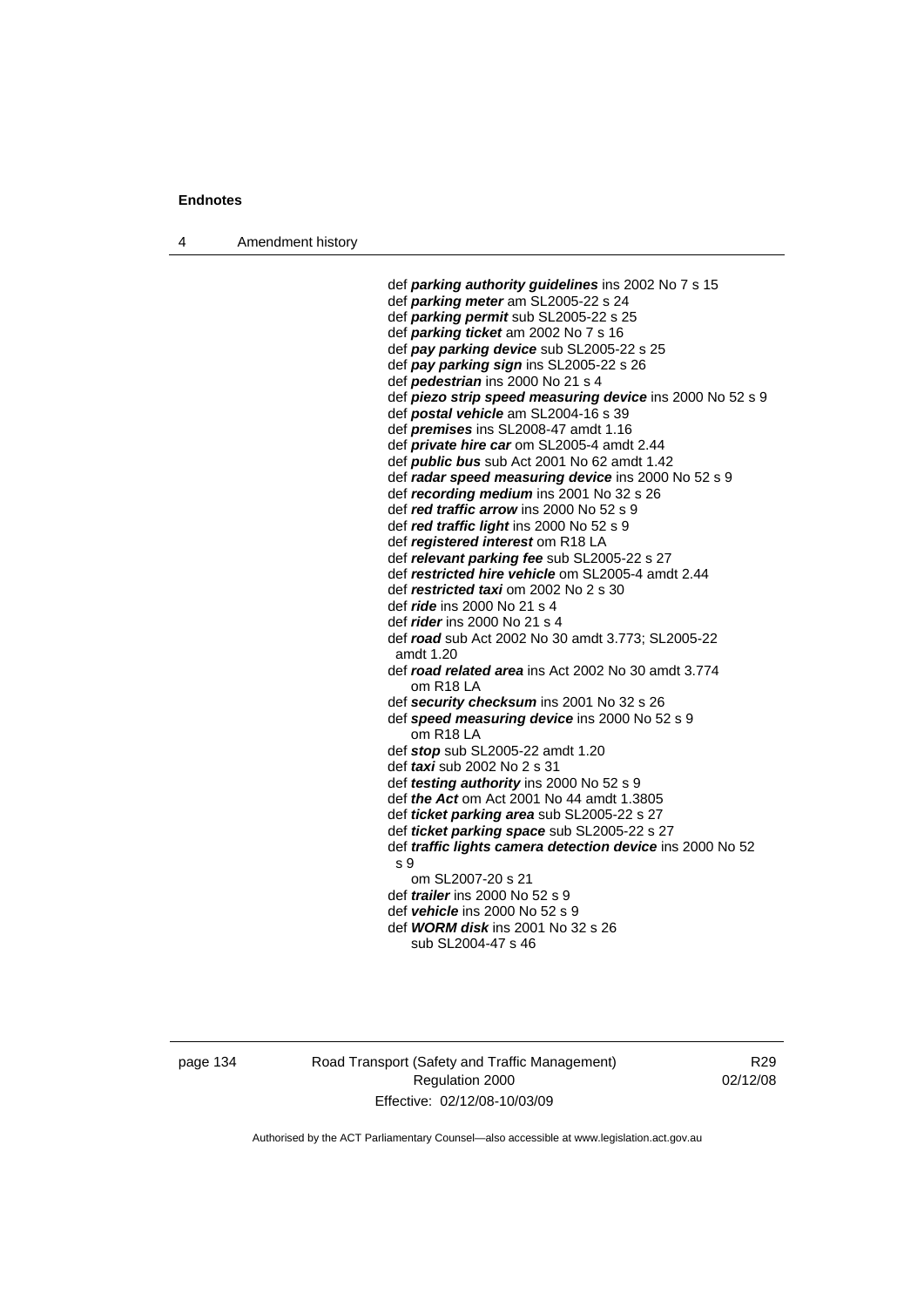#### **Endnotes**

# **5 Earlier republications**

Some earlier republications were not numbered. The number in column 1 refers to the publication order.

Since 12 September 2001 every authorised republication has been published in electronic pdf format on the ACT legislation register. A selection of authorised republications have also been published in printed format. These republications are marked with an asterisk (\*) in column 1. Electronic and printed versions of an authorised republication are identical.

| <b>Republication No</b> | <b>Amendments to</b> | <b>Republication date</b> |
|-------------------------|----------------------|---------------------------|
| 1                       | not amended          | 1 March 2000              |
| $\overline{2}$          | Act 2001 No 56       | 12 September 2001         |
| 3                       | Act 2001 No 62       | 3 December 2001           |
| 4                       | SL 2002 No 2         | 1 March 2002              |
| $5*$                    | SL 2002 No 2         | 2 March 2002              |
| 6                       | SL 2002 No 7         | 16 April 2002             |
| 7                       | Act 2002 No 30       | 10 October 2002           |
| 8                       | SL2002-31            | 1 November 2002           |
| 9                       | SL2002-31            | 2 December 2002           |
| 10                      | Act 2002 No 51       | 1 January 2003            |
| 11                      | SL2003-1             | 10 January 2003           |
| $12*$                   | SL2003-12            | 1 June 2003               |
| 13                      | SL2003-14            | 11 June 2003              |
| 14                      | A2004-7              | 5 April 2004              |
| 15                      | A2004-28             | 1 July 2004               |
| 16                      | A2004-28             | 19 July 2004              |
| 17                      | SL2004-47            | 10 September 2004         |
| 18                      | SL2004-47            | 2 November 2004           |
| 19                      | SL2005-4             | 9 March 2005              |
| 20                      | SL2005-7             | 9 April 2005              |
| $21*$                   | SL2005-22            | 16 September 2005         |
|                         |                      |                           |

R29 02/12/08 Road Transport (Safety and Traffic Management) Regulation 2000 Effective: 02/12/08-10/03/09

page 135

Authorised by the ACT Parliamentary Counsel—also accessible at www.legislation.act.gov.au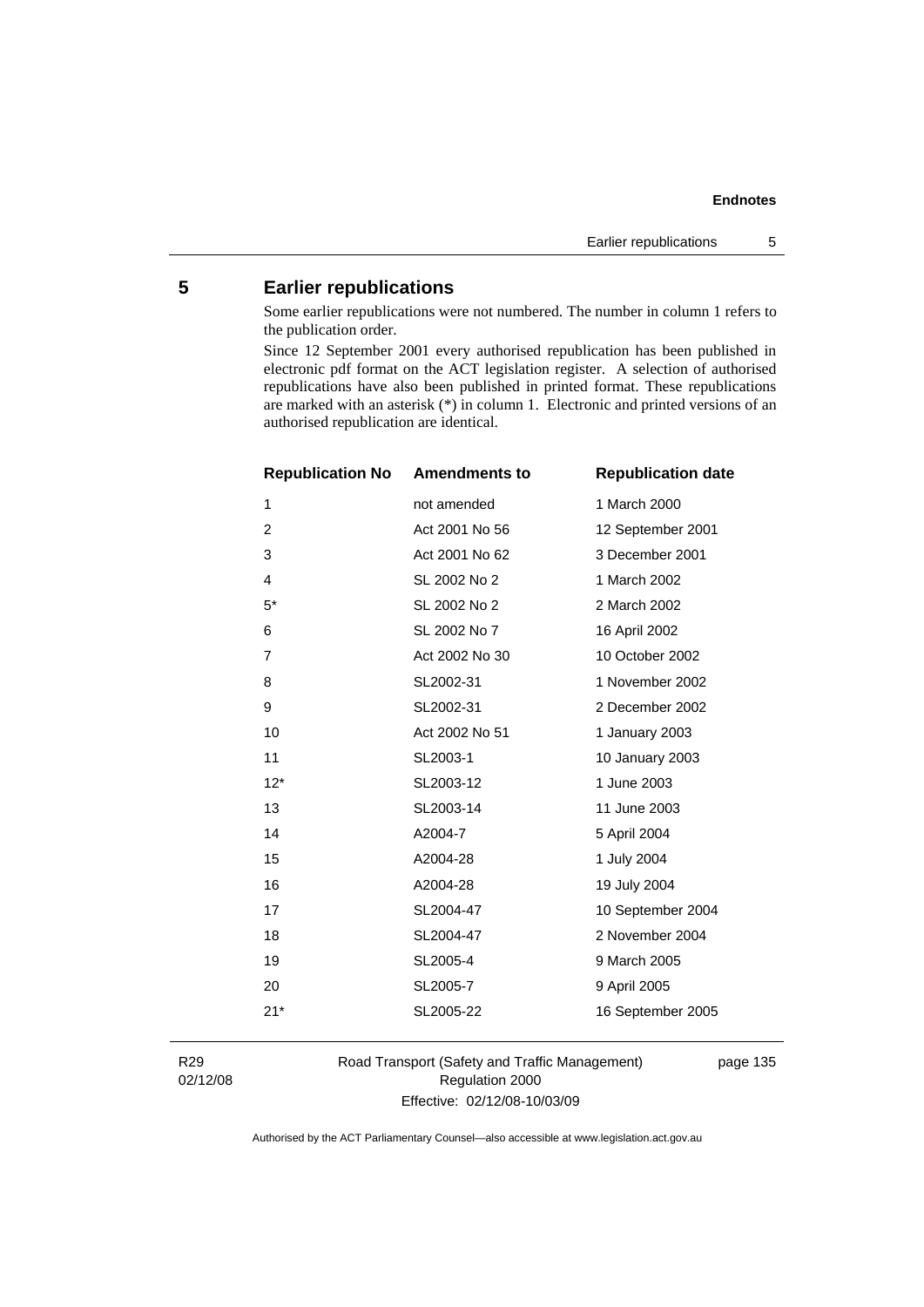### **Endnotes**

| <b>Republication No Amendments to</b> |           | <b>Republication date</b> |
|---------------------------------------|-----------|---------------------------|
| 22                                    | A2005-62  | 11 January 2006           |
| 23                                    | SL2006-4  | 17 January 2006           |
| 24                                    | SL2006-32 | 3 July 2006               |
| 25                                    | SL2006-32 | 2 December 2006           |
| 26                                    | SL2006-51 | 5 December 2006           |
| 27                                    | SL2007-20 | 31 July 2007              |
| 28                                    | A2007-25  | 31 March 2008             |
|                                       |           |                           |

6 Uncommenced amendments

## **6 Uncommenced amendments**

The following amendments have not been included in this republication because they were uncommenced at the republication date:

# **Road Transport (Safety and Traffic Management) Amendment Regulation 2008 (No 1) SL2008-40**

## **4 Section 28**

*substitute* 

## **28 ARR r 287 (3), (4)—duties of participants in crashes**

 (1) For the Australian Road Rules, rule 287 (3), a driver of a motor vehicle involved in a crash is taken to have given the driver's required particulars to a police officer if the driver supplies the particulars in accordance with the requirements of the crash reporting website.

page 136 Road Transport (Safety and Traffic Management) Regulation 2000 Effective: 02/12/08-10/03/09

R29 02/12/08

Authorised by the ACT Parliamentary Counsel—also accessible at www.legislation.act.gov.au